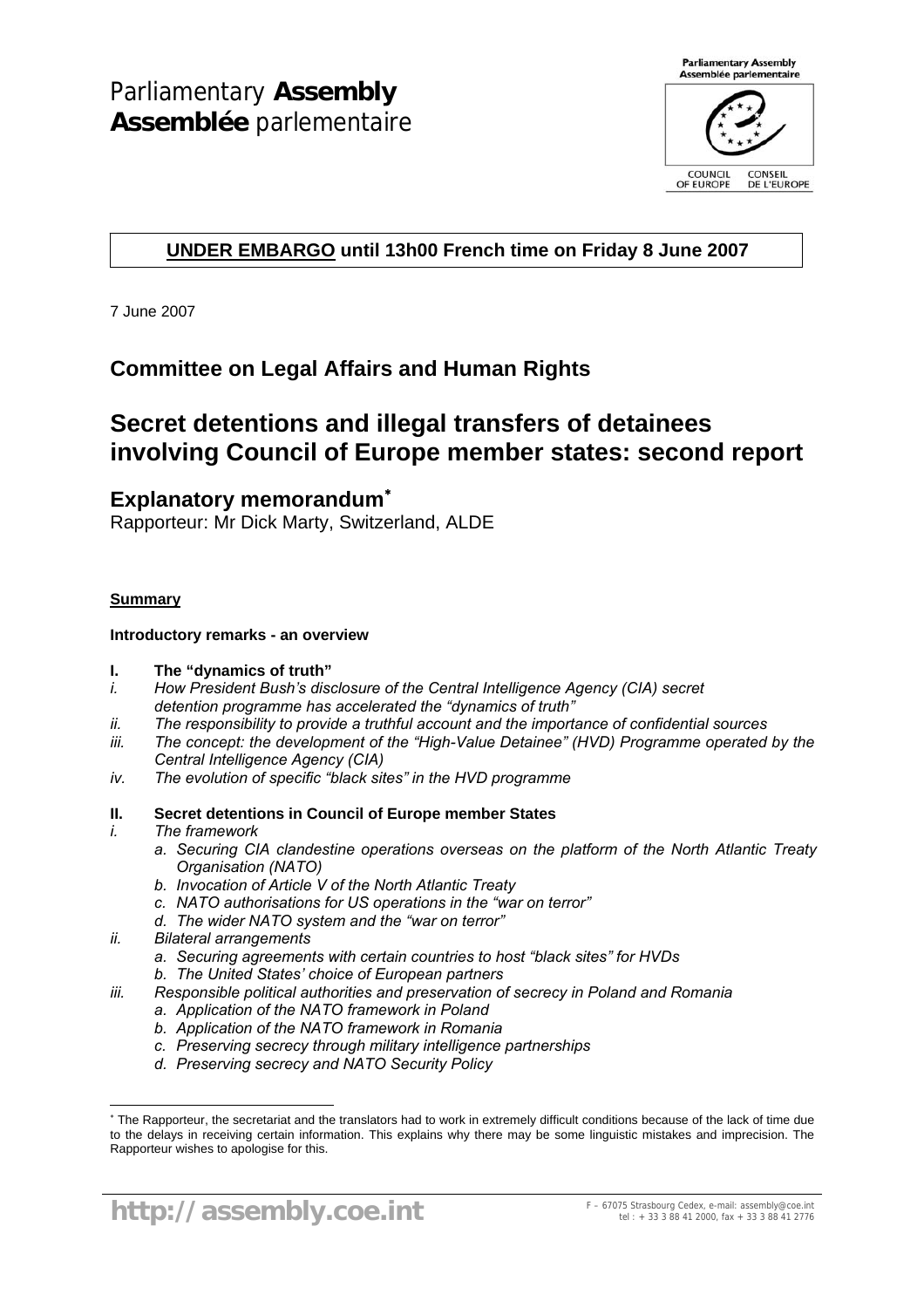#### **III. Secret detention operations in Poland**

- *i. Partnering with military intelligence in Poland*
- *ii. Responsible political authorities in Poland*
- *iii. The anatomy of CIA secret transfers and detentions in Poland* 
	- *a. Transfer of HVDs into CIA detention in Poland* 
		- *b. Arrivals and "drop-offs" at Szymany Airport*
	- *c. Secret detention operations at Stare Kiejkuty*

# **IV. Secret detention operations in Romania**

- *i. Partnering with military intelligence in Romania*
- *ii. Responsible political authorities in Romania*
- *iii. The anatomy of CIA secret transfers and detentions in Romania* 
	- *a. Creating a secure area for CIA transfers and detentions* 
		- *b. Transfer of detainees into Romania: the cover-up persists*

# **V. Human rights abuses involved in the CIA secret detention programme**

- *i. Re-humanising the people held in secret detention*
- *ii.* Reconstructing the conditions in a CIA secret detention cell
- *iii. Confinement, isolation and insufficient provision* 
	- *a. Careful physical conditioning of detainee and cell*
	- *b. Permanent surveillance*
	- *c. Mundane routines become unforgettable memories*
	- *d. Exertion of physical and psychological stress*

# **VI. Secrecy and cover-up: how the United States and its European partners evade responsibility for CIA clandestine operations**

- *i. A case study of Khaled El-Masri* 
	- *a. Exposing El-Masri's secret "homeward rendition" to Europe*
	- *b. The "legal vacuum": denial of accountability to El-Masri in Germany and in the United States*
	- *c. The German parliamentary committee of inquiry and the work of the prosecutors in Munich - The* Bundestag *committee of inquiry* 
		- *The Munich Prosecutor's office*
	- *d. Deception and failure to account on the part of "the former Yugoslav Republic of Macedonia"*
- *ii. Complicity and accountability in other rendition cases* 
	- *a. The role of the Italian authorities in the case of Abu Omar*
	- *b. The role of the Canadian authorities in the case of Maher Arar*
	- *c. Proposal by the All Party Parliamentary Group on Extraordinary Rendition (APPG) to improve the UK's mechanisms dealing with rendition requests*

## **VII. Secret detentions and renditions: the diminishing effect on respect for human rights worldwide**

- *i. A collateral damage of the war on terror: diminishing respect for human rights*
- *ii. Continued secret detentions in the Chechen Republic and failure to cooperate with the CPT: unacceptable collateral damage to the values of the Council of Europe* 
	- *a. CPT 3rd Public Statement and detentions in the village of Tsentoroy*
	- *b. Alleged secret detentions in Grozny*
- **VIII. Need for consensus solutions to the HVD dilemma whilst ensuring respect for human rights**
- *i. Towards consensus definitions of phrases used in the "war on terror"*
- *ii. Towards consensus standards on interrogation techniques*
- *iii. Perceptions of the HVD programme and its likely reactivation*
- *iv. Concluding thoughts*

**\*\*\*\*\***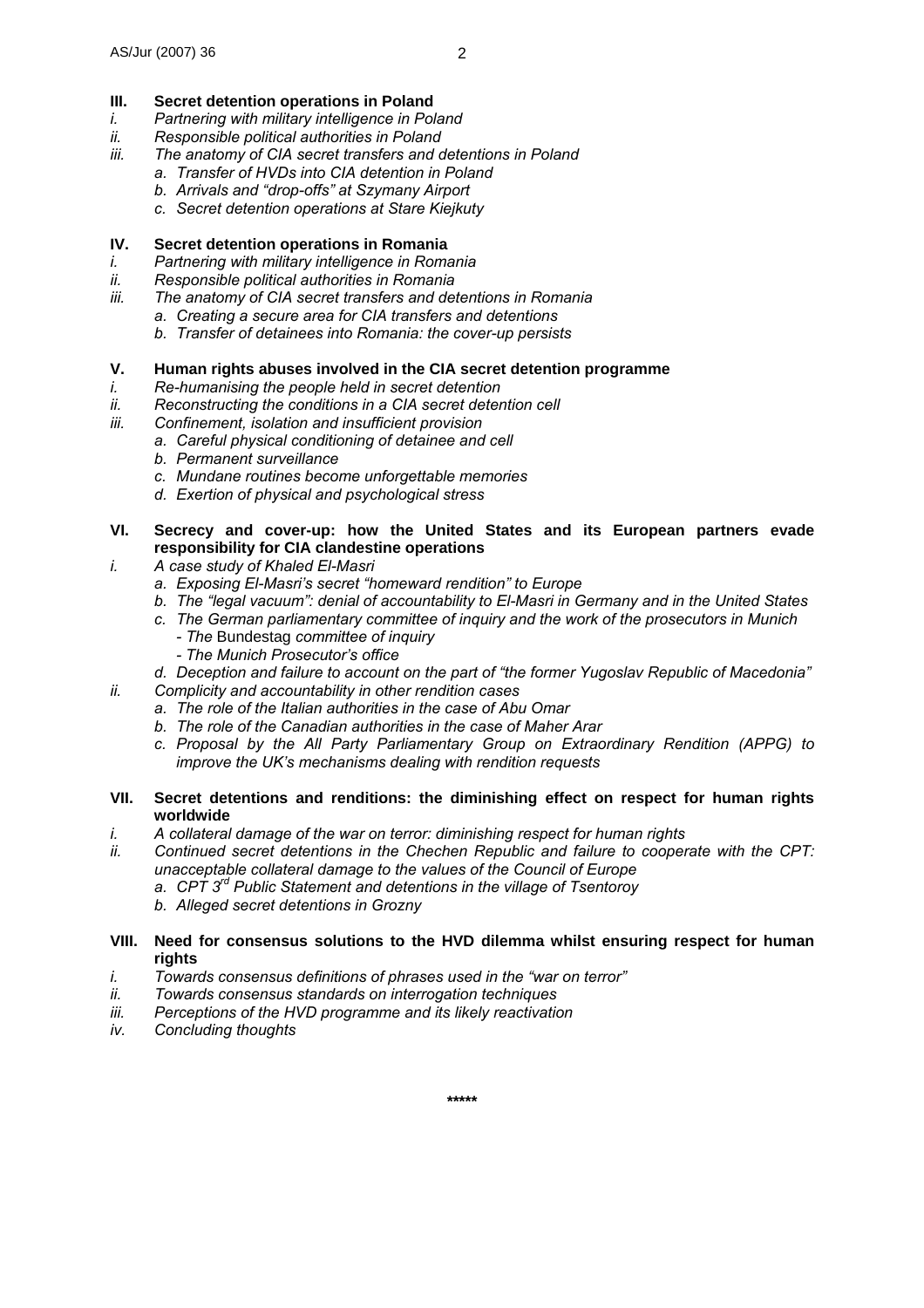#### **Introductory remarks – an overview**

1. What was previously just a set of allegations is now proven: large numbers of people have been abducted from various locations across the world and transferred to countries where they have been persecuted and where it is known that torture is common practice. Others have been held in arbitrary detention, without any precise charges levelled against them and without any judicial oversight – denied the possibility of defending themselves. Still others have simply disappeared for indefinite periods and have been held in secret prisons, including in member states of the Council of Europe, the existence and operations of which have been concealed ever since.

2. Some individuals were kept in secret detention centres for periods of several years, where they were subjected to degrading treatment and so-called "enhanced interrogation techniques" (essentially a euphemism for a kind of torture), in the name of gathering information, however unsound, which the United States claims has protected our common security. Elsewhere, others have been transferred thousands of miles into prisons whose locations they may never know, interrogated ceaselessly, physically and psychologically abused, before being released because they were plainly not the people being sought. After the suffering they went through, they were released without a word of apology or any compensation – with one remarkable exception owing to the ethical and responsible approach of the Canadian authorities – and also have to put up with the opprobrium of doubts surrounding their innocence and, right here in Europe, racist harassment fuelled by certain media outlets. These are the terrible consequences of what in some quarters is called the "war on terror."

3. While the strategy in question was devised and put in place by the current United States administration to deal with the threat of global terrorism, it has only been made possible by the collaboration at various institutional levels of America's many partner countries. As was already shown in my report of 12 June 2006 (PACE Doc 10957), these partners have included several Council of Europe member states. Only exceptionally have any of them acknowledged their responsibility – as in the case of Bosnia and Herzegovina, for instance – while the majority have done nothing to seek out the truth. Indeed many governments have done everything to disguise the true nature and extent of their activities and are persistent in their unco-operative attitude. Moreover, only very few countries have responded favourably to the proposals made by the Secretary General of the Council of Europe at the end of the procedure initiated under Article 52 of the European Convention of Human Rights ("ECHR") (see document SG(2006)01).

4. The rendition, abduction and detention of terrorist suspects have always taken place outside the territory of the United States, where such actions would no doubt have been ruled unlawful and unconstitutional. Obviously, these actions are also unacceptable under the laws of European countries, who nonetheless tolerated them or colluded actively in carrying them out. This export of illegal activities overseas is all the more shocking in that it shows fundamental contempt for the countries on whose territories it was decided to commit the relevant acts. The fact that the measures only apply to non-American citizens is just as disturbing: it reflects a kind of "legal apartheid" and an exaggerated sense of superiority. Once again, the blame does not lie solely with the Americans but also, above all, with European political leaders who have knowingly acquiesced in this state of affairs.

5. Some European governments have obstructed the search for the truth and are continuing to do so by invoking the concept of "state secrets". Secrecy is invoked so as not to provide explanations to parliamentary bodies or to prevent judicial authorities from establishing the facts and prosecuting those guilty of offences. This criticism applies to Germany and Italy, in particular. It is striking to note that state secrets are invoked on grounds almost identical to those advanced by the authorities in the Russian Federation in its crackdown on scientists, journalists and lawyers, many of whom have been prosecuted and sentenced for alleged acts of espionage. The same approach led the authorities of "the former Yugoslav Republic of Macedonia" to hide the truth and give an obviously false account of the actions of its own national agencies and the CIA in carrying out the secret detention and rendition of Khaled El-Masri.

6. Invoking state secrets in such a way that they apply even years after the event is unacceptable in a democratic state based on the rule of law. It is frankly all the more shocking when the very body invoking such secrets attempts to define their concept and scope, as a means of shirking responsibility. The invocation of state secrets should not be permitted when it is used to conceal human rights violations and it should, in any case, be subject to rigorous oversight. Here again, Canada seems to demonstrate the right approach, as will be seen later in this report.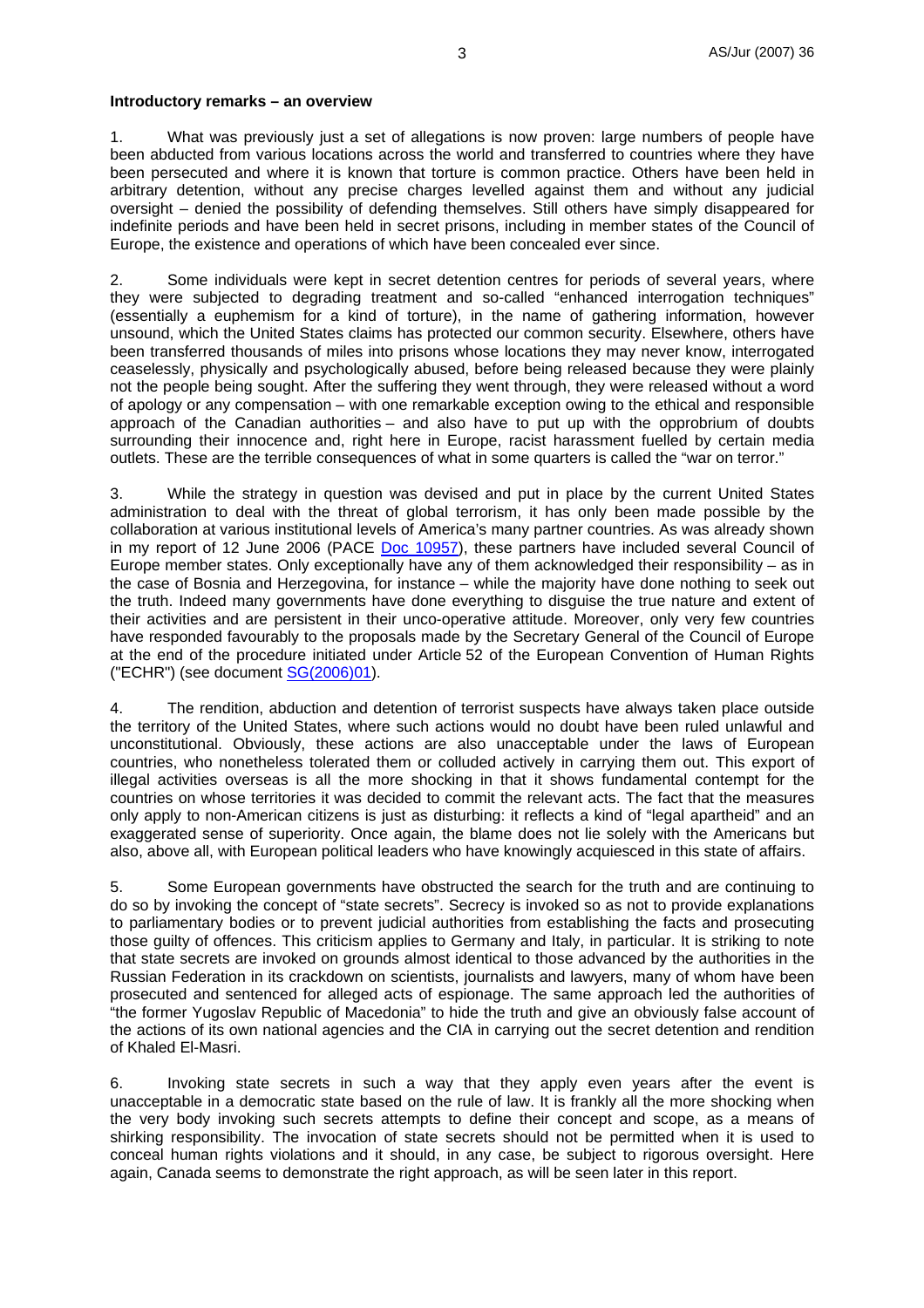7. There is now enough evidence to state that secret detention facilities run by the CIA did exist in Europe from 2003 to 2005, in particular in Poland and Romania. These two countries were already named in connection with secret detentions by Human Rights Watch in November 2005. At the explicit request of the American government, the Washington Post simply referred generically to "eastern European democracies", although it was aware of the countries actually concerned. It should be noted that ABC did also name Poland and Romania in an item on its website, but their names were removed very quickly in circumstances which were explained in our previous report. We have also had clear and detailed confirmation from our own sources, in both the American intelligence services and the countries concerned, that the two countries did host secret detention centres under a special CIA programme established by the American administration in the aftermath of 11 September 2001 to "kill, capture and detain" terrorist suspects deemed to be of "high value". Our findings are further corroborated by flight data of which Poland, in particular, claims to be unaware and which we have been able to verify using various other documentary sources.

8. The secret detention facilities in Europe were run directly and exclusively by the CIA. To our knowledge, the local staff had no meaningful contact with the prisoners and performed purely logistical duties such as securing the outer perimeter. The local authorities were not supposed to be aware of the exact number or the identities of the prisoners who passed through the facilities – this was information they did not "need to know." While it is likely that very few people in the countries concerned, including in the governments themselves, knew of the existence of the centres, we have sufficient grounds to declare that the highest state authorities were aware of the CIA's illegal activities on their territories.

9. We are not an investigating authority: we have neither the powers nor the resources. It is not therefore our aim to pass judgments, still less to hand down sentences. However, our task is clear: to assess, as far as possible, allegations of serious violations of human rights committed on the territory of Council of Europe member states, which therefore involve violations of the European Convention on Human Rights. We believe we have shown that the CIA committed a whole series of illegal acts in Europe by abducting individuals, detaining them in secret locations and subjecting them to interrogation techniques tantamount to torture.

10. In most cases, the acts took place with the requisite permissions, protections or active assistance of government agencies. We believe that the framework for such assistance was developed around NATO authorisations agreed on 4 October 2001, some of which are public and some of which remain secret. According to several concurring sources, these authorisations served as a platform for bilateral agreements, which – of course – also remain secret.

11. In our view, the countries implicated in these programmes have failed in their duty to establish the truth: the evidence of the existence of violations of fundamental human rights is concrete, reliable and corroborative. At the very least, it is such as to require the authorities concerned at last to order proper independent and thorough inquiries and stop obstructing the efforts under way in judicial and parliamentary bodies to establish the truth. International organisations, in particular the Council of Europe, the European Union and NATO, must give serious consideration to ways of avoiding similar abuses in future and ensuring compliance with the formal and binding commitments which states have entered into in terms of the protection of human rights and human dignity.

12. Without investigative powers or the necessary resources, our investigations were based solely on astute use of existing materials – for instance, the analysis of thousands of international flight records – and a network of sources established in numerous countries. With very modest means, we had to do real "intelligence" work. We were able to establish contacts with people who had worked or still worked for the relevant authorities, in particular intelligence agencies. We have never based our conclusions on single statements and we have only used information that is confirmed by other, totally independent sources. Where possible we have cross-checked our information both in the European countries concerned and on the other side of the Atlantic or through objective documents or data. Clearly, our individual sources were only willing to talk to us on the condition of absolute anonymity. At the start of our investigations, the Committee on Legal Affairs and Human Rights authorised us to guarantee our contacts strict confidentiality where necessary. This willingness to grant confidentiality to potential "whistleblowers" was also communicated to Mr Franco Frattini, Vice-President of the European Commission with responsibility for the area of freedom, security and justice, so that he could also notify the relevant ministers in EU countries. Guarantees of confidentiality undoubtedly contributed to a climate of trust and made it possible for many sources to agree to talk to us. The individuals concerned are not prepared at present to testify in public, but some of them may be in the future if the circumstances were to change.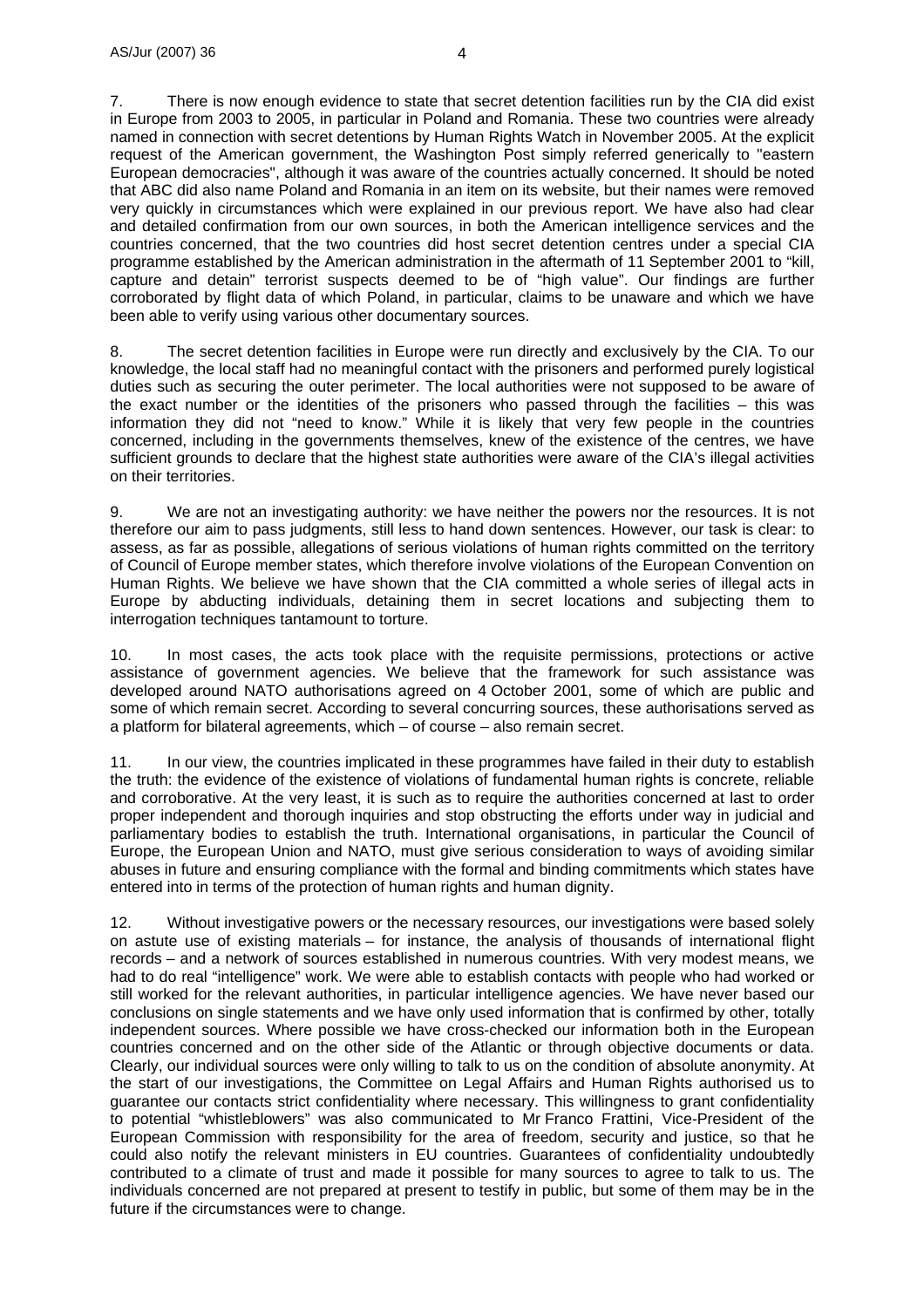13. The Polish authorities recently criticised us for not travelling to their country to visit the facility suspected of having housed a detention centre. However, we see no point in visiting the site: we are not forensic science experts and we have no doubts about the capability of those who would have removed any traces of the prisoners' presence. Moreover, a meeting at the site would only have been worthwhile if the Polish authorities had first replied to the questions we put to them on numerous occasions and to which we are still awaiting replies.

14. We are fully aware of the seriousness of the terrorist threat and the danger it poses to our societies. However, we believe that the end does not justify the means in this area either. The fight against terrorism must not serve as an excuse for systematic recourse to illegal acts, massive violation of fundamental human rights and contempt for the rule of law. I hold this view not only because methods of this nature conflict with the constitutional order of all civilised countries and are ethically unacceptable, but also because they are not effective from the perspective of a genuine long-term response to terrorism.

15. We have said it before and others have said it much more forcefully, but we must repeat it here: having recourse to abuse and illegal acts actually amounts to a resounding failure of our system and plays right into the hands of the criminals who seek to destroy our societies through terror. Moreover, in the process, we give these criminals a degree of legitimacy – that of fighting an unfair system – and also generate sympathy for their cause, which cannot but serve as an encouragement to them and their supporters.

16. The fact is that there is no real international strategy against terrorism, and Europe seems to have been tragically passive in this regard. The refusal to establish and recognise a functioning international judicial and prosecution system is also a major weakness in our efforts to combat international terrorism. We also agree with the view expressed by Amnesty International in its recent annual report: governments are taking advantage of the fear generated by the terrorist threat to impose arbitrary restrictions on fundamental freedoms. At the same time, they are paying no attention to developments in other areas that claim many more lives, or they display a disconcerting degree of passivity. We need only cast our minds to human trafficking or the arms trade: how is it possible, for example, that aeroplanes full of weapons continue to land regularly in Darfur, where a human tragedy with tens of thousands of victims is unfolding?

17. In our view, it is also necessary to draw attention to an aspect we believe to be very dangerous: the legitimate fight against terrorism must not serve as a pretext for provoking racist and Islamophobic reactions among the public. The Council of Europe has rightly recognised the fundamental importance of intercultural and interfaith dialogue. The member states and observers really should carry these efforts forward and maintain the utmost of vigilance on the issue. Any excesses in this respect could have disastrous consequences in terms of an expanded future terrorist threat.

18. In the course of our investigations and through various specific circumstances, we have become aware of certain special mechanisms, many of them covert, employed by intelligence services in their counter-terrorist activities. It is not for us to judge these methods, although in this area, too, great liberties appear to be taken with lawfulness. Many of these methods give rise to chain reactions of blackmail and lies between different agencies and institutions in individual states, as well as between states. Therein may lie at least a partial explanation for certain governments' fierce opposition to revealing the truth. We cannot go into the details of this phenomenon without putting human lives at risk. Let me reiterate that we are fully convinced of the strategic importance of the work of intelligence services in combating terrorism. However, we believe equally strongly that the relevant agencies need to be subject to codes of conduct, accompanied by robust and thorough supervision.

19. With the mandate assigned to us, we believe that the Assembly has reached the limits of its possibilities. The resources at our disposal to address the issues presented to us are totally inadequate for the task. The Council of Europe should give serious consideration to equipping itself with more effective and more binding instruments for dealing with such grave instances of massive and systematic violations of human rights. This is more necessary now than ever before, since it is clear that we are facing a worrying process of the erosion of fundamental freedoms and rights.

20. We must condemn the attitude of the many countries that did not deem it necessary to reply to the questionnaire we sent them through their national delegations. Similarly, NATO has never replied to our correspondence.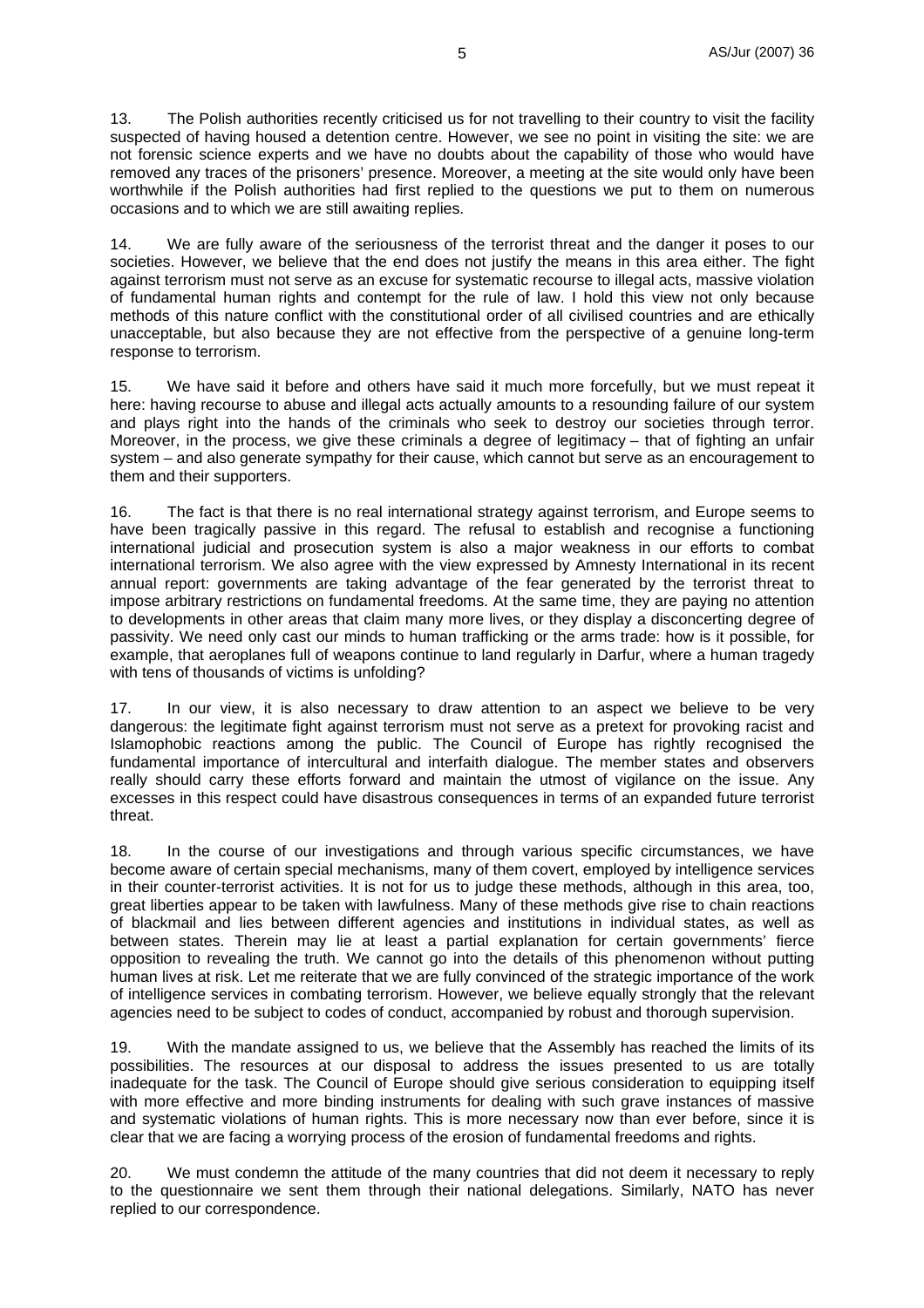21. In presenting this report, the Rapporteur expresses his gratitude to the staff of the Committee's secretariat for their outstanding commitment and dedication. Very special thanks and acknowledgment go to the young staff member who was specifically assigned to this investigation: he has displayed absolutely amazing analytical skills and tenacity.

#### **\*\*\*\*\***

#### **I. The "dynamics of truth"**

#### *i. How President Bush's disclosure of the Central Intelligence Agency (CIA) secret detention programme has accelerated the "dynamics of truth"*

22. When President Bush decided on 6 September 2006 to reveal the existence of the covert programme implemented by the CIA to arrest, detain and interrogate overseas high-value terrorist suspects<sup>1</sup>, he simply glossed over the most delicate aspects, such as the implementation means chosen and (not) obtaining the prior support from the United States Congress for his Administration's "war against terrorism".

23. President Bush's disclosure was carefully worded so as to provide very little factual insight that was genuinely new or unknown. It was instead couched in imperative terms that portrayed the President as a strong Commander-in-Chief trying to prevent threats to the United States by methods such as the CIA's interrogation techniques - which were *"tough… safe, and lawful, and necessary"*.

24. The end was portrayed as paramount – *"we're getting vital information necessary to do our jobs, and that's to protect the American people and our allies"*; the means of getting there inconsequential – "*I cannot describe the specific methods used – I think you understand why*".

25. Just under six weeks later, the US Congress responded to President Bush's clarion call<sup>2</sup> by passing the Military Commissions Act 2006 into law. As President Bush had expressly requested, the legislation draws distinctions between United States citizens and non-citizens, strips away the timehonoured right of detainees to challenge the basis for their detention (*habeas corpus*), and insulates US service personnel from prosecution for violations of Common Article 3 of the four Geneva Conventions. The process that lay ahead for captured terrorist suspects was thereby mapped out, whilst the Administration tried to cover the tracks that had led them there.

26. The "limited disclosures" of 6 September 2006, afforded a fresh focus to the mandate of my inquiry. One thing was now certain, personally acknowledged by the President of the United States: the existence of secret detention centres, which I had already confirmed in my June 2006 report. We are, however, faced with unresolved allegations that Council of Europe member States have colluded with the United States in serious human rights violations such as enforced disappearances, incommunicado (secret) detentions, and torture or cruel, inhuman and degrading treatment. President Bush's assertion that Europeans too had benefited from the programme<sup>3</sup> - which has not been substantiated by any evidence – must be put into its proper perspective if it were shown that we had forsaken our democratic values and the rule of law in order to share in those benefits.

27. In my view the protection of fundamental human rights is every bit as important as the preservation of national security cited by President Bush; indeed I hold these two objectives to be complementary, mutually reinforcing and in no way contradictory.

 1 The White House, Office of the Press Secretary, "Remarks by the President on the Global War on Terror" (*War against terrorism is a struggle for freedom and liberty, Bush says*), speech delivered in the East Room of the White House, 06.09.2006;

hereinafter "Remarks by President Bush, 06.09.2006".<br><sup>2</sup> *Ibidem*. The transcript shows that President Bush struck a chord with his White House audience, which included relatives of victims of the 9/11 attacks: "*Congress is in session just for a few more weeks, and passing this legislation ought to be the top priority. (Applause.)… For the sake of our security, Congress needs to act, and update our laws to meet the threats of this new era. And I know they will*." 3 *Ibid*. "*Information from the terrorists questioned in this program helped unravel plots and terrorist cells in Europe and other* 

*places. It's helped our allies to protect their people from deadly enemies*."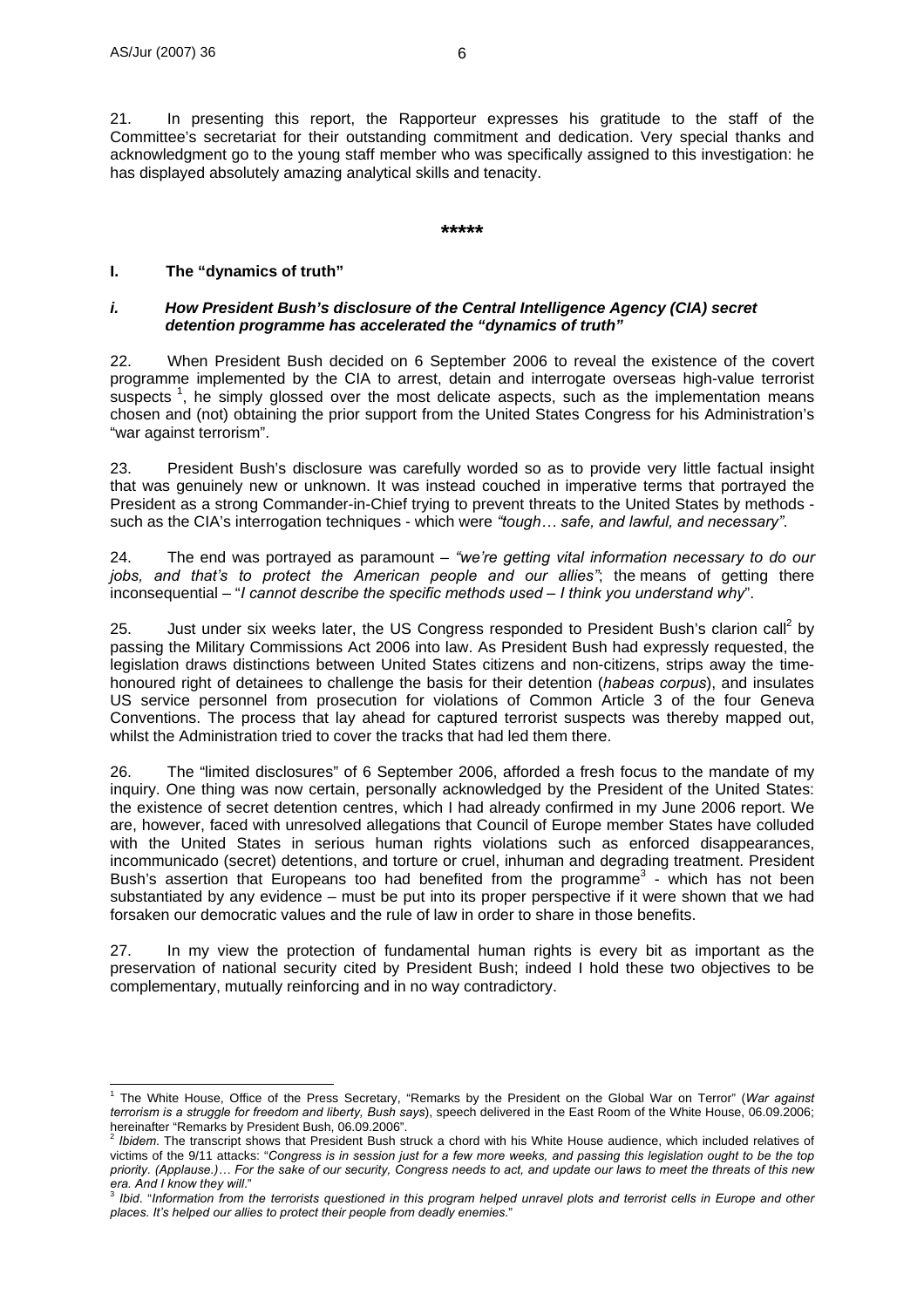28. If we are to understand clearly the relationship between human rights and national security imperatives for the future, then we cannot content ourselves with partial truths about how the policies in question have been developed and implemented in the past. It is therefore our duty to get right to the bottom of the CIA's secret detention programme in all its systemic components. The programme must not simply pass into history as a policy that seemed to breach our supposedly inviolable human rights, but about which we never learned the truth and for which we never exercised political and legal accountability. We have a right and the duty to know the truth and to analyse critically the means and methods being used in our name towards the stated goal of enhancing our common security. It is therefore indispensable to clarify the precise operational and legal basis of the CIA's covert programme, and in particular to establish the extent to which Council of Europe member states were involved.

29. Building upon the June 2006 interim report<sup>4</sup>, I have now concentrated on placing the CIA programme properly within the "global spider's web" – the image I used to describe the system of secret detentions and detainee transfers spun out around the world by the US Government and its allies. In this context, our interest has been concentrated on the role played by the member States of the Council of Europe that acted as "hosts" for CIA secret detentions.

30. As this report will make clear, the HVD programme has depended on extraordinary authorisations – unprecedented in nature and scope – at both national and international levels. The secret of its very existence was successfully guarded for several years, and until today, very little detail has been published about the terms used to refer to it, the way the system has operated, the underlying authorisations and arrangements that have sustained it, or even the reasons as to why it has so successfully been covered up.

31. Questions such as where the detention sites have been located and what conditions the detainees have been kept in were declared last year by President Bush to be too sensitive for him to answer officially, on the grounds that "*doing so would provide our enemies with information they could use to take retribution*".5

32. Indeed, even when the revelations of secret detentions in "several democracies in Eastern Europe" first emerged in November 2005,<sup>6</sup> the publication responsible for breaking the story, The *Washington Post*, made a decision not to publish the names of the states which had hosted CIA "black sites", although it was aware of this information. *The Post*'s decision followed a meeting at the White House and an explicit appeal from the US Government to refrain from naming the countries involved.<sup>7</sup> *The Post*'s Staff Writer Dana Priest, who wrote the article in question, explained the rationale behind the newspaper's decision in the following terms:

"*Political embarrassment was not a consideration; it really turned on the safety and co-operation questions. We did not publish the names of the countries involved because those countries were co-operating on other efforts that were not controversial, some of which the Post knew about from independent sources and which we considered to be valuable. Knowing those efforts to be vital to our international programmes, we thought that those efforts might stop if the countries' names were published, and that this would not be good*."8

 $\overline{a}$ 

<sup>4</sup> See Dick Marty, Committee on Legal Affairs and Human Rights, Council of Europe Parliamentary Assembly, "Alleged secret detentions and unlawful inter-state transfers of detainees involving CoE member States", Doc. 10957, 12.06.2006, available at http://assembly.coe.int/Main.asp?link=/Documents/WorkingDocs/Doc06/EDOC10957.htm (hereinafter "Marty Report 2006, Council of Europe Doc. 10957").

<sup>&</sup>lt;sup>5</sup> Remarks by President Bush, 06.09.2006, *supra* note 3.<br><sup>6</sup> See Dane Briest, "CLA Holde Terrer Supperts in Secret.

<sup>&</sup>lt;sup>6</sup> See Dana Priest, "CIA Holds Terror Suspects in Secret Prisons – Debate is Growing within Agency about Legality and Morality of Overseas System set up after 9/11", *The Washington Post*, 02.11.2005. 7

See Howard Kurtz, "Bush Presses Editors on Security", *The Washington Post*, 26.12.2005, available at http://www.washingtonpost.com/wp-dyn/content/article/2005/12/25/AR2005122500665\_pf.html. For further commentary, see also Marty Report 2006, section 1.3, at p. 9.

<sup>&</sup>lt;sup>8</sup> Dana Priest, speaking at the seminar entitled "Secrecy and Government: America Faces the Future", hosted by the Center on Law and Security, NYU School of Law, New York, 12.04.2007.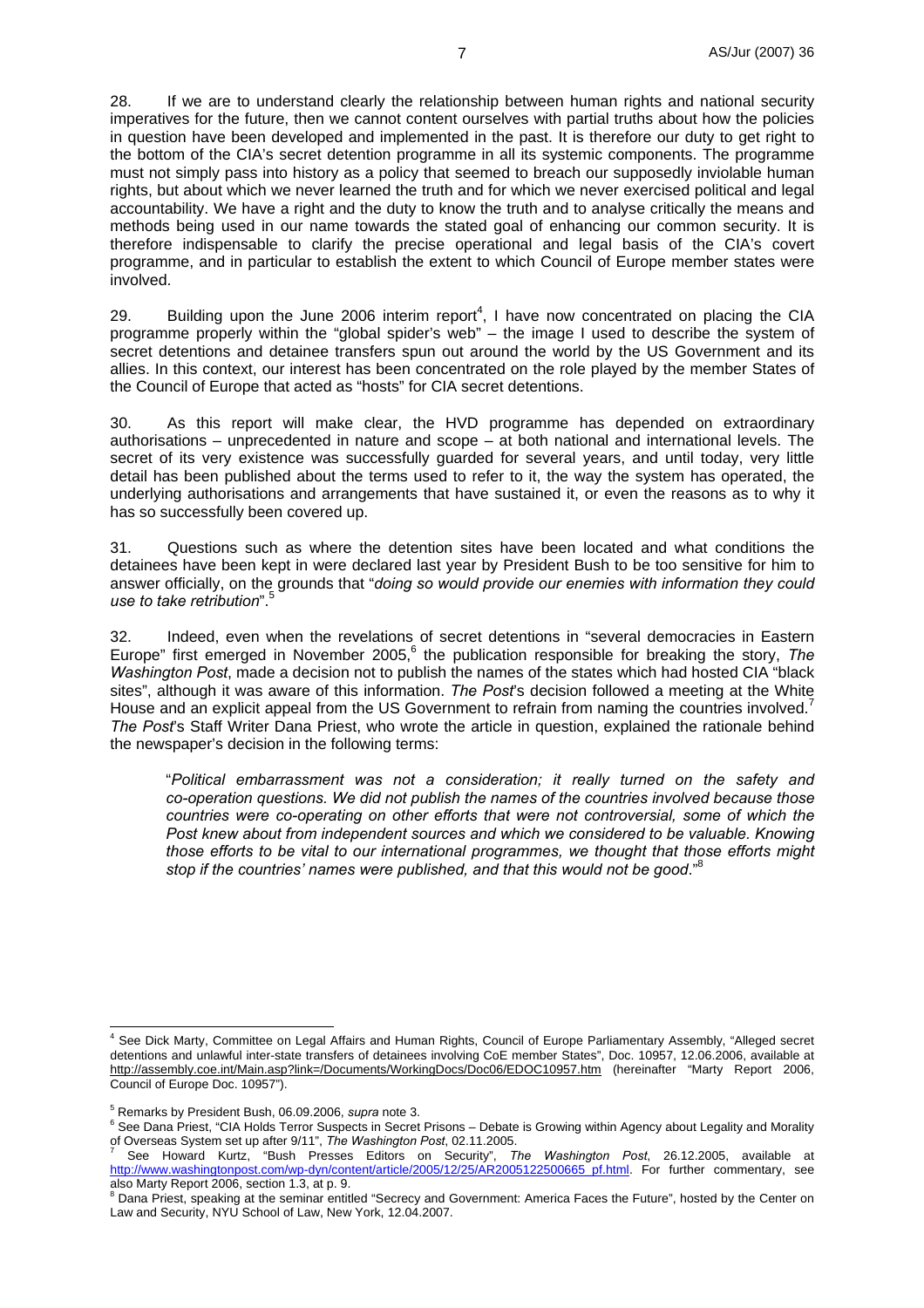33. While one might understand this decision, I have chosen to adopt a different position from that of *The Washington Post* on this issue, whilst maintaining a strict policy of confidentiality with regard to my individual sources. It should also be borne in mind that the very earnest American NGO Human rights Watch had explicitly cited Poland and Romania among the countries in which there had been secret detention centres. Moreover, it is difficult to accept that the reasons given at the time by the *Washington Post* are still valid today.

#### *ii. The responsibility to provide a truthful account and the importance of confidential sources*

34. Especially in light of its unparalleled pedigree for protecting and promoting human rights on our continent, the Council of Europe holds a unique responsibility in providing a truthful account. It has been said that the paradigm of US detainee treatment in the course of the "war on terrorism" has been to carry out its most odious acts extra-territorially – including in Europe – because it knows that such acts would not be permissible at home under the laws and Constitution of the United States. This is a paradigm of political expediency. But how not to see in it a form of contempt towards other countries, notably Cuba (Guantanamo!) and Europe: what is not good enough for the United States is for others!

35. In direct response, the paradigm of this report is one based on principles and values. We assert that in order to retain the moral authority necessary to defeat the global terrorist threat, we must ensure that every detainee in our custody – notwithstanding the acts of which he is accused, or whether he is held in Europe or elsewhere – is accorded the same fundamental human rights we would expect to be accorded ourselves and which, moreover, we uphold for even the worst criminals. Not even war authorises conduct of any sort; for example, the Geneva Conventions, the cornerstone of international humanitarian law laying down the limits to the barbarity of war, also prohibit secret detention centres.

36. From the outset of my mandate as Rapporteur on this issue, I have argued that transparency and accountability would in fact prove to be healthy for all the member States of the Council of Europe, not least for the countries which have hosted CIA "black sites".

37. The perpetual cycle of allegations and unsubstantiated rumours since November 2005 has merely served to fuel mutual suspicion and distrust between our Governments and peoples. The uncertainty has disrupted open political debate and provided an unwelcome distraction from the most urgent task of developing more viable democratic strategies to combat the growing terrorist threat in accordance with the rule of law.

38. Thus my decision to name the countries concerned should not be construed as an attempt to single out scapegoats or to drive a wedge between members of the European family. On the contrary, my investigations demonstrate clearly that responsibility is broadly shared on both sides of the Atlantic and on our continent.

39. From the very beginnings of the "war on terror" advocated by the United States, European governments could not ignore its true nature ; all the members and partners of NATO signed up to the same "permissive" – not to say illegal – terms that allowed CIA operations to permeate throughout the European continent and beyond; all knew that CIA practices for the detention, transfer and treatment of terrorist suspects left open considerable scope for abuses and unlawful measures; yet all remained silent and kept the operations, the practices, their agreements and their participation secret.

40. Now it is time for the member States of the Council of Europe to muster a similar collective spirit in acknowledging the truth about the past and regrouping to face the considerable challenges to be faced in the future. The methods used not only proved to be of questionable usefulness, but above all they also gave a semblance of legitimacy to terrorist movements and even gave rise to some feeling of sympathy for them.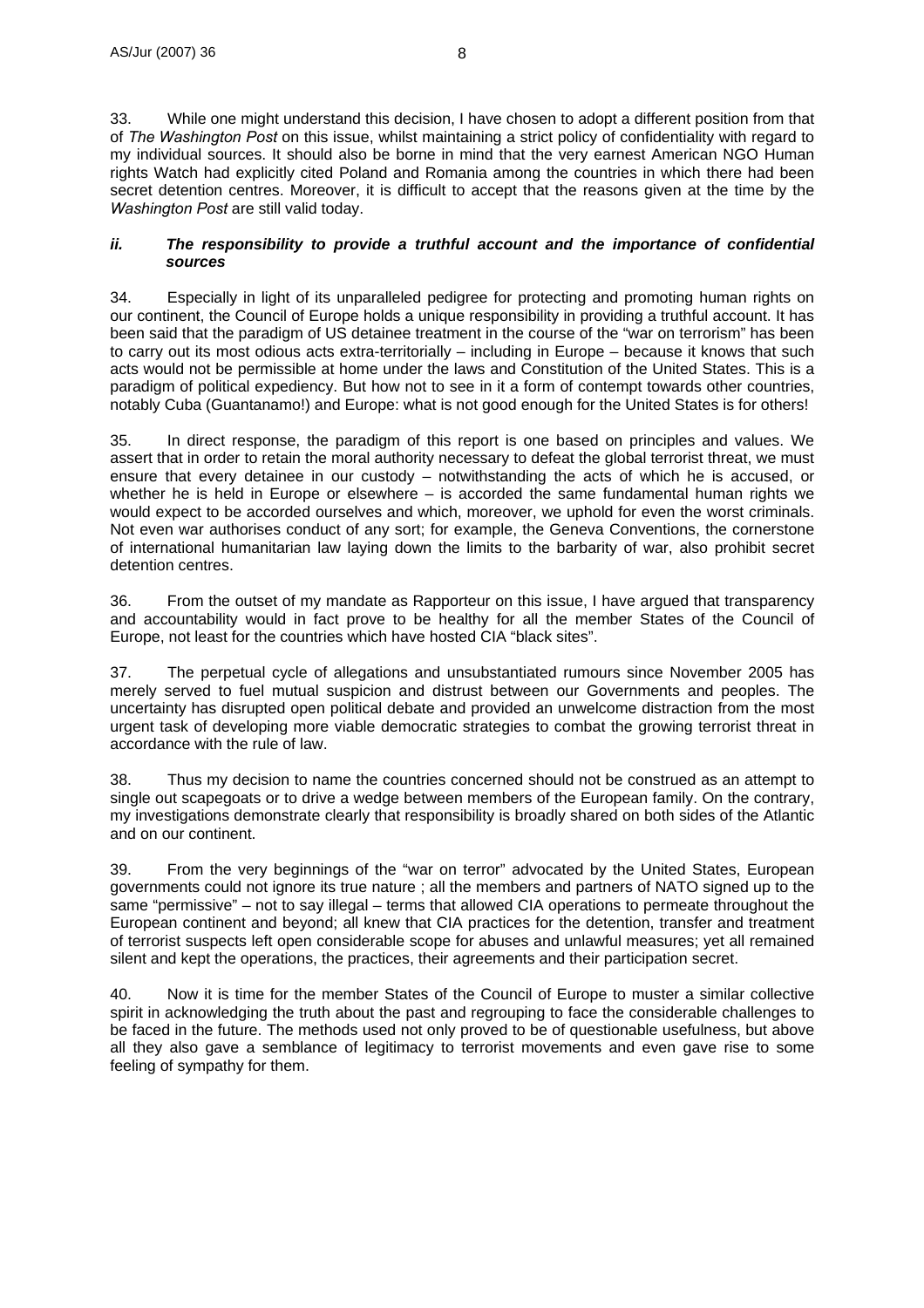41. As Council of Europe Rapporteur I have talked persistently about my belief in the "dynamics of truth" – that each drop of truth will lead forward to another drop of truth, and that a steady trickle will ultimately develop into an irreversible flow. Seen in this regard, my report of June 2006, which mapped out the "global spider's web" and exposed CIA "rendition circuits" for the first time, was but a small contribution to a pool of outstanding investigative work by journalists<sup>9</sup> and non-governmental organisations<sup>10</sup> that continues to grow to the present day.

42. Yet while the momentum was gathering last year, we were perfectly aware that we would still have to overcome formidable obstacles in order to get to the truth about the CIA programme of secret detentions in Europe. State secrecy has been systematically invoked at national level in several instances both to deny us access to classified documents and to thwart action taken by the competent judicial and parliamentary authorities.<sup>11</sup> Moreover, as I demonstrate later in this report,<sup>12</sup> the secrecy and security of information policies adopted by states in the framework of the North Atlantic Treaty Organisation (NATO) are just as impenetrable when applied as barriers to transparency as they have proven since they were selected to act as coverage for CIA clandestine operations.

43. To encourage even a minor departure from strict adherence to these regimes of silence, secrecy and cover-up would require a rare convergence of factors. The first signs of cracks would have to appear in alliances that had hitherto been absolutely watertight. The motivation for insiders on one or both sides of the Atlantic to talk to us would surely derive only from their fear of betrayal – either by their colleagues, their political masters or their transatlantic partners.

44. The catalyst for those involved in the HVD programme to talk candidly to our team appears ultimately to have come from the American side – albeit that a degree of ambiguity about who was "allowed" to say what appears to have worked in our favour. My representative, who was on-the-spot in Washington, DC when President Bush disclosed the existence of the CIA's covert overseas detention and interrogation programme, received an off-the-record briefing.

45. Thereafter, one of the most challenging aspects of our investigation has been our effort to access the structures where the information is held within the different European states. Towards this end our team has undertaken visits and developed sources in both the political and intelligence spheres in various countries, sometimes pursuing multiple contacts over a period of months.

 9 In particular, I wish to recognise the following journalistic contributions, which depended on original investigative work to bring to light original facts and new dimensions to the global system of secret detentions and detainee transfers: Stephen Grey on extraordinary renditions (see "America's Gulag," in *The New Statesman*, 17.05.2004; "US Accused of Torture Flights," in *The Sunday Times*, 14.11.2004; and "Les Etats-Unis inventent la delocalisation de la torture,: in *Le Monde Diplomatique*, April 2005); Dana Priest on CIA programmes, including secret detentions in Europe ("CIA Holds Terror Suspects in Secret Prisons – Debate is Growing within Agency about Legality and Morality of Overseas System set up after 9/11," in *The Washington Post*, 2.11.2005; and "Foreign Network at Front of CIA's Terror Fight – Joint Facilities in Two Dozen Countries account for bulk of Agency's post-9/11 successes," in *The Washington Post*, 18.11.2005); Jane Mayer on rendition policies, interrogation techniques and torture memos ("Outsourcing Torture: The secret history of America's 'extraordinary rendition' programme," in *The New Yorker*, 14 and 21.02.2005; "A Deadly Interrogation – Can the CIA legally kill a prisoner?" in *The New Yorker*, 14.11.2005; and "The Memo – How an internal effort to ban the abuse and torture of detainees was thwarted," in *The New Yorker*, 27.02.2006) ; Brian Ross and Richard Esposito on enhanced interrogations and the clear-out of European sites ("CIA's Harsh Interrogation Techniques Described – Sources Say Agency's Tactics lead to Questionable Confessions, Sometimes to Death", *ABC News*, 18.11.2005; and "Sources Tell ABC News Top Al-Qaeda Figures held in Secret CIA Prisons: 10 out of 11 Terror Leaders subjected to "Enhanced Interrogation Techniques," *ABC News*, 5.12.2005); Don Van Natta Jr. and Souad Mekhennet on the El-Masri case ("German's Claim of Kidnapping brings Investigation of US link," in *The New York Times*, 9.01.2005); Nick Hawton on the cover-up regarding secret flights into Poland ("Chasing Shadows," *BBC Radio 4*, 2.01.2007); and *The Chicago Tribune* on undeclared flights in both Poland and Romania (John Crewdson, "Elusive jet may hold clue to secret prisons – Mystery Gulfstream landed in Romania," in *The Chicago Tribune*, 13.09.2006; and Tom Hundley, "Remote Polish airstrip holds clues to secret CIA flights," 06.02.2007).

<sup>&</sup>lt;sup>10</sup> I am deeply grateful to all our allies in the non-governmental field, whose dedication to the cause and tireless support for my inquiry – much of it behind the scenes – has proven invaluable. For their professional approach throughout the last two years and for their reporting, research and representations too extensive to enumerate individually here, I wish to thank in particular: the American Civil Liberties Union, Amnesty International, the Brennan Centre for Justice at NYU School of Law, the Centre for Human Rights and Global Justice at NYU School of Law, the Centre for Constitutional Rights, Human Rights First, Human Rights Watch, the International Commission of Jurists, REPRIEVE, Statewatch and the Swedish Helsinki Committee for Human Rights. I salute your work and that of the many other NGOs active in the field who have supported me anonymously or whose names I have inadvertently failed to mention.<br><sup>11</sup> Pertinent examples of the invocation of state secrecy in at least two different jurisdictions are provided in the section entitled

<sup>&</sup>quot;A case study of Khaled El-Masri," at section VI.i later in this report.<br>
<sup>12</sup> See section entitled "Preserving Secrecy and the NATO Security Policy," at section II.iii. later in this report.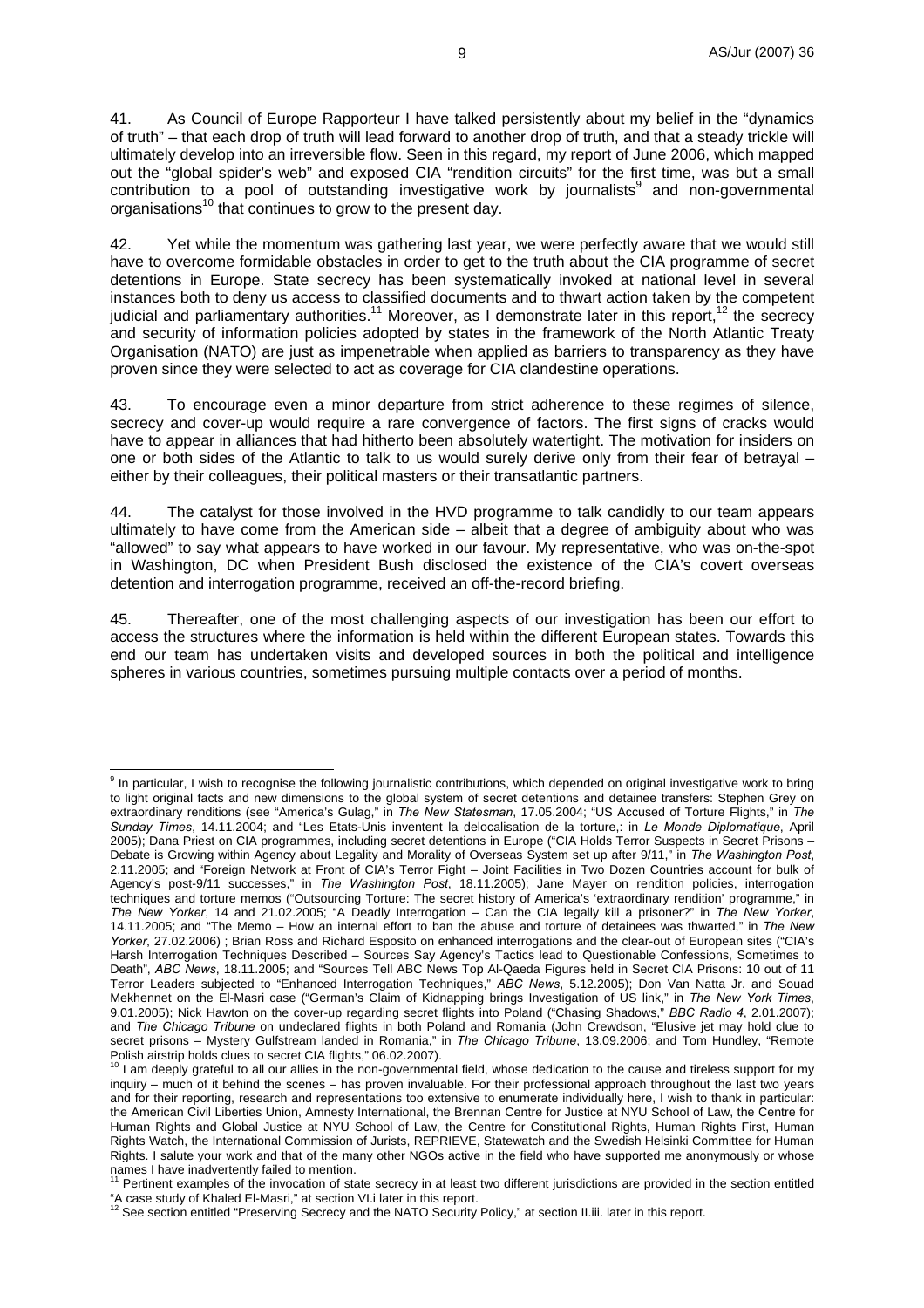46. Consequently, all of the conclusions drawn in this report rely upon multiple sources, which validate and corroborate one another. Indeed, in the course of my inquiry, our team has spoken – and in many cases conducted interviews – with over 30 one-time members (serving, retired or having carried out contract work) of intelligence services in the United States and Europe.

47. However, by necessity, the majority of these conversations have taken place under conditions of strict confidentiality, in order to enable the individuals concerned to be able to speak freely and without fear of consequence.

48. It is my firm conviction that what I publish here poses no threat to the individual or collective safety of any of my sources, some of whom have taken considerable personal risks to speak to us. Thus I do not identify by name the sources of many specific quotes and other items of information, nor do I attribute them too specifically to the office held by the speaker, such that no reader is able to identify the individuals who spoke in confidence to us and whose anonymity, at least for the moment, must be preserved.

49. These rules on confidentiality, imposed upon us because of the lack of collaboration from the states concerned, cannot and should not prevent me from naming individual office-holders who occupied key positions of power at the relevant times and who thus answer for the decisions they took on behalf of their states.

50. In the sections that follow, I have therefore drawn upon multiple sources in the US and European intelligence communities in an attempt to lay bare the anatomy of this controversial programme. In so doing, I believe that I have been able to provide the most in-depth account to date of the conceptual development of the HVD programme, the NATO framework so vital to the programme's operations, details of the bilateral arrangements for its operations, and important strands of evidence that belie the repeated denials of high-ranking officials – including several Presidents and Prime Ministers – about what took place and what they knew. Certainly we are far from knowing the whole truth. The information we have gathered is, however, sufficiently concrete – and worrying – to encourage states at last to do all they can to get to the bottom of what took place in their countries and within certain of their institutions.

#### *iii. The concept: the development of the "High-Value Detainee" (HVD) Programme operated by the Central Intelligence Agency (CIA)*

51. For the sake of clarity reference should be made to the CIA's covert programme using the correct terminology: among well-informed quarters, the programme is known as the "High-Value Detainee" programme, or simply the "HVD Programme".

52. The HVD programme has formed a very specific, narrow and unique strand of the United States' counter-terrorist operations in the period since 11 September 2001. Indeed, one reason why it has been so successfully covered up is that one can easily lose sight of this programme among the sizeable and still growing tally of people detained in the course of the "war on terror".

53. There have been scores of sites in which thousands of prisoners have been held for varying periods of time either by one or more agencies of the US Government, or on its behalf by foreign allies.

54. Among the most highly-populated and well-known of these detention sites – and indeed, hosts to CIA detainees at one time or another – have been the various internment "Camps" on the US Naval Base at Guantanamo Bay, the Bagram Airfield in Kabul, Afghanistan and the Abu Ghraib facility in Baghdad, Iraq. The public has been able to get some sort of picture of these sites, not from transparent information provided by the competent authorities but rather from leaks, statements from former inmates and secretly filmed images of detainee abuse.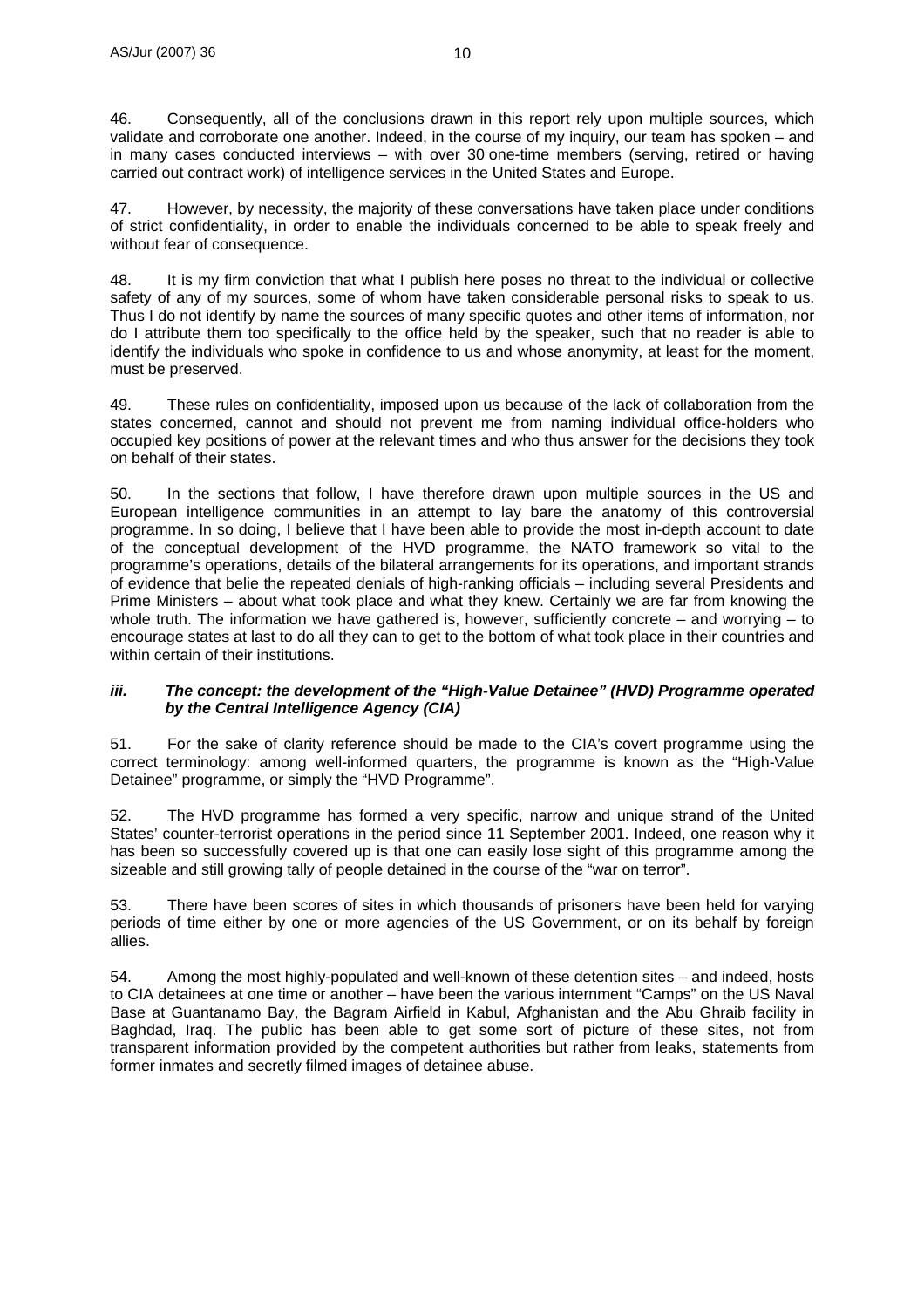55. Even in this context, the HVD programme is different. One senior source in the CIA Counterterrorism Centre told us: "If a guy is captured on the battlefield and sent to [Guantanamo], that's got nothing to do with it. But I think there is a tendency in the media, in Europe and in America, to blend together what the FBI is doing, what the military is doing and what the CIA is doing – to attribute it all to the same programme. And frankly, you can't do that. The HVD programme is a very structured, very rigorous programme."

56. In my understanding, the narrative of the HVD programme has played out largely over a fiveyear period, from September 2001 to September 2006. CIA insiders told us that there was widespread surprise that it operated and remained secret quite as long as it did. From 2004 onwards, the President was being strongly advised to place a time limit on the programme because it was regarded as having been somewhat improvisational in its nature and therefore could not be sustained: "every period in history has its bookends".

57. The conception of the HVD programme can be traced to the days immediately after 11 September 2001, when senior CIA officials (including CIA Director George Tenet) worked with the political principals of the Bush Administration (including President Bush himself) to conceive, debate and formulate strategies to "give some extra potency" to America's "frontline officials" in combating and countering the global terrorist threat.

58. On 17 September 2001 President Bush signed a classified Presidential Finding<sup>13</sup> as a means of granting the CIA important new competences relating to its covert actions: new choices it could make and new ways it could respond if confronted with Al-Qaeda targets in the field. On the day this document was signed – the Sunday after the 11 September attacks – senior members of the CIA's Counter-Terrorism Center (CTC) and selected foreign counterparts were made familiar with its contents in a meeting in Washington, DC.<sup>14</sup>

59. Our team has spoken with several American officials who have seen the text of the Presidential Finding and participated in the operations that put it into action. Two particularly striking observations have emerged from these discussions. First, by putting "*a lot of stock in Special Activities*" 15 the Finding "*redefined the role of the Agency*", even in the eyes of some of its own, more conservative senior officials. Second, the "*really broad, not specific*" scope of the covert actions authorised in the Finding meant that the CIA was instantly granted enough room for manoeuvre to design a secret detentions programme overseas $^{16}$ .

 $\overline{a}$ <sup>13</sup> The US Government finally conceded the existence of this classified Presidential Finding in response to a Freedom of Information Act (FoIA) litigation brought by the American Civil Liberties Union (ACLU) in 2006. Nonetheless, the precise scope and contents of the Finding remain unknown and, according to Congressional staffers, even senior members of the relevant House and Senate Select Committees have not been allowed to access it. See ACLU Press Release, "CIA Finally Acknowledges Existence of Presidential Order on Detention Facilities Abroad", 14.11.2006, available at http://www.aclu.org/safefree/torture/27382prs20061114.html; see also US Senator Patrick Leahy, "Comments of Senator Patrick Leahy (D-Vt.), Incoming Chairman, Senate Judiciary Committee, on Department of Justice's Response to Request for Documents relating to Bush Administration's Interrogation Policies", 2.01.2007, available at<br>http://leahy.senate.gov/press/200701/010207.html.

The former Chief of CIA Clandestine Operations in Europe, Tyler Drumheller, recounts the meeting of 17.09.2001 in his memoirs: "*Cofer [Black, then Chief of the CTC] presented a new Presidential authorisation that broadened our options for dealing with terrorist targets – one of the few times such a thing had happened since the CIA was officially banned from carrying out assassinations in 1976. It was clear that the Administration saw this as a war that would largely be fought by intelligence assets. This required a new way of operating*". See Tyler Drumheller, *On the Brink: An Insider's Account of How the White House Compromised American Intelligence*, Carroll & Graf, New York, 2006 (hereinafter "Tyler Drumheller, *On the Brink*"); at p.

<sup>35.&</sup>lt;br><sup>15</sup> The Special Activities Division is akin to a paramilitary wing of the CIA; the kinds of "activities" referred to here include renditions and, in exceptional circumstances, assassinations of suspected Al-Qaeda members.<br><sup>16</sup> I am certain that the HVD programme has its *general* origins in the 17.09.2001 Finding, because our sources were unanimous

on the question of the latitude this document afforded to the CIA. However we were also told separately of the existence of further classified documents (thought to have been signed in 2002) that actually use the term "black sites" in relation to *specific* facilities.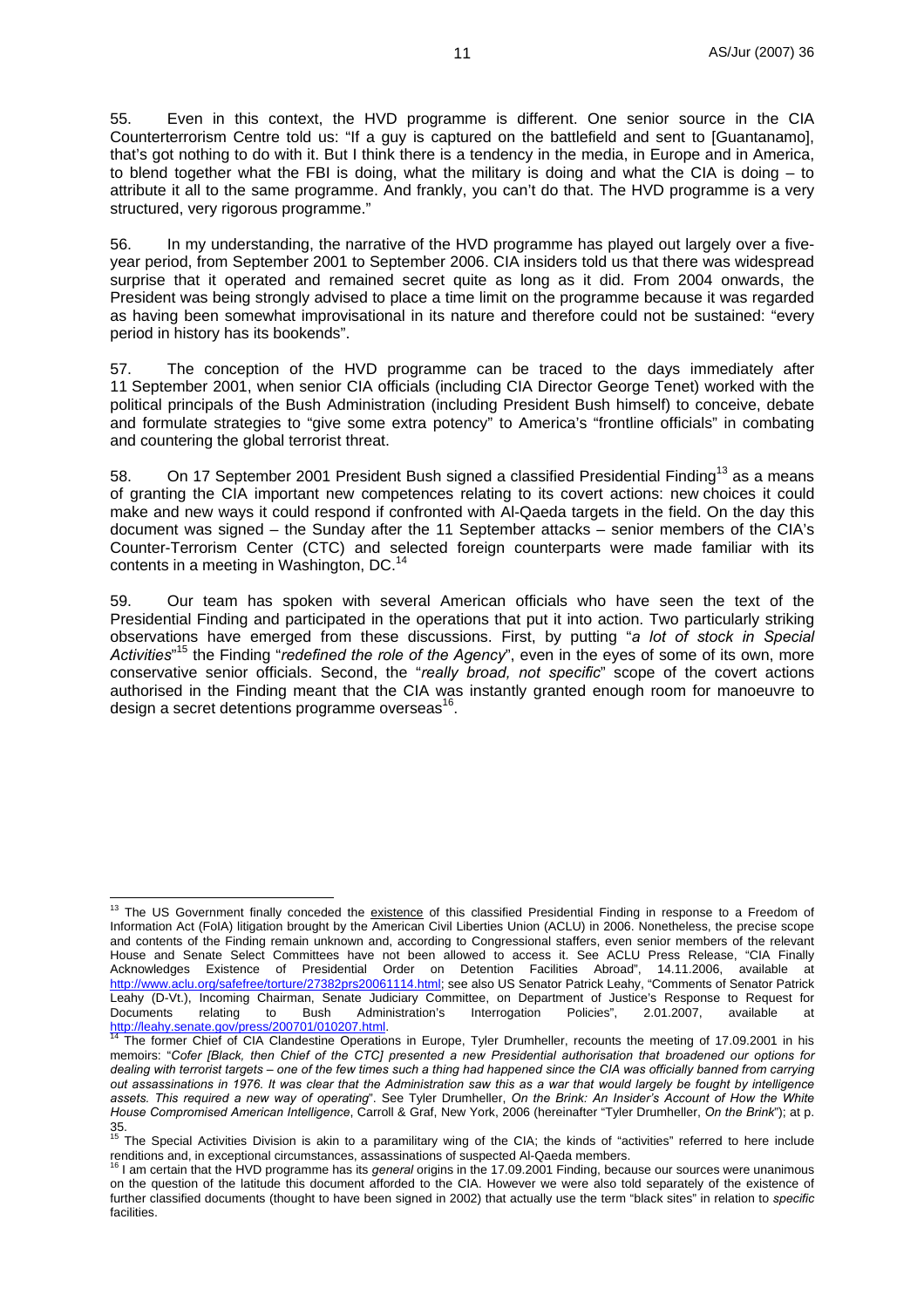61. Thus, there had emerged a category of terrorist suspects whom the CIA considered of high value and to whose capture, detention, transfer and interrogation it would ultimately dedicate an entire covert programme. The men in this category had mostly been picked out already as "High-Value Targets", or HVTs,17 and once in the custody of the CIA they would become "High-Value Detainees", or HVDs.<sup>1</sup>

62. The profile of the HVTs was that of orchestrators, planners, leading operatives and providers of logistics for some of the most devastating terrorist plots attributed to Al-Qaeda and to its associates. In our discussions, current and former CIA officials have been keen to emphasise, even in hindsight, that their targets span only a very limited range. One asserted: "if you look down the list of the people we've picked up since 9/11, the Agency has maintained a very high level of pertinence in terms of our targets." Another confirmed: "we didn't want the insurgents; we wanted the leadership."

63. CIA dossiers compiled on these men were comprehensive and constantly being updated. As my representative was told by Michael Scheuer, former Chief of the Bin Laden Unit: "the one problem we never had was lack of information."<sup>19</sup> Intelligence on the HVTs was replete with references to their involvement in the 9/11 attacks and the evolution of its feeder cells, or in other major events in the global escalation of terrorism, such as the dual attack on US Embassies in East Africa, the assault on the US Navy ship USS Cole, or the Bali nightclub bombings.

64. Just as the CIA rendition programme - instigated in the 1990s and escalated in the post-9/11 years - maintained its "safety net" of having obtained legal approval for every operation it launched.<sup>20</sup> the CIA's post-9/11 HVD programme was designed and vetted in consultation with various lawyers in the Justice Department, the CIA and in the Presidential Administration. All three of these sets of lawyers, as our sources confirmed, have approved so-called "Kill, Capture or Detain" orders, or "K-C-D orders", for high-value targets with whom the CIA came into contact.

65. The template for the High-Value Detainee programme was not drawn out of the KCD's Detain (or "D") category, since this was said to be a more general responsibility (shared with the military and local counterparts) for those persons picked up in the course of counter-terrorist activities about whose intelligence value the CIA unit on the ground was less certain:

*"D was like our default option: Detain. Like if we pick up some guy in a raid where we also got one of the HVTs, like [Ramzi] bin Al-Shibh, and maybe we've got nothing on this guy, but obviously we're still gonna hold him."* 

 $\overline{a}$ 

 $17$  Public citations of the acronym "HVT" have become more common in the course of the "war on terror". It is commonly used, for example, among members of the US Armed Forces, particularly those who have been deployed to track down prominent Baath'ists and insurgents in Iraq, such as Uday and Qu'say Hussein, or Abu Musab al-Zarqawi. See Defense Technical Information Center, "Loss of High-Value Targets" available at http://www.dtic.mil/doctrine/jel/doddict/data

<sup>&</sup>lt;sup>18</sup> The acronym "HVD" has also now been adopted in public citations used by the Office of the Director of National Intelligence (DNI) and the Department of Defense (DoD). See, for example, Office of the Director of National Intelligence (DNI), "Summary of the High-Value Terrorist Detainee Program", 06.09.2006, available at:<br>http://www.defenselink.mil/pdf/thehighvaluedetaineeprogram2.pdf.

Michael Scheuer, former Chief of the Bin Laden Unit in the CIA's Counterterrorism Center, interview carried out by the Rapporteur's representative in Washington, DC, May 2006. Scheuer told us: "We had built up dossiers on all the important people in Al Qaeda within six months after we started the rendition programme. So it was just a matter of keeping those files updated. The approval of the senior levels of the Government and the lawyers' approval, if you pushed them, could be gotten very quickly because everything was ready."

<sup>&</sup>lt;sup>20</sup> For my comprehensive account of "The evolution of the rendition programme", including its legal and operational considerations, see The Marty Report 2006, *supra* note 6.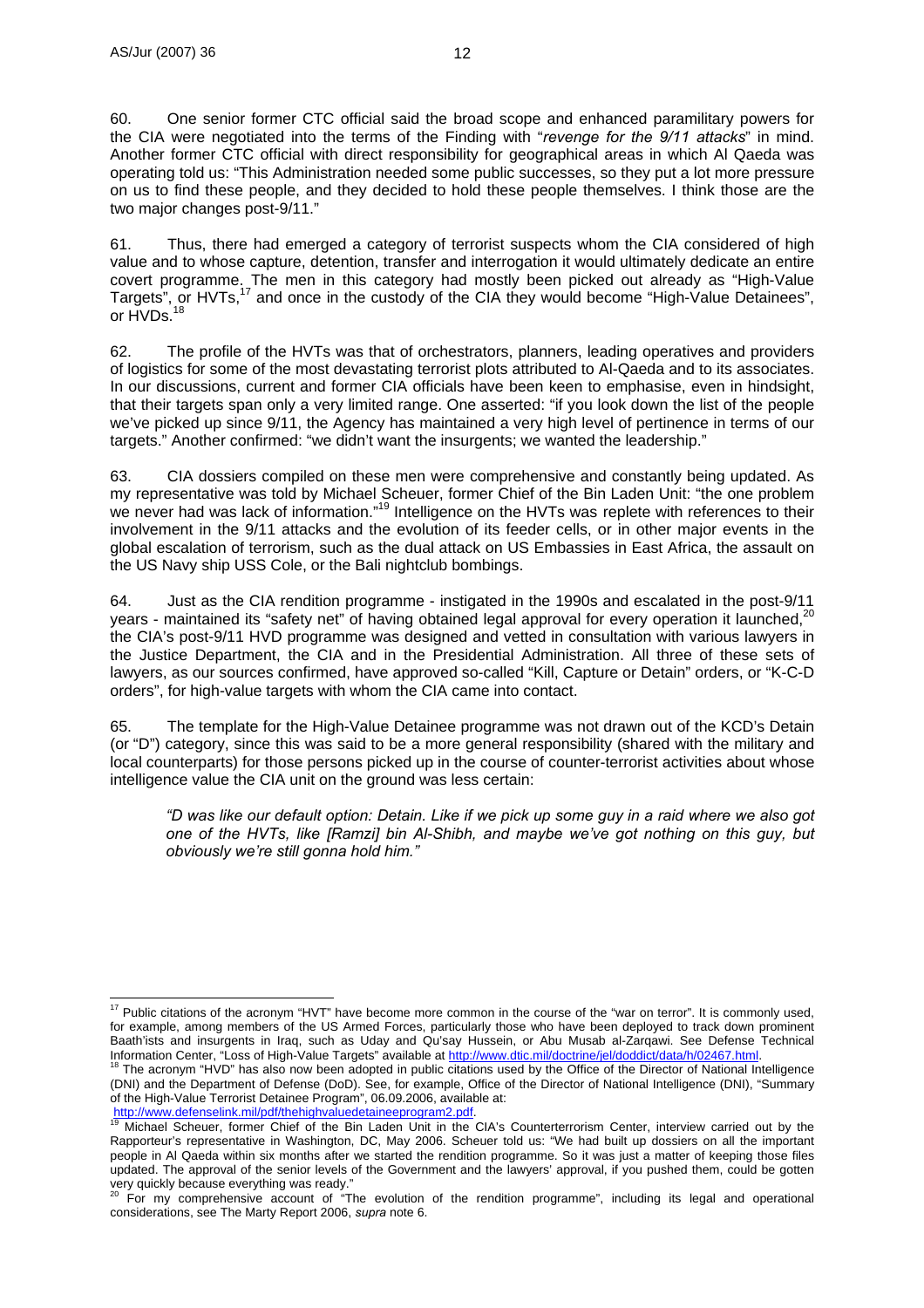66. According to our sources, the tailor-made HVD programme actually grew out of the KCD's Capture (or "C") category, which comprised targets whom the CIA set out expressly to capture, sometimes offering multi-million dollar US Government rewards for decisive tip-offs. The design of a special HVD programme helped to address a key "what next?" question, as one well-placed source explained:

*"We knew that we would have some successes when we went out to get these guys, with the resources we were throwing at it and the support of our friends in the Pakistani Services21. So the real question was "what are we gonna do with them when we got them?"* 

67. The CIA ruled out the prospect of having its HVTs handed over to or shared with the US military or the FBI, let alone foreign services – "these high-value targets are not moved between agencies or nations" – believing that the security and integrity of the resultant interrogations, in particular, could not be guaranteed. On the same grounds Guantanamo Bay "offered nothing" akin to the secrecy and isolation that the CIA demanded: "Guantanamo was a real mess. The interrogators there were FBI and military… [who] thought they knew what they were looking for, but they didn't know who they were talking to. The United States had a laboratory at Guantanamo, for the first time, to understand the insurgent arm of Al Qaeda… [but] we screwed it up!"

68. Hence the concept of "black sites", a handful of facilities of limited size and capacity in different parts of the world, where the CIA exclusively would be the jailer.

#### *iv. The evolution of specific "black sites" in the HVD programme*

69. A significant breakthrough, which became the trigger for the operations of the HVD programme, was the CIA's capture of Abu Zubaydah in March 2002. Mr Zubaydah's peculiar importance from the US Government's perspective has been well documented – not least in President Bush's speech of 6 September 2006 – in which he was mentioned 12 times, including to acknowledge that an "*alternative set of procedures*"<sup>22</sup> was introduced specifically for his interrogation. In the ensuing period of approximately two-and-a-half years, information garnered from HVD interrogations using these procedures is said to have proved crucial in combating Al-Qaeda's worldwide terrorist operations.23

70. There are two more specific locations to be considered as "black sites" and about which we have received information sufficiently serious to demand further investigation; we are however not in a position to carry out adequate analysis in order to reach definitive conclusions in this report. First we have received concurring confirmations that United States agencies have used the island territory of **Diego Garcia**, which is the international legal responsibility of the United Kingdom, in the "processing" of high-value detainees. It is true that the UK Government has readily accepted "assurances"<sup>24</sup> from US authorities to the contrary, without ever independently or transparently inquiring into the allegations itself, or accounting to the public in a sufficiently thorough manner. Second we have been told that **Thailand** hosted the first CIA "black site," and that Abu Zubaydah was held there after his capture in 2002. CIA sources indicated to us that Thailand was used because of the ready availability of the network of local knowledge and bilateral relationships that dated back to the Vietnam War.<sup>25</sup> In line

 $\overline{a}$  $^{21}$  The phrase used here is understood to be a reference to the Inter Services Intelligence Agency, or ISI, which is Pakistan's military intelligence branch and is renowned for its close co-operation with the CIA.<br><sup>22</sup> This phrase is understood to be a reference to the regime of CIA "enhanced interrogation techniques", which were

subsequently used to interrogate several other HVDs. For a description of these techniques and the (operational and legal) implications of resorting to them, please see section V. and VIII. later in this report.

As President Bush has presented it, when all the leads yielded from these interrogations are taken together ("corroborated by intelligence … that helped us to connect the dots"), then the cumulative product has "played a role in the capture or questioning of nearly every senior Al-Qaeda member or associate detained by the US and its allies since this programme began". See also Office of the Director of National Intelligence (DNI), "Summary of the High-Value Terrorist Detainee Program", 06.09.2006,

available at <u>http://www.defenselink.mil/pdf/thehighvaluedetaineeprogram2.pdf</u>.<br><sup>24</sup> See, for example, United Kingdom Parliament, Publications and Records; "Written Answers for 21.06.2004", in *House of Commons Hansard*; point 13, column 1222W, Questions to the Rt. Hon. Jack Straw, UK Foreign Secretary, available at http://www.publications.parliament.uk/pa/cm200304/cmhansrd/vo040621/text/40621w13.htm#40621w13.html\_wqn9. Mr. Straw said: "The United States authorities have repeatedly assured us that no detainees have at any time passed in transit through Diego Garcia or its territorial waters or have disembarked there and that the allegations to that effect are totally without foundation. The Government are satisfied that their assurances are correct.

One CIA source told us: "in Thailand, it was a case of 'you stick with what you know';" however, since the allegations pertaining to Thailand were not the direct focus of our inquiry, we did not elaborate further on these references in our discussions. The specific location of the "black site" in Thailand has been publicly alleged to be a facility in Udon Thani, near to the Udon Royal Thai Air Force Base in the north-east of the country. This base does have long-standing connections to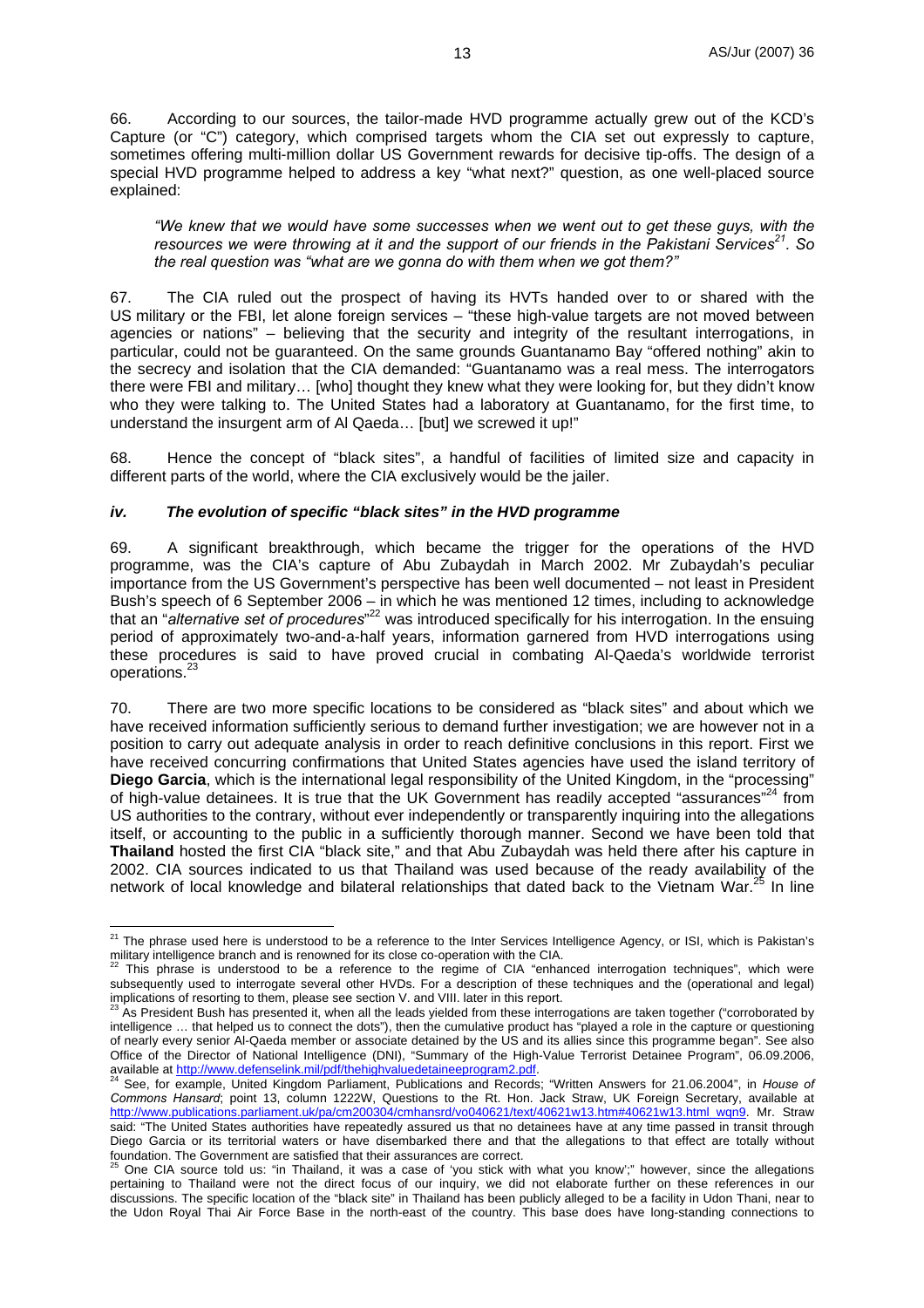with the approach of most US partner countries, the Thai Government has denied these allegations outright.<sup>2</sup>

71. The HVD programme has, to a certain extent, grown out of an assertion of *independence* on the part of the CIA in the exercise of "exclusive custody" over its high-value detainees for as long as it continues to question them. However, as my findings in the following sections demonstrate, the CIA's clandestine operations in Europe – including its transfers and secret detentions of HVDs - were sustained and kept secret only through their operational *dependence* on alliances and partnerships in what is more traditionally the military sphere.

### **II. Secret detentions in Council of Europe member states**

### *i.* **The framework**

#### *a. Securing CIA clandestine operations overseas on the platform of the North Atlantic Treaty Organisation (NATO)*

72. By enacting an extraordinary authorisation for CIA covert action through a Presidential Finding within national law, the Bush Administration furnished the Agency with the first half of the operational framework it required to spearhead the United States' "global war on terror."27 To recap, the key elements of this authorisation were permissions that were as broad as possible, and protections (from interference and oversight) that were as robust as possible.

73. The second half of the equation was then to identify the means by which to integrate the key elements of US national policy into an international, intergovernmental approach.

74. According to our sources, the CIA simply could not embark upon sensitive covert action to dismantle terrorist networks and kill, capture or detain their members overseas without the express knowledge and approval of key US allies – particularly European allies: "we wouldn't have even dreamed of it."<sup>28</sup> On the contrary, the CIA depended on the US Government to secure equally broad permissions and equally robust protections from its foreign allies and their respective intelligence agencies as the ones that had been granted at home.

American defence and intelligence activities overseas: during the Vietnam War it served as both a deployment base for the US<br>Air Force and the Asian headquarters of the CIA-linked aviation enterprise, Air America.

See, for example, The Bangkok Post, "Thaksin denies Thailand had 'CIA secret prison'," 5.11.2005, available at http://www.bangkokpost.com/breaking\_news/breakingnews.php?id=59604.<br><sup>27</sup> At this point I shall leave aside my discomfort with the phrase "war on terror" as a characterisation of the broad spectrum of

counterterrorist policies pursued by the United States in recent years – it was the phrase accepted in all quarters in the immediate post-9/11 period. In this regard I agree with Anderson and Massimino, the authors of an excellent policy study recently released in the US: "The very idea of a 'global war on terror' is today seen as the policy of a particular presidential administration in a way that it was not immediately following September 11"; see Kenneth Anderson and Elisa Massimino, "The Cost of Confusion: Resolving Ambiguities in Detainee Treatment", part of the series entitled *Bridging the Foreign Policy Divide*, The Stanley Foundation, March 2007; hereinafter "Anderson and Massimino, "Resolving Ambiguities in Detainee Treatment". My conclusion that President Bush put the CIA at the forefront of his "war machinery" is corroborated by numerous CIA insiders; see, for example, Tyler Drumheller, *On the Brink*, *supra* note 16, at p. 35: "It was clear that the administration saw this as a war that would largely be fought by intelligence assets". See also, Michael Scheuer, interview with the Rapporteur's representative, supra note 21: "The Agency felt the brunt of the executive branch's desire to show the American people victories."<br><sup>28</sup> Our sources have continually emphasised to us how keenly the United States has sought to observe the "

allies, particularly those in Europe. From an intelligence perspective, the notion of "unilateral actions on European turf" has been characterised to us as "counter-productive" and "a surefire way of destroying the trust". More importantly, from a political perspective, the art of "coalition-building" is just as important for covert action as for large-scale military operations. It affords the US Government the opportunity, as one official described it to us, "to cover our backs by saying 'hey, we're not the only ones'". In this regard, it is relevant to consider the policy statements made by members of the Bush administration to defend its detention and rendition practices after the fact: see, in particular, Secretary Condoleezza Rice, US Secretary of State, "Remarks Upon Her Departure for Europe", Andrews Air Force Base, 5 December 2005: "The intelligence so gathered has stopped terrorist attacks and saved innocent lives – in Europe as well as in the United States and other countries. The United States has fully respected the sovereignty of other countries that co-operate in these matters."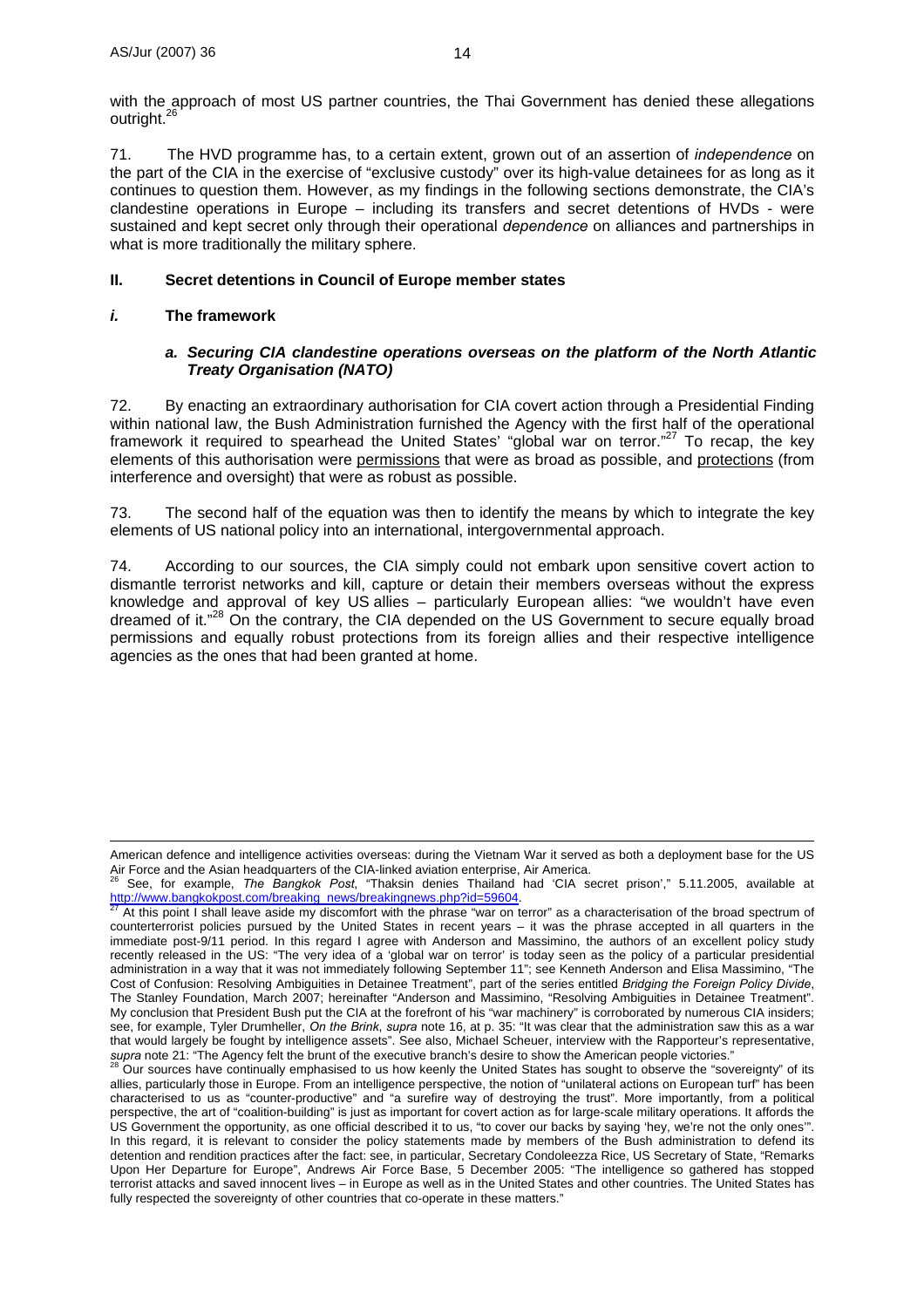75. The need for unprecedented permissions, according to our sources, arose directly from the CIA's resolve to lay greater emphasis on the **paramilitary activities** of its Counterterrorism Center in the pursuit of high-value targets, or HVTs. The US Government therefore had to seek means of forging **intergovernmental partnerships with well-developed military components**, rather than simply relying upon the existing liaison networks through which CIA agents had been working for decades.

76. One former senior CIA official told us that administration officials approached multilateral negotiations "like they wanted to raise [the CIA]'s status up to a kind of super military-civilian Agency". Specifically the US Government set out to achieve permissions "from as many allied countries as possible" that would allow CIA agents to collaborate directly with foreign military officials, operate "on a no-questions-asked basis" at military installations, and travel free from inspection in military or civilian vehicles and aircraft.

77. In relation to the last point, as I discussed in my report last year,  $29$  the lines between civilian and military classifications in the aviation world were about to become incredibly blurred. Conventional legal understandings of civilian and state flights<sup>30</sup> were about to be fundamentally challenged, or at least the latitude in those definitions exploited to its maximum potential.

78. The US Government's post-9/11 detainee transfer operations would frequently make use of practices that were previously considered "anomalies,"<sup>31</sup> such as: civilian aircraft landing on state duty at military airfields; military cargo planes registered under civilian operators; and civilian agents and contractors travelling on military travel orders. The CIA's expanding and evolving "rendition" programme, which would ultimately also be used for the transportation of High-Value Detainees, required cover that would encompass all of these anomalies and more.

79. In terms of protections, the US Government insisted on the most stringent levels of **physical security for its personnel**, as well as **secrecy and security of information** during the operations the CIA would carry out in other countries.

80. Reflecting on what our sources have described in this regard, I consider that the stated US policy has, in fact, on the pretext of guaranteeing security, intentionally created a framework enabling it to evade all accountability. We have been told that the US Government sought a means of "insulating" the CIA's activities (and those of its partner intelligence agencies) from conventional democratic controls in the foreign countries it operated in, not to mention from what it saw as any "unsavoury disputes over jurisdictional issues."

 $\overline{a}$ 

<sup>&</sup>lt;sup>29</sup> For my discussion of means of transporting detainees between points on the "global spider's web", see The Marty Report 2006, *supra* note 6, at sections 2.2 to 2.4, pages 15 to 18. 30 Sections of the Supplication and the International Legal<br><sup>30</sup> For an authoritative analysis of the applicable general principles of aviation law, see the Opi

Obligations of CoE Member States in respect of Secret Detention Facilities and Inter-state Transport of Prisoners, adopted by the Venice Commission at its 66th Plenary Session, 17.03.2006; Opinion No. 363/2005, CDL-AD(2006)009, available at http://www.venice.coe.int/docs/2006/CDL-AD(2006)009-e.asp (hereinafter "Venice Commission Opinion, 17.03.2006"); at §§ 86-104.

<sup>&</sup>lt;sup>31</sup> An aviation expert whom we consulted confidentially used the phrase "anomalies" to describe the practices I refer to here. There are numerous examples of each of these "anomalies" in the comprehensive database of aircraft movements I have compiled since the outset of my inquiry (database held confidentially by the Rapporteur). In this regard I am especially grateful to Eurocontrol, the European Organisation for the Safety of Air Navigation, for having provided me with extensive records in various formats in response to my requests for information. I have been able to supplement and verify Eurocontrol records with information from multiple sources, including from the US Federal Aviation Authority (FAA) and state institutions in different CoE member States, such as transport ministries, aviation authorities, airport operators and state airlines. Hereinafter my database of aircraft movements is referred to simply as "The Marty Database".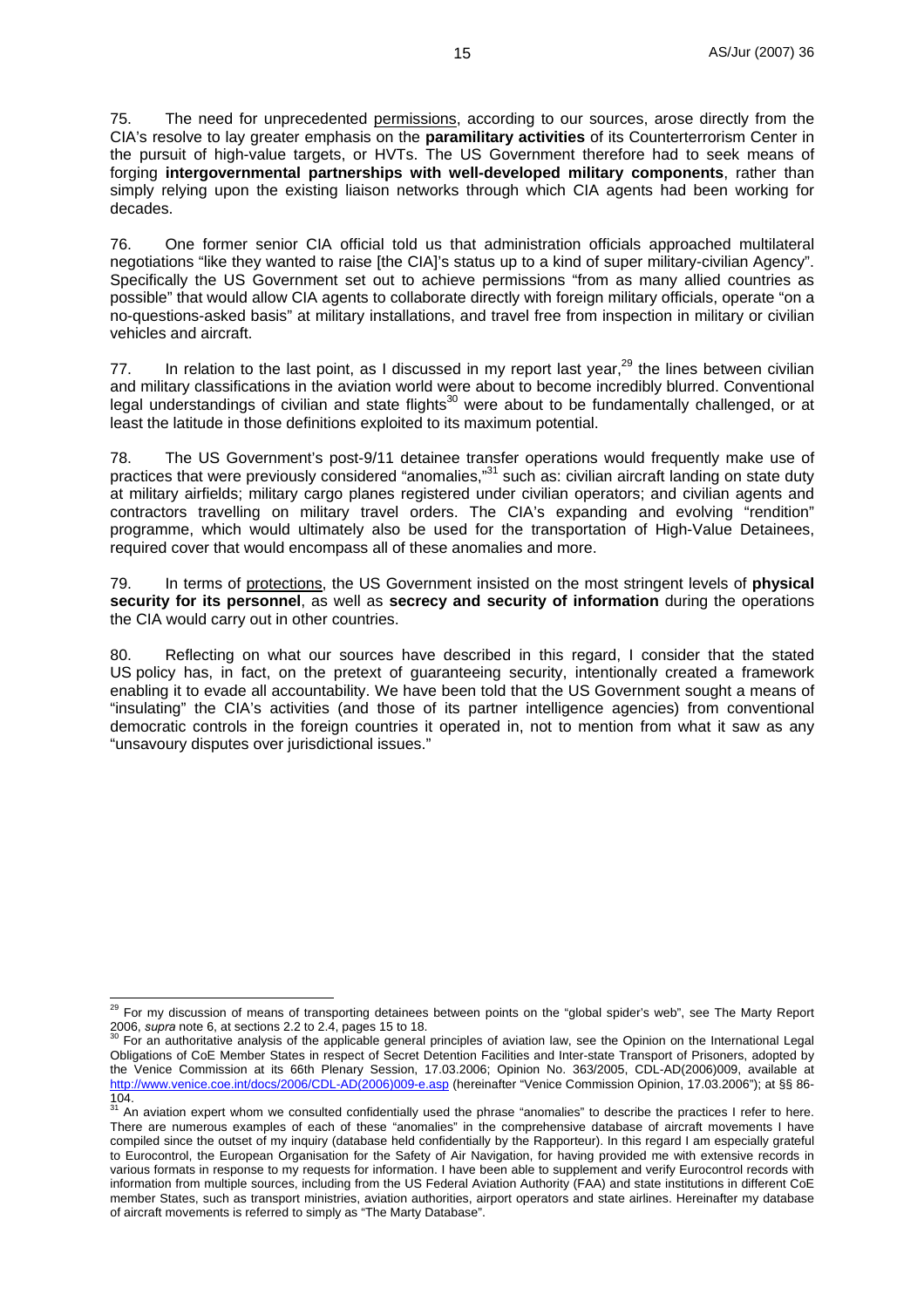81. Yet in my view, checks and balances through national parliamentary and judicial oversight, as well as accepted international laws governing territorial sovereignty, are the very foundations upon which our systems of democratic accountability are built. In times of crisis, such as the immediate aftermath of the 9/11 attacks, these foundations must be strengthened by demonstrations of collective resolve, not weakened by acts of unilateral brinkmanship.

82. It is now clear to me that as they went to their international allies with their proposals, the United States insisted – non-officially but explicitly – upon a clear set of unilateral prerogatives: only American officials would choose exactly who they wanted to work with; only US policies would define exactly the terms of the relationship; and only US interpretations of the applicable law (including whether or not it applied) would be held to bind its actions overseas.

83. Based upon my investigations, confirmed by multiple sources in the governmental and intelligence sectors of several countries, I consider that I can assert that the means to cater to the CIA's key operational needs on a multilateral level were developed under the framework of the **North Atlantic Treaty Organisation (NATO)**.

## *b. Invocation of Article V of the North Atlantic Treaty*

84. It should be recalled that the United States turned to the international community at an unprecedented moment in history. As a prominent US Congressman remarked recently, "in the wake of the horrific attack on the United States on September 11th [2001], we were moved by the extraordinary support and the outpouring of sympathy from across the globe." $32$  These sentiments manifested themselves in a unique and almost universally shared conviction that the United States should be granted strong support for its international counter-terrorist efforts, including for the use of military force.

85. This conviction was most pronounced within the NATO Alliance. On 12 September 2001, NATO thereby invoked the principle of collective defence according to Article 5 of the North Atlantic Treaty, $33$  and this for the first time in its 52-year existence. Initially, the invocation was considered provisional because it began with a conditional clause:

#### *"If it is determined that this attack was directed from abroad against the United States, it shall be regarded as an action covered by Article 5 of the Washington Treaty."*<sup>34</sup>

86. During the weeks that followed, several of the most senior officials in the Bush Administration delivered "a series of classified briefings for the NATO members presenting evidence that Al Qaeda had planned and executed the attacks<sup>35</sup> and outlining their intended response. There is evidence in the following excerpt from an account by a then NATO Assistant Secretary-General that some of the United States' "unilateral prerogatives" described by our sources were articulated in quite explicit terms during these briefings:

*"I was present in the [North Atlantic] Council two weeks after NATO invoked Article 5 when then US Deputy Secretary of Defence Paul Wolfowitz set out his post-9/11 doctrine to the effect that the mission determines the coalition. This was, in my opinion, a fundamental* 

 $\overline{a}$  $32$  Representative William Delahunt (D-Ma), Chairman of the International Organisations, Human Rights and Oversight Sub-Committee of the House Foreign Affairs Committee, opening remarks on the subject "Extraordinary Rendition in US Counterterrorism Policy: The Impact on Transatlantic Relations", 17.04.2007. Mr Delahunt also said: "I shall never forget the headline from the French newspaper *Le Monde* that proclaimed, 'Today, we are all Americans.' Sadly, that support has eroded dramatically... World opinion has turned against the United States in recent years [and]... this reality, this trend of opinion against the United States has profound negative consequences for our national interests."

Article 5 of the North Atlantic Treaty provides as follows: "The Parties agree that an armed attack against one or more of them in Europe or North America shall be considered an attack against them all and consequently they agree that, if such an armed *attack occurs, each of them, in exercise of the right of individual or collective self-defence recognised by Article 51 of the Charter of the United Nations, will assist the Party or Parties so attacked by taking forthwith, individually and in concert with the other Parties, such action as it deems necessary, including the use of armed force, to restore and maintain the security of the North Atlantic area. Any such armed attack and all measures taken as a result thereof shall immediately be reported to the Security Council. Such measures shall be terminated when the Security Council has taken the measures necessary to restore*  and maintain international peace and security."<br><sup>34</sup> See NATO Press Release (2001) 124, "Statement by the North Atlantic Council", 12.09.2001.<br><sup>35</sup> See Nora Bensahel, *Counterterror Coalitions: Co-operation with Europe, NA* 

Corporation, USA, 2003 (hereinafter "Bensahel, *Counterterror Coalitions*"); at pp. 6-7. According to Bensahel, the US policymakers who briefed NATO included Deputy Secretary of State Richard Armitage, Deputy Secretary of Defence, Paul Wolfowitz and State Department Co-ordinator for Counterterrorism, Frank Taylor.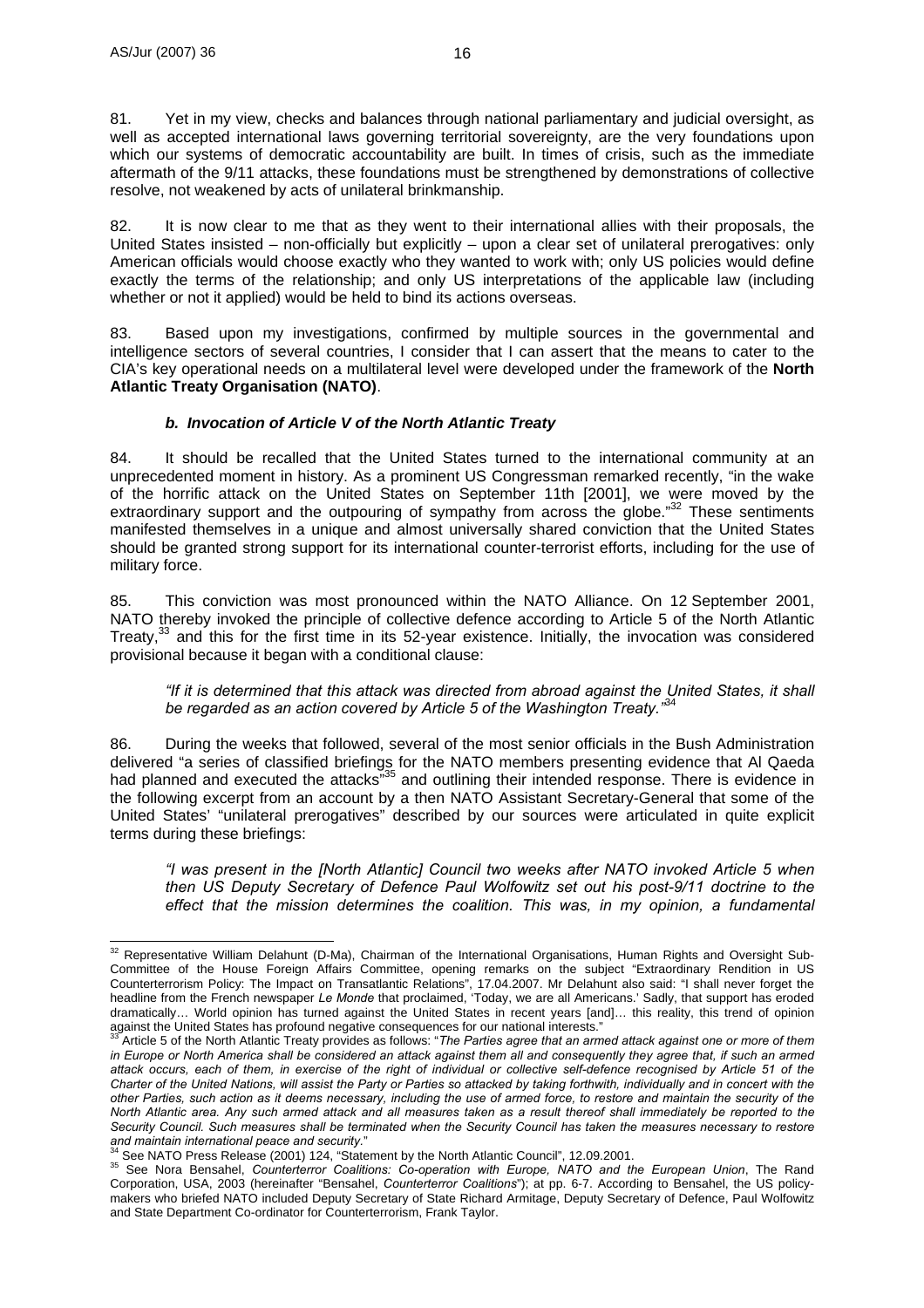*misjudgement about the nature of the Alliance that devalued the importance of strategic solidarity."36*

87. The US Administration's briefings had their desired effect of lifting the conditional clause in the North Atlantic Council's original statement. On 2 October 2001, the NATO Allies declared their unanimous assessment that the 9/11 attacks had been directed against the United States from abroad and that Article 5 was therefore activated.<sup>37</sup>

88. Collective measures in the context of a military intervention in Afghanistan were widely anticipated – indeed, as one study noted, "many NATO members hoped that invoking Article 5 would lead the United States to conduct any military response against Al Qaeda under the NATO flag, or at least co-ordinate its actions with the integrated military structure and political institutions."<sup>38</sup>

89. However, the expected mobilisation of NATO forces for a multilateral action in Afghanistan never materialised. In fact, NATO support in the conventional military sense was neither an automatic consequence in the invocation of Article  $5^{39}$  nor, as our sources have confirmed, what the US Government was looking for.<sup>40</sup> It is precisely upon this unexpected dynamic that my finding regarding the development of CIA clandestine operations under the NATO framework hinges.

90. There was a **critical, almost paradoxical policy choice** in the US Government's stance towards the NATO alliance in early October 2001. The invocation of Article 5 could have been developed<sup>41</sup> as a basis upon which to conduct a military campaign of a conventional nature, deploying Army, Navy and Air Force troops in a joint NATO operation. Instead it became a **platform from which the United States obtained the essential permissions and protections it required to launch CIA covert action in the "war on terror"**.

#### *c. NATO authorisations for US operations in the "war on terror"*

91. The key date in terms of the NATO framework is **4 October 2001**, when the NATO Allies met in a session of the North Atlantic Council to consider a set of concrete proposals from the United States. In a press statement after the session,**<sup>42</sup>** NATO Secretary-General Lord Robertson announced that the Allies had "agreed today – at the request of the United States – to take eight measures, individually and collectively, to expand the options available in the campaign against terrorism."<sup>43</sup> The eight specific measures agreed to  $44$  were as follows:

 $\overline{a}$ <sup>36</sup> See Edgar Buckley, former NATO Assistant Secretary-General for Defence Planning and Operations (from 1999 to 2003), "Invoking Article 5", in *NATO Review*, Summer 2006, available at http://www.nato.int/docu/review/2006/issue2/english/art2.html (hereinafter "Buckley, "Invoking Article 5"").<br><sup>37</sup> See NATO Press Release of 02.10.2001, "Statement by NATO Secretary-General Lord Robertson".

<sup>&</sup>lt;sup>38</sup> See Bensahel, *Counterterror Coalitions, supra* note 37, at p. 7.<br><sup>38</sup> Article 5 refers to "such action as [each Party] deems necessary" and does not limit this action to the use of military force. It should be noted that France and Germany emphasised the fact that the obligation to assist under Article 5 did not automatically incur a duty to take part in US-led military action. In this regard, see Tom Lansford, *All for One: Terrorism, NATO and the United States*, Ashgate, UK, 2003, at p. 88; and Martin Reichard, *The EU-NATO Relationship: A Legal and Political Perspective*, 2006,

at p. 190.<br><sup>40</sup> See also Philip Gordon, "NATO After 11 September", in *Survival*, Vol. 43, No. 4, Winter 2001 – 2002, at p. 92. A senior US official stated: "I think it's safe to say that we won't be asking SACEUR [the NATO Supreme Allied Commander for Europe] to put together a battle plan for Afghanistan." Further, see Nicholas Fiorenza, "Alliance Solidarity", *Armed Forces Journal International*, December 2001, at p. 22. A military official asked rhetorically: "If you were the US, would you want 18 other nations watering down your military planning". Both cited in Bensahel, Counterterror Coalitions, supra note 37, at pp. 7 and 16.<br><sup>41</sup> For a perspective on how the invocation of Article 5 did not unfold entirely as NATO had

<sup>&</sup>quot;Invoking Article 5", *supra* note 38: "In the intervening years, I have heard frequent criticism of the decision to invoke Article 5. I have, for example, heard people say that we were unwise to commit ourselves to a course of action which was not fully implemented and which turned out to be unwanted by the United States... I share the frustration of those who believe that the<br>United States could have done more to engage the Alliance in its efforts against the Taliban and

<sup>&</sup>lt;sup>2</sup> See NATO, "Statement to the Press by NATO Secretary General, Lord Robertson, on the North Atlantic Council Decision on Implementation of Article 5 of the Washington Treaty following the 11 September Attacks against the United States", Brussels, 04.10.2001, available at http://www.nato.int/docu/speech/2001/s011004b.htm (hereinafter referred to as "Statement to the Press by NATO Secretary General, Lord Robertson, 4.10.2001").

<sup>43</sup> *Ibidem*. Note the similarity in the language of "options" used to describe the intergovernmental NATO authorisation and likewise (ref. Tyler Drumheller, *supra* note 16) the US domestic covert action authority in the Presidential Finding of 17.09.2001: "broadened our options for dealing with terrorist targets."

<sup>44</sup> Some of the descriptions of the measures have been shortened or paraphrased here in order to present them more simply. For the original language in which they were presented to the public, see the Statement to the Press by NATO Secretary General, Lord Robertson, 04.10.2001, *supra* note 44.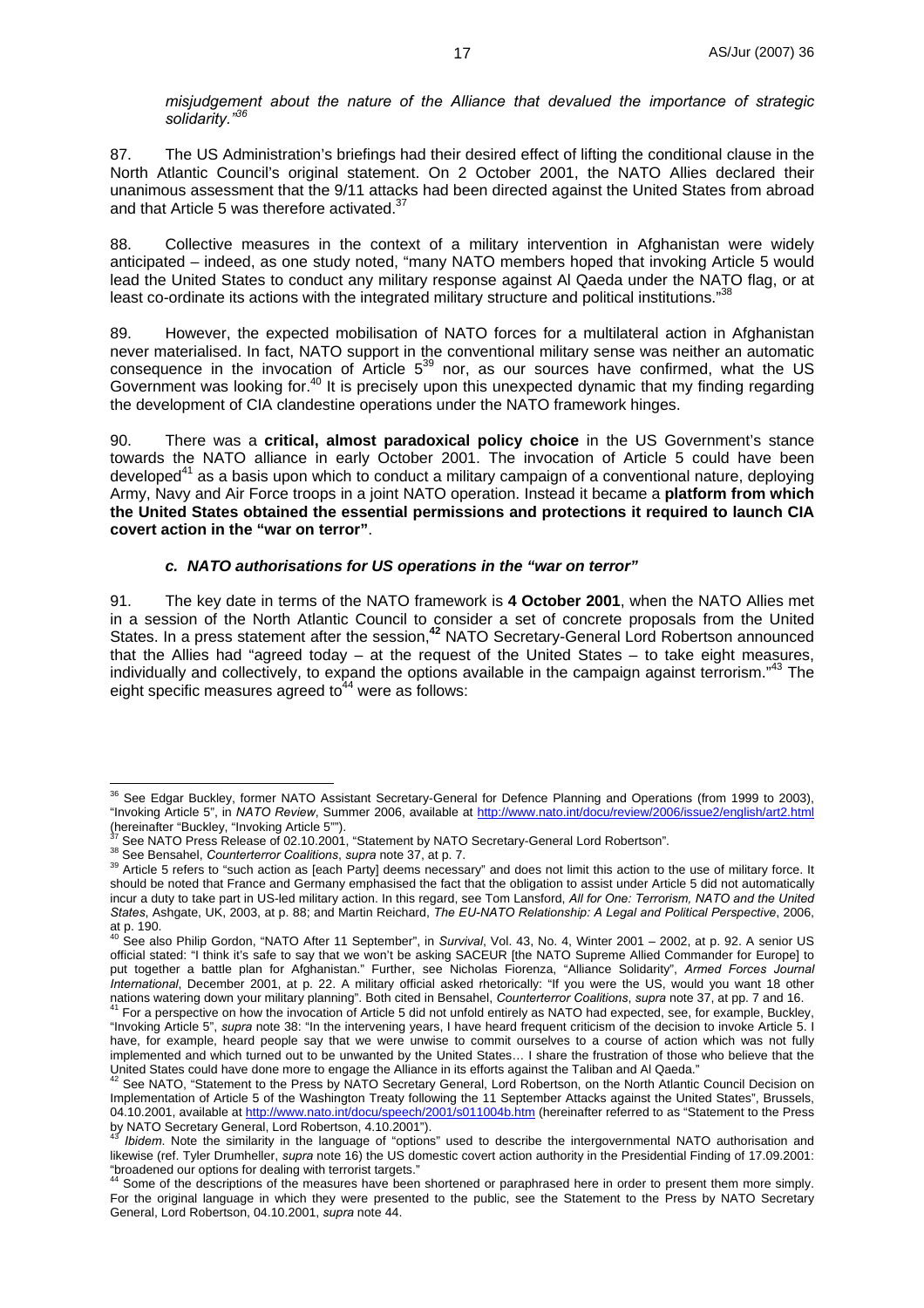- Enhance intelligence-sharing and co-operation, both bilaterally and in the appropriate NATO bodies, relating to the threats posed by terrorism and the actions to be taken against it
- Assist states subject to increased terrorist threats as a result of their support for the campaign against terrorism
- Provide increased security for US and other allied facilities on NATO territory
- Backfill selected Allied assets in NATO's area of responsibility that are redeployed in support of counterterrorism operations
- Provide blanket overflight clearances for the United States' and other Allies' aircraft for military flights related to operations against terrorism
- Provide access to ports and airfields on NATO territory, including for refuelling, for United States and other Allies for operations against terrorism
- Deploy elements of the NATO Standing Naval Forces to the eastern Mediterranean, if called upon
- Deploy elements of NATO Airborne Early Warning Force to support operations against terrorism, if called upon.

92. The first criterion on which these measures were extraordinary was in the nature of their conception. According to a former senior NATO official, "in contrast to many other international organisations, responsibility for drafting documents and resolutions in NATO lies with the International Staff.<sup>"45</sup> Yet as Lord Robertson reiterated in his statement, "these measures were requested by the United States following the determination that the 11 September attack was directed from abroad."46 Indeed, as our American sources told us, even the exact language in which the actual measures were formulated and agreed upon was conceived, drafted, re-drafted and put forward unilaterally by the United States.

93. Second and most significant, these measures do not constitute an agreement to undertake collective self-defence.<sup>47</sup> In my analysis these measures more closely comprise the very permissions and protections the United States had sought for itself as it embarked on its own military, paramilitary and intelligence-led counterterrorism operations.48 Just as President Bush had done on 17 September 2001, the NATO Allies, on 4 October 2001, afforded the CIA a mandate to pursue its "war on terror", without a published text.

94. Council of Europe officials attempted to obtain a copy of the "agreement" of 4 October 2001 from NATO Legal Services on several occasions.<sup>49</sup> In a response dated 6 April 2006,<sup>50</sup> NATO's Legal Advisor, Mr Baldwin De Vidts, submitted that the "agreement" in question was actually more properly characterised as a set of "decisions taken by the North Atlantic Council on that date"; he explained:

*"It is to be noted that your request does not relate to a formal document signed by the member States but to an internal decision noted in a corresponding decision sheet drawn up by the International Secretariat to reflect the decisions as taken by the Council on that date.*"

<sup>&</sup>lt;sup>45</sup> See Buckley, "Invoking Article 5", supra note 38.

<sup>46</sup> See Statement to the Press by NATO Secretary General, Lord Robertson, 04.10.2001, *supra* note 44.<br><sup>46</sup> See Statement to the Press by NATO Secretary General, Lord Robertson, 04.10.2001, *supra* note 44.<br><sup>47</sup> I take the defence. In recognising this point, one observer has argued that a broad approach to military and non-military measures was consistent with the US approach to counterterrorism: see Reichard, *supra* note 41, at p. 188. I would add, however, these measures are somewhat ceremonial in character; both of them begin with a phrase "that the Alliance is ready to deploy", and the first of them states that the purpose of such a deployment would be "to provide a NATO presence and demonstrate resolve." The "classic" self-defence provisions therefore stop short of any genuine commitment to military action. The real practical

In its published material, NATO makes clear that the period after the invocation of Article 5 accommodates a range of individual and collective policy choices: "Any collective action by NATO will be decided by the North Atlantic Council. The United States can also carry out independent actions, consistent with its rights and obligations under the UN charter. Allies can provide any form of assistance they deem necessary to respond to the situation." See NATO, *What is Article 5?*, available at

http://www.nato.int/terrorism/five.htm.<br><sup>49</sup> I refer here to various individual items of correspondence sent to Mr Baldwin De Vidts, NATO Legal Advisor, by both Mr G. Buquicchio, Secretary of the European Commission for Democracy through Law (Venice Commission), and Mr A. Drzemczewski, Head of Secretariat of the PACE Committee on Legal Affairs and Human Rights (AS/Jur). Copies of all correspondence on file with the Rapporteur.<br>
<sup>50</sup> Lotter to M<sub>3</sub> C. C.

Letter to Mr G. Buquicchio, Secretary of the Venice Commission, from Mr Baldwin De Vidts, NATO Legal Advisor, Reference CJ(2006)0230, dated 06.04.2006. Regrettably this response came three weeks after the issue of the Venice Commission's opinion on the matter, dated 17.03.2006. See the reference to this correspondence in the Opinion on the International Legal Obligations of CoE Member States in respect of Secret Detention Facilities and Inter-state Transport of Prisoners, adopted by the Venice Commission at its 66th Plenary Session, 17.03.2006; Opinion No. 363/2005, CDL-AD(2006)009 (hereinafter "Venice Commission Opinion, 17.03.2006"), at § 4.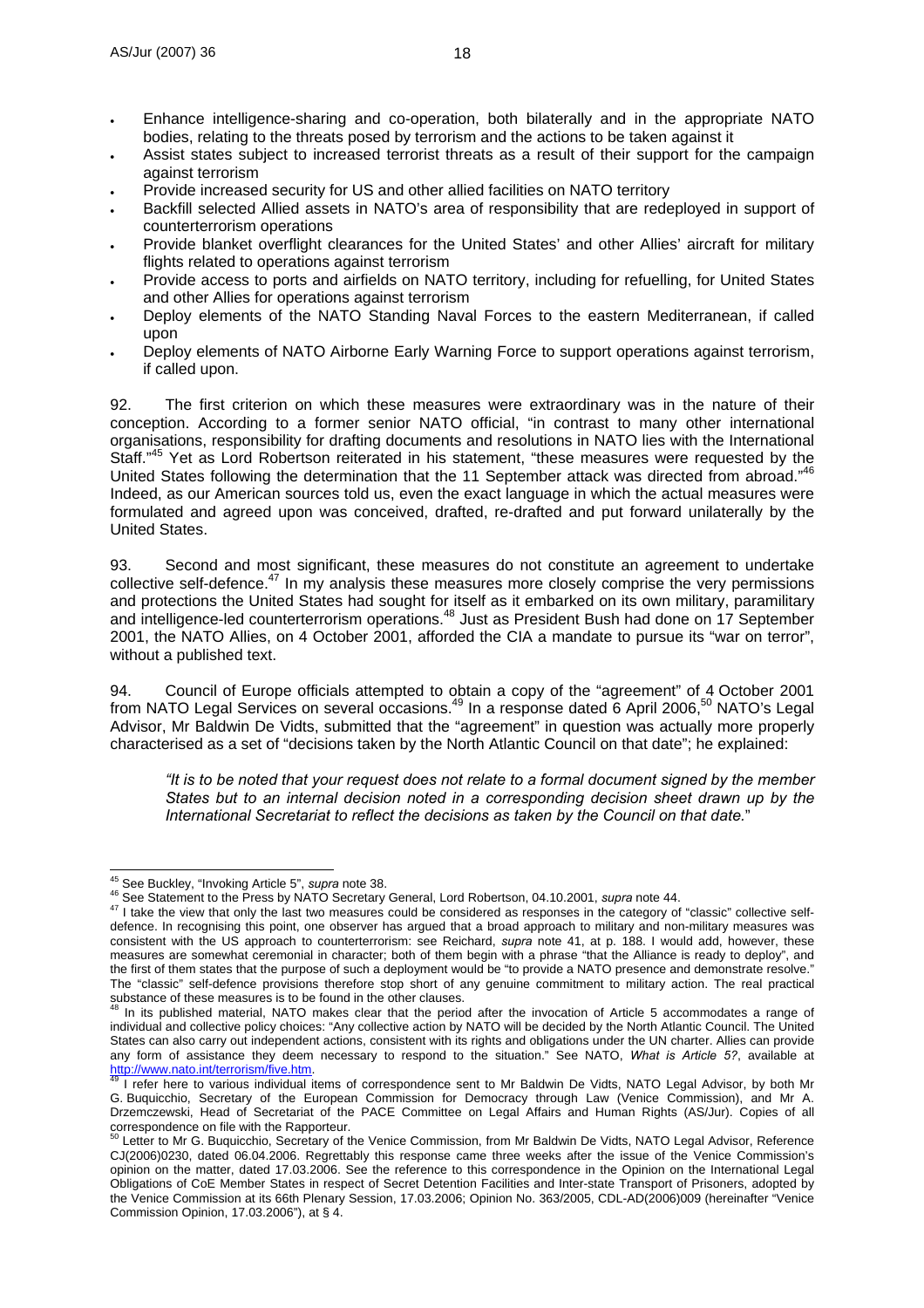95. In the same letter, Mr De Vidts stated that "in principle, such documents are not made public, which is certainly the case if they are classified."<sup>51</sup> In a subsequent follow-up letter sent on my behalf, I indicated to NATO Legal Services, in accordance with my authorisation as AS/Jur Rapporteur, that I would be prepared to treat the document in a confidential manner.<sup>52</sup> However, Mr De Vidts replied in the following terms:

*"I can only but confirm that the decision sheet of the North Atlantic Council dated 4 October 2001 is a classified document. I have to state that in order to have access to NATO classified information, such person should have an appropriate security clearance."*<sup>53</sup>

96. Notwithstanding this general rule, which I understand to be a reflection of broader issues around transparency within NATO,<sup>54</sup> there was a further noteworthy feature of the 4 October 2001 measures to emerge from our correspondence with NATO Legal Services. Qualifying his earlier point, Mr De Vidts stated:

*"However, with regard to certain decisions separate communications to the public in general are made. This has also been the case for some of the decisions taken on 4 October 2001 by the North Atlantic Council"* (emphasis added)

97. The clear indication here is that the public record<sup>55</sup> is not a complete reflection of the measures agreed by the NATO Allies and the considerations underpinning them. It is my conclusion, again confirmed by my American sources, that there were **additional components to the NATO authorisation of 4 October 2001 that have remained secret**.

98. In the course of my inquiry, I have made repeated requests for information regarding the full scope of the NATO authorisation, specific elements of its practical application, and whether its provisions remain in force to the present day. Regrettably, NATO itself has been largely unresponsive to my requests.<sup>56</sup>

<sup>&</sup>lt;sup>51</sup> Letter to Mr G. Buquicchio, Secretary of the Venice Commission, dated 06.04.2006, Ibidem.

<sup>51</sup> Letter to Mr G. Buquicchio, Secretary of the Venice Commission, dated 06.04.2006, *Ibidem*. 52 Letter to Mr De Vidts from Mr Drzemczewski, Head of the Secretariat, PACE Committee on Legal Affairs and Human Rights (AS/Jur), dated 24.03.2006.

Letter in reply to Mr Drzemczewski's letter of 24.03.2006 from Mr De Vidts, NATO Legal Advisor, Reference CJ(2006)0330, dated 13.04.2006. It should be noted that NATO is accustomed to rejecting requests for "NATO information". Even unclassified information remains for the most part inaccessible, based on the following principle: "NATO unclassified information… can only be used *for official purposes*. Only individuals, bodies or organisations that require it for official NATO purposes may have access to it… NATO information marked in this manner is subject to release via agreement from its originators and subject to recognised storage procedures for its protection" – see letter from Wayne Rychak, Director, NATO Office of Security, to Jacob Visscher, General Secretariat of the Council of the European Union 6.02.2002 (emphasis in original); cited in Alasdair Roberts, "Entangling Alliances: NATO's Security of Information Policy and the Entrenchment of State Secrecy", Cornell International Law Journal, 36.2 (November 2003):  $329 - 360$ , at page 9 in the text.

<sup>54</sup> For insight into the NATO secrecy and security of information regime and its negative impact on transparency in general, I have found the work of the Canadian specialist on transparency issues, Professor Alasdair Roberts, very informative. Specific<br>articles can be found at www.aroberts.us/reseach.html.

The only public record of the 4.10.2001 meeting of the North Atlantic Council is the Statement to the Press by NATO Secretary General, Lord Robertson, 4.10.2001, *supra* note 4. Mr De Vidts attached a print-out of this statement from the NATO

website to his letter of 13.04.2006.<br><sup>56</sup> Regrettably, NATO itself has been largely unresponsive to our repeated requests for information regarding the full scope of the authorisation, elements of its practical application, and whether its provisions remain in force to the present day. We have sent five separate items of correspondence to Mr De Vidts: letters from Mr Drzemczewski, Head of the Secretariat, PACE Committee on Legal Affairs and Human Rights (AS/Jur) dated 24.03.2006 and 26.04.2006; e-mails of 27.09.2006 and 09.11.2006; and fax of 09.11.2006, receipt of which was confirmed in a telephone conversation with Mr De Vidts' office on 05.12.2006. We have thus far received only a single, incomplete reply: letter from Mr De Vidts, dated 13.04.2006; the reply was incomplete because Mr De Vidts said that one of our questions "is under consideration and at our earliest convenience I will contact you about these issues". On 27.03.2007 I wrote to Mr Jaap de Hoop Scheffer, Secretary-General of NATO, requesting clarification on the outstanding questions. I have yet to receive any response to my letter.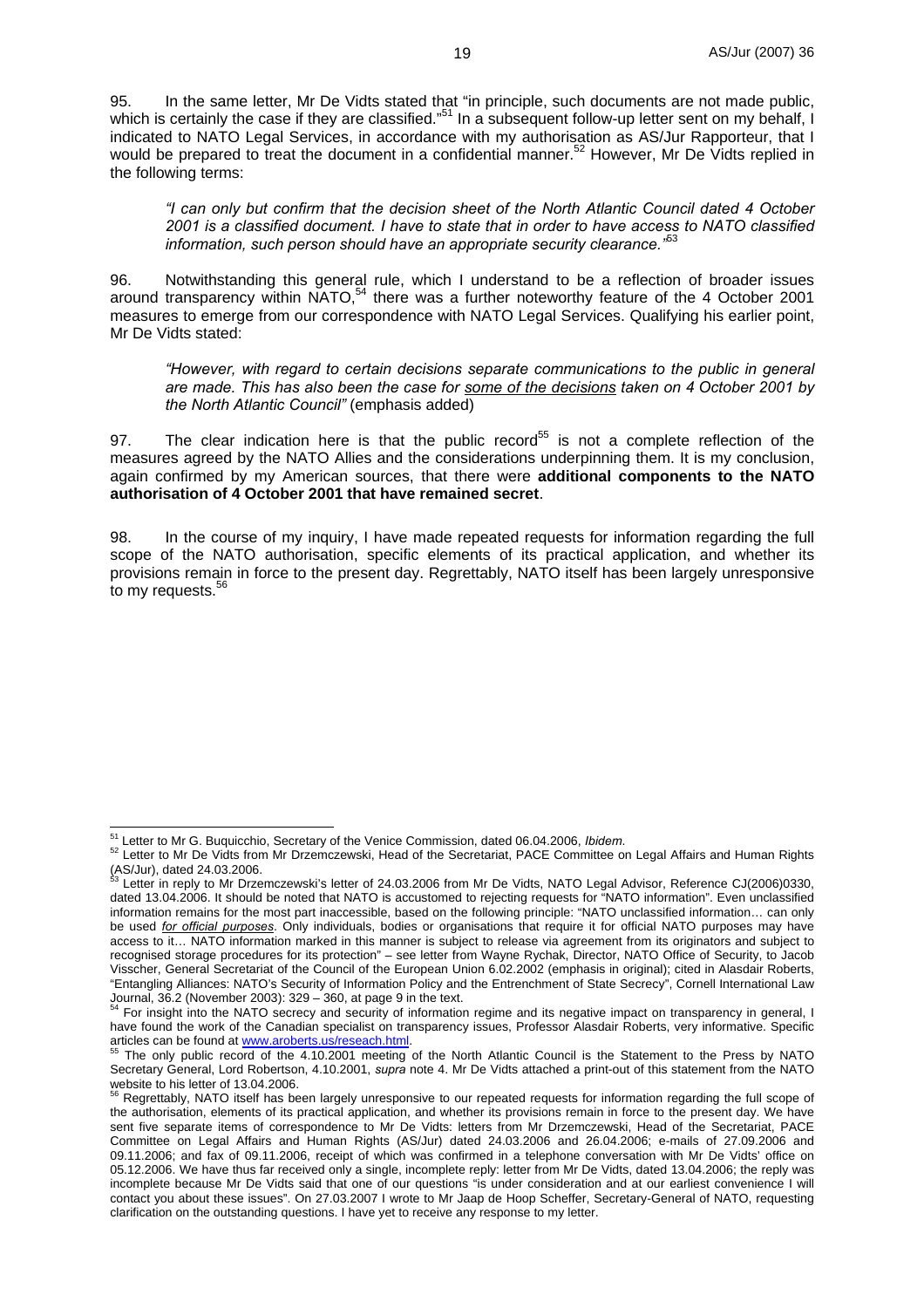99. Nevertheless, my further analysis of the NATO framework has shown that the authorisations of 4 October 2001 were vital in paving the way for the United States to develop its most important partnerships in the context of the "war on terror". In particular, the CIA would exploit both the blanket overflight clearances and the access to airfields to carry out its clandestine operations through the airspace and on the territory of a broad range of foreign states.

100. The **blanket overflight clearances** granted in this regard were especially significant. In the NATO public statement, the clearances were said to apply to "*military flights related to operations against terrorism*" but, even without sight of the classified parts of the authorisation, this characterisation is misleadingly narrow.

101. "Military flights" is a term relating to the *function* of the flight, not the type of aircraft used. In international aviation law, the status of an aircraft is determined by the function it is performing at any given time57 - and flights performing "military" functions would necessarily fall into the category of "state aircraft."58

102. "State aircraft" enjoy precisely the type of immunity from the jurisdiction of other states that the US Government sought to achieve for aircraft operating on behalf of the CIA: "*they cannot be boarded, searched or inspected by foreign authorities, including host State's authorities*."59 The conventional constraint on "state aircraft" is that they are usually "*not permitted to fly over or land in foreign sovereign territory otherwise than with express authorisation of the State concerned*."60 However, with "blanket overflight clearances" under the NATO framework this constraint could be conveniently circumvented.<sup>61</sup>

103. Similarly, the provision of **access to airfields** for operations against terrorism secured landing rights at military bases and dual military-civilian airfields for aircraft operating on behalf of the CIA under a NATO "cover".<sup>62</sup>

104. Accordingly there would be two prerequisites for CIA clandestine operations to fulfil in order to remain within the NATO framework. The first would be to ensure that the aircraft used in such operations were, in their function, designated as "military flights" or "state flights". The second would depend on the state whose airspace or territory was at issue having agreed to the terms of the "blanket" NATO authorisations of 4 October 2001.

105. It is therefore all the more pertinent to note that the range of countries who agreed to these authorisations in the context of the US "war on terror" extended well beyond the NATO member states, into a total of as many as 40 countries.<sup>63</sup> One year after the NATO authorisations, the United States Government declared: "*Our Allies have delivered on that [Article 5] obligation with concrete actions, both individually and collectively: all 18 NATO Allies64 and the 9 NATO 'aspirants'65 have* 

<sup>&</sup>lt;sup>57</sup> See the Venice Commission Opinion, 17.03.2006, *supra* note 52, at § 91.

<sup>57</sup> See the Venice Commission Opinion, 17.03.2006, *supra* note 52, at § 91. 58 The Venice Commission notes that "*as a general rule, 'aircraft are recognised as state aircraft when they are under the control of the State and used exclusively by the State for state intended purposes'*," citing Diederiks-Verschoor, Introduction to air law, Kluwer, p. 30, § 12. "Military flights," as defined by the NATO Allies in the context of this authorisation, cannot be interpreted to be anything other than "for state intended purposes." See the Venice Commission Opinion, 17.03.2006, *Ibidem*, at  $§ 91.$ 

<sup>&</sup>lt;sup>59</sup> See the Venice Commission Opinion, 17.03.2006, *Ibidem*, at § 93.<br><sup>60</sup> Article 3(c) of the Chicago Convention on International Civil Aviation, 1944, as cited in the Venice Commission Opinion,

<sup>17.03.2006,</sup> *Ibidem*, at § 93.<br><sup>61</sup> For another in-depth analysis of the law applicable to civil and state aircraft, including the applicable permissions / immunities and selected references to NATO, see Center for Human Rights and Global Justice, *Enabling Torture: International Law Applicable to State Participation in the Unlawful Activites of Other States*, NYU School of Law, 2006, available at http://www.chrgj.org.<br><sup>62</sup> See the reference in Lansford, *supra* note 41, at p. 112: this agreement "allowed for more streamlined planning and the

formulation of missions, especially the transfer of assets from one theater to another." Further references to the terminology of "theaters" in the "war on terror" – specifically relating to the transfer of detainees – were used frequently in our discussions with

sources concerning secret detentions in Romania. 63 See Lansford, *supra* note 41, at p. 112: "when the American-led attacks began, some 40 nations gave the coalition permission to use their airspace for operations."<br>
<sup>64</sup> At the time of this statement, the United States' 18 NATO Allies were: Belgium, Canada, Czech Republic, Denmark, France,

Germany, Greece, Hungary, Iceland, Italy, Luxembourg, Netherlands, Norway, Poland, Portugal, Spain, Turkey and the United Kingdom. All of them except Canada were then and are now also member States of the Council of Europe.<br><sup>65</sup> At the time of this statement, the 9 NATO "aspirants" (or candidates for accession) were: Albania, Bulgaria, Estoni

Lithuania, Romania, Slovakia, Slovenia and "the former Yugoslav Republic of Macedonia". All of them were then and are now also member States of the Council of Europe.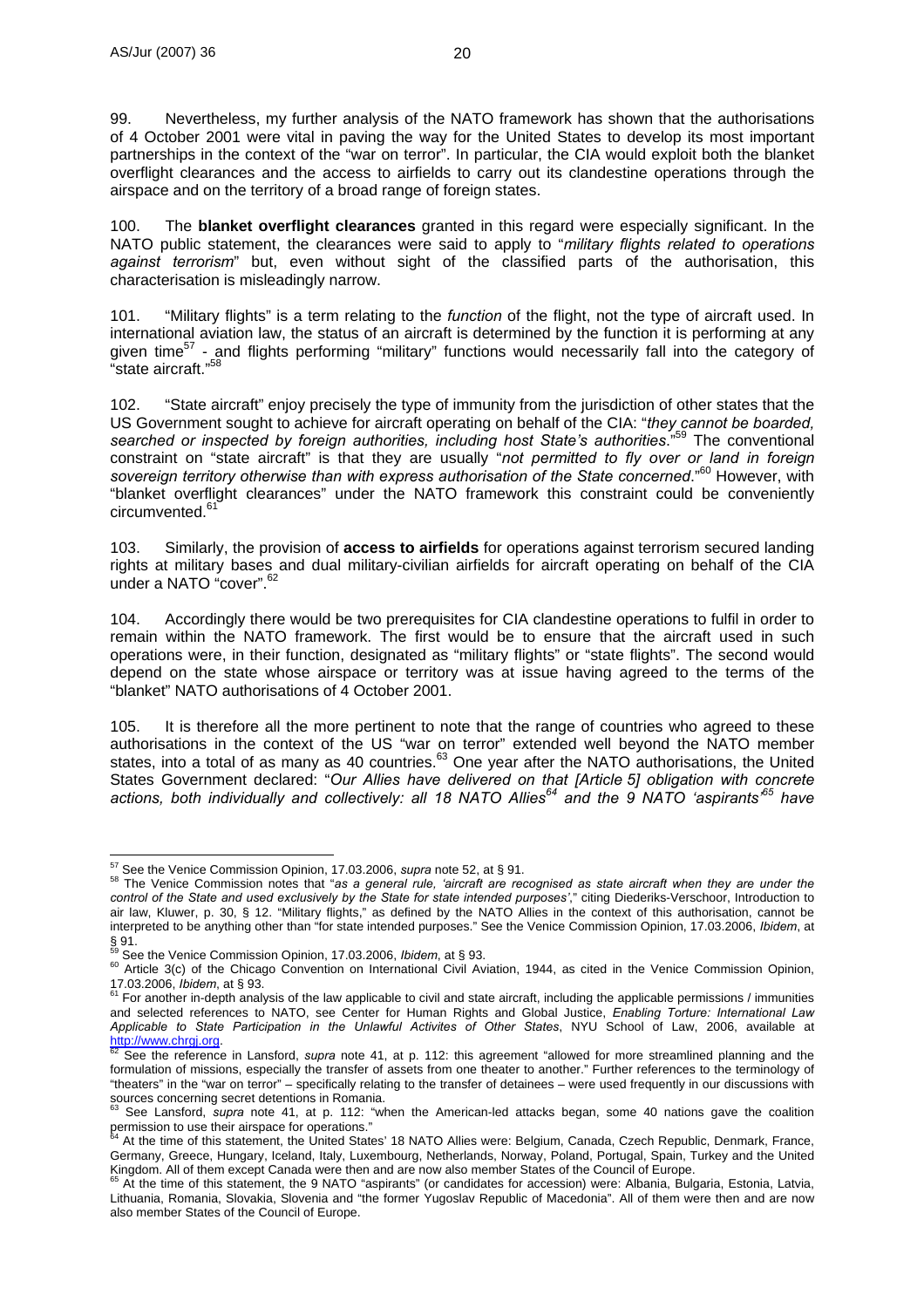*provided blanket overflight rights, ports / bases access, refuelling assistance, and increased lawenforcement co-operation.*" 66

#### *d. The wider NATO system and the "war on terror"*

106. Aside from the specific authorisations detailed above, the wider NATO system comprises further important elements that have been developed as part of the post-9/11 framework for CIA clandestine operations – including the High-Value Detainee Programme. I intend to examine these elements in the following section as they have been applied to specific countries with which the United States has agreed bilateral arrangements in the course of the "war on terror". For now it suffices to acknowledge the general NATO multilateral treaties or policies on which those arrangements are based.

107. First is the system of NATO "SOFAs" (Status of Forces Agreements), which define the legal status of one state's armed forces on the territory of another state. The general rules of such relationships are set out in the multilateral SOFA for all NATO members,  $67$  the provisions of which also apply to "aspirant" states through their participation in the "Partnership for Peace"<sup>68</sup>.

108. A state does not abandon its sovereignty when it signs a SOFA; on the contrary, SOFAs usually reflect different sets of legal rights and responsibilities that accrue for both the sending state and the host state. $^{69}$  The majority of SOFAs are agreed on the bilateral level and are sometimes complemented by further, more finite defence agreements that cover foreign forces stationed at particular bases or facilities. Several CoE member states have acknowledged the applicability of SOFA-type agreements to their relationships with the United States in the context of the "war on terror."70

109. An additional relevant element of the wider NATO system is its **secrecy and security-ofinformation regime**. The NATO Security Policy<sup>71</sup> and its supporting Directive on the Security of Information<sup>72</sup> are among the most formidable barriers to disclosure of information that one might ever

 $\overline{a}$  $^{66}$  See US Department of State, "NATO: Coalition Contributions to the War on Terrorism", Fact Sheet of 31.10.2002, available at http://www.state.gov/p/eur/rls/fs/14627.htm. Indeed, within days of the authorisations, US Secretary of State Colin Powell made special mention of "*all the NATO nations making commitments under the Article 5 invocation to give us overflight rights and other things that have proven so helpful to our efforts*." See US Department of State, "Colin Powell Holds Media Availability with NATO Secretary General George Robertson, 10.10.2001, available at<br>http://transcripts.cnn.com/TRANSCRIPTS/0110/10/se.16.html.<br>
<u>87.Cos.NATO Citilis is a</u>

the See NATO Status of Forces Agreement (SOFA) of 19.06.1951, "Agreement between the Parties to the North Atlantic Treaty<br>Regarding the Status of their Forces", available at http://www.nato.int/docu/basictxt/b510619a.htm.

Regarding the Status of the Status of the Status of the Status of the State Partnership for Peace SOFA (PfP-SOFA) of 1995, ""Agreement among the State Parties to the North Atlantic Treaty and the other States participating in the Partnership for Peace Regarding the Status of their Forces", available at http://www.nato.int/docu/basictxt/b950619a.htm. It is important to note that, since it came into force in 1995, this PfP-SOFA has entitled signatories to the Partnership for Peace (PfP) that are not yet members of NATO to nevertheless sign so-called "SOFA Supplementals" with NATO member States. Signatories to the PfP are available at http://www.nato.int/pfp/sig-date.html SOFA<br>Supplementals" with NATO member States. Signatories to the PfP are available at http://www.nato.int

Network of Independent Experts on Fundamental Rights, "The Human Rights Responsibilities of the EU Member States in the context of the CIA activities in Europe," 25.05.2006, available at:<br>http://ec.europa.eu/justice\_home/cfr\_cdf/doc/avis/2006\_3\_en.pdf.<br> $\frac{70}{10}$  in this record, it abould be noted that will be writed.

In this regard, it should be noted that nine different CoE member States made reference to NATO, SOFAs or defence agreements with the United States in their replies to the Secretary General of the Council of Europe in the context of his enquiry under Article 52 ECHR. For copies of all member States' replies and the SG's report on his findings, SG/Inf(2006)5, see the Special File at http://www.coe.int/T/E/Com/Files/Events/2006-cia/. In particular, Germany, the Netherlands, Poland and Romania made reference to Article 7 of the NATO SOFA as a provision that determines their potential jurisdiction over foreign forces operating on their territories. Article 7 of the multilateral NATO SOFA provides: "The authorities of the receiving State shall have the right to exercise exclusive jurisdiction over members of a force or civilian component and their dependents with respect to offences, including offences related to the security of that State, punishable by its law but not by the law of the sending State."

NATO's comprehensive Security Policy was modified and updated through a Fundamental Review by the NATO Security Committee (NSC), which concluded in early 2002. The policy is now contained in two documents approved by the North Atlantic Council: C-M(2002)49, "Security within the North Atlantic Treaty Organisation (NATO)'; and C-M(2002)50, "Protection Measures for NATO Civil and Military Bodies, deployed NATO Forces and Installations (Assets) against Terrorist Threats". The first of these documents, C-M(2002)49, which entered into force on 17.06.2002, contains the applicable rules on classification, handling and protection of sensitive information, as well as rules on establishment of and access to NATO Security Areas, and rules relating to NATO personnel. C-M(2002)49 was released on 01.08.2006 by the Hungarian National Security Superintendence in response to a freedom of information request by the Hungarian Civil Liberties Union (HCLU); copy on file with the Rapporteur. C-M(2002)49 is hereinafter referred to as "NATO, Security within the North Atlantic Treaty Organisation,

<sup>17.06.2002&</sup>quot;.<br><sup>72</sup> NATO Security Committee, "Directive on the Security of Information", Document AC/35-D/2002, Second Revision, issued 04.02.2005. AC/35-D/2002-REV2 was released in October 2006 by the Hungarian National Security Superintendence in response to a freedom of information request by the Hungarian Civil Liberties Union (HCLU); copy on file with the Rapporteur. AC/35-D/2002-REV2 is hereinafter referred to as "NATO Security Committee, Directive on the Security of Information, 04.02.2005".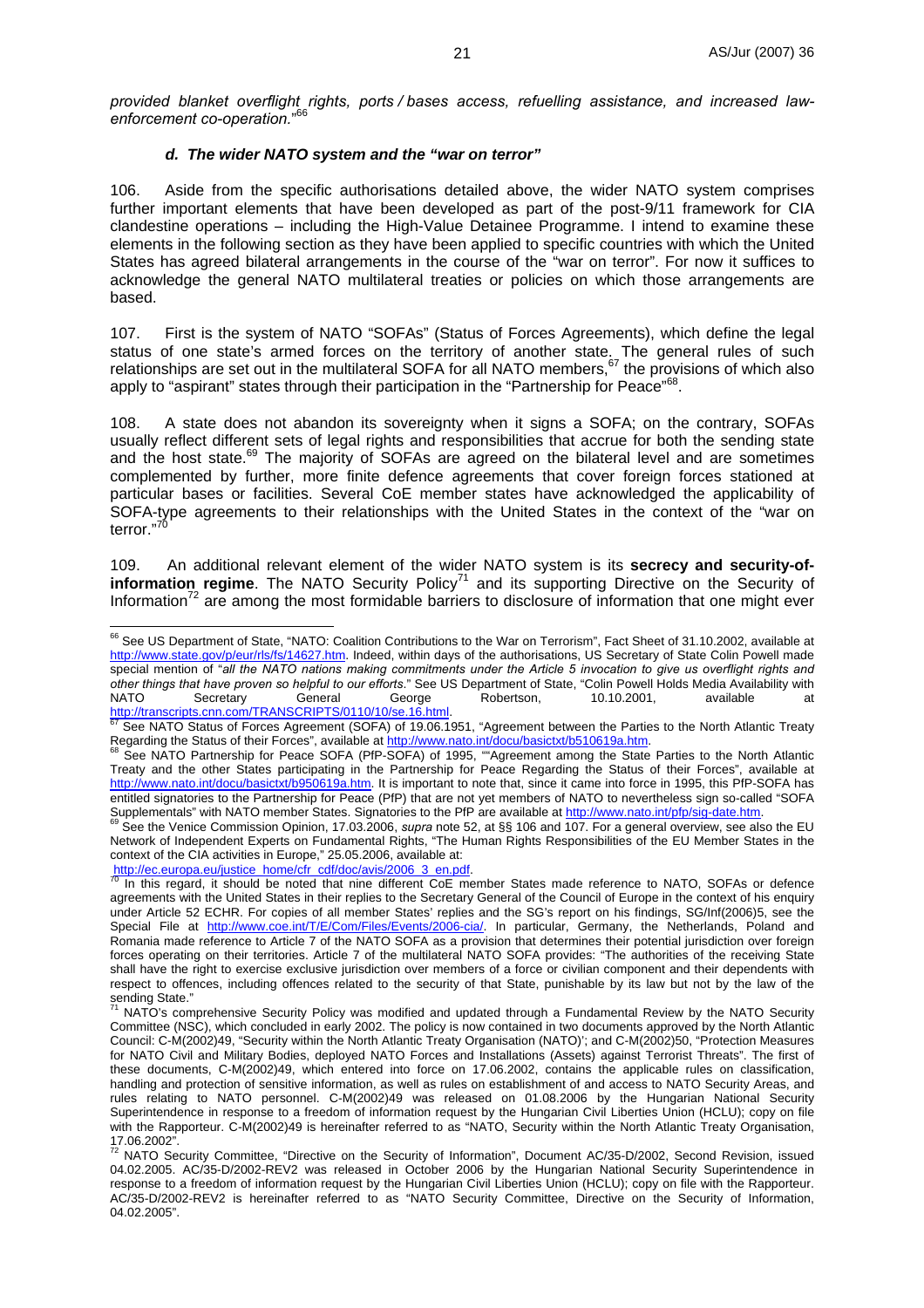come across. It is easy to understand why an institution or state agency wishing to carry out clandestine operations would opt to bring them under the protections of the NATO model.

110. In addition to its own rules, NATO insists that strict regimes protecting classified information exist on a national level. The Membership Action Plan of 1999 implored the NATO "aspirants" – specifically, nine countries in Central and Eastern Europe – to introduce "*sufficient safeguards and procedures to ensure the security of the most sensitive information as laid down in the NATO security policy*."73 Indeed commentators have rightly raised concern around the stringent rules on state secrecy that several countries have introduced as part of their accession to NATO74 and, particularly, "*whether NATO's requirements are unduly biased against transparency… [and] tilted toward secrecy to an unwarranted degree*."75 It seems natural that such a security of information regime suited the purposes of the CIA.

111. Finally, with regard to the particular scope of my inquiry, it is apt to point out that NATO Allies and Partners have also developed various forms of co-operation in the realms of Air Defence and Air Traffic Management.<sup>76</sup> Inevitably these initiatives have developed new dimensions and complexities in the worlds of civil and military aviation, some of which may not yet be properly regulated and may permit unlawful clandestine operations using aircraft to pass "under the radar." In the course of analysing my database of aircraft movements, I have also noted that NATO has established a cooperation with Eurocontrol, which aims at "*developing civil-military air traffic procedures in the light of the new security environment.*" 77

#### *ii. Bilateral arrangements*

#### *a. Securing agreements with certain countries to host "black sites" for HVDs*

112. Despite the importance of the multilateral NATO framework in creating the broad authorisation for US counter-terrorism operations, it is important to emphasise that the key arrangements for CIA clandestine operations in Europe were secured on a **bilateral level**.

113. According to US sources, such bilateral arrangements (referred to simply as "bilaterals") exist under many different forms in Europe alone. For example, at the lower end of the range, bilaterals can institute ad hoc collaboration on a single operation to capture, detain or transfer a particular target. The well-documented cases of Abu Omar's abduction in Milan<sup>78</sup> and Khaled El-Masri's 23-day ordeal in a hotel in Skopje before being handed over to a rendition team<sup>79</sup> are instances in which the CIA worked with partner intelligence services in Italy<sup>80</sup> and the "former Yugoslav Republic of Macedonia", respectively, in this manner.

<sup>&</sup>lt;sup>73</sup> See NATO, "Membership Action Plan", Press Release NAC-S(99) 66, Brussels, 24.04.1999.

<sup>&</sup>lt;sup>74</sup> For insight into the NATO secrecy and security of information regime and its negative impact on transparency in general, I have drawn from the work of the Canadian specialist on transparency issues, Professor Alasdair Roberts, who is based at the Maxwell School of Syracuse University in the United States. For specific articles, refer to Professor Roberts' website at www.aroberts.us/reseach.html.<br>Way and the State of The State of The State of The State of The State

See Alasdair Roberts, "NATO, Secrecy and the Right to Information", *East European Constitutional Review*, (Fall / Winter 2003) 86, at p. 87.

 $^{76}$  See NATO Partnership Action Plan against Terrorism, 22.11.2002, available at http://www.nato.int/docu/basictxt/b021122e.htm; at § 16.2.3.<br>The See Report on the Partnership Action Plan against Terrorism, 23.06.2004, available at

http://www.nato.int/docu/basictxt/b040623be.htm; at § 7.4.<br><sup>78</sup> For a detailed account of the abduction of the Egyptian citizen Hassan Osama Mustafa Nasr (known as Abu Omar) in Milan,

see the Marty Report 2006, *supra* note 6, at p. 37, § 162. For an analysis of this case based on extensive contact with insider sources in the CIA, see the recent article by Matthew Cole, "Blowback", *GQ Magazine*, March 2007, available at http://www.matthewacole.com/pdfs/Blowback-GQ.pdf.<br>
<sup>79</sup> For a detailed account of the ordeal experienced by the German citizen Khaled El-Masri in Macedonia and Afghanistan, see

the Marty Report 2006, *supra* note 6, at pages 25 to 32, paragraphs 93 to 132. For new details of this case, refer to section VI.i in the present report entitled "A case study of Khaled El-Masri."

Reference to the particular service involved – SISMI – based on material from the prosecution case documents compiled by

Armando Spataro.<br><sup>81</sup> In "the former Yugoslav Republic of Macedonia" , as I described last year, the partner service with which the CIA collaborated to detain and transfer Khaled El-Masri was the UBK – Uprava za Bezbednosti i Kontrarazuznavanje, or the Security and Counter-Intelligence Service. See the Marty Report 2006, *supra* note 6, in particular at pp. 29 to 30, §§ 116 to 119.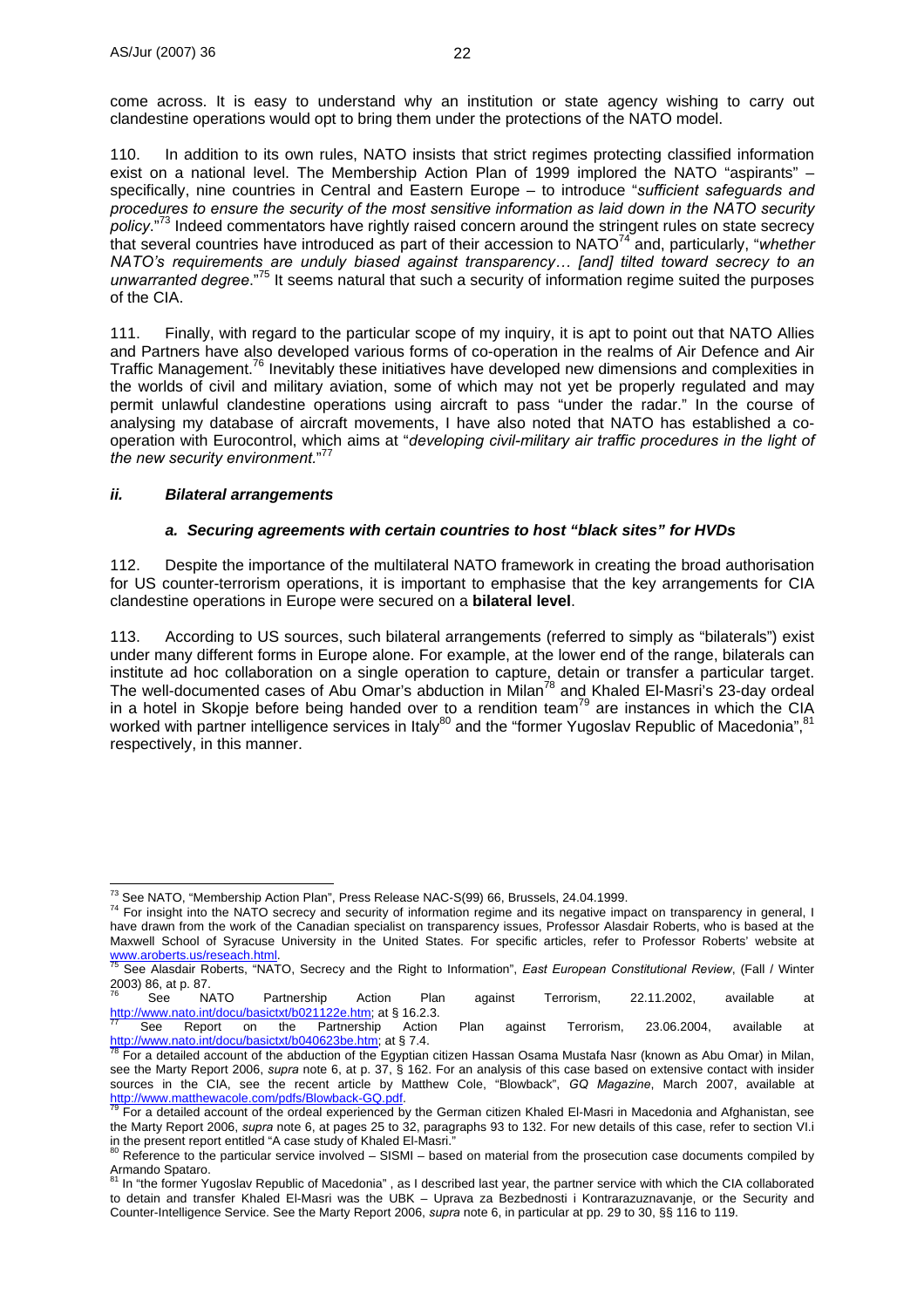114. In the middle of this range, bilateral agreements signed pursuant to the multilateral NATO framework, and in conformity with NATO standards, have often encompassed elements of intelligence co-operation. Alternatively they have granted "civilian" components – a phrase often used loosely for those operating on behalf of the CIA – the same privileges and permissions that would normally be reserved for members of the military forces. Romania's "SOFA supplemental" agreement with the United States on 31 October 2001, analysed later in this section, appears to be a good example of such a middle-range "bilateral". It also demonstrates the potential for partnership and co-operation to intensify over a period of several years.

115. The bilaterals at the top of this range are classified, highly guarded mandates for "deep" forms of co-operation that afford – for example – "infrastructure", "material support" and / or "operational security" to the CIA's covert programmes. This high-end category has been described to us as the intelligence sector equivalent of "host nation" defence agreements – whereby one country is conducting operations it perceives as being vital to its own national security on another country's territory.

116. The classified "host nation" arrangements made to accommodate CIA "black sites" in Council of Europe member states fall into the last of these categories.

117. The CIA brokered "operating agreements" with the Governments of Poland and Romania to hold its High-Value Detainees (HVDs) in secret detention facilities on their respective territories. Poland and Romania agreed to provide the premises in which these facilities were established, the highest degrees of physical security and secrecy, and steadfast guarantees of non-interference.

118. We have not seen the text of any specific agreement that refers to the holding of High-Value Detainees in Poland or Romania. Indeed it is practically impossible to lay eyes on the classified documents in question or read the precise agreed language because of the rigours of the security-ofinformation regime, itself kept secret, by which these materials are protected.

119. However, we have spoken about the High-Value Detainee programme with multiple wellplaced sources in the governments and intelligence services of several countries, including the United States, Poland and Romania. Several of these persons occupied positions of direct involvement in and/ or influence over the negotiations that led to these bilateral arrangements being agreed upon. Several of them have knowledge at different levels of the operations of the HVD programme in Europe.

120. These persons spoke to us upon strict assurances of confidentiality, extended to them under the terms of the special authorisation I received from my Committee last year.<sup>82</sup> For this reason, in the interests of protecting my sources and preserving the integrity of my investigations, I will not divulge individual names. Yet I can state unambiguously that their testimonies – insofar as they corroborate and validate one another – count as credible, plausible and authoritative.

121. I am convinced that these individuals who were or still are in highly-placed positions within the system spoke the truth to us. This was not always simply because they valued truth. In most cases they did so because, to paraphrase one high-ranking politician we interviewed, they did not want the truth to come out *on somebody else's terms*.

 $\overline{a}$ <sup>82</sup> Reference to the written record of the meeting of the PACE Committee on Legal Affairs and Human Rights (AS/Jur) in Paris on 13.03.2006 (Synopsis No 2006/25), by which the Committee authorised my inquiry to treat information in confidence. Based upon this authorisation, I engaged in an exchange of letters with European Commissioner Franco Frattini. Copies of this correspondence as well as the above-mentioned synopsis are held on file with the Rapporteur. The assurance of absolute confidentiality with which I have provided my sources, scrupulously observed by the team members who attended the interviews, has proven to be an important, if not decisive, asset to progress in our inquiry.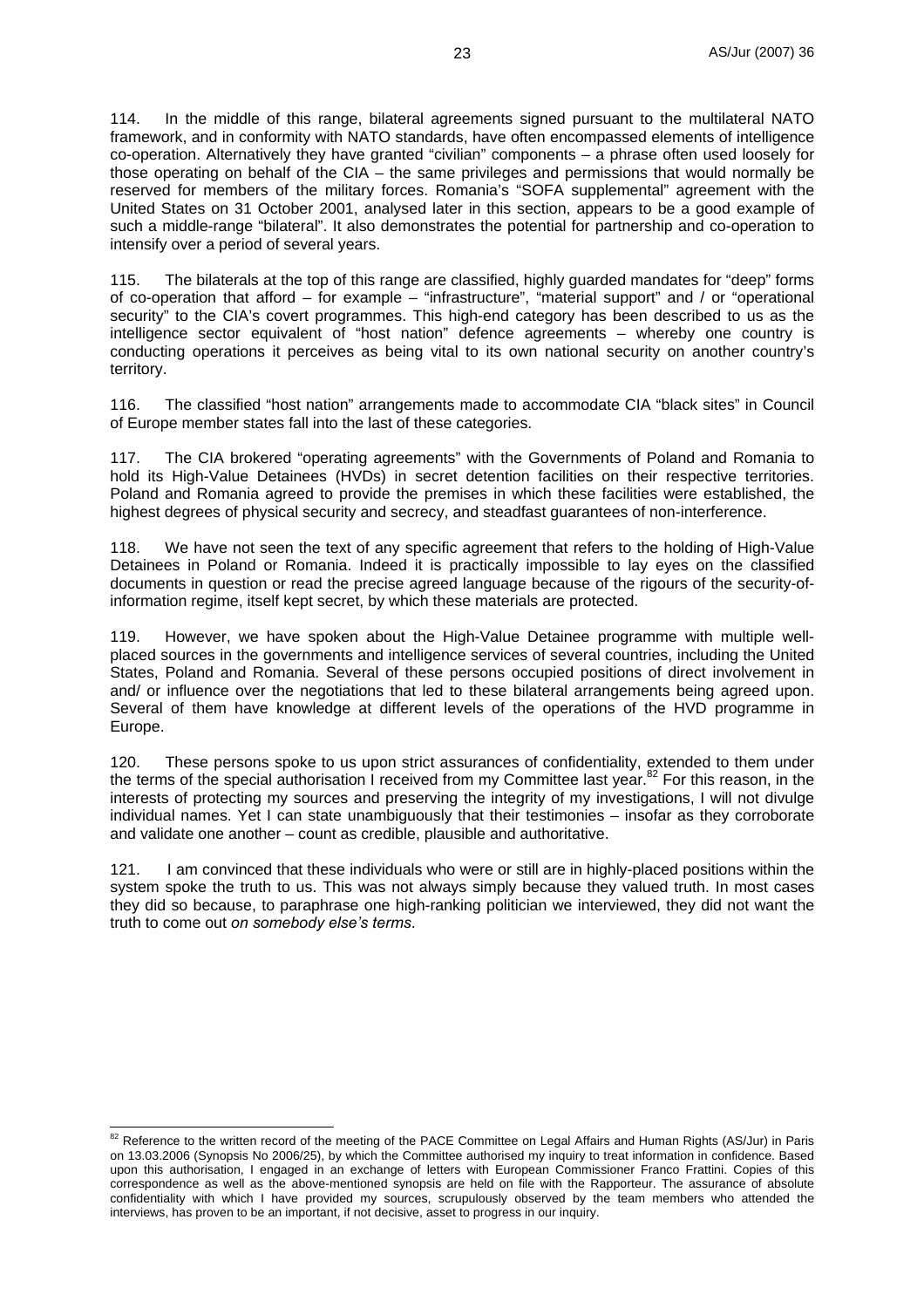122. In short, we used our considerable network of contacts in Poland, Romania, the United States and elsewhere, along with our own form of "intelligence work", to ensure that in our discussions with our sources, the "dynamics of truth" were also at play.

#### *b. The United States' choice of European partners*

123. It is interesting to note that the United States chose, in the case of Poland and Romania, to form special partnerships with countries that were economically vulnerable, emerging from difficult transitional periods in their history, and dependent on American support for their strategic development.

124. In terms of both political and intelligence considerations, several sources confirmed that much of the Eastern European "bloc" was considered "out of bounds" for the CIA in contemplating sites for its covert HVD programme. A long-serving CIA officer shared the following analysis with us:

**"***In a lot of those countries, there is still a mindset formed during the Cold War that we are not always on their side. There's a certain tendency to be less than open to our advances. You*  have to remember most of the East European services are KGB services and that doesn't *change overnight.* 

*I think Poland is the main exception; we have an extraordinary relationship with Poland. My experience is that if the Poles can help us they will. Whether it's intelligence, or economics, or politics or diplomacy – they are our allies. I guess if there is a special relationship outside of the "four eyes"83 group, then it is the Americans and the Poles*."

125. In Poland's case, a specific strategic incentive tied in with the NATO framework was the United States' staunch support for the establishment in Poland of the lucrative "NATINADS" programme – the NATO Integrated Air Defence System. Poland participated in the US-led military coalitions in both Afghanistan and Iraq, notably contributing significant Special Forces deployments to Operation Enduring Freedom,84 and later assuming control of one of the "zones" of allied control in Iraq. An ongoing process of realignment and reform of intelligence structures is dedicated primarily to purging the secret services of so-called "communist remnants".

126. The United States negotiated its agreement with Poland to detain CIA High-Value Detainees on Polish territory in 2002 and early 2003. We have established that the first HVDs were transferred to Poland in the first half of 2003. In accordance with the operational arrangements described below, Poland housed what the CIA's Counterterrorism Centre considered its "most sensitive HVDs," a category which included several of the men whose transfer to Guantanamo Bay was announced by President Bush on 6 September 2006.

127. We received confirmations – each name from more than one source – of eight names of HVDs who were held in Poland between 2003 and 2005<sup>85</sup>. Specifically, our sources in the CIA named Poland as the "black site" where both Abu Zubaydah and Khalid Sheikh Mohamed (KSM) were held and questioned using "enhanced interrogation techniques." The information known about these interrogations has formed the basis of heated debate in the United States and the wider international community, leading, in Zubaydah's case<sup>86</sup>, to high-level political and legislative manoeuvres and, in KSM's case, to the admission of some troubling judicial precedents<sup>87</sup>.

 $\overline{a}$ <sup>83</sup> The "four eyes" group is this CIA officer's reference to the very strong four-way co-operation on intelligence matters between the secret services of the United States, Canada, the United Kingdom and Australia: "it's just a whole different degree of trust

between those four." 84 See Bensahel, *Counterterror Coalitions*, *supra* note 37, at p. 10; Table 2.1, "Summary of European and Canadian Contributions to Operation Enduring Freedom".

In addition to these sources, a single CIA source told us that there were "up to a dozen" HVDs in Poland in 2005, but we were unable to confirm this number. Among the eight names repeated to us from several sources were Ramzi bin al-Shibh, Tawfiq bin Attash and Ahmed Khalfan [al-]Ghailani.

The individual circumstances of Abu Zubaydah's interrogations remain largely unknown, but the introduction of "enhanced interrogation techniques" for the CIA's use on him has sparked the debate to which I refer. For an insightful early account of CIA interrogation practices, see Jane Mayer, "A Deadly Interrogation – Can the CIA legally kill a prisoner?" in *The New Yorker*,

<sup>14.11.2005,</sup> available at http://www.newyorker.com/archive-2005/11/14/05/11/2005/11/2005, available at the admission into evidence of the "Substitution for the Testimony of Khalid Sheikh Mohamed" in the Testimony of Khalid context of the trial of Zacarius Moussaoui; as well as the well-founded reservations that the testimony in question had been procured under torture or other forms of ill-treatment, it is worth mentioning the troubling preamble transmitted to the jury introducing KSM's testimony : "Although you do not have the ability to see the witness' demeanour as he testifies, you must approach these statements with the understanding that they were made under circumstances designed to elicit truthful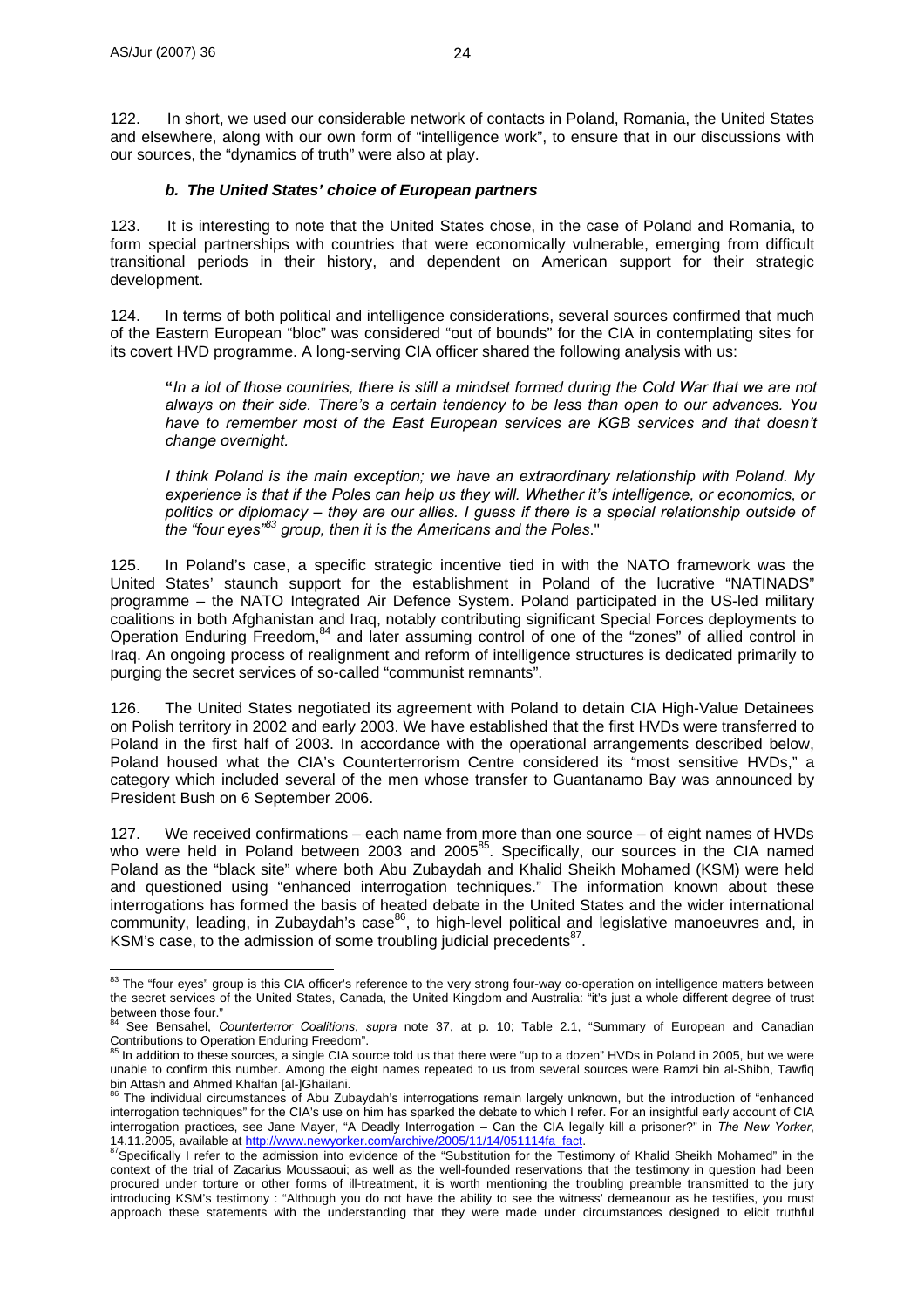128. For reasons of both security and capacity, the CIA determined that the Polish strand of the HVD programme should remain limited in size. Thus a "second European site" was sought to which the CIA could transfer its detainees with "no major logistical overhaul". Romania, used extensively by United States forces during Operation Iraqi Freedom in early 2003, had distinct benefits in this regard: as a member of the CIA's Counterterrorist Centre remarked about the location of the proposed detention facility, "our guys were familiar with the area".

129. Our sources on both sides of the agreement – in Romania and the United States – emphasised the importance of both trust and national interest as factors underpinning their negotiations. Military assistance – reflected since in the Agreement of December  $2005^{88}$  – also significantly influenced the decision to provide facilities and resources, as one American source reflected:

*"The bilateral arrangements were built on two things: personal relationships and material investment. If your men on the ground have a very good personal relationship with the men in the partner service; that means a lot. And it also means a lot if the Romanians are gonna get their runways improved, new barracks built and new military hardware; that means a lot."* 

130. Romania was developed into a site to which more detainees were transferred only as the HVD programme expanded. I understand that the Romanian "black site" was incorporated into the programme in 2003, attained its greatest significance in 2004 and operated until the second half of 2005. The detainees who were held in Romania belonged to a category of HVDs whose intelligence value had been assessed as lower but in respect of whom the Agency still considered it worthwhile pursuing further investigations.

131. Asked to provide names of those held in Romania, a senior official in the CIA's Counterterrorism Centre, who was directly involved in operating the programme, said: "*Look we don't talk about names, okay. We've got a target range that we know less about. We're acting on their intell[igence] value when we're less certain*."

132. Our sources told us that some of the targets in this "lower" HVD category had in fact been identified, and sometimes even apprehended, by a foreign intelligence service before they were made available to the CIA. Upon our strict assurance of anonymity, one CIA case officer was willing to describe limited details of a scenario in which a detainee had been "*offered to us by our liaisons*" and was later transferred to Romania. The detainee was of Afghan nationality.

133. Examples of the profile of those held in Romania were provided to us by two separate American sources. We understand that the profile fits categories such as:

- associates and suspected operatives of key Taliban leaders like Mullah Omar;
- foreign fighters suspected of having performed roles for the Taliban in Afghanistan, including provision of logistics;
- leaders of branches of suspected "support networks" for the insurgencies in Iraq and Afghanistan; or
- suspected leaders of terrorist factions in the Middle East.

statements from the witness." For the full testimony, and other materials related to the Moussaoui trial, see Reporters Committee for Freedom of the Press, "Moussaoui Trial exhibits and documents," available at http://www.rcfp.org/moussaoui/.<br><sup>88</sup> For detailed discussion of the Agreement between Romania and the United States of December, da refer to section II.iii.b entitled "Application of the NATO framework in Romania."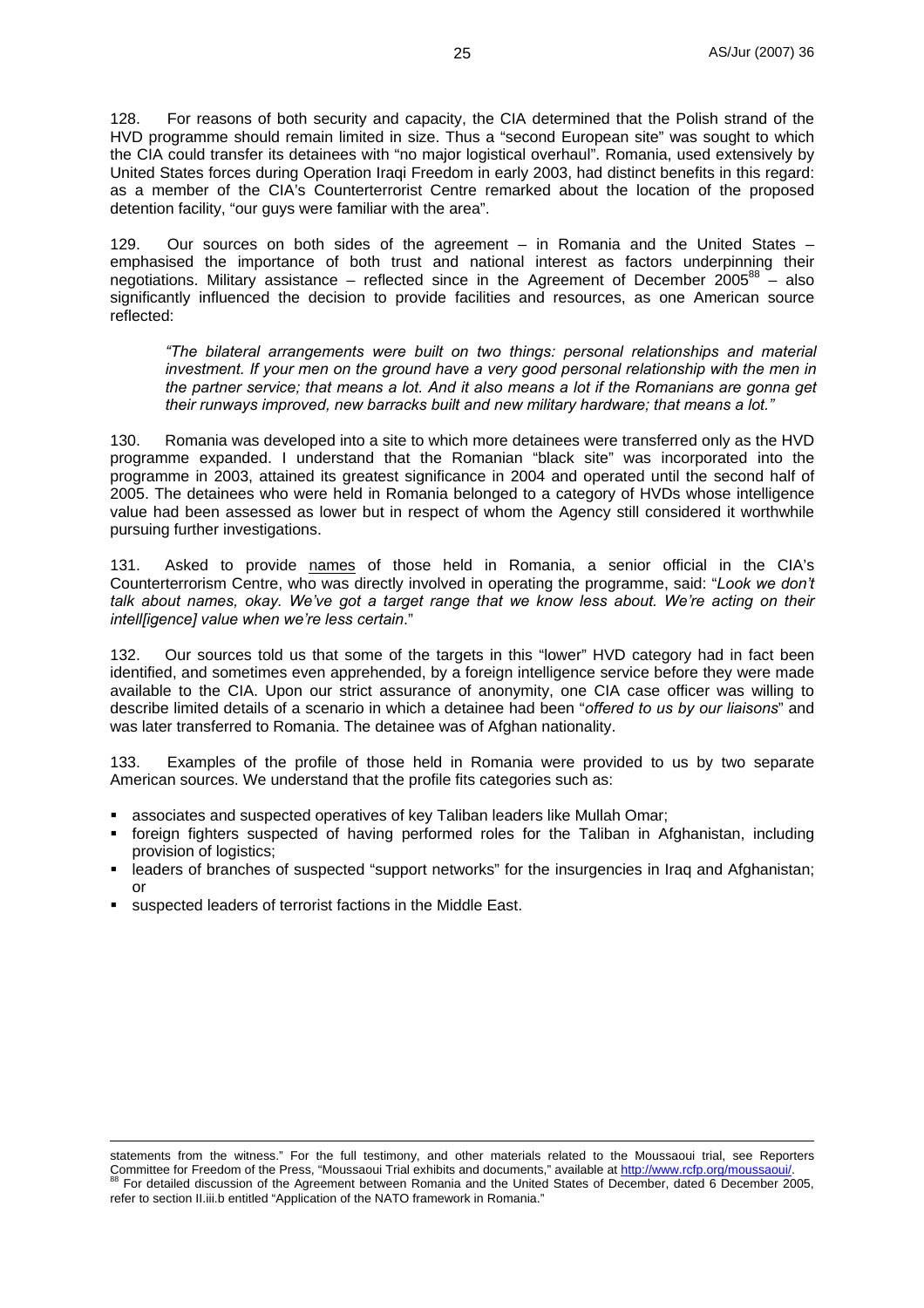134. The majority of the detainees brought to Romania were, according to our sources, extracted "*out of [the] theater of conflict*". This phrase is understood as a reference to detainee transfers originating from Afghanistan and, later, Iraq.

135. More specifically, the description of an "out-of-theater" detention facility presents the mirror image of the kinds of prisons operated "in-theater," which are customarily referred to by United States Forces as "Theater Internment Facilities" – one notable example being the "Bagram Theater Internment Facility."<sup>89</sup> CIA detainees are known to have been held at facilities such as Bagram both before<sup>90</sup> and after<sup>91</sup> having been subjected to rendition, and to secret detention in other countries.

#### *iii. Responsible political authorities and preservation of secrecy in Poland and Romania*

136. To reveal the means by which bilateral arrangements were put in place for CIA detentions in Poland and Romania, we must trace a trajectory of deepening co-operation with the United States that spans over several years. During the immediate post-9/11 period, when America was identifying its key strategic partnerships for the "war on terror," both Poland and Romania were in the midst of their own processes of "strategic realignment", eager to secure their positions as indispensable members of the NATO Alliance and friends of the United States.

137. In the course of a lengthy discussion with us about the CIA's choice of partner countries in Eastern Europe, one high-ranking Eastern European politician involved in the programme said to us:

*"Poland and Romania; you don't know why? [It is] because we are the only two countries who are truly pro-Western. But now we are in danger of being seen as an experiment… It is most unfortunate."* 

138. When America began developing its strategy for the "war on terror" under the NATO framework, Poland was already a member of the NATO Alliance, while Romania was a NATO "aspirant", or accession candidate. This difference in status proved to be of little consequence, however, as both countries followed remarkably similar paths in terms of harmonising their laws and structures with the NATO framework. The role of the United States was crucial to the reform processes in both countries, particularly in terms of the intelligence services and oversight structures that monitor them.

#### *a. Application of the NATO framework in Poland*

139. Poland became a member of NATO on 12 March 1999 and the multilateral NATO SOFA agreement entered into force in Poland in 2000. $92$  In the five years directly preceding its NATO accession. Poland had signed several noteworthy agreements with the United States<sup>93</sup> in the realms

 $\overline{a}$ <sup>89</sup> For example, official documents refer extensively to the "Bagram Theater Internment Facility" (or "BTIF") as the name given to the detention facility operated by the US Department of Defense at the Bagram Airfield in Afghanistan. See, *inter alia*, Declaration of Colonel Rose M. Miller, Commander of Detention Operations, CJTF-76, in *Ruzatullah et al v. Rumsfeld*, before

the US District Court for the District of Columbia, 19.11.2006; at § 3. 90 I have information in my possession relating to at least three different detainees who were held at Bagram *before* being transferred out to secret detention in another country. I have undertaken to treat this information in confidence, so I shall not refer here to names or precise periods in which they were detained.<br><sup>91</sup> I reported last year on the case of Binyam Mohamed al-Habashi, an Ethiopian citizen and former UK resident, who was

detained at Bagram between May and September 2004 *after* having been held in CIA custody in Pakistan, Morocco and the "Dark Prison" in Kabul, and subjected to two separate renditions. See the Marty Report 2006, *supra* note 6, at section 3.9, pp.  $42$  to 45.

See Stefan Meller, Minister of Foreign Affairs of the Republic of Poland, Response of the Republic of Poland to Questions addressed by the Secretary-General of the Council of Europe with regard to Article 52 ECHR, dated 17.02.2006 (hereinafter<br>"Response of Poland to CoE Secretary General under Article 52 ECHR"), available at "Response of Poland to CoE Secretary General under Article 52 ECHR"), available at http://www.coe.int/T/E/Com/Files/Events/2006-cia/Poland.pdf, at p. 5. The Polish authorities pointed out that: "The [NATO SOFA] Agreement, however, does not confer jurisdictional immunity on members of foreign armed forces, but elaborates the rules of determining jurisdiction with regard to prohibited acts on the territory of the host State. In particular, the Agreement grants the sending State the primary right to exercise jurisdiction over a member of its forces or of their civilian component in relation to offences arising out of any act or omission done in the performance of official duty [SOFA, Article 7(2),(II)]. It should also be underlined that in the light of the NATO SOFA, all members of the armed forces of a foreign State staying on the territory of the Republic of Poland are obliged to respect Polish law."<br><sup>93</sup> For a full record of (unclassified) bilateral treaties between the United States and Poland, see US Department of State,

*Treaties in Force – A list of Treaties and other International Agreements of the United States in Force on January 1, 2006*, "Poland", at pp. 263-266.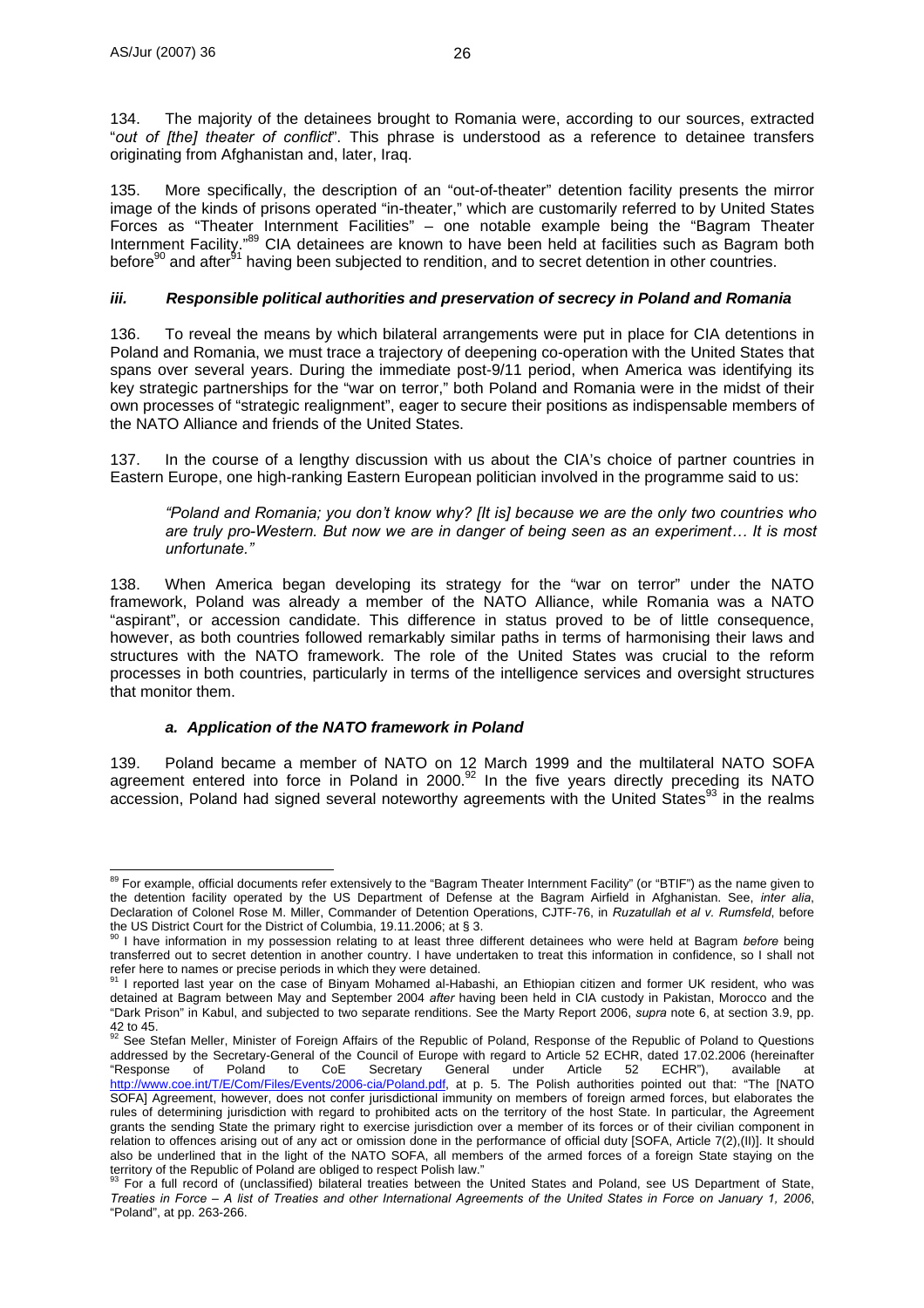of defence,  $94$  aviation,  $95$  extradition  $96$  and judicial assistance,  $97$  which paved the way for a very close co-operation both within and outside the NATO Alliance.

140. Poland told the Council of Europe that, in addition to its obligations under multilateral treaties, it has concluded an unspecified number of "agreements governing special forms of co-operation."<sup>98</sup> Whilst we do not know the precise scope of these agreements, the one example given by the Polish authorities – that of "trans-frontier surveillance" – confirms that in at least some of their thematic coverage they pertain directly to the work of the intelligence services. We have been unable to obtain copies of Poland's "bilaterals" with the United States, which it is safe to assume fall under this bracket, because they are classified.

141. Poland's Classified Information Act, which entered into force in March 1999,<sup>99</sup> is part of a fairly typical apparatus among new NATO members<sup>100</sup> for dealing with sensitive information in accordance with the NATO Security Policy. For example, the Act's restrictive procedures for granting or denying "security clearance"<sup>101</sup> to individuals wishing to access classified information were challenged as unconstitutional by the Polish ombudsman.<sup>102</sup> However these provisions were compulsory for NATO membership and – of no small coincidence – would transpire to be vital to the preservation of secrecy around the operations of the CIA's HVD programme in Poland.

#### *b. Application of the NATO framework in Romania*

142. In the case of Romania, the processes of acceding to NATO and developing a bilateral framework with the United States, under which the CIA could operate on Romanian territory, proceeded almost simultaneously.

143. According to our sources, the statement of President Ion Iliescu<sup>103</sup> in response to the attacks of 11 September 2001 was Romania's "critical turning point." In that statement, President Iliescu signalled Romania's intention "to act as a *de facto* member of the NATO alliance," setting a clear tone at a time when fellow former Eastern-bloc countries were likewise scrambling to demonstrate their loyalty to the United States.

 $\overline{a}$ 

<sup>94</sup> See, for example, *Acquisition and Cross-Servicing Agreement*, with annexes, signed at Warsaw, 22.11.1996; entered into force 22.11.1996, TIAS.

<sup>95</sup> See, for example, *Memorandum of Agreement concerning Assistance in developing and modernising Poland's Civil Aviation*  Structure, signed at Washington and Warsaw, 5 and 14.01.1998; entered into force 14.01.1998; TIAS.<br><sup>96</sup> See Extradition Treaty between the United States and the Republic of Poland, signed at Washington, 10.07.1996; entered

into force 17.09.1999, TIAS.

<sup>97</sup> See *Treaty on Judicial Assistance with Criminal Matters*, with forms. Done at Washington, 10.07.1996; entered into force 17.09.1999, TIAS.<br><sup>98</sup> See Response of Poland to CoE Secretary General under Article 52 ECHR, *supra* note 94, at p. 3.

<sup>&</sup>lt;sup>99</sup> See Classified Information Act, Polish Journal of Laws, No. 11, item 95; copy available from the Helsinki Foundation for Human Rights and the Helsinki Committee for Human Rights and the Helsinki Committee for Human Rights in Poland.<br><sup>100</sup> On this point, see Alasdair Roberts, "NATO, Secrecy and the Right to Information", *supra* note 56.

<sup>&</sup>lt;sup>101</sup> For commentary on the security clearance procedures by a local journalist, see Pawel Wronski, "Przeswietl sie i dowiedz sie. Z tajemnicami do NATO" (Submitting to clearance and getting to know. Our secrets and NATO), in *Gazeta Wyborcza*, No. 7,

<sup>9-10.01.1999.</sup> 102 See International Helsinki Federation for Human Rights, *Human Rights in the OSCE Region: Report 2000 (Events of 1999)*, "Annual Report on Poland", available at http://www.ihf-hr.org/documents/doc\_summary.php?sec\_id=3&d\_id=1784, at p. 286.<br><sup>103</sup> See Xinhua News Agency, "Romanian President Firmly Condems Terrorism", Bucharest, Romania, 11.09.

available as part of a compilation entitled "NATO Aspirant Countries condemn the terrorist attacks on the USA", at http://stoianov.president.bol.bg/nato\_summit/en/condemnation.html. Just over a year later, in a statement during President Bush's visit to Bucharest on 23.11.2002, President Iliescu declared that the United States and Romania had "identical positions on the way to address the great challenges that the international community is facing, including the threat of terrorism."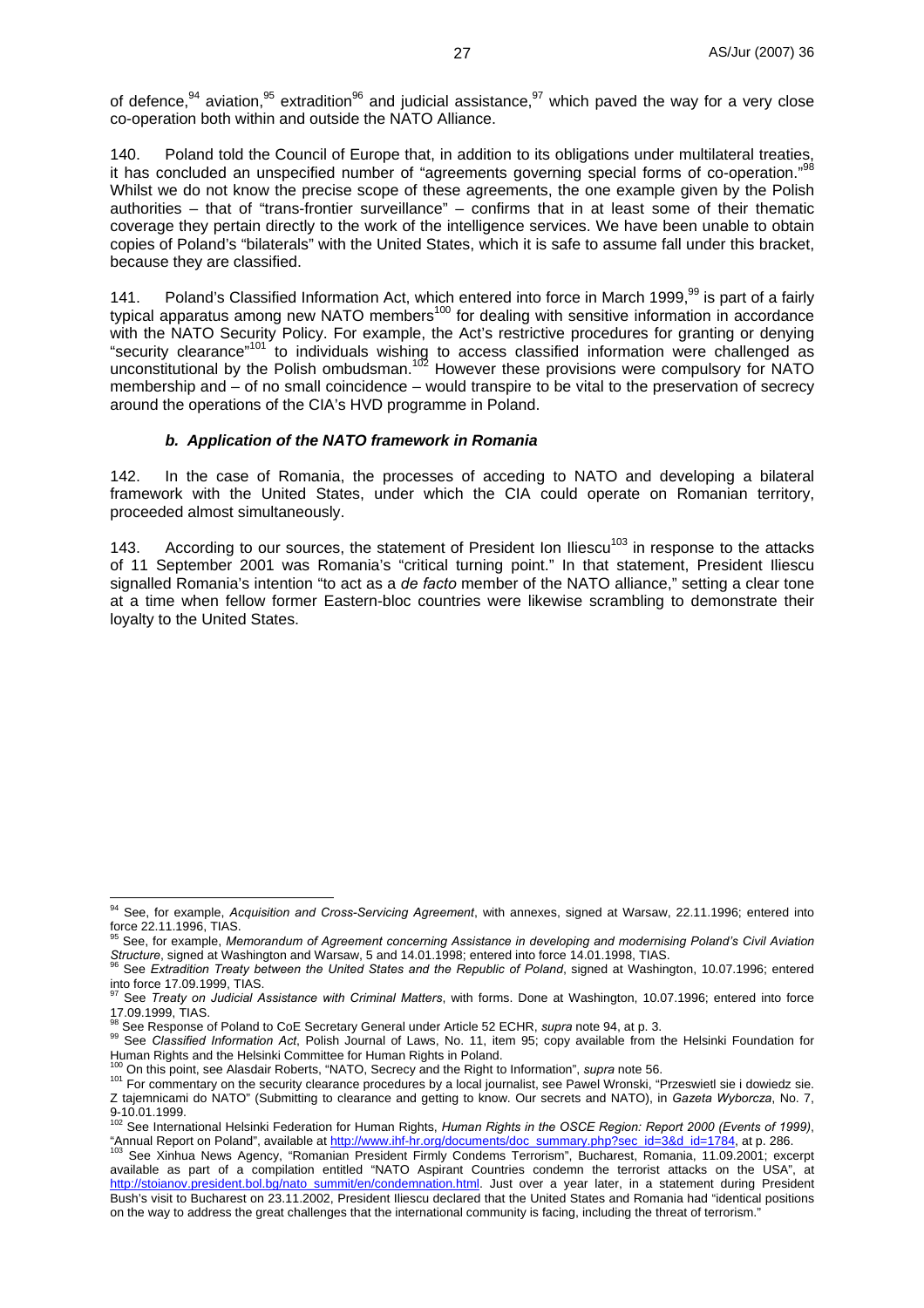144. Indeed, Romania could be said to have outdone even many NATO members in the immediacy of its demonstrations of support for the "war on terror." In its session of 19 September 2001, the Romanian Parliament gave its "formal approval" to President Iliescu's stated position and "approved basing and overflight permission for all US and coalition partners"<sup>104</sup> – thus pre-empting the North Atlantic Council's multilateral authorisations of 4 October 2001 by more than two weeks. A source involved in drafting this permission confirmed to us that its scope was deliberately designed to cover aircraft operated by or on behalf of the CIA.

145. Furthermore the most important domestic implication of the Romanian Parliament's approval for President Iliescu's pro-American stance was that, in the process, it effectively mandated the President, working through his Office of National Security, to sign NATO-type agreements and bilateral operational orders with the United States.

146. In exercise of this mandate, President Iliescu negotiated and signed what the Romanian authorities describe as a "SOFA Supplemental"105 – the *Agreement between Romania and the United States of America regarding the Status of US Forces in Romania*106 - on 30 October 2001. Along with the multilateral NATO SOFA, this agreement is said by the Romanian authorities *generally* to "settle the jurisdiction, the legal responsibilities and other aspects regarding the status of one party's armed forces personnel… and of contractors of those armed forces when acting on the other party's territory".107 In reality, however, they are *specifically* one-way arrangements, legislating for an increased size and scope of US activity on Romanian soil.

147. When examined with hindsight, the 2001 agreement reveals a **permissive attitude on the part of the Romanian authorities**, broadly towards US military and quasi-military operations on Romanian territory, and in particular towards the actions of American service personnel. The "SOFA Supplemental" created a "special regime of access on national territory",<sup>108</sup> which it extended not only to "members of the military forces"<sup>109</sup> in a conventional sense, but also to "members of the civilian airline companies"<sup>110</sup> and anyone else who is "declared by the American authorities to be part of the US armed forces, and can present a travel order issued by the US Military". The breadth of the designation used here represented the perfect opening for the CIA to conduct its clandestine operations in the country.

 $\overline{a}$ <sup>104</sup> See US Department of Defence, Fact Sheet of 7.06.2002, "International Contributions to the War against Terrorism", available at http://www.defenselink.mil/news/Jun2002/d20020607contributions.pdf.<br><sup>105</sup>"Answers of the Romanian Delegation to the Questionnaire on the Alleged Secret Detention Centres", appended to the letter

to me from Gyorgy Frunda, Chairperson of the Romanian Delegation to PACE, 20.01.2006; at p. 1. This agreement is said to be supplementary to the NATO SOFA of 1951, of which Romania only became a party when it joined NATO on 29.03.2004. It should be noted that in 2001, when Romania was not a party to the 1951 Agreement, it at the time relied upon its signature of the PfP SOFA of 1995 as the basis for its supplemental. See the section II.i. earlier in this report on the the wider NATO system

and the 'war on terror', and the accompanying references, *supra* notes 42.<br><sup>106</sup> See the *Agreement between Romania and the United States of America regarding the Status of US Forces in Romania,* signed at Washington, DC on 30.10.2001; entered into force on 10.06.2002, TIAS (hereinafter referred to as "Romanian SOFA Supplemental"). For a full record of (unclassified) bilateral treaties between the United States and Romania, see US Department of State, *Treaties in Force – A list of Treaties and other International Agreements of the United States in Force on January 1, 2006, "Romania", at pp. 270 to 272.* 

<sup>&</sup>quot;Answers of the Romanian Delegation to the Questionnaire on the Alleged Secret Detention Centres", appended to the letter to me from Gyorgy Frunda, Chairperson of the Romanian Delegation to PACE, 20.01.2006; at p. 1.

<sup>&</sup>lt;sup>108</sup> This phrase is understood to describe the permission given to "enter, exit and move freely within the territory", with a US

military travel order sufficing as identification.<br><sup>109</sup> See Romanian SOFA Supplemental, 30.10.2001, *supra* note 108, at Article II(2).

<sup>109</sup> See Romanian SOFA Supplemental, 30.10.2001, *supra* note 108, at Article II(2). 110 It is unclear whether this reference to "the civilian airline companies" indicates that there is a specific numbered or named list of US-registered companies whose members fall under the "special regime of access" referred to. However, in a comparable scenario, it has in the past been disclosed in documents released by the US Department of Defence under a Freedom of Information Act request that specific US aviation companies (including several of those known to be involved in detainee transfer operations) have been awarded "classified contracts" by certain units of the US armed forces. See Seth Hettena, The Associated Press, "Navy contracted planes used in CIA missions", 24.09.2005, available at http://www.usatoday.com/news/washington/2005-09-24-navy-cia\_x.htm

In addition, it is known that the meanings of important "cover" designations often used by the CIA are set forth in the 2001 SOFA Supplemental. These include the terms "civilian component", "dependent" and "United States contractor" – all of which categories were also granted the same permissions and protections as conventional military officers. Unfortunately, I have not as yet been able to obtain the sections of the agreement in which the meanings of those terms are defined.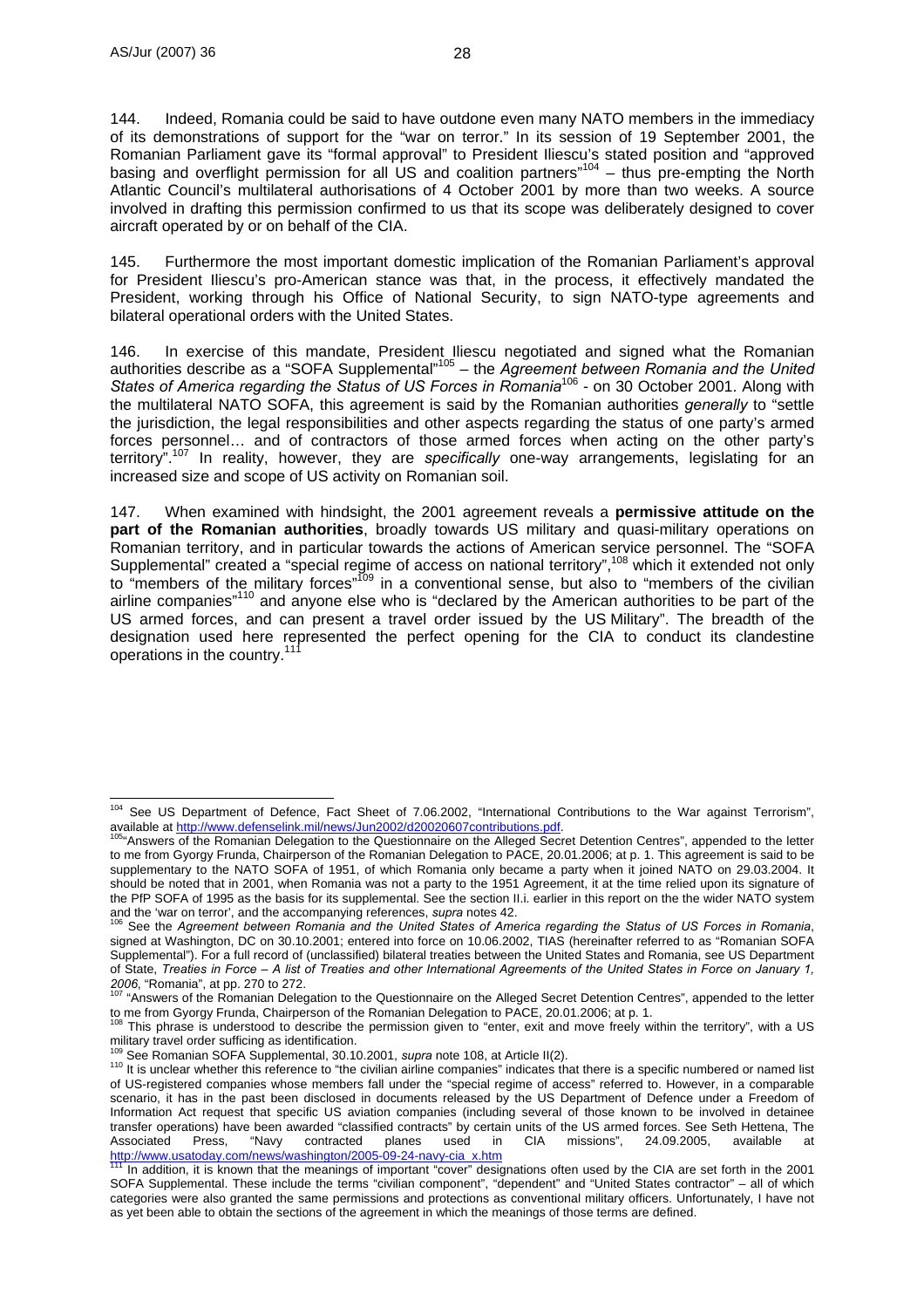148. It is my conclusion that under the October 2001 bilateral agreement, along with any additional classified annexes agreed at that time or subsequently, personnel brought into the country under the banner of the United States military **have in practice operated on Romanian territory with complete freedom from scrutiny or interference by their national counterparts** ever since.

149. In this context it is important to consider a more recent "access agreement" between Romania and the United States, signed on 6 December 2005, which deals primarily with the activities of US forces based at a selected number of Romanian military facilities.<sup>112</sup>

150. Under this new agreement, US forces – including their "civilian component" – enjoy extraordinarily free use of certain Romanian airbases and other facilities for "training, transit... refuelling of aircraft, accommodation of personnel, communications, staging and deploying of forces and material … and for other such purposes as the Parties or their Designated Authorities may agree."113

151. In terms of permissions, all US Government aircraft and vehicles are "free from inspection." In addition, an apparently blanket authorisation to "over-fly, conduct aerial refuelling, land and takeoff in the territory of Romania" is granted to both US Government aircraft and "civil aircraft … operating exclusively under contract to the United States Department of Defense."<sup>114</sup> Indeed, an equally permissive approach is applied to almost every aspect of the agreement, from the "construction activities" undertaken by US forces<sup>115</sup> to the apparently unquestioning acceptance as "valid" of "all professional licences."<sup>116</sup>

152. In terms of protections, Romania's key obligations seem to be to give "due regard to United States' operational and security concerns,"<sup>117</sup> and to "take all reasonable measures within its power to ensure the protection, safety and security of United States forces property."<sup>118</sup>

153. I have viewed the Romanian Access Agreement in sharpest focus, however, when I consider it in the light of testimony received from Romanian and American officials about the bilateral "operating agreements" that prevailed previously. Sources on both sides confirmed to me that the provisions of the December 2005 Access Agreement are best understood as arrangements that have prevailed for several years but have only latterly been formalised.

154. This incremental method of formalising such "bilaterals" has in fact been used by the US in other countries in which its forces have been undertaking important detention operations in the context of the "war on terror." The most conspicuous example is Afghanistan, where last year's Accommodation and Consignment Agreement for Lands and Facilities at Bagram Airfield<sup>119</sup> (signed on 28 September 2006) represents the furthest extension of the US model of permissions and protections that I have yet to encounter.<sup>120</sup> It was described in testimony before a US court as being an agreement

 $\overline{a}$ 

<sup>112</sup> See *Agreement between the United States of America and Romania regarding the activities of United States Forces located on the territory of Romania*, done at Bucharest, 6.12.2005; (hereinafter "Romanian Access Agreement"); copy on file, submitted officially to the Rapporteur in May 2006 after its adoption by the Romanian Parliament. It is worth pointing out that the references to "Implementing Arrangements" in this text afford the Parties a considerable degree of latitude as to how they put the agreement into practice: "The technical details regarding the agreed facilities and areas shall be in accordance with Implementing Arrangements to be concluded for each facility and area" [at Article II(1)]; and "As appropriate, the Parties or their Designated Authorities may enter into Implementing Arrangements to carry out the provisions of this Agreement" [at Article XI].<br><sup>113</sup> See Romanian Access Agreement, 6.12.2005, *Ibidem*, at Article II(1). It is relevant to

question are the Ministry of National Defence of Romania and the Department of Defense of the United States of America,

respectively. 114 See Romanian Access Agreement, 6.12.2005, *Ibidem*, at Article VII. In the final clause, the fact that the exempted civil aircraft have to be under exclusive contract to the Department of Defense (rather than the US Government more generally) is a clear indication of the military nature of the arrangements.<br><sup>115</sup> See Romanian Access Agreement, 6.12.2005, *Ibidem*, at Article II(4).

<sup>&</sup>lt;sup>116</sup> See Romanian Access Agreement, 6.12.2005, *Ibidem*, at Article IX.<br><sup>117</sup> See Romanian Access Agreement, 6.12.2005, *Ibidem*, at Article II(3).<br><sup>118</sup> See Romanian Access Agreement, 6.12.2005, *Ibidem*, at Article VI(1 *of Afghanistan (represented by HE General Abdul Rahim Wardak, Minister of Defense) and the United States of America*, made and entered into by the Host Nation and the Lessee on 28.09.2006 (hereinafter referred to as the "Bagram Agreement"); copy on file with the Rapporteur.<br><sup>120</sup> See, for example, the Bagram Agreement, 28.09.2006, *Ibidem*, at § 9: "The Host Nation [Afghanistan] covenants and

warrants that the United States shall have exclusive, peaceable, undisturbed and uninterrupted possession of the Premises during the existence of this agreement. The United States shall hold and enjoy the Premises during the period of the agreement without any interruption whatsoever by the Host Nation or its agents." As is clearly stated in § 13, the Bagram Agreement of 2006 "supersedes all previous agreements between the United States and Host Nation for the use of Bagram Airfield" – implicitly meaning that any formal or informal arrangements that had prevailed prior to September 2006 had finally been brought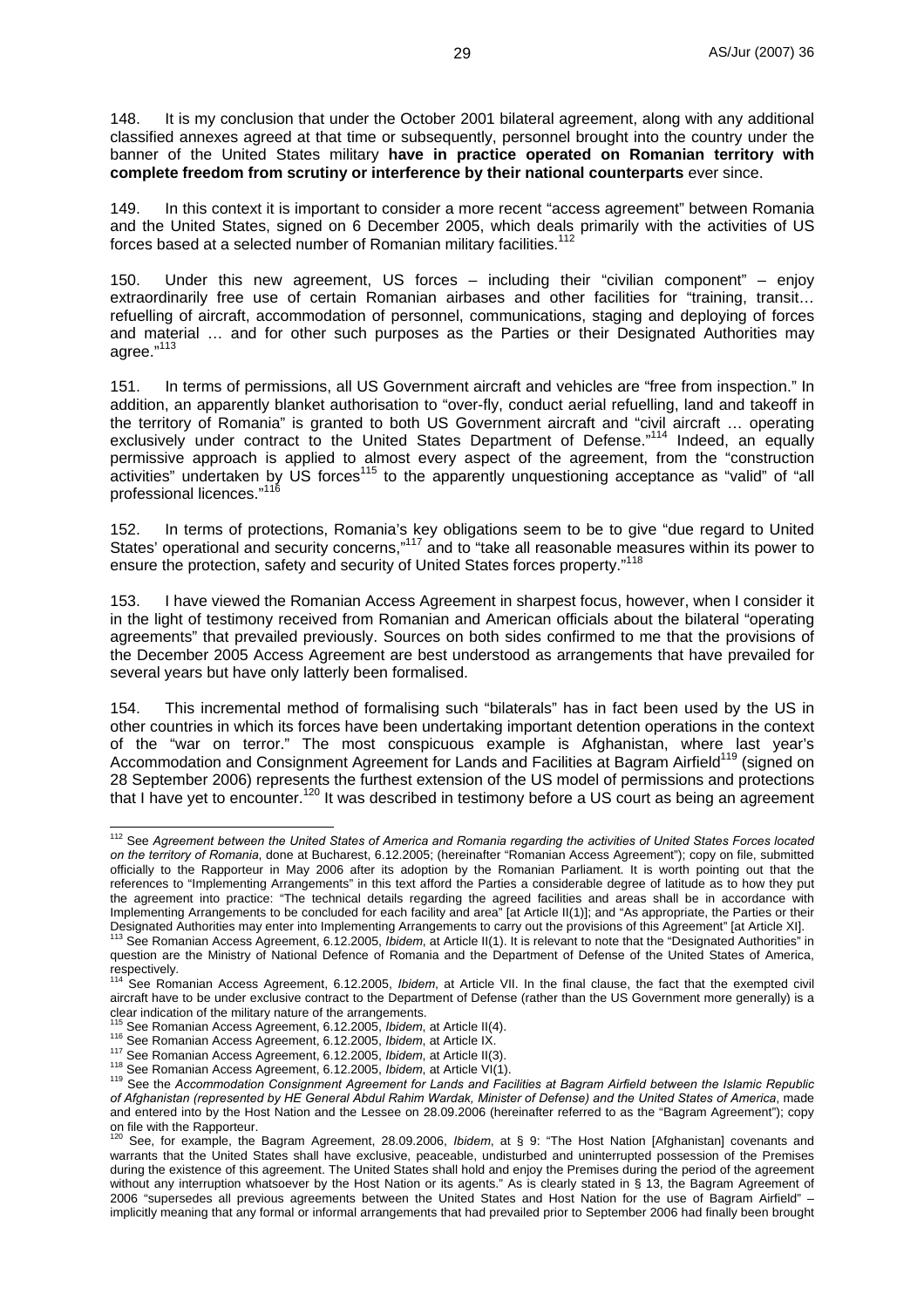that "follows similar such arrangements dating back to at least 2003".<sup>121</sup> Indeed, I am aware of an earlier document referred to as "Note No. 202",<sup>122</sup> which indicates that the initial bilateral arrangements in Afghanistan – in strikingly similar terms to the situation in Romania – were agreed upon essentially by members of the executive<sup>123</sup> without reference to parliamentary oversight mechanisms.

155. The Romanian authorities have indicated to us on two occasions that the NATO framework described here has been the basis for the operations of the CIA in Romania. The first reference came in response to my question about whether the Government is "systematically informed of the activities of foreign secret services (in particular the CIA) on national territory."124 Romania replied125 by citing the NATO framework's *Agreement on Classified Information* and a bilateral *military* instrument, the Agreement on the Protection of Military Classified Information,<sup>126</sup> thus making clear that CIA activities now fall unambiguously under the secrecy regime instituted under the NATO Security Policy. As in several other Eastern European countries who adopted more stringent secrecy policies as part of their NATO accession, Romania's legislation on classified information was expedited through Parliament<sup>12</sup> and criticised by civil society for being unbalanced.<sup>128</sup>

156. The second reference was part of an apparent acceptance, in principle, that United States agencies and personnel have carried out detainee transfer operations in Romania in the context of the NATO framework. The following statement was delivered by the Chairperson of the Romanian Delegation to PACE, Mr Gyorgy Frunda, during the PACE Plenary Debate on my report in June 2006:

"*Concerning the transfer of prisoners, from the first moment we said that Romania collaborated with the United States and with other members of NATO. Aircraft landed in Romania and transported persons. We did not and do not know who the persons are because, do not forget, the aircraft are under the authority of the countries where they are registered. The countries in which the airports are located do not have legal instruments to see what happens on board. That is why United States authorities have to answer not only political but juridical questions about whether persons were harassed or wrongly treated… on the airplanes.*" 129

into one coherent written text. A similar situation can surely be said to apply in Romania with the signature of the Access Agreement of December 2005.

<sup>121</sup> See Declaration of Colonel Rose M. Miller, Commander of Detention Operations, CJTF-76, in *Ruzatullah et al v. Rumsfeld*, before the US District Court for the District of Columbia, 19.11.2006; at § 5. Also note Colonel Miller's statements that "each nation separately controls access to its respective compound on the Airfield" and that "the US does not have complete, plenary

jurisdiction".<br><sup>122</sup> Note No. 202, dated 26.09.2002, is reproduced in a translated document obtained by Amnesty International, which transmits the concurrence of the Afghanistan Ministry of Foreign Affairs with this note to the US Embassy in Kabul; see Document No. 93 of the Ministry of Foreign Affairs (America and Canada Political Affairs Division), dated 28.05.2003.<br><sup>123</sup> Note No. 202 was signed by the Minister of Foreign Affairs of the Transitional Islamic State of Afghanistan, Docto

on behalf of the transitional government. No reference is made to any pursuant procedure for approval of this document, nor am I aware of one having taken place. Furthermore, in the final paragraph, "the parties waive any and all claims against each other for damage to or loss or destruction of property owned by either party, or death or injury to any military or civilian personnel of the armed forces of either party, as a result of activities in Afghanistan under this agreement."<br><sup>124</sup> See my letter of 19.12.2005 to Chairpersons of National Delegations to PACE, which contained "Questions which members

of the Parliamentary Assembly might put to their respective governments in their national parliaments," reproduced as Appendix II to *Information Memorandum II*, 22.01.2006.<br><sup>125</sup> "Answers of the Romanian Delegation to the Questionnaire on the Alleged Secret Detention Centres", appended to the letter

to me from Gyorgy Frunda, Chairperson of the Romanian Delegation to PACE, 20.01.2006; at p. 1.

<sup>&</sup>lt;sup>126</sup> See the *Agreement between Romania and the United States of America on the Protection of Military Classified Information, done in Washington, 21.06.1995, entered into force 2003; cited <i>Ibidem*.

Alasdair Roberts cites a revealing news report about the passage of the Romanian legislation in April 2002: "[On 3 April] a certain Colonel Constantin Raicu [of the Romanian Intelligence Service], who is in charge of the protection of state secrets, came down like a storm on the members of the Senate Juridical Commission, telling them: 'This morning we have received signals from [NATO in] Brussels indicating that if the bill on classified information is not passed before 16 April, they cannot exclude adopting a critical attitude regarding Romania. We agree with any form – the colonel added – but please, pass it as soon as possible, or we will be facing huge problems.' The Senators… grasped the situation very quickly, and they approved the draft bill in the form passed by the Chamber of Deputies." See *Bucharest Ziua*, "NATO used as a Scarecrow to pass Law on Secrets," 08.04.2002, www.ziua.ro, cited in Alasdair Roberts, "NATO, Secrecy and the Right to Information", *supra* note 56, at p.

<sup>87.&</sup>lt;br><sup>128</sup> See International Helsinki Federation for Human Rights, *Human Rights in the OSCE Region: Report 2002 (Events of 2001)*,

<sup>&</sup>quot;Annual Report on Romania", available at <u>http://www.ihf-hr.org/documents/doc\_summary.php?sec\_id=3&d\_id=1782,</u> at p. 257.<br><sup>129</sup> Contribution of Mr Gyorgy Frunda, Chairperson of the Delegation of Romania to PACE, at the 17t the Parliamentary Assembly during its 2006 Session, Strasbourg, 27.06.2006.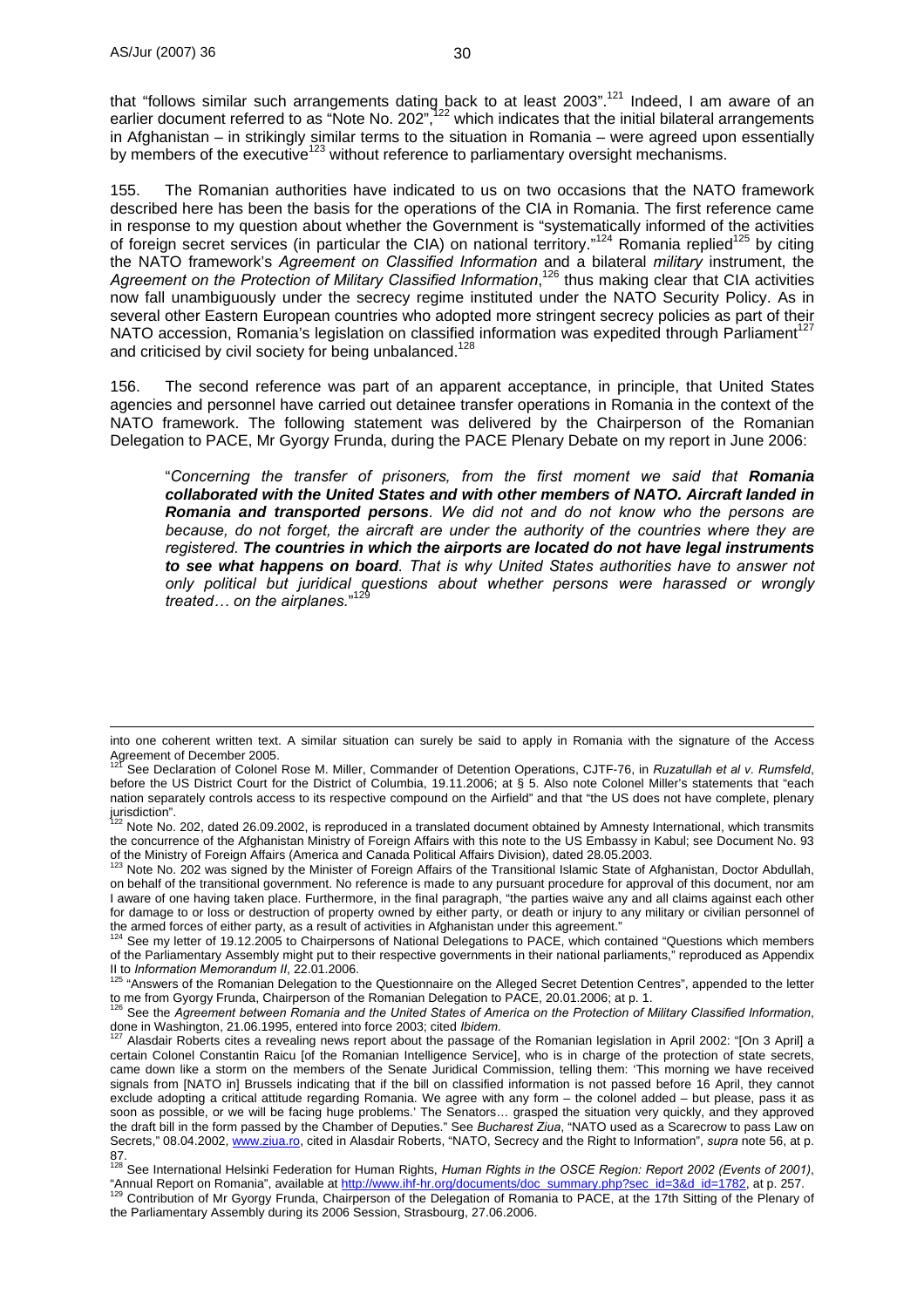157. Our continuing investigations since June 2006 have allowed us to put this statement into context. Romania is right to state that the NATO framework on the multilateral level did enable detainee transfers through many Council of Europe member states, including larger nations like Germany mentioned in my report last year. Romania, like Poland, went beyond the multilateral framework, however, when it expanded the scope and purpose of the authorisations it granted the United States. According to one of our sources involved in making the key bilateral arrangements, Romania "knew what the United States needed from its allies and in what areas we could assist them." It was therefore perceived to be in the national interest to extend a further level of support: "[having] worked on the secret flights… we worked directly with associates of the CIA on establishing prisons here."

#### *c. Preserving secrecy through military intelligence partnerships*

158. In the course of our discussions with intelligence officials in the United States, a senior member of the CIA Counterterrorist Center made the following remarks to our team:

"Many European countries have multiple security services. And in most countries the Agency deals with all of them: with the police, with the anti-terrorism police, with foreign intelligence, with other units – and of course with military intelligence … But for the HVD programme we worked strictly in line with 'need-to-know'."

159. There are two essential items of information in this statement, both of which have ultimately proved indispensable to our understanding of how the HVD programme worked in Europe. One item – military intelligence partnerships – goes to the heart of how the CIA formed its relationships; the other – preservation of secrecy – reveals important structural considerations. I shall deal with the structural considerations first.

#### *d. Preserving secrecy and NATO Security Policy*

160. Our source's use of the expression "need-to-know" encapsulates one of the means used to keep the HVD programme in Europe secret.130 Through discussion with several other sources we have established that classified information about the bilateral arrangements between the CIA and its partner services in Poland and Romania was **treated according to a strict security of information regime drawn from the terms of NATO's Security Policy**.

161. Under the terms of the NATO Security Policy,<sup>131</sup> "individuals in NATO nations ... shall only have access to NATO classified information for which they have a need-to-know. No individual is entitled solely by virtue of rank or appointment or PSC [Personnel Security Clearance] to have access to NATO classified information."132 In the context of the HVD programme, according to a senior CIA official, the CIA classified its operational information into "tiny little pieces," each of which would be assessed separately under the "need-to-know" principle in order to prevent any single foreign official from seeing the "bigger picture" of what was actually happening:

"The Agency could be bringing UBL [Usama bin Laden] himself from an airplane into a prison in your country, but on every tiny little piece of the classified operational information, if we figure you don't need to know that information then frankly, as an individual, you will never know it."

 $\overline{a}$ <sup>130</sup> We initially probed into the means used to keep the HVD programme secret because of a tip-off from an insider source. The source had indicated that the NATO framework "holds the key" to understanding the European dimension of the programme, in

terms of both "physical security and security of information." 131 See NATO, Security within the North Atlantic Treaty Organisation, 17.06.2002, *supra* note 73. The policy is designed to ensure that a "common degree of protection" is applied both to NATO's own information and to information exchanged among NATO members on a bilateral level. Both categories of information are referred to as "NATO classified information" in the context of this policy.

<sup>132</sup> *Ibidem*, in Enclosure "C" – Personnel Security, at the section entitled "Application of the 'Need-to-Know' Principle," p. 2, § 6. In a handbook accompanying an earlier version of the policy, this "fundamental principle" was reiterated to mean that information should be limited in its distribution for *work purposes only*, and not "merely because a person occupies a particular position, however senior." See NATO Security Committee, *A Short Guide to the Handling of Classified Information*, Document AC/35-WP/14:4, Brussels, 22.08.1958.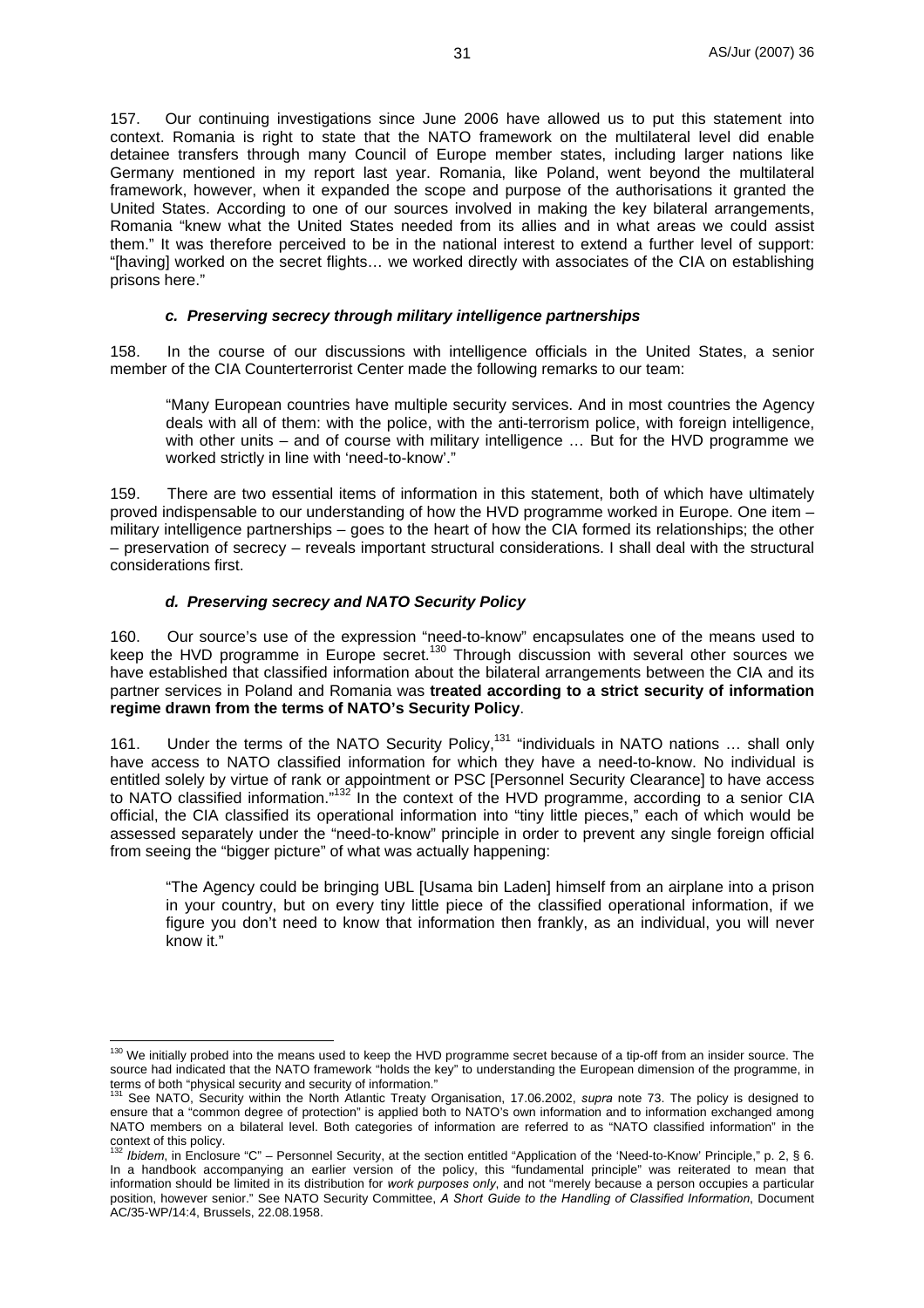162. The body that generates any piece of classified information retains what is known as "originator control,"133 an undisputed right to set parameters as to which individuals receive the information, how they are briefed, what they are allowed to do with the information, and whether the information will ever be declassified, or have its classification reduced.<sup>134</sup> It is generally accepted that "the principle of originator control trumps the need-to-know principle;"135 otherwise put, based on this principle, the CIA was able to exclude from the information loop even those individuals (specifically, some politicians) whom it might have perceived to have a genuine need to know the "bigger picture."

163. Finally, the CIA's choice of its "point men" in Poland and Romania – key individuals in each country who vouched for absolute, unwavering adherence to the rules by their own national services – reflected the same considerations of "loyalty, trustworthiness and reliability"136 integral to NATO rules on personnel security. When discussing the kinds of people as their liaisons, our CIA sources referred to relationships of "trust developed over decades" and interpretations of national security issues that were "99% in harmony with one another".

164. By preserving the secrecy of the covert HVD programme on a NATO-compliant basis, the CIA achieved several of its central objectives: it hand-picked the services and the "point men" it would work with in the countries in question; it limited to an absolute minimum the number of Polish and Romanian counterparts who knew about even "tiny little pieces" of these operations in their own countries; and it ruled out any distribution whatsoever of the classified information beyond these small circles, unless expressly approved by the US Government itself.

165. Yet none of these restrictive rules mitigates the fact that Poland and Romania, as host countries, were knowingly complicit in the CIA's secret detention programme. When we sought confirmation from one of our sources in the CIA that these were bilateral (rather than unilateral) arrangements, and that every programme was carried out with the express authorisation of the relevant partner state, we received this emphatic response:

"One of the great enduring legacies of the Cold War, which has carried into these alliances, is that NATO countries don't run unilateral operations in other NATO countries. It's a tradition that is almost sacrosanct. We [the CIA] just don't go trampling on other people's turf, especially not in Europe."

166. Hence the importance of our source's affirmation that the CIA forms important intelligence partnerships **not just with civilian counterparts but also in the** *military sphere***.** As our inquiry progressed, we realised that the CIA's fellow civilian intelligence agencies (domestic and foreign) are not necessarily the most appropriate choices as partners or liaisons on highly secretive operations due to their encumbered civilian oversight mechanisms. Thus, an integral part of our investigative strategy, building on our knowledge of the NATO framework, was to apply equal scrutiny to the **CIA's partnerships with Military Intelligence services**.

 $\overline{a}$ <sup>133</sup> *Ibidem*, in Enclosure "B" – Basic Principles and Minimum Standards of Security, at the section entitled "Basic Principles," p.  $3,$  § 9(g).

<sup>134</sup> *Ibidem*. See, *inter alia*, Enclosure "B" – Basic Principles and Minimum Standards of Security, at the section entitled "Basic Principles," p. 2, § 9(b): "classified information shall be disseminated solely on the basis of the principle of need-to-know to individuals who have been briefed on the relevant security procedures... only security cleared individuals shall have access."<br><sup>135</sup> See Alasdair Roberts, "NATO, Secrecy and the Right to Information", *supra* note 56, at p

p. 4, § 11; see also the supporting provisions in Enclosure "C" – Personnel Security, pp. 1-4. In the previous version of the NATO policy, C-M(55)15(Final) as reissued in 1964, anyone receiving a security clearance was assessed to have shown "unquestioned loyalty [and] such character, habits, associated and discretion as to cast no doubt upon their trustworthiness."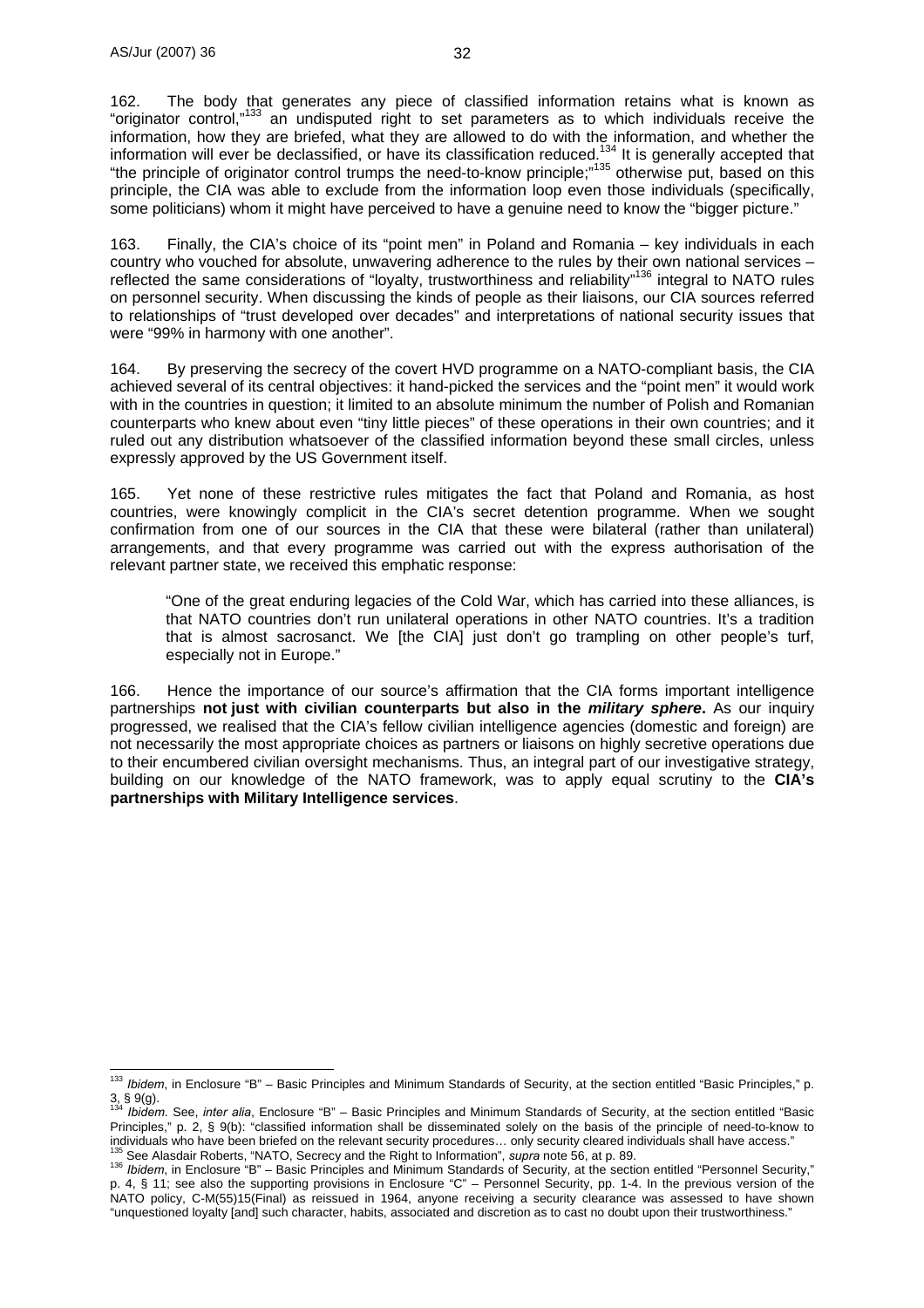#### **III. Secret detention operations in Poland**

#### *i. Partnering with military intelligence in Poland*

167. Since the May 2002 "quasi-reform"<sup>137</sup> of its secret services, Poland has had two civilian intelligence agencies: the Internal Security Agency (*Agencja Bezpieczenstwa Wewnetrznego, or ABW*); and the Foreign Intelligence Agency (*Agencja Wywiadu, or AW*). Neither of these services was considered a viable choice as a CIA partner for the sensitive operations of the HVD programme in Poland, precisely because they are "subject to civil supervision, both by Parliament and Government."138 Since their creation, the Heads of both the *ABW* and the *AW* have been appointed and tasked by the Prime Minister, and are directly accountable to the Council of Ministers, initially through a Cabinet Committee chaired by the PM (*Kolegium do Spraw Słuzb Specjalnych*) and latterly through the position of Minister-Coordinator for the Special Services.139 The *ABW* and the *AW* are both also answerable to the Commission for Special Services in the Polish Parliament (*Sejmowa Komisja do Spraw Słuzb Specjalnych*).

168. According to our sources, the CIA determined that the bilateral arrangements for operation of its HVD programme had to **remain absolutely outside of the mechanisms of civilian oversight**. For this reason the CIA's chosen partner intelligence agency in Poland was the **Military Information Services** (*Wojskowe Słuzby Informacyjne, or WSI*), whose officials are part of the Polish Armed Forces and enjoy "military status" in defence agreements under the NATO framework. The *WSI* was able to maintain far higher levels of secrecy than the two civilian agencies due to its recurring ability to emerge "virtually unscathed"<sup>140</sup> from post-Communism reform processes designed at achieving democratic oversight.

169. The *WSI* was formally accountable to the Minister of Defence, but our sources describe it as having operated more as a kind of "cartel" serving the self-interests of particular elite groups. I find it especially interesting that Poles we spoke to regard the processes of military intelligence reform<sup>141</sup> as smokescreens aimed at *obstructing* transparency and *preserving* corrupt access to state resources.<sup>142</sup> There is no doubt that the *WSI* is an agency quite accustomed to covert action that challenges the boundaries of legality and morality.

 $\overline{a}$ <sup>137</sup> See Andrzej Zybertowicz, "An Unresolved Game – The role of the Intelligence Services in the nascent Polish Democracy", conference paper published jointly by the Geneva Centre for the Democratic Control of Armed Forces (DCAF), the Norwegian Parliamentary Intelligence Oversight Committee, and the Human Rights Centre at the Department of Law, Durham University, Oslo, September 2003, copy on file with the Rapporteur (hereinafter "Zybertowicz, The Role of the Polish Intelligence Services"), at p. 2: "when the Polish Parliament passed the new law on secret services… instead of explanation of [the] many scandals and taking legal measures towards those responsible, instead of accountability, the public opinion has been offered a quasi-reform of the services. It deserves this label because, among other things, it did not meet [the] objects of its own designers."<br><sup>138</sup> See Response of Poland to CoE Secretary General under Article 52 ECHR, *supra* note 94, at p. 2. The phrase is used in this

context to describe the system of oversight for the AW: "Parliament [the *Sejm*] exercising its prerogatives through the Commission for Special Services, also controls the Polish Foreign Intelligence Agency in matters relating to its co-operation with partner secret services of other States."

The position of Minister-Coordinator for the Special Services was created in November 2005 and is presently filled by Minister Zbigniew Wassermann.<br><sup>140</sup> See Zybertowicz, The Role of the Polish Intelligence Services, *supra* note 139, at pages 3 and 6-7.

<sup>&</sup>lt;sup>141</sup> Reform of the military intelligence services in Poland has been a contentious issue since the early 1990s, and a topical one throughout my mandate as Rapporteur. Prior attempts at regulating the *WSI* appear to have been half-hearted, at best. From its creation in August 1991 to December 1995 it operated exclusively under secret military orders; then until July 2003 it came under the nominal control of the Ministry of Defence, but without close legal oversight. Even the Law on the Military Secret Services passed by Parliament on 9.07.2003 contained no external verification procedures. Since late 2005, at the instruction of Prime Minister Jaroslaw Kaczynski, the *WSI* has been gradually dissolved and replaced by a restructured military counterintelligence unit. Deputy defence minister Antoni Macierewicz, who heads the new unit, published a report on the dissolution in February 2007, but the process appears to have done little to assuage public scepticism or criticism. For analysis of the report and reactions to it, see *inter alia* Joanna Najfeld, "Polish Military Intelligence involved in Illegal Activities," Network Europe, 23.02.2007, available at http://networkeurope.radio.cz/feature/polish-military-intelligence-involved in inegal Activities, Network Europe,<br><sup>142</sup> See also Zybertowicz, The Role of the Polish Intelligence Services, *supra* n

sees as the objects of "self-reform" in the *WSI*, including "to prevent outsiders – including democratically established control and oversight bodies – from obtaining thorough access to the Services", "to present the *WSI* as a useful ally to the NATO authorities", and to retain an "upper hand in economic institutional rearrangements, including key financial flows and major privatisation schemes."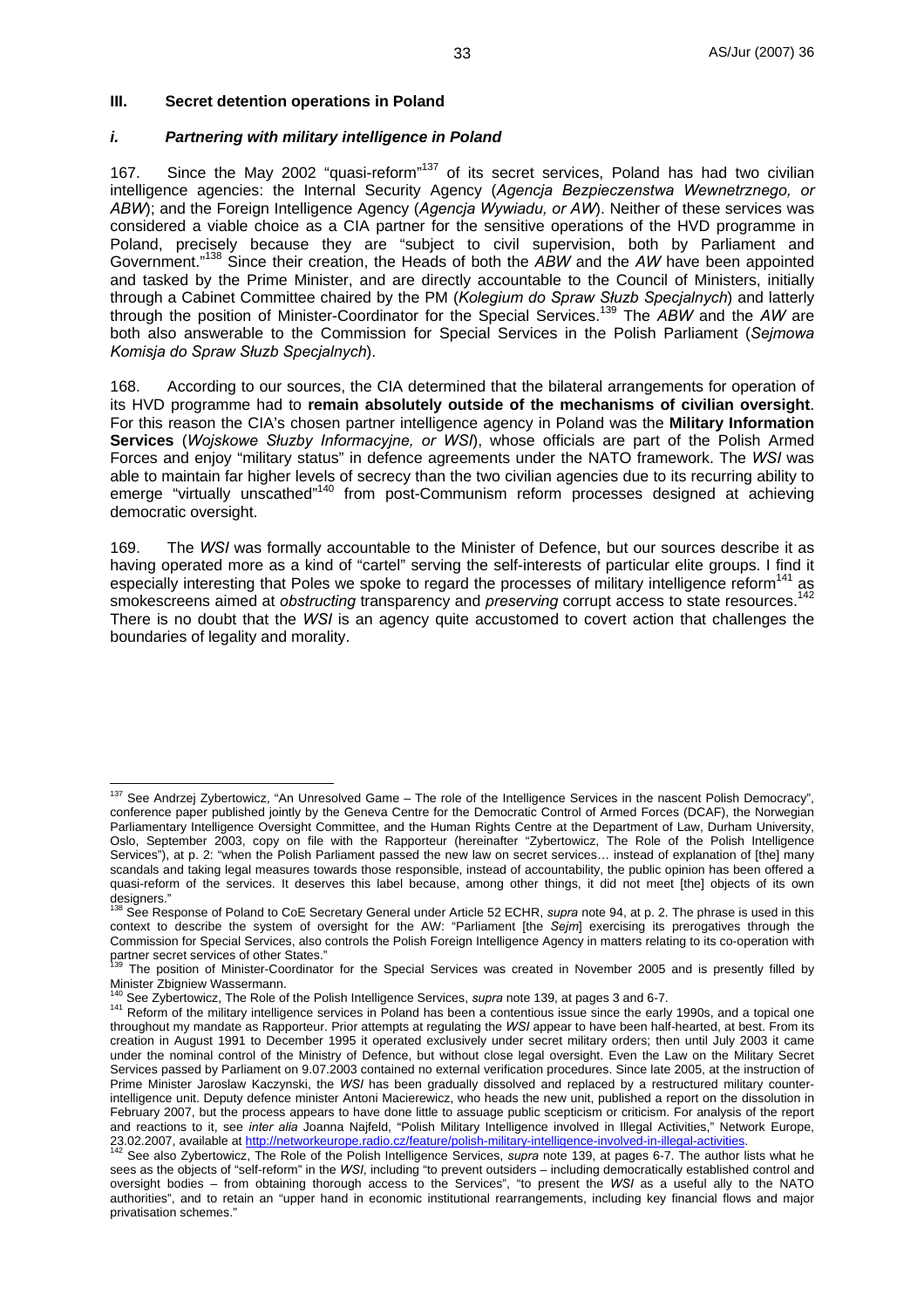$\overline{a}$ 

170. From our interviews with current and former Polish military intelligence officials, we have established that the *WSI*'s role in the HVD programme comprised two levels of co-operation. On the first level, **military intelligence officers provided extraordinary levels of physical security** by setting up temporary or permanent military-style "buffer zones" around the CIA's detainee transfer and interrogation activities. This approach was deployed most notably to protect the CIA's movements to and from, as well as its activities within, the military training base at Stare Kiejkuty. Classified documents, the existence of which was made known to our team, describe how *WSI* agents performed these security roles under the guise of a Polish Army Unit (*Jednostka Wojskowa*) denoted by the code JW-2669, which was the formal occupant of the Stare Kiejkuty facility.<sup>143</sup>

171. On the second level, the *WSI*'s assistance depended to a large extent on its **covert penetration of other state and parastatal institutions through its collaboration with undercover "functionaries" in their ranks**. Our sources have indicated to us that *WSI* collaborators were present within institutions including: the Polish Air Navigation Services Agency (*Polska Agencja Zeglugi Powietrznej*), where they assisted in disguising the existence and exact movements of incoming CIA flights;144 the Polish Border Guard (*Strazy Granicznej*), where they ensured that normal procedures for incoming foreign passengers were not strictly applied when those CIA flights landed; and the national Customs Office (*Główny Urzad Celny*), where they resolved irregularities in the non-payment of fees related to CIA operations. Thus the military intelligence partnership brought with it influence throughout a society-wide "undercover community."<sup>145</sup> none of which was checked by the conventional civilian oversight mechanisms.

172. When asked to give an example of a *WSI* collaborator who occupied an important position in the operation of the CIA's covert programme, several Polish sources named Mr Jerzy Kos, former Chairman of the Board of Mazury-Szczytno Airport Company (*Porty Lotnicze "Mazury Szczytno"*) and Director of Szymany Airport throughout 2003 and 2004.<sup>146</sup> A source in Polish military intelligence said: "anyone who has contact with the Americans is our man. The Director [Kos] is our man". Another senior Polish official familiar with the arrangements explained to us:

"Polish military intelligence operatives were appointed to these positions. We said to place them anywhere with importance to the way this programme is run. This is how you come to know Mr Kos as the Director at Szymany Airport."

173. Mr Jerzy Kos went on to become a director of the Polish private construction company "*Jedynka Wroclawska SA"* and was taken hostage in Iraq in June 2004 whilst pursuing company projects there. When Mr Kos was brought to safety shortly afterwards in a rare raid by US Special Forces.<sup>147</sup> media outlets reported that the rescue operation attested to Mr Kos' links to the intelligence  $\tilde{f}$  media outlets reported that the rescue operation attested to Mr Kos' links to the intelligence services.<sup>148</sup> Indeed, my inquiry has been informed that Mr Kos' "connections with [the] Polish secret service" in his business affairs have been "confirmed quite unambiguously"<sup>149</sup> during judicial

<sup>143</sup> One of the few means of verifying – through independent public sources – the fact that *JW-2669* was stationed at Stare Kiejkuty during this period is through photogrammetric studies of activity on Internet servers by users with particular "netnames". In outputs from such studies, *inter alia* of 23.10.2003, the "net-name" *JW-2669* is registered as being assigned to

<sup>&</sup>quot;Jednostka Wojskowa 2669, Stare Kiejkuty".<br><sup>144</sup> For more information on the means used to cover up CIA flights into Poland, see section III.iii below, entitled "The anatomy of CIA secret transfers and detentions in Poland."

As in many former communist countries, the secret services in Poland are accustomed to using networks of operatives and informants that span many of the most important institutions of the state, as well as the private sector. These networks comprise what is known as the "undercover community." For a description of this "crucial notion" in Poland, which the author refers to as "the security complex," see Zybertowicz, The Role of the Polish Intelligence Services, *supra* 

Between 2002 and 2004, the commercial company headed by Mr Kos shared responsibility for operating Szymany Airport with a military unit stationed on site. The airport had a mixed "civil-military" character, whereby aircraft registered as undertaking<br>"military flights" were dealt with under special procedures.<br> $\frac{147}{2}$ 

<sup>&</sup>quot;military flights" were dealt with under special procedures.<br><sup>147</sup> See, for example, Fox News, "Polish Iraq Hostage Praises US Rescuers", Warsaw, 10.06.2004; available at

<sup>&</sup>lt;u>http://www.foxnews.com/story/0,2933,122359,00.html</u>.<br><sup>148</sup> The Italian press, for example, reported that Mr Kos was the "007 of Warsaw" and bore a "subcutaneous microchip" that allowed rescuers to trace the location at which he and his fellow hostages were being held; see *La Repubblica*, "Ostaggi liberati grazie a un microchip sottopelle", 16.06.2004, available at http://www.repubblica.it/2004/f/sezioni/politica/ostliberi2/chipinchiesta/chipinchiesta.html. On 15.06.2004 AP quoted Mr Kos himself as having said: "They [the kidnappers] thought I am an American co-operating with the CIA and I tried to explain that I am a Pole, that I was there to build houses."

Letter to my inquiry from Justice Jaroslaw Horobiowski, Judge in the District Court for Wroclaw-Fabryczna (Bankrupty and Pre-insolvency Proceedings), dated 7.11.2006, copy on file with the Rapporteur. Mr Kos' business affairs given as examples by Justice Horobiowski in this regard are "his role [with] *Jedynka Wroclawska* in Iraq, his mysterious kidnapping, then [the] strange circumstances of his rescuing, and his being director of the (former military) airport in Szymany." Justice Horobiowski also states that the revelations about secret service connections were made by some former directors of the company.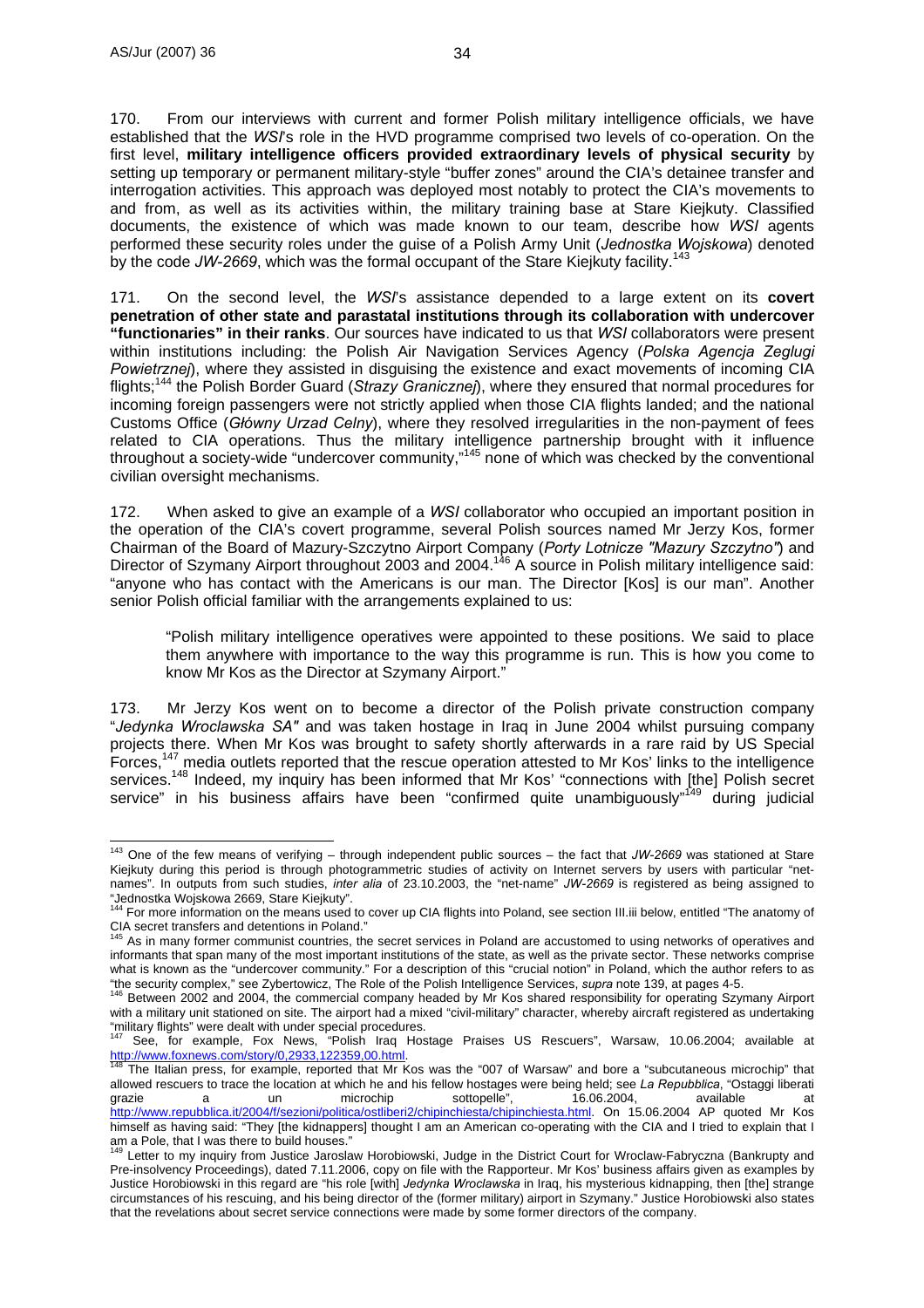proceedings150 relating to the subsequent bankruptcy of *Jedynka Wroclawska*. As a military intelligence operative facilitating the uniquely sensitive covert actions of the CIA in Poland, Mr Kos was one link in a chain of operations that led right to the top of Polish Government.

#### *ii. Responsible political authorities in Poland*

174. During several months of investigations, our team has held discussions with various Polish sources, including civilian and military intelligence operatives, representatives of state or municipal authorities, and high-ranking officials who hold first-hand knowledge of the operations of the HVD programme in Poland. Based upon these discussions, which have come to the same conclusions, my inquiry allows me to state that some individual high office-holders knew about and authorised Poland's role in the CIA's operation of secret detention facilities for High-Value Detainees on Polish territory, from 2002 to 2005. The following persons could therefore be held accountable for these activities: the President of the Republic of Poland, Aleksander KWASNIEWSKI, the Chief of the National Security Bureau (also Secretary of National Security Committee), Marek SIWIEC, the Minister of National Defence (Ministerial oversight of Military Intelligence), Jerzy SZMAJDZINSKI, and the Head of Military Intelligence, Marek DUKACZEWSKI.

175. In my analysis the hierarchy for control of the Polish Military Information Services, or *WSI*, was chronically lacking in formal oversight and independent monitoring. As a result the structure described here from 2002 to 2005 depended to a great extent on close relationships of trust and professional familiarity, both among the Polish principals and between the Poles and their American counterparts. Several of our sources characterised the bonds between these four individuals as being a combination of loyal personal allegiance ("we all serve one another") and strong common notions of national duty ("… but first we serve the Republic of Poland").

176. There was complete consensus on the part of our key senior sources that President Kwasniewski was the foremost national authority on the HVD programme. One military intelligence source told us: "Listen, Poland agreed from the top down… From the President – yes… to provide the CIA all it needed." Asked whether the Prime Minister and his Cabinet were briefed on the HVD programme, our source said: "Even the *ABW* [Internal Security Agency] and *AW* [Foreign Intelligence Agency] do not have access to all of our classified materials. Forget the Prime Minister: it operated directly under the President."

177. Our investigations have revealed that the state office from which much of the strength of this Polish accountability structure derived was the **National Security Bureau** (*Biuro Bezpieczenstwa Narodowego, or BBN*), located in the Chancellery of President Kwasniewski. Our sources confirmed to us that the bilateral operational arrangements for the HVD programme in Poland were "negotiated on the part of the President's office by the National Security Bureau [*BBN*]."

178. Marek Dukaczewski, an outstanding military intelligence officer ultimately promoted to the rank of General, served the BBN in the Chancellery of his close friend Aleksander Kwasniewski for the first five years of the latter's Presidency, from 1996 to 2001. Mr Dukaczewski worked directly alongside Marek Siwiec during this period, whilst Mr Siwiec was a Secretary of State in the Presidential Chancellery and then became Chief of the BBN. Jerzy Szmajdzinski was appointed Minister of National Defence for Mr Kwasniewski's second term, in October 2001. Shortly afterwards, Mr Dukaczewski was nominated Head of the Military Information Services, the *WSI*, starting in December 2001.

 $\overline{a}$ 

<sup>&</sup>lt;sup>150</sup> In addition to the statements in court, trade unionists wrote an open letter stating that Mr Kos' posting to Iraq may also have entailed some intelligence functions. See letter on behalf of *Jedynka Wroclawska SA* to Wroclaw Prosecutor Leszek Karpina, dated 26.04.2006, copy on file with the Rapporteur.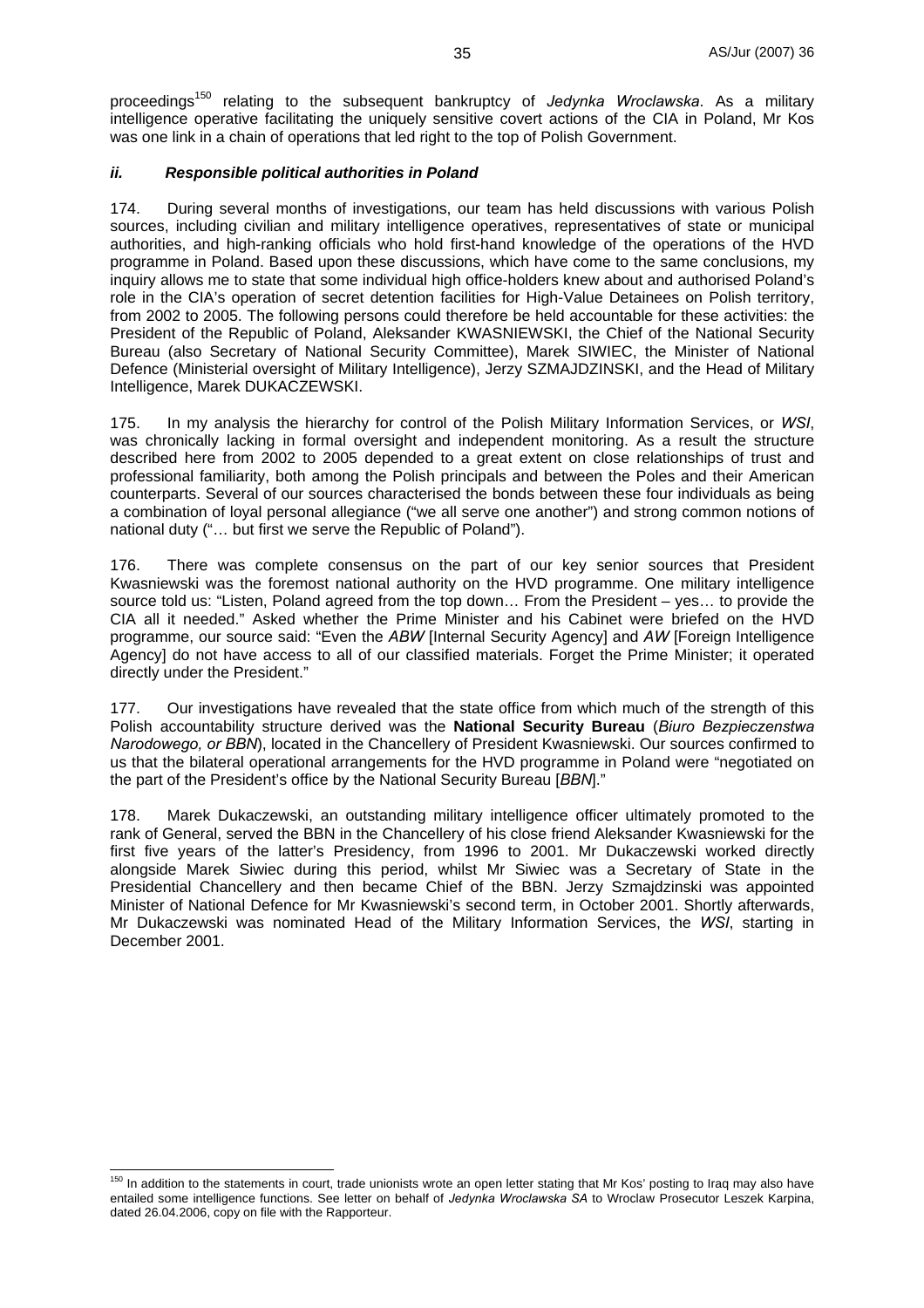$\overline{a}$ 

179. Besides this accountability structure, which remained in place from the immediate aftermath of the 11 September 2001 attacks throughout Poland's involvement in the CIA's covert HVD programme, probably no other Polish official had knowledge of it. Indeed, the "highest level of classification" at national and intergovernmental levels, understood to match NATO's "Cosmic Top Secret" category,<sup>1</sup> still attaches to the information pertaining to operations in Poland. Our unravelling of such secrecy to expose Polish participation in unlawful detention and transfer operations is perhaps the greatest testament to the "dynamics of truth" in motion. However an alternative interpretation, which provided my inquiry with motivation in the face of systematic cover-up, came in one of our most memorable moments of testimony from a top-level Polish source. He stated simply:

"*Listen, there are no secrets in war. There is no intelligence in war. You cannot keep something secret in a time of conflict*."

#### *iii. The anatomy of CIA secret transfers and detentions in Poland*

180. Notwithstanding the approach of the Polish authorities towards this inquiry,<sup>152</sup> our team was able to uncover new documentary evidence from two separate Polish sources showing actual landings in Poland by aircraft associated with the CIA.

181. These sources corroborate one another and provide the first verifiable records of a number of landings of "rendition planes" significant enough to prove that CIA detainees were being transferred into Poland. I can now confirm that at least ten flights by at least four different aircraft serviced the CIA's secret detention programme in Poland between 2002 and 2005. At least six of them arrived **directly from Kabul, Afghanistan** during precisely the period in which our sources have told us that High-Value Detainees (HVDs) were being transferred to Poland. Each of these flights landed at the same airport I named in my 2006 report as a detainee drop-off point: **Szymany**.

182. The most significant of these flights, including the aircraft identifier number, the airport of departure (ADEP), as well as the time and date of arrival into Szymany, are the following:

- i. N63MU from DUBAI, arrived in SZYMANY at 14h56 on 5 December 2002
- ii. N379P from RABAT, arrived in SZYMANY at 02h23 on 8 February 2003
- iii. N379P from KABUL, arrived in SZYMANY at 16h00 on 7 March 2003
- iv. N379P from KABUL, arrived in SZYMANY at 18h03 on 25 March 2003
- v. N379P from KABUL, arrived in SZYMANY at 01h00 on 5 June 2003
- vi. N379P from KABUL, arrived in SZYMANY at 02h58 on 30 July 2003
- vii. N313P from KABUL, arrived in SZYMANY at 21h00 on 22 September 2003
- viii. N63MU from KABUL, arrived in SZYMANY at an unrecorded time on 28 July 2005

<sup>151</sup> See NATO, Security within the North Atlantic Treaty Organisation, 17.06.2002, *supra* note 73; in Enclosure "B" – Basic Principles and Minimum Standards of Security, at p. 5, § 18(a). In NATO terms, the category of security classification attached to the bilateral operations of the HVD Programme is known as "COSMIC TOP SECRET (CTS)", a category for which "unauthorised disclosure would result in exceptionally grave damage" to NATO and / or to participating member Sta

<sup>&</sup>lt;sup>152</sup> The approach of the Polish authorities towards my inquiry is dealt with in further detail below. The official position of the Polish Government remains unchanged since it was announced on 10 December 2005: "The Polish Government strongly denies the speculation occasionally appearing in the media as to the existence of secret prisons on the territory of the Republic of Poland, supposedly used for the detention of foreigners suspected of terrorism. There are no such prisons in Poland and there are no prisoners detained in contravention of the laws and international conventions to which Poland is a party." Most recently it was reproduced in submissions before the United Nations Committee Against Torture (CAT) in Geneva; see *Written*  replies by the Government of Poland to the list of issues (CAT/C/POL/Q/4/Rev.1) to be taken up in connection with the *consideration of the fourth periodic report of Poland (CAT/C/67/Add.5)*, UN Document CAT/C/POL/Q/4/Rev.1/Add.1, 30 March 2007, available at http://www.ohchr.org/english/bodies/cat/cats38.htm; response to Question 12, at page 23, § 72.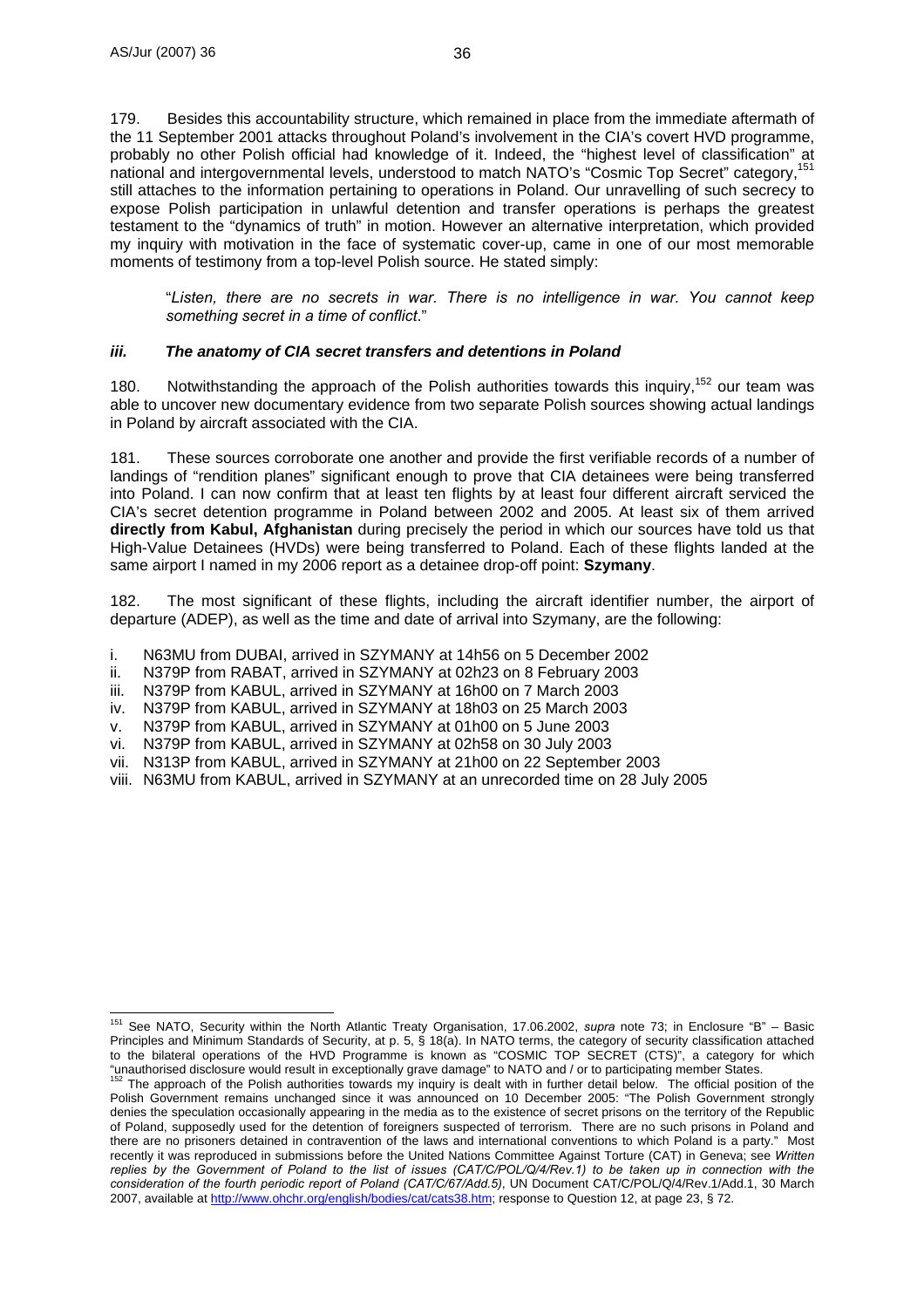183. My first observation regarding the dates of these flights is that several of them conform closely to the dates on which particular "High-Value Detainees" (HVDs) were transferred to CIA "black sites," particularly in outward movements from Kabul, Afghanistan. The most conspicuous example pertains to the so-called "mastermind" of the 9/11 attacks, Khalid Sheikh Mohamed (KSM), who was captured in Rawalpindi, Pakistan on 1 March 2003153. Our insider sources have told that KSM was transferred to a secret CIA facility "within days" of his arrest; and from analysis of materials supporting the 9/11 Commission Report<sup>154</sup>, we know that the process of interrogating him commenced shortly afterwards<sup>155</sup>, and continued throughout 2003. It is noteworthy that the well-known rendition plane N379P undertook a clandestine flight from Kabul to Szymany on 7 March 2003, less than one week after KSM's arrest. Whilst it is not possible at this stage to state the fact definitively, it is likely that the transfer of KSM and several other HVDs into Poland throughout 2003 took place on the flights uncovered in this report.

184. The full extent of my proof, however, goes beyond merely the number of confirmed flights into Szymany and their concordance with suspected dates of HVD transfers. Through our careful analysis of hundreds of pages of raw aeronautical "data strings,"156 we can now demonstrate that in the majority of cases these CIA flights were **deliberately disguised so that their actual movements would not be tracked or recorded** – either "live" or after the fact – by the supranational air safety agency Eurocontrol. The system of cover-up entailed several different steps involving both American and Polish collaborators.

185. The aviation services provider customarily used by the CIA,<sup>157</sup> Jeppesen International Trip **Planning**, 158 filed multiple "dummy" flight plans for many of these flights. The "dummy" plans filed by Jeppesen – specifically, for the N379P aircraft – often featured an airport of departure (ADEP) and / or an airport of destination (ADES) that the aircraft never actually intended to visit. If Poland was mentioned at all in these plans, it was usually only by mention of Warsaw as an alternate, or back-up airport, on a route involving Prague or Budapest, for example. Thus the eventual flight paths for N379P registered in Eurocontrol's records were inaccurate and often incoherent, bearing little relation to the actual routes flown and almost never mentioning the name of the Polish airport where the aircraft actually landed – Szymany.

 $\overline{a}$ 

<sup>153</sup> On the capture of KSM, see *inter alia* B. Raman, "How significant is Khalid Sheikh's arrest?" on Rediff.com, 3.03.2003, available at http://in.rediff.com/news/2003/mar/03raman.htm; and BBC News Online, "Bush hails 'Al-Qaeda killer' arrest," 4.03.2003, available at http://news.bbc.co.uk/2/hi/south\_asia/2817441.stm. 154 The full report and records of the National Commission on Terrorist Attacks upon the United States (the "9/11 Commission")

are available online at http://www.9-11commission.gov/. In particular, Chapters 5 and 7 of the Commission Report are said to "rely heavily on information obtained from captured Al-Qaeda members;" specifically ten detainees, including Khalid Sheikh Mohamed, "whose custody has been confirmed officially by the US Government." See the inset on "Detainee Interrogation Reports," in Chapter 5, at page 146. For specific dates on which KSM and other "high-value detainees" were interrogated, see, in particular, "Notes to Chapter 5", in Notes to the 9/11 Commission Report, at pages 488 to 499.

<sup>155</sup> Interrogations of KSM are dated as early as 12.04.2003, just over a month after his capture; see "Notes to Chapter 5", 9/11 Commission Report, *ibidem*. Further interrogations are dated at frequent intervals throughout 2003 and 2004.<br><sup>156</sup> "Data strings" are exchanges of messages or digital data (mostly in the form of coded text and numbers) be

entities around the world on a network known as the AFTN (Aeronautical Fixed Telecommunication Network). "Data strings" record all communications filed in relation to each particular aircraft as its flights are planned in advance, and as it flies between different international locations. The filings come from diverse entities, including aviation service providers, ANS (Air Navigation Services) authorities, airport authorities and government agencies. I have obtained complete sets of "data strings" for about twenty flight circuits, which I selectively requested from the AFTN system. The selected circuits include each of the circuits featuring undeclared flights of CIA aircraft into Szymany, as well as circuits featuring landings in Romania and a large number of rendition operations pertaining to individual detainees whose cases I dealt with in my report of 2006. Our team has conducted an in-depth analysis of all these "data strings," together with information in the Marty database and in consultation with aviation experts.

Jeppesen International Trip Planning is the travel service of Jeppesen Dataplan, an aviation services provider based in San Jose, California and a subsidiary of Boeing, the world's largest aerospace company. On 30 May 2007, the ACLU announced a lawsuit against Jeppesen Dataplan for its involvement in the renditions of three individuals: Ahmed Agiza, Binyam Mohamed and El-Kassim Britel. See American Civil Liberties Union, "ACLU Sues Boeing Subsidiary for Participation in CIA Torture and Kidnapping," 30 May 2007, available at http://www.aclu.org/safefree/torture/29920prs20070530.html. For the first revelations about Jeppesen's involvement in CIA detainee transfers, including the rendition of Khaled El-Masri, see Jane Mayer, "Outsourcing: The CIA's Travel Agent", in *The New Yorker*, 30.10.2006, available at http://www.newyorker.com/archive/2006/10/30/061030ta\_talk\_mayer. The Managing Director of Jeppesen is quoted in the article as having said: "*We do all the extraordinary rendition flights – you know, the torture flights. Let's face it, some of these* 

*flights do end up that way.*"<br><sup>158</sup> Communications, notably flight plans, filed by Jeppesen International Trip Planning are identified in the AFTN system by the use of the company's "originator address," which is KSFOXLDI.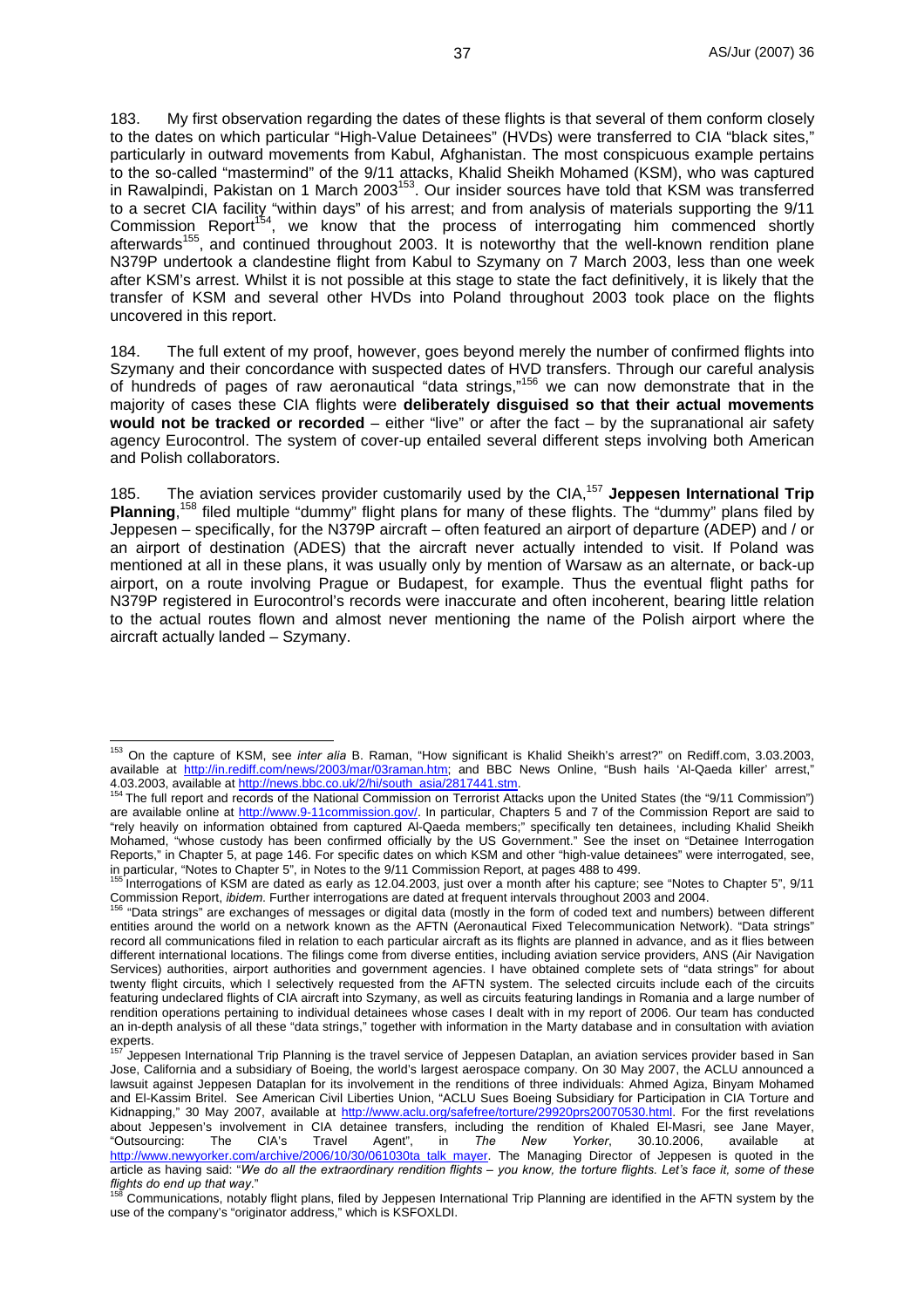186. The **Polish Air Navigation Services Agency** (*Polska Agencja Zeglugi Powietrznej*), commonly known as PANSA, also played a crucial role in this systematic cover-up. PANSA's Air Traffic Control in Warsaw<sup>159</sup> navigated all of these flights through Polish airspace, exercising control over the aircraft through each of its flight phases<sup>160</sup> right up to the last phase, when control was handed over to the authority supervising the airfield at Szymany,<sup>161</sup> immediately before the aircraft's landing. PANSA navigated the aircraft in the majority of these cases without a legitimate and complete flight plan having been filed for the route flown.

187. Moreover, in certain instances PANSA took on the **responsibility of filing the onward flight plan for the next leg of the circuit after Szymany**. We know that PANSA filed such flight plans in instances where Szymany had been omitted completely from the original Jeppesen flight plans, and where the aircraft was required to fly onwards from Szymany to a destination outside Poland. Similarly in at least one instance where the aircraft flew onwards from Szymany to Warsaw – and thus did not require initially to leave Polish airspace – PANSA simply navigated the onward flight without a flight plan.

188. It is also noteworthy that Jeppesen appears to have followed PANSA's contributions to these operations very closely, acting upon responses from the flight management system to PANSA's communications within minutes of their being received. Furthermore, both Jeppesen and PANSA have co-ordinated their actions with the in-flight communications from the aircraft's Pilot-in-Command.<sup>162</sup>

189. Accordingly, several circuits we have analysed show the following "sequencing" of flight navigation responsibilities for a typical circuit of N379P involving a landing at Szymany, which demonstrate a calculated cover-up of the aircraft's movements:

- Jeppesen files flight plans for every element of the circuit up to and including N379P's return to Europe from Kabul; typically Jeppesen's flight plan(s) from Kabul onwards reflect fictitious routes, featuring false airports of destination and departure that are registered in the Eurocontrol flight management system;
- N379P's Pilot-in-Command then flies from Kabul into Polish airspace, at which point the Polish authorities (PANSA) take over to navigate the aircraft to a landing at Szymany Airport without a corresponding flight plan, but in conjunction with Polish military authorities in Warsaw and on the ground;
- PANSA also handles onward flight planning for N379P's departure from Szymany, either by navigating the aircraft to a stopover in Warsaw or by filing a flight plan for its next international destination, such as Prague or Larnaca;
- Jeppesen resumes its planning role once N379P has left Szymany, filing flight plans for the remaining elements of the circuit, starting from either Warsaw or the first international airport after Szymany, continuing until the aircraft's return to its base in the United States.

 $\overline{a}$ <sup>159</sup> The entire national airspace of Poland comprises one single Flight Information Region (FIR), denoted by the four-letter code EPWW. Poland therefore has only one Area Control Centre (ACC). All air traffic into Poland is controlled by the Polish Air Navigation Services Agency, PANSA, from its Air Traffic Management Centre at Warsaw Airport. For an excellent overview of Polish Air Traffic Control, see PANSA, "Air Traffic Control", available at http://www.polatca.pansa.pl/kontrola\_eng.htm.<br><sup>160</sup> We have identified the relevant "data strings" communications about these flights being sent fr

<sup>&</sup>quot;EPWAZPZX", which denotes the "Approach Control Centre – Air Traffic Service Reporting Office at Warsaw Airport". In addition to the phase of general "Region Control" for all of Poland, the phase of "Approach control" for Szymany Airport, during which the movements of all civil or military aircraft are controlled within a specified range of the airport, is dealt with from Warsaw. Szymany Airport does not meet the criteria (i.e. passenger airports that maintain fixed flight connections) to have its own Approach Control unit so it relies on the unit at Warsaw Airport.<br><sup>161</sup> We have identified the relevant "data strings" communications about these flights being sent to the AFTN address

<sup>&</sup>quot;EPSYYDYX", which denotes the "Authority Supervising the Aerodrome at Szymany Airport". Several airport officials who were present at Szymany Airport when these flights arrived in 2003 have told us that their notification came from military sources in Warsaw and that all arrangements for the landings were handled using special military units on the ground. Polish Air Traffic Control explains these procedures in the following terms: "Military operations carried out in the military aerodrome zones are controlled by a military unit that directly co-operates with the Approach Control." From our Polish insider sources, we know that the Director of Military Operations, working with PANSA Approach Control in Warsaw, as well as key officials in the Border Guards who notified Szymany of the landings, and military officers who took over from civilian officials at Szymany to deal with the m on the ground, were working on behalf of Polish military intelligence in collaboration

We have been able to establish through our investigations that the men registered as Pilot-in-Command (PIC) for the undeclared flights into Szymany are established CIA pilots. We have records of their full names and have been able similarly to vouch for their engagement as pilots in multiple detainee transfer operations involving other countries. We have also confirmed their appearance on flight manifests with known CIA "rendition teams" by referring to documents provided to us confidentially from on an ongoing judicial inquiry in a Council of Europe member State.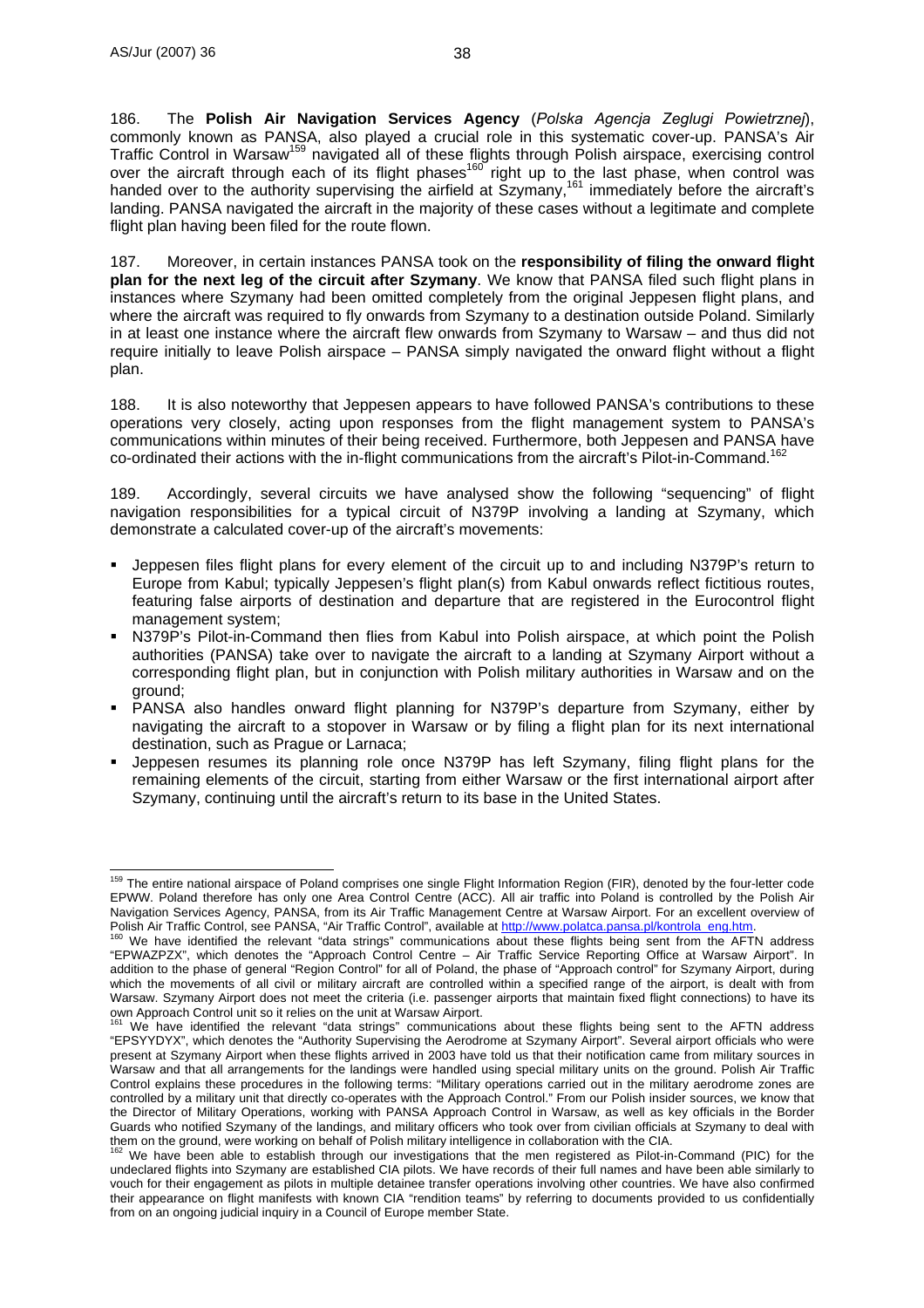190. The analysis of "data strings" has also enabled me to confirm further intricate details of the "anatomy" of these CIA clandestine operations. For example, each of these flights was operated under a "special status" or STS designation.<sup>163</sup> The aircraft were thereby exempted from adhering to the normal rules of air traffic flow management (ATFM), and did not, for example, have to wait at airports for approved departure slots. Since such exemptions are only granted when "specifically authorised by the relevant national authority,"164 they provide further evidence of Polish complicity in the operations. The clearest proof of Poland's knowledge and authorisation of such landings is demonstrated by the following two-line message, contained in several "data strings" for flights of N379P in 2003:

#### **"STS/ATFM EXEMPT APPROVED**

*POLAND LANDING APPROVED"* 

191. "Data strings" have also enabled us to trace the official overflight and landing permits obtained from various other countries for these flights; the times and "waypoints" at which the aircraft entered or departed the national airspace of each country; and the actual routes flown between Szymany and other points on the "global spider's web". I have used all of this information to create the graphic representations of "Disguised CIA flights into Szymany Airport, Poland,"165 which accompany this report as an appendix.

192. In concluding this section it is only fitting that I should note here, with considerable regret, that the cover-up of CIA flights into Szymany seems to have carried over into the approach adopted by the Polish authorities towards my inquiry on the specific question of national aviation records. In over eighteen months of correspondence, Poland has failed to furnish my inquiry with any data from its own records confirming CIA-connected flights into its airspace or airports. The excuses from the Polish authorities for having failed to do so unfortunately do not seem to be credible.

193. In my report of 2006, I commented that the absence of flight records from Poland was "unusual,"166 to say the least. Mr Karol Karski, Chairperson of the Polish Delegation to PACE, suggested that I "did not use the information received from Poland honestly"<sup>167</sup> and stated, in his subsequent correspondence, that he hoped to "answer [my] request exhaustively" having "addressed one more time the relevant Polish authorities and asked for proper information". He then repeated a familiar undertaking:

"I would like to assure you that I will transmit to you the complete data as soon as I will be provided with it."<sup>168</sup>

 $\overline{a}$ <sup>163</sup> The status of the flight goes to the all-important question as to whether the function it is performing is considered to be "state," "civilian" or "military." These undeclared flights into Szymany, which we understand to have been operated as "military flights", eased their passage into Poland by securing exemptions as "special status", or STS, flights. STS designators are very strictly limited, because once granted they allow deviations from planned routes and other important exemptions. See Eurocontrol, User Relations and Development Bureau, *IFPS Users Manual*, Edition No. 11.2, 30.03.2007 (hereinafter "Eurocontrol IFPS Users Manual"), available at http://www.cfmu.eurocontrol.int; at Section 50, "Special Status Flights (STS)", p.

<sup>50-1.</sup>  164 The particular STS indicator used by flights into Szymany was "AFTMEXEMPTAPPROVED". According to Eurocontrol: "*This exemption designator shall only be used with the proper authority. Any wrongful use of this designator to avoid flow restriction shall be regarded by the relevant states as a serious breach of procedure and shall be dealt with accordingly.*" See Eurocontrol

<sup>&</sup>lt;sup>166</sup> See Appendix No. 1 to the present report, entitled "Disguised CIA flights into Szymany Airport, Poland."<br><sup>166</sup> See Marty Report 2006, Council of Europe Doc. 10957, *supra* note 6, at section 2.6.2, "The case of Polan

pages 20 to 21.<br><sup>167</sup> Contribution of Mr Karol Karski, Chairperson of the Delegation of Poland to PACE, at the 17th Sitting of the Plenary of the Parliamentary Assembly during its 2006 Session, Strasbourg, 27.06.2006.

Letter to me from Mr Karol Karski, Chairperson of the Polish Delegation to PACE, 28.12.2006.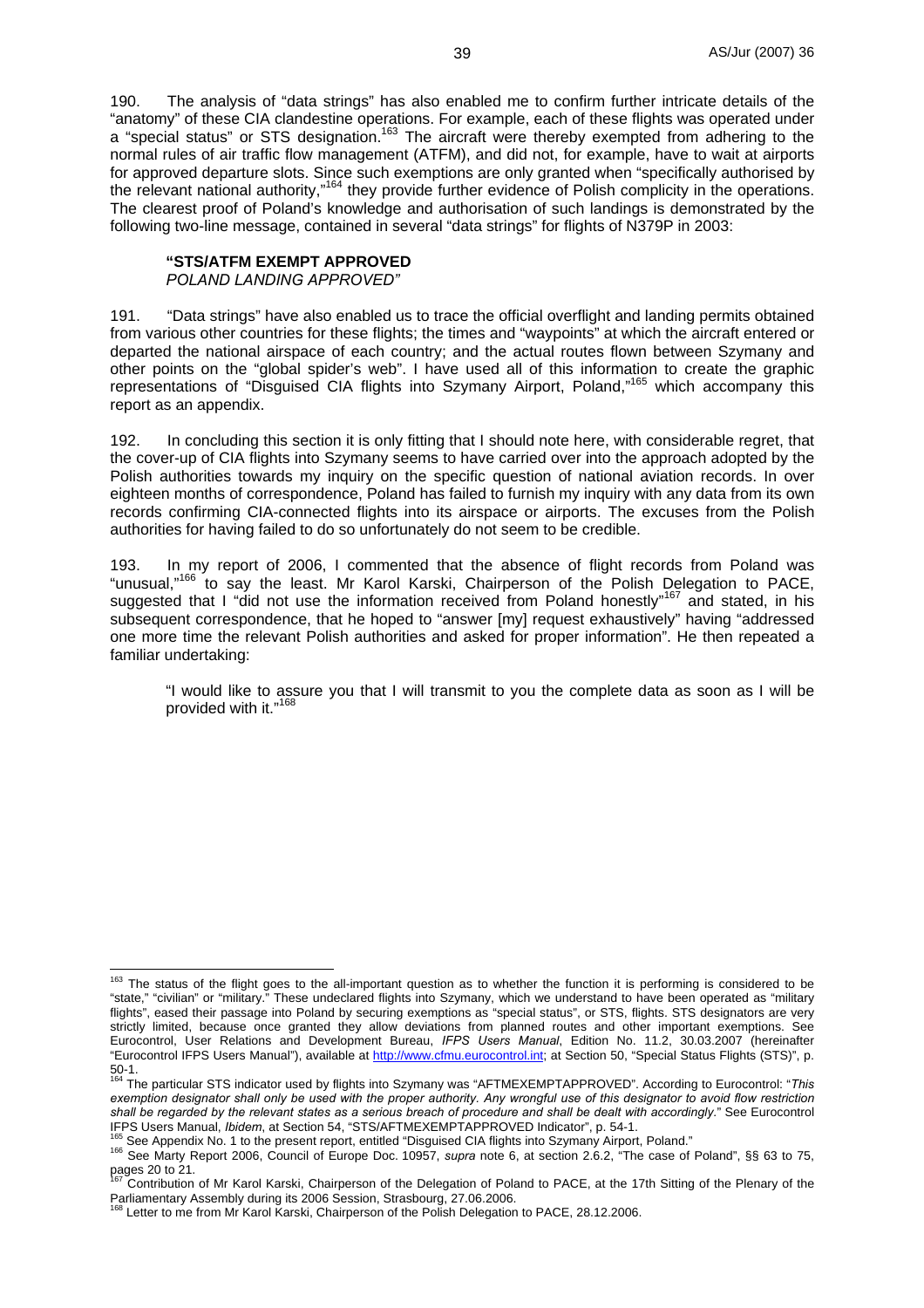194. After several further months passed,<sup>169</sup> Mr Karski ultimately responded with the following three items of information:170

- "the Polish Government has definitively closed the investigation into alleged secret CIA prisons and in this connection, once again explicitly denies all speculations appearing in the media";
- "the European Parliament's Temporary [TDIP] Committee… has all the information available to the Polish side, concerning the aircraft listed in [your] letter"; and
- "the registers of flight movements over the territory of Poland in 2001 to 2005 are in Eurocontrol databases."

195. This response of the Polish authorities is patently unsatisfactory. The third item of information is belied by the findings I have presented above, along with the accompanying graphic and data in the annex. Meanwhile the second statement suggests that the Polish Government is attempting to deceive both the CoE and the European Parliament by playing the institutions off against one another.<sup>171</sup>

196. On the whole, Mr Karski's response casts the Polish authorities in a negative light, whichever one of two possible conclusions I might choose to draw. Is the Polish Government unable to lay its hands on official data from Polish sources, which our team successfully uncovered and which at least one airport official is publicly known172 to possess? Or have the Polish authorities willfully withheld valuable information from my inquiry? I strongly hope that the Polish authorities now take the situation in hand and retrace fully the unfolding of this situation and establish respective responsibilities.

## *a. Transfer of HVDs into CIA detention in Poland*

197. Our enquiry regarding Poland included talks with Polish airport employees, civil servants, security guards, Border Guards and military intelligence officials who hold first-hand knowledge of one or more of the undeclared flights into Szymany. Their testimonies are crucial in establishing what happened in the time after these CIA-associated aircraft landed at Szymany. The following account is a compilation of testimonies from our confidential sources about these events.

# *b. Arrivals and "drop-offs" at Szymany Airport*

- Each of these landings was preceded, usually less than 12 hours in advance, by a telephone call to Szymany Airport from the Warsaw HQ of the Border Guards (*Strazy Granicznej*), or a military intelligence official, informing the Director Mr Jerzy Kos of an arriving "American aircraft"
- The airport manager, who assumed the flights were coming from the United States, was instructed to adhere to "strict protocols" to prepare for the flights, including: clearing the runways of all other aircraft and vehicles; and making sure that all Polish staff were brought in to the terminal building from the vicinity of the runway, including local security officials and airport employees
- The perimeter and grounds of the airport were secured by military officers and Border Guards, the latter of whom were registered on a roll-call document that lists names of those present on more than five dates between 2002 and 2005
- American officials from the nearby Stare Kiejkuty intelligence training base assumed "control" on the dates in question, arriving in several passenger vans in advance of the landing; "everything Americans," said one Polish source present for several landings, "even the drivers [of the vans] were Americans."
- A "landing team" comprising American officials waited at the edge of the runway, in two or three vans with their engines often running; the aircraft touched down in Szymany and taxied to a halt at

 $\overline{a}$ 169 On 14.03.2007, I sent a reminder letter to Mr Karski on this issue, concluding: "*I respectfully urge you to re-emphasise to the*  Polish authorities the importance of sending me a swift and comprehensive reply to my letter, along with the requested data."<br><sup>170</sup> Letter to me from Mr Karol Karski, Chairperson of the Polish Delegation to PACE, 28.03.200

adopted on 12.02.2007 by the very same Committee, in which it regrets that "*contradictory statements were made about the*  flight plans for those CIA flights, which were first said not to have been retained, then said probably to have been archived at the *airport, and finally claimed to have been sent by the Polish Government to the Council of Europe*." See European Parliament Resolution on the alleged use of European countries by the CIA for the transportation and illegal detention of prisoners (A6- 0020/2007 – Rapporteur: Giovanni Claudio Fava), 12.02.2007, at § 172. It is scarcely credible for the Polish Government to practice such evasion towards me and my fellow Parliamentarians.

See Tom Hundley, "Remote Polish airstrip holds clues to secret CIA flights," Chicago Tribune, 6.02.2007, available at http://www.chicagotribune.com/news/nationworld/chi-0702060187feb06,1,1986708.story The article says: "Jaroslaw Jurczenko, the airport's director, denied that flight records had ever been lost for the mysterious landings and provided the *Tribune* with documentation for seven of the flights in question."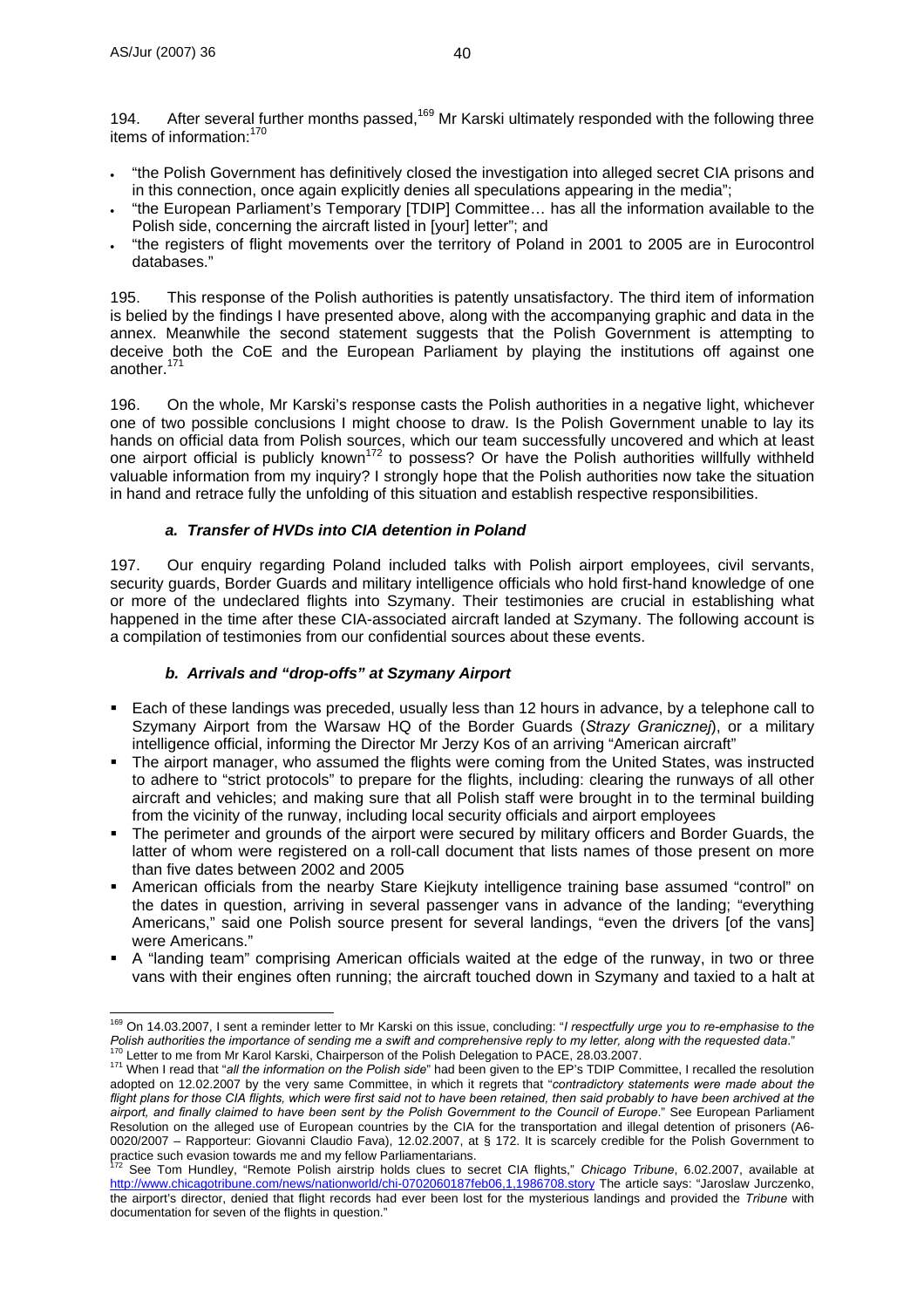the far end of the runway, several hundred metres (and out of visible range) from the four-storey terminal control tower

- The vans drove out to the far end of the runway and parked at close proximity to the aircraft; officials from within the vans were said to have boarded the aircraft "every time", although it is not clear whether any then stayed on board
- All the officers charged with "processing" the passengers on these aircraft were Americans; no Polish eye-witness has yet come forward to state whether or not any detainees disembarked the aircraft upon any of these landings – indeed, it may be that no Polish eye-witness to such an event exists
- However, asked where the HVDs actually entered Poland, one of our sources in Polish military intelligence confirmed that "it was on the runway of Szczytno-Szymany"; another said "they come on planes and they entered at this airport"
- Documentation, in Polish, attests to persons having been "picked up" [verbal translation] at Szczytno-Szymany in conjunction with at least two aircraft landings in 2003; the documentation also refers to the dispatch of vehicles to the airport from the military unit stationed at the Stare Kiejkuty facility
- **Having spent only a short time next to the aircraft after each landing, the vans then drove back past** the side of the terminal building, without stopping, before leaving airport premises through the front security gate; the vans put their "headlights up to full level" and airport officials say they "turned our eyes away"
- The vans then drove less than two kilometres along a simple tarmac road, lined by thick pine forest on both sides, through an area which was entirely out of bounds to private or commercial vehicles during these procedures, having been cordoned off for "military operations"; at the end of the tarmac road, the vans travelled north-east beyond Szczytno for approximately 15 to 20 minutes before joining an unpaved access road next to a lake; $^{173}$
- at the end of this access road they reached an entrance of the Stare Kiejkuty intelligence training base, where multiple sources have confirmed to me that the CIA held High-Value Detainees (HVDs) in Poland.

## *c. Secret detention operations at Stare Kiejkuty*

198. The stringent limitations on information about what happened to detainees "dropped-off" at Szymany are perhaps the best example of the "need-to-know" principle of secrecy in practice. Polish officials were not involved in the interrogations or transfers of HVDs, nor did they have personal contact. In explaining his understanding of HVD treatment or conditions in detention, one Polish source said:

"I have no understanding of detainee treatment. We were not "treating" the detainees. Those were the responsibilities of the Americans."

199. We were told that senior Polish military intelligence officials who visited Stare Kiejkuty were ordered to "limit rotation and operational demands on Polish officers to make the HVD programme work." Beyond this fleeting insight, however, neither Polish nor American sources who discussed the HVD programme with us would agree to speak about the exact "operational details" of secret detentions at Stare Kiejkuty, nor would they confirm how long it was operated for, which other facilities were used as part of the same programme in Poland, nor how and when exactly the detainees left the country.

 $\overline{a}$ 

<sup>&</sup>lt;sup>173</sup> A member of our team re-traced the route from Szymany Airport to the Stare Kiejkuty intelligence training base.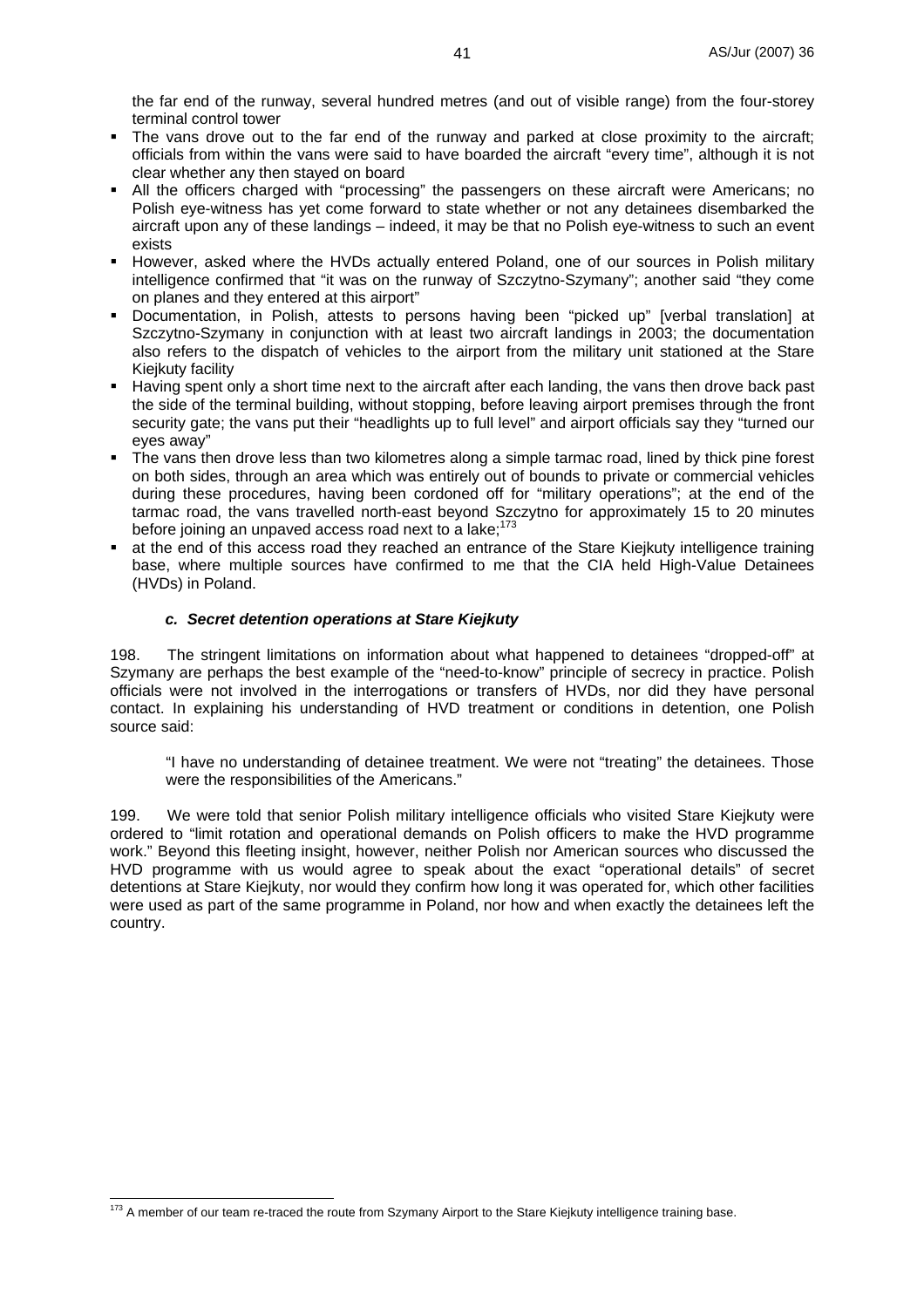200. The legacy of the HVD programme in Poland is palpable in the self-perceptions of those Polish officials who participated in its operations. The members of military intelligence with whom we spoke seemed, on one level, to be in denial as to whether secret detentions in violation of Poland's human rights obligations had taken place in their country; yet, on another level, they showed signs of resentment mainly that their American allies had betrayed their bond of trust by leaking details of the programme. These contradictory sentiments, often difficult to gauge accurately, are aptly captured by the following statement:

"*The [Stare Kiejkuty] base was America's choice; our job was their security. If any American is here, it is America's responsibility, but he also becomes Poland's responsibility too. So it is my responsibilty…*"

## **IV. Secret detention operations in Romania**

## *i. Partnering with military intelligence in Romania*

201. In Romania, after the December 1989 Revolution and the dismantling of the repressive *Securitate* in 1990, the reforms of the intelligence services were focussed, understandably, on preventing the politicisation and abuse of internal state security structures. Similarly, much of the subsequent discussion around democratic oversight in the country has looked at ways of controlling "institutional actors and leading political figures with authority over the security and intelligence domain who disregard the legal stipulations regarding political neutrality."<sup>174</sup>

202. As I have analysed Romania's complex array of different agencies and sub-structures that collect intelligence for the state,<sup>175</sup> I have realised that preserving political neutrality is merely one of a variety of competing considerations that affect the objectivity and effectiveness of their accountability structures.<sup>176</sup> In the context of my inquiry, it seems to me that while Romania has made at least superficial efforts to rid its civilian intelligence services of the scourges of their *Securitate* past, its oversight mechanisms do not go far enough to prevent the exercise of what could be called "unitary executive authority" – on the part of the President – over military intelligence services and the wider defence community.

203. This analysis conforms to the testimony of our Romanian sources, who said that the Americans **chose to work with the military intelligence services because the military "cover" afforded the CIA flexible deployment options and guarantees of secrecy under the NATO framework**. As the following comparison shows, there are substantial disparities between the respective monitoring mechanisms in the civilian and military spheres.

 $\overline{a}$ <sup>174</sup> See Larry Watts, Office of the National Security Advisor of the Romanian President, "Control and Oversight of Security Intelligence in Romania", Working Paper No. 111, published by the Geneva Centre for the Democratic Control of Armed Forces (DCAF), Geneva, February 2003, copy on file with the Rapporteur (hereinafter "Watts, Oversight of Security Intelligence in Romania"), at p. 27. The author recommends that "real sanctions should be introduced and enforced" in such instances where rule of law is subverted by political considerations.<br><sup>175</sup> There are at least six different secret services in Romania, several of them housed under individual Government Ministries.

The agencies that I have not discussed specifically in this section include the General Directorate of Intelligence and Internal Protection (*Directia Generala de Informatii si de Protectie Interna, or DGIPI*) in the Ministry of the Interior, and the Independent Protection and Anti-Corruption Agency (Serviciul Independent de Protectie si Anticorruptie, or SIPA) in the Ministry of Justice.<br><sup>176</sup> For a much more developed discussion of the relevant considerations, see: European Comm

Law (Venice Commission), "Report on the Democratic Oversight of the Security Services", Study No. 388/2006, CDL-DEM(2007)001, 24.05.2007. In its concluding remarks, the Commission highlights "recurring issues in the design of oversight procedures", as follows: "First is the need to establish mechanisms to prevent political abuse while providing for effective governance of the agencies. Overall, the objective is that security and intelligence agencies should be insulated from political abuse without being isolated from executive governance;" and "the challenge for oversight and accountability is to adapt or devise processes that simultaneously command democratic respect while protecting national security;" at pp. 49-50, § 215 to 226. (Soon to be issued as CDL-AD(2007)016 – to be made available on http://venice.coe.int.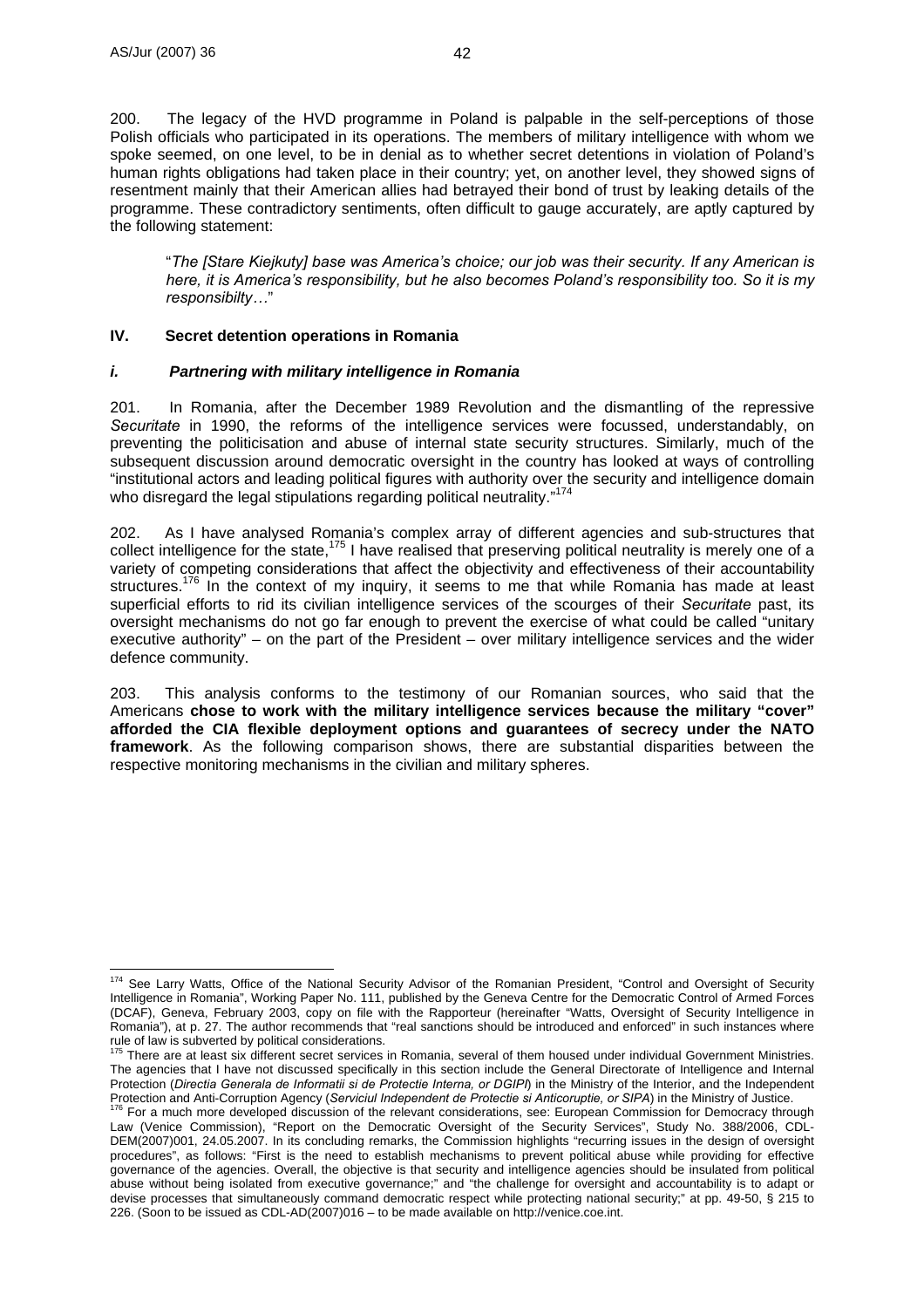204. First, in the civilian sphere, Romania's two main agencies of the post-Communist era, the Romanian [Domestic] Intelligence Service (*Serviciul roman de informatii, or SRI*) and the Foreign Intelligence Service (*Serviciul de informatii externe, or SIE*) were created under specific laws177 and a multi-layered oversight structure, which purport to immunise them from manipulation along partypolitical lines. The SRI and the SIE operate independently of Government and are not subordinated to the incumbent executive. They are each subjected to parliamentary scrutiny through dedicated Special Parliamentary Committees.178 The **Supreme Council of National Defence** (*Consiliul Suprem de Aparare a Tarii, or CSAT*), an autonomous administrative body chaired by the non-partisan Office of  $t_1$ ,  $\mu$  and  $\mu$  or  $\mu$  and  $\mu$  organises and continually monitors the activities of the SRI and the SIE, in line with the President,  $t_{12}$  organises and continually monitors the activities of the SRI and the SIE, its mandate to co-ordinate the overall national security and defence of the country. As such, the possibilities for a handful of people at the heart of Government to use the SRI or the SIE to pursue their own personal, political or strategic agenda are exceedingly narrow.

205. In contrast, intelligence gathering in the military sphere is a competence formally overseen by the Ministry of National Defence,180 through its **General Directorate for Defence Intelligence** (*Directia Generala de Informatii a Apararei, or DGIA*). What little parliamentary scrutiny of defence  $int$ intelligence is supposed to exist<sup>181</sup> certainly does not apply to its organisational, planning or operational aspects. On the contrary, strict compatibility with NATO structures, insisted upon as a criteria for NATO accession, means that the majority of Romanian military intelligence activities are kept secret from all but those who "need to know".

206. According to our sources, the relevant sub-unit of the DGIA that worked with the CIA on its clandestine operations was the **Directorate for Military Intelligence and Representation** (*Directia Informatii si Reprezentare Militara, or DIRM*), also known as the **"J2" Unit**. This unit was not involved in transporting, holding or interrogating any detainees – since these were tasks performed solely by the Americans – but, according to one Romanian officer, the "J2" officers "co-operated and adjusted" to accommodate the CIA personnel's needs.

207. As part of a wider restructuring of the DGIA in 2003,<sup>182</sup> the "J2" unit increased in scope and importance at a very strategic moment in Romania's co-operation with the United States, just as American forces were deploying into the country in large numbers to launch their aerial missions into Iraq for Operation Iraqi Freedom.<sup>183</sup> The place at which these US forces were stationed, the 86<sup>th</sup> Air Force Base at Mihail Kogalniceanu Airfield,<sup>184</sup> became the most significant point in the country for a whole range of collaborative activities in a "partnership" between Romanian and American personnel.

 $\overline{a}$ 

<sup>177</sup> For the SRI, see the *Law on the Organisation and Functioning of the Romanian Intelligence Service (SRI)*, Law No. 14/1992; for the SIE, see the Law on the Organisation and Functioning of the Foreign Intelligence Service (SIE), Law No. 1/1998.<br><sup>178</sup> For the SRI, see the Decision of the Romanian Parliament on the Organisation and Functioning of

*Senate and the Chamber of Deputies for Parliamentary Oversight of the Romanian Intelligence Service (SRI)*, Decision No. 30/1993; for the SIE, see the *Decision of the Romanian Parliament on the Organisation and Functioning of the Special Committee for Parliamentary Oversight of the Foreign Intelligence Service (SIE)*, Decision No. 44/1998. Indeed, some commentators say that the increased transparency and growing public trust in the SRI and the SIE owe largely to the strength of these parliamentary accountability mechanisms. See, for example, Watts, Oversight of Security Intelligence in Romania, *Ibidem*: "Romania's semi-presidential system has proven itself capable of blocking the over-accumulation and over-centralisation of power by government executives."

In addition to the President (Chair), the membership of the CSAT includes: the Prime Minister (Vice-Chair); the Ministers of Defence, Economy and Commerce, Finance, Justice, Interior and Administrative Reform, and Foreign Affairs; the Directors of the SRI and SIE; the Presidential Advisor on National Security; and the Chief of General Staff; see the CSAT website at: http://csat.presidency.ro/. The CSAT is regulated under a 2002 statute - Law No. 415/2002 - and its activities are themselves reported regularly to the Parliamentary Committee for Defence, Public Order and Security. For further discussion on related matters, see also Karoly Szabo, "Parliamentary Overview of Intelligence Services in Romania," workshop paper published by the Geneva Centre for the Democratic Control of Armed Forces (DCAF), delivered at the workshop on "Democratic and<br>Parliamentary Oversight of Intelligence Services", Geneva, 3-5.10.2002, copy on file with the Rapporteur.

The Ministry of National Defence (Ministerul Apararii Nationale) was renamed as the Ministry of Defence (Ministerul Apararii) in April 2007. I have used its old name, which applied in the period in question.

<sup>181</sup> Formally speaking, military intelligence activities are supposed to be subject to the same parliamentary scrutiny as all the activities of the Ministry of National Defence, namely through the Committees on Defence, Public Order and National Security in both the Senate and the Chamber of Deputies of the Romanian Parliament. In reality, these Committees are far removed from<br>the actual work of the *DGIA* services.<br><sup>182</sup> See far removed Deputies Presential Universe is the Ar

See, for example, Doru Dragomir, "Hurricane in the Army's Secret Services", Bucharest Ziua, 9.04.2003, at p. 9; available

online at http://www.ziua.net/.<br><sup>183</sup> Between February and June 2003, United States Armed Forces (both airforce and ground troops) deployed an expeditionary group for operations in Iraq at the 86th Air Force Base – Mihail Kogalniceanu Airfield ("MK Airfield"), near Constanta, Romania. According to Romanian military personnel at the airfield, the deployment reached up to "5,000 bodies" at its peak, albeit that most of the troops were only there temporarily, or in transit. MK Airfield was used for the purpose of "regrouping and resupplying air deployments before entering action in theatre in Iraq."<br><sup>184</sup>. At the time of Operation Iraq: Freedom, and up until

At the time of Operation Iraqi Freedom, and up until 27.04.2004, MK stood on its own as the 57th Air Force Base of the Romanian Air Force. From 1.05.2004, the self-standing air force base at MK was "disbanded" and Romanian military air traffic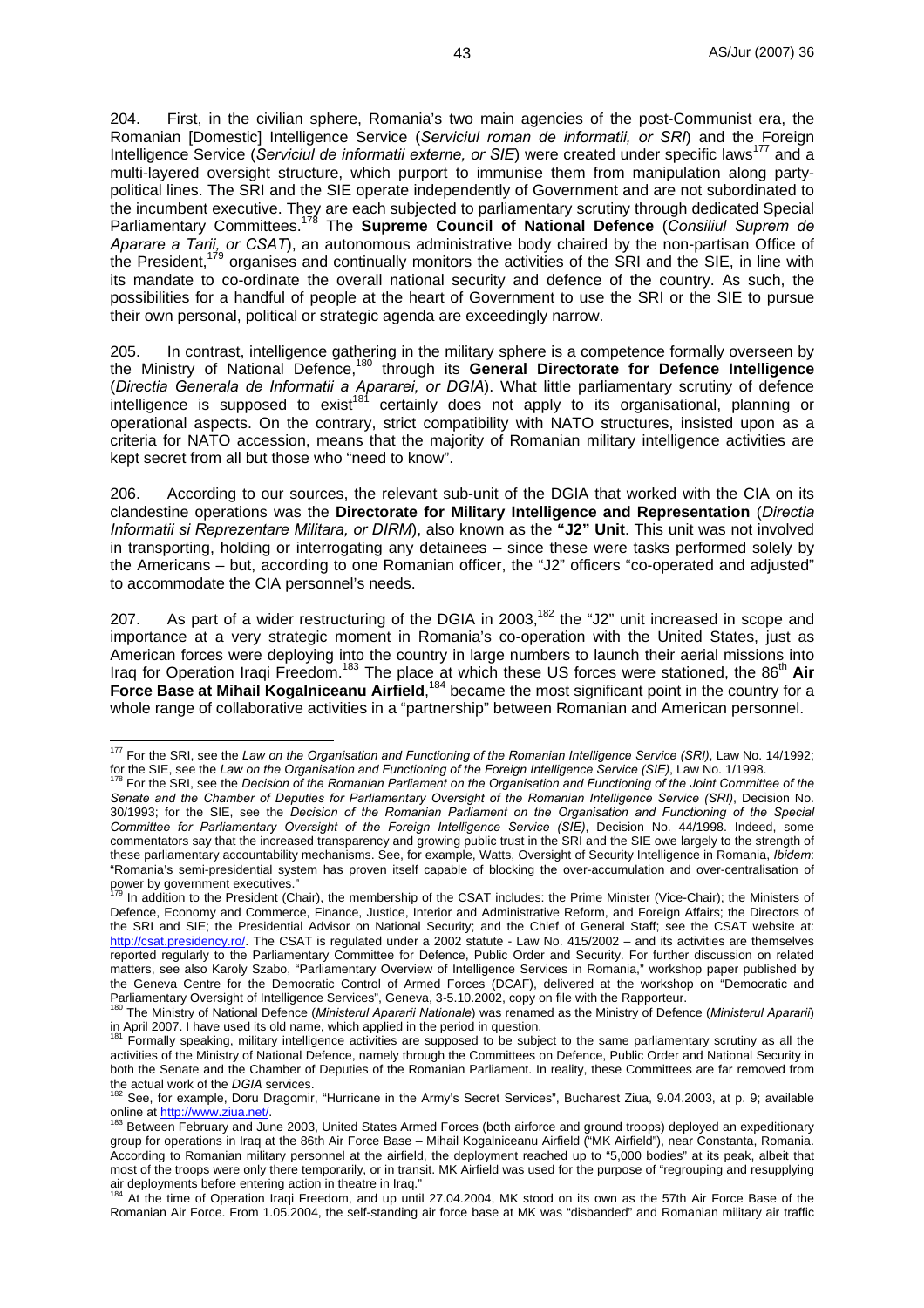208. A noteworthy aspect of this partnership was that everything was carried out under the NATO framework. The deployment at MK Airfield in February 2003 was authorised in a Memorandum of Understanding signed by President Ion Iliescu in late 2002, in which the terms of NATO-SOFA and the bilateral SOFA-Supplemental were expressly referenced. "NATO concepts" were applied to the deployment, including MK's designation as an APOD / APOE,<sup>185</sup> and the phase being referred to as "regrouping." Most important of all, a **Joint Operations Centre** was established in which American and Romanian personnel "from each and every branch" of their respective armed forces and services worked together side-by-side throughout the Operation, sharing operational knowledge **in strict accordance with the NATO Security Policy**.

209. Members of the Directorate for Military Intelligence, the "J2" Unit, participated in the Joint Operations Centre,<sup>186</sup> which – as our American sources confirmed – also received "visits"<sup>187</sup> from operatives of the CIA's Counterterrorist Centre (CTC) between February and June 2003. While the whole four-month period of Operation Iraqi Freedom at MK Airfield was characterised as "a military activity in support of a military operation," the relationships formed and strengthened between members of the respective intelligence services – both individually and collectively – were just as indispensable in the broader context of the "war on terror."188 The Operation was construed as a welcome "dry-run" for Romania in NATO and for potential future bilateral actions between the partners.

210. Continuity in the evolving relationship between American and Romanian services can perhaps best be illustrated by highlighting the role of the then Head of the Directorate of Military Intelligence and Representation (*Sef al Directiei de Informatii si Reprezentare Militara*), **Sergiu Tudor Medar**. General-Lieutenant Medar served in the United States for seven years in the 1990s, heading the Office of the Romanian Defense Attache in Washington, DC until 1999. Between 2000 and 2003 he headed the original incarnation of the Directorate of Military Intelligence in the DGIA; then from 2003 until the end of 2005 he was Head of the restructured "J2" Unit. General-Lieutenant Medar was a prescient choice for the CIA as a liaison for secret detention operations in Romania: not only was he trusted beyond doubt in both US and NATO military circles; he was also, as the following quote attests, aware of the potential perils of partnering with military intelligence to achieve an essentially political goal:

"The civilian leadership's tendency in using its control over intelligence for political purposes is likely to be even bigger than its desire to keep the military component under its firm control. Some equilibrium must be established between the professional experience of the Military Intelligence Service and the authority of the civilian political leadership."189

reduced significantly, as part of wider restructuring in the Ministry of National Defence. The MK Airfield is therefore now administered from Fetesti as an extension of the 86th Air Force Base; the only active unit located at MK is the 863 Helicopter Squadron.

APOD stands for Aerial Port of Debarkation; APOE stands for Aerial Port of Embarkation. Under NATO concepts these references mean that MK Airfield was hosting primarily transport aircraft that were bringing in and shipping out personnel and equipment.

<sup>186</sup> Confirmed in interviews by the Rapporteur's representative with Romanian military personnel stationed at MK Airfield. Military intelligence was the second of nine categories of military staff that participated in the Joint Operations Centre. The other categories were: personnel, operations, logistics, planning, communications, training, finance and budget, and "cimic" – or civilmilitary co-operation.

Visits by US official's to Romanian facilities in the context of their classified bilateral arrangements are regulated under the NATO framework and the *Agreement on the protection of military classified information* of 21 June 1995 (entered into force in 2003). See "Answers of the Romanian Delegation to the Questionnaire on the Alleged Secret Detention Centres", appended to the letter to me from Gyorgy Frunda, Chairperson of the Romanian Delegation to PACE, 20 January 2006; at page 1. Article 5(1) of the 1995 Agreement states as follows: "The authorisation for "visits" by one party to units or installations of the other party where access to state classified military information is necessary, will be limited to official purposes… [and] to government officials both parties have agreed upon."

<sup>&</sup>lt;sup>188</sup> One example of how Romanian military intelligence continued to collaborate with the United States in the "war on terror" was Parliament's endorsement in March 2004 of President Iliescu's proposals to send a special military intelligence detachment of 30 officers to serve in the International Security Assistance Force (ISAF) in Afghanistan. See Rompres News Agency, Bucharest, "Parliament approves Romanian military intelligence unit for Afghanistan," reproduced on BBC Monitoring, 2.03.2004, available at

http://www.roembus.org/english/news/international\_media/2004/march/02/BBC\_Monitoring\_20\_03\_2004\_Parliament%20approv es%20Romanian%20military%20intelligence%20unit%20for%20Afghanistan.htm.<br>
<sup>189</sup> See Sergiu Medar, "The role of military intelligence in the process of military and political-military decision-making" (original in

Romanian), internal document of the Directorate for Military Intelligence, Bucharest, 2000; cited in Florin Ureche, "Civilian Control over Military Intelligence Services", in *Romanian Military Thinking*, April 2006, pp. 63-74, copy on file with the Rapporteur; at p. 68.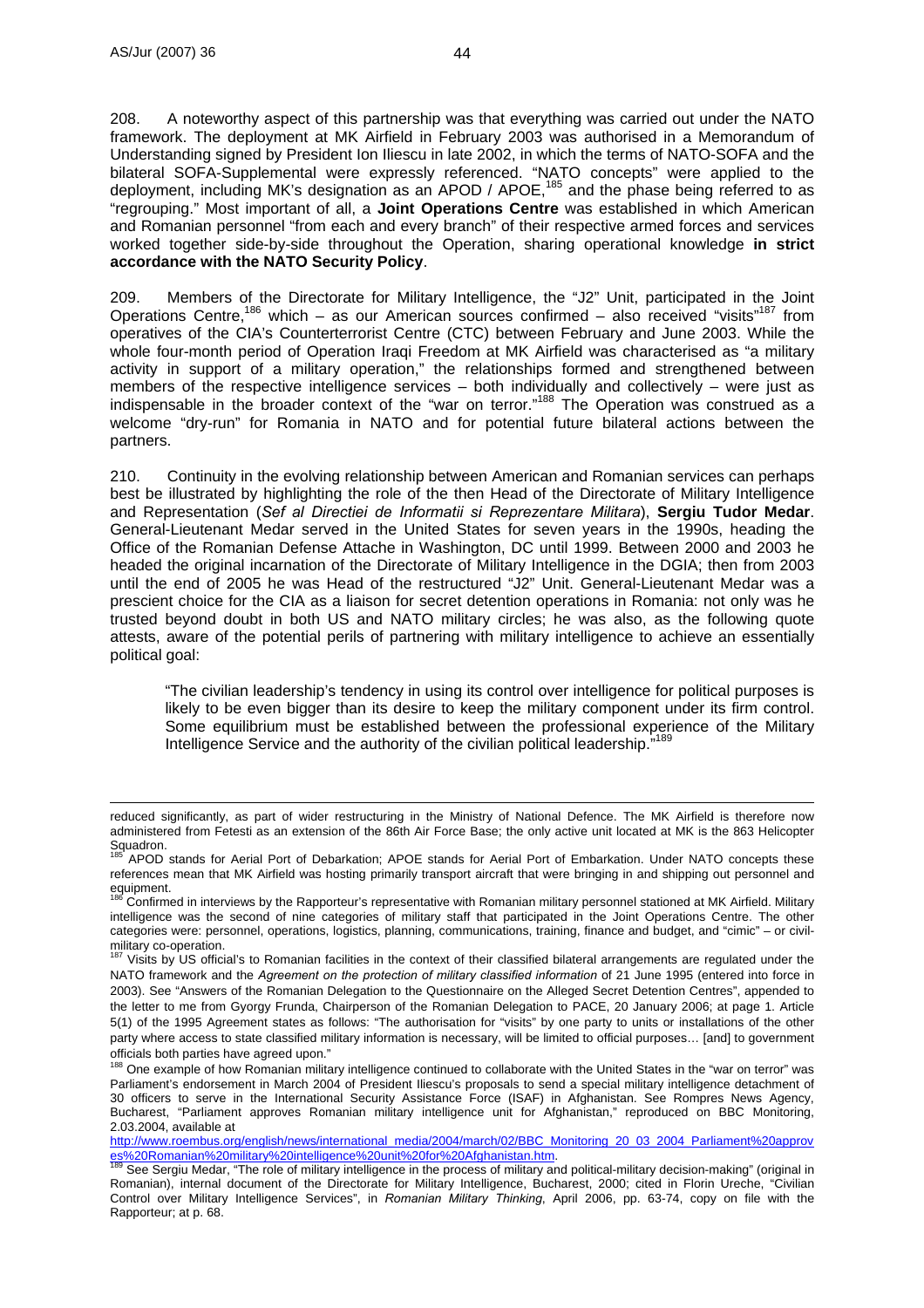#### *ii. Responsible political authorities in Romania*

211. During several months of investigations, our team has held discussions with numerous Romanian sources, including civilian and military intelligence operatives, representatives of state and municipal authorities, and high-ranking officials who hold first-hand knowledge of CIA operations on the territory of Romania. Based upon these discussions, my inquiry has concluded that the following individual office-holders knew about, authorised and stand accountable for Romania's role in the CIA's operation of "out-of-theatre" secret detention facilities on Romanian territory, from 2003 to 2005: the former President of Romania (up to 20 December 2004), Ion ILIESCU, the current President of Romania (20 December 2004 onwards), Traian BASESCU, the **Presidential Advisor on National Security** (until 20 December 2004), Ioan TALPES, the **Minister of National Defence** (Ministerial oversight up to 20 December 2004), Ioan Mircea PASCU, and the **Head of Directorate for Military Intelligence**, Sergiu Tudor MEDAR.

212. Collaborating with the CIA in this very small circle of trust, Romania's leadership in the fields of national security and military intelligence effectively **short-circuited the classic mechanisms of democratic accountability**. Both of the political principals, President Iliescu and National Security Advisor Talpes, sat on (and most often chaired) the CSAT - the Supreme Council of National Defence – throughout this period, yet they withheld the CIA "partnership" from the other members of that body who did not have a "need to know." This criterion excluded the majority of civilian office-holders in the Romanian Government from complicity at the time. Similarly, the Directors of the respective civilian intelligence agencies, the SRI and the SIE, were not briefed about the operational details and were thus granted "plausible deniability".

213. We were told that the confidants on the military side, Defence Minister Pascu and General-Lieutenant Medar, had concealed important operational activities from senior figures in the Army and powerful structures to which they were subordinated. According to our sources, "co-operation with America in the context of the NATO framework" was used as a general smokescreen behind which to hide the operations of the CIA programme.

214. Sergiu Medar's role here merits special attention. Of the four named offices of state in which individuals held knowledge of the CIA's programme, Medar was the only office-holder who "crossed over" from the Presidency of Ion Iliescu to the Presidency of Traian Basescu. Medar remained Head of the "J2" Unit for another year after the handover of power to President Basescu on 20 December 2004; indeed, it appears that he stayed in position right through to the clear-out of the European "black sites", which we believe to have occurred in November or early December 2005.

215. It is also worth commenting on General-Lieutenant Medar's close relationship with the current President Traian Basescu. When Basescu assumed office, in December 2004, his very first Presidential Decree granted Sergiu Tudor Medar the decorated status of Three-Star General. In 2005 Basescu appointed Medar as his National Security Advisor and, in 2006, selected him as the first Head of the consolidated National Intelligence Directorate. Relationships of trust, loyalty and familiarity are vital to the preservation of secrecy, as the NATO Security Policy makes clear.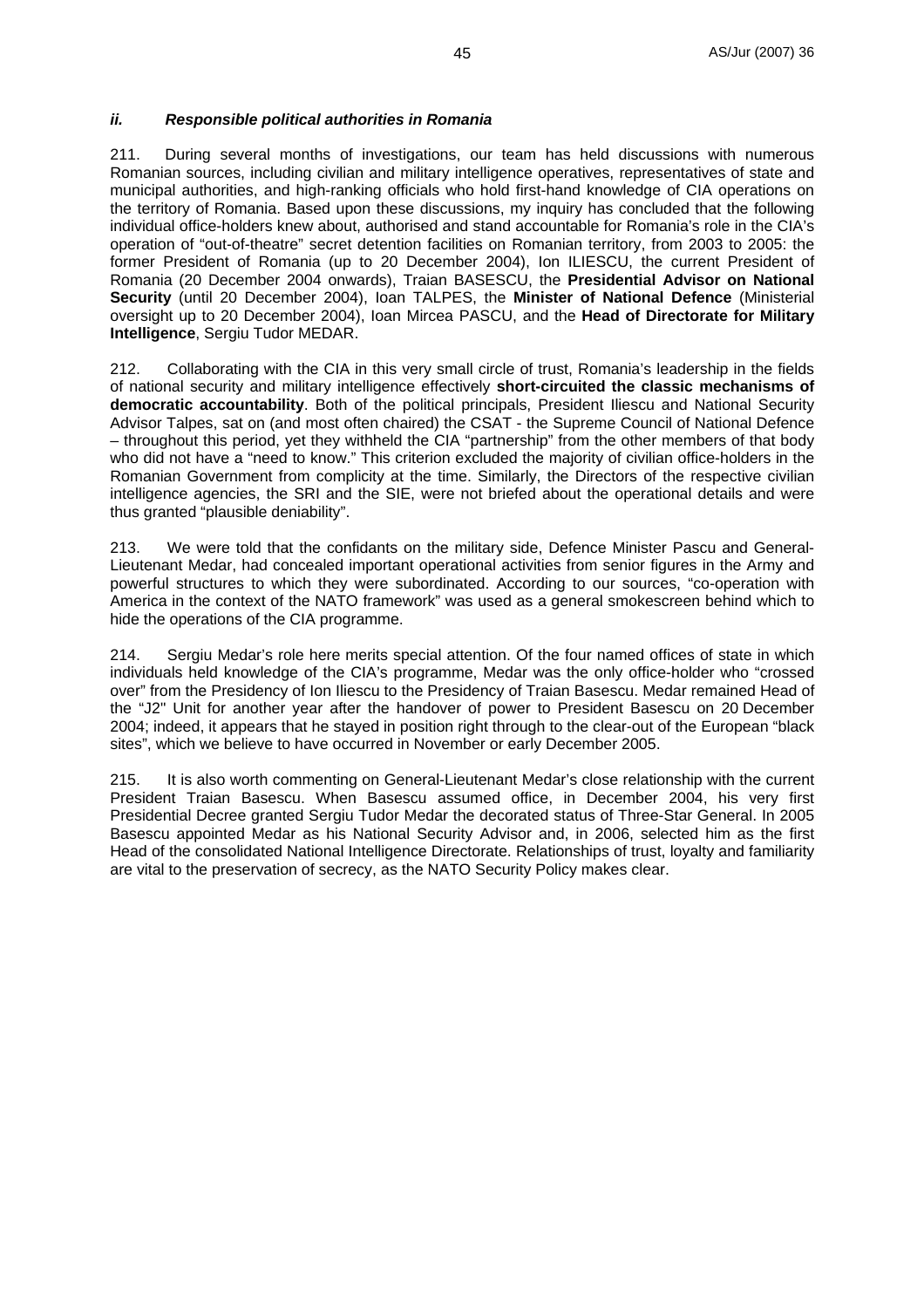216. Ioan Talpes, the then **Presidential Advisor on National Security** (*Consilierul prezidential pentru securitate nationala*), was also an instrumental figure in the CIA programme from its inception. According to our sources, Talpes guided President Iliescu's every decision on issues of NATO harmonisation and bilateral relations with the United States; it has even been suggested that Talpes was the one who initiated the idea of making facilities on Romanian soil available to US agencies for activities in pursuit of its "war on terror." After December 2004, although Talpes no longer acted as the Presidential Advisor on National Security, he quickly become Chair of the Senate Committee on Defence, Public Order and National Security, which meant that he exercised at least a theoretical degree of "parliamentary oversight" over his own successor in the Advisor role.

217. Several of our Romanian sources commented that they felt proud to have been able to assist the United States in detaining "high-value" terrorists – not only as a gesture of pro-American sentiment, but also because they thought it was "in the best interests of Romania."

218. Those involved in the programme further recounted fond tales of how the US has recognised their individual contributions over the years: some Romanian officials were invited to CIA Headquarters at Langley, Virginia where they received awards; most got to meet key figures in the Bush Administration, at home and abroad; and at least one high-level group of delegates from Bucharest accepted personal thanks from President Bush in the Oval Office.

## *iii. The anatomy of CIA secret transfers and detentions in Romania*

#### *a. Creating a secure area for CIA transfers and detentions*

219. When the United States Government made its approach for the establishment of a "black site" in Romania – offering formidable US support for Romania's full accession into the NATO Alliance as the "biggest prize" in exchange – it **relied heavily upon its key liaisons in the country** to make the case to then President Iliescu. As one high-level Romanian official who was actually involved in the negotiations told us, it was "proposed to the President that we should provide full protection for the United States from an intelligence angle. Nobody from the Romanian side should interfere in these [CIA] activities".

220. In line with its staunch support under the NATO framework, Romania entered a bilateral "technical agreement" with the intention of giving the US the full extent of the permissions and protections it sought. According to one of our sources with knowledge of the arrangement, there was an

"… order [given] to our [military] intelligence services, on behalf of the President, to provide the CIA with all the facilities they required and to protect their operations in whichever way they requested …".

221. From extensive discussions with our Romanian sources, I understand that the manner of protection requested by the CIA was for Romanian military intelligence officers on the ground to create an area or "zone" in which the CIA's physical security and secrecy would be impenetrably protected, even from perceived intrusion by their counterparts in the Romanian services. A source in Romanian military intelligence described the notion of a "secure area" as follows:

"We were the ones responsible for proper security for the CIA operations. It is not possible for we Romanians to enter or to see inside the area. Americans can come and go, no interference, no restriction – anything is possible. It is normal, because they are our allies, the Americans, yes."

222. The precise location and character of the "black site" were not, to the best of my knowledge, stipulated in the original classified bilateral arrangements between Romania and the United States. Our team discussed those questions with multiple sources and we believe that to name a location explicitly would go beyond what it is possible to confirm from the Romanian side. One senior source in military intelligence objected to the notion that anyone but the Americans would "need to know" this information:

"But I tell you that our Romanian officers do not know what happened inside those areas, because we sealed them off and we had control. There were Americans operating there free from interference – only they saw, only they heard – as regards the prisoners."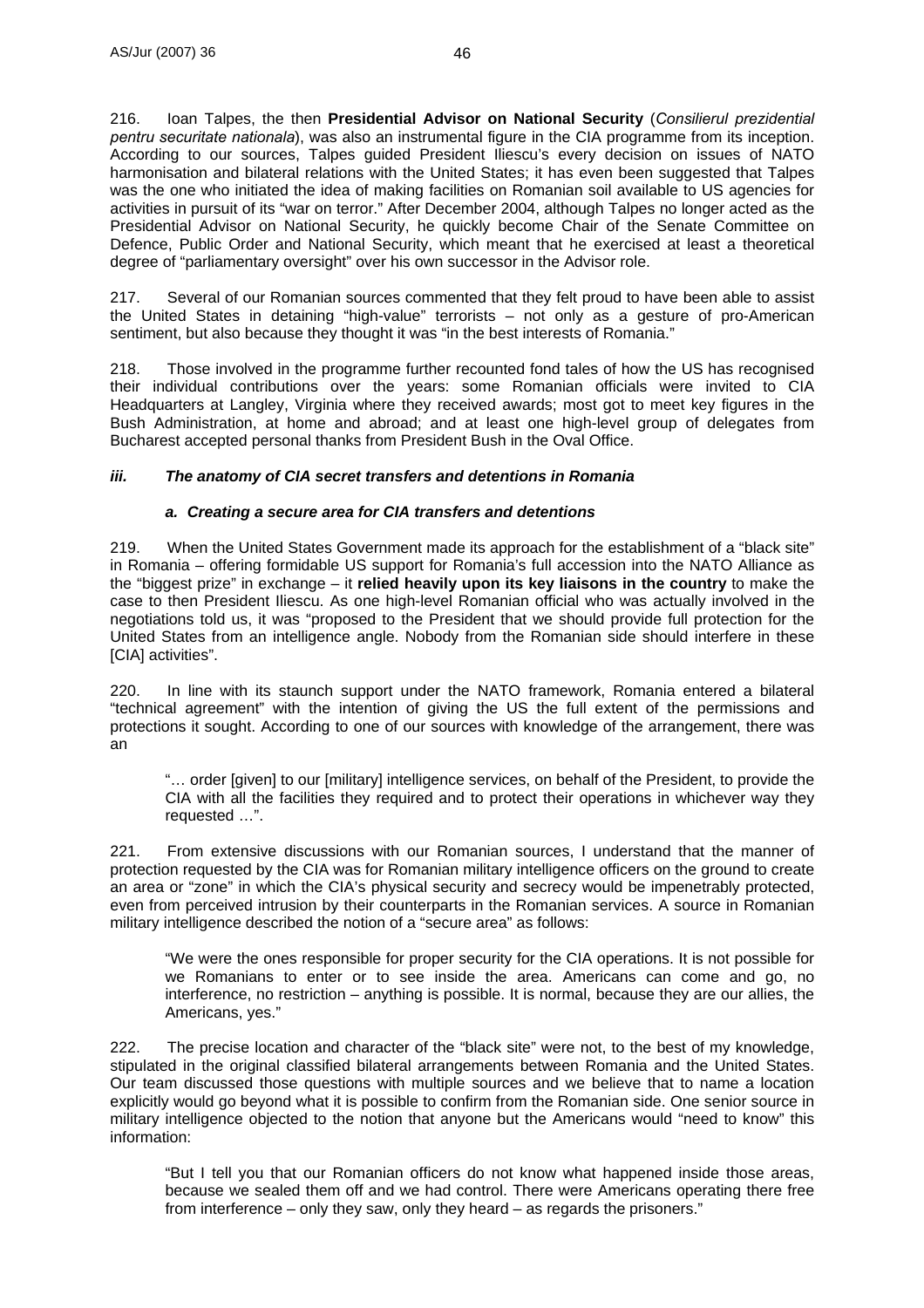223. Nonetheless we were able to confirm the approximate borderlines of the CIA's "outer perimeter" for its secure area in Romania. We were assisted by a source in military intelligence, a detailed map and an annex to the Access Agreement of 2005, in which reference is made to "facilities"<sup>190</sup> generally and to one relevant "manoeuvre area" in particular.<sup>191</sup> Our source used his right index finger to draw an invisible elliptical perimeter on the map, which encompassed a vertical column between the towns of Tulcea (to the north) and Constanta (to the south), as well as an area extending approximately 50 kilometers inland (to the west) and in the opposite direction to the Black Sea coast (to the east).192 Referring to the role of the Romanian "J2" Unit in supporting bilateral arrangements with the CIA, our source said: *"We have to seal [this] entire area and limit access there."*

224. The secure area in question includes several current and former military installations, including all of those facilities named in the Access Agreement of 2005, which have been used by the United States under a "special regime of access" since late 2001.<sup>193</sup> Nonetheless, the main reason that led one of our CIA sources to say that his "guys were familiar with the area" was its inclusion of the landing point at which scores of civil and military flights carrying American service personnel have landed throughout the "war on terror": Mihail Kogalniceanu Airfield.

225. In the light of all that I have said above about MK Airfield, I only wish to draw attention to one further factor that has made it a venue so conducive to "partnership" with the CIA: its "dual" militarycivilian character.<sup>194</sup> Military personnel worked routinely with civilian Air Traffic Controllers in processing both civil and military flights at the Airfield – each according to the applicable aviation rules. The system used at MK Airfield bears great similarities, albeit on a much smaller scale, to the system used at Kabul Airport (OAKB),<sup>195</sup> which became such a hub in the context of coalition military activities in Afghanistan and simultaneously a destination or departure point for multiple known renditions of CIA detainees on board civilian aircraft since the start of the "war on terror".

226. During the period of interest to my inquiry – from 2002 until 2005 – the civilian section of the MK Airfield had a Director General with a formidable "dual" civil-military character of his own. **Rtd. Colonel Mircea Dionisie** was a former controlling **Commander of the military Air Force Base** at MK Airfield in the communist pre-1989 era. He returned to the Airfield in 2002 and became the **Director General of the civilian airport**, now known as *Aeroportul International Mihail Kogalniceanu*  Constanta (AIMKC).<sup>196</sup> Rtd. Colonel Dionisie stayed in this position until 12 July 2005 and therefore oversaw the bulk of the flights into and out of the MK Airfield, the exact movements of which – as well as their connections to CIA detainee transfers – my inquiry has attempted to trace.

 $\overline{a}$ 

<sup>&</sup>lt;sup>190</sup> The four named facilities are as follows: Smardan Training Range; Babadag Training Area and Rail Head; Mihail Kogalniceanu Air Base, co-located with 34th Mechanised Brigade Base; and Cincu Training Range.<br><sup>191</sup> See "Annex A – Facilities", the first of two annexes to the Access Agreement between Romania and the United States,

<sup>6.12.2005,</sup> at p. 9. Under the last of the four named facilities, Cincu Training Range, the "manouvre area" is described as follows: "comprised of areas in Tulcea and Constanta counties ("Judetul" in Romanian), bounded generally by the towns of<br>Babadag in the north, Babadag Training Area in the east, Tariverde in the south and Horia in the west

<sup>192</sup> In total, the perimeter line encompasses an area of about 1,500 square kilometers of territory in south-eastern Romania. See Appendix No. 2 to the present report, entitled "The 'secure zone' for CIA transfers and detentions in Romania."<br><sup>193</sup> See the discussion on bilateral NATO SOFA arrangements between Romania and the United States earlier in

section II.iii.b, entitled "Application of the NATO framework in Romania."<br><sup>194</sup> The "dual use" character of MK Airfield dates back to 1961, when the Romanian Ministry of National Defence handed over the following elements of the airfield to the civilian authorities of Constanta International Airport: the runway / landing strip; the "parking aprons" for both light and heavy aircraft; the terminal buildings, including the Air Traffic Control Tower; and the main entrance / exit points from the adjacent highway. This restructuring created two "sections" on the MK Airfield: a civilian section and a military section. According to our discussions with Romanian military personnel stationed at the MK Airfield, the civilian and military sections keep one another informed only "for operational reasons [e.g. use of the runway] and on a need-to-know basis." These personnel told us that "*everybody plays by the rules, and that is one of the main reasons for the military side's close co-operation with the civilian side."* 195 11 195 11 196 11 196 It is a little known fact that Romanian personnel managed and operated Kabul Airport as one of their tasks in the context of

their NATO deployment, 2004 to 2006. Our team spoke with a senior military officer who was seconded directly from MK Airfield to serve for several months at OAKB.

<sup>196</sup> Denoted by the ICAO code "LRCK". *Aeroportul International Mihail Kogalniceanu Constanta* (AIMKC) is the new name of the airport. It was previously called simply *Aeroportul International Constanta* (AIC), but – according to its current Director General – took on the additional MK in its name in order to benefit from the "free publicity" generated by the media scandal over CIA flights allegedly having landed at MK Airfield. Mihail Kogalniceanu was the first President of Romania and – in addition to the MK Airfield – also gave his name to a town about 50 kilometres north of Constanta. Romanians tell me it was the first town in the country to have an entirely literate population.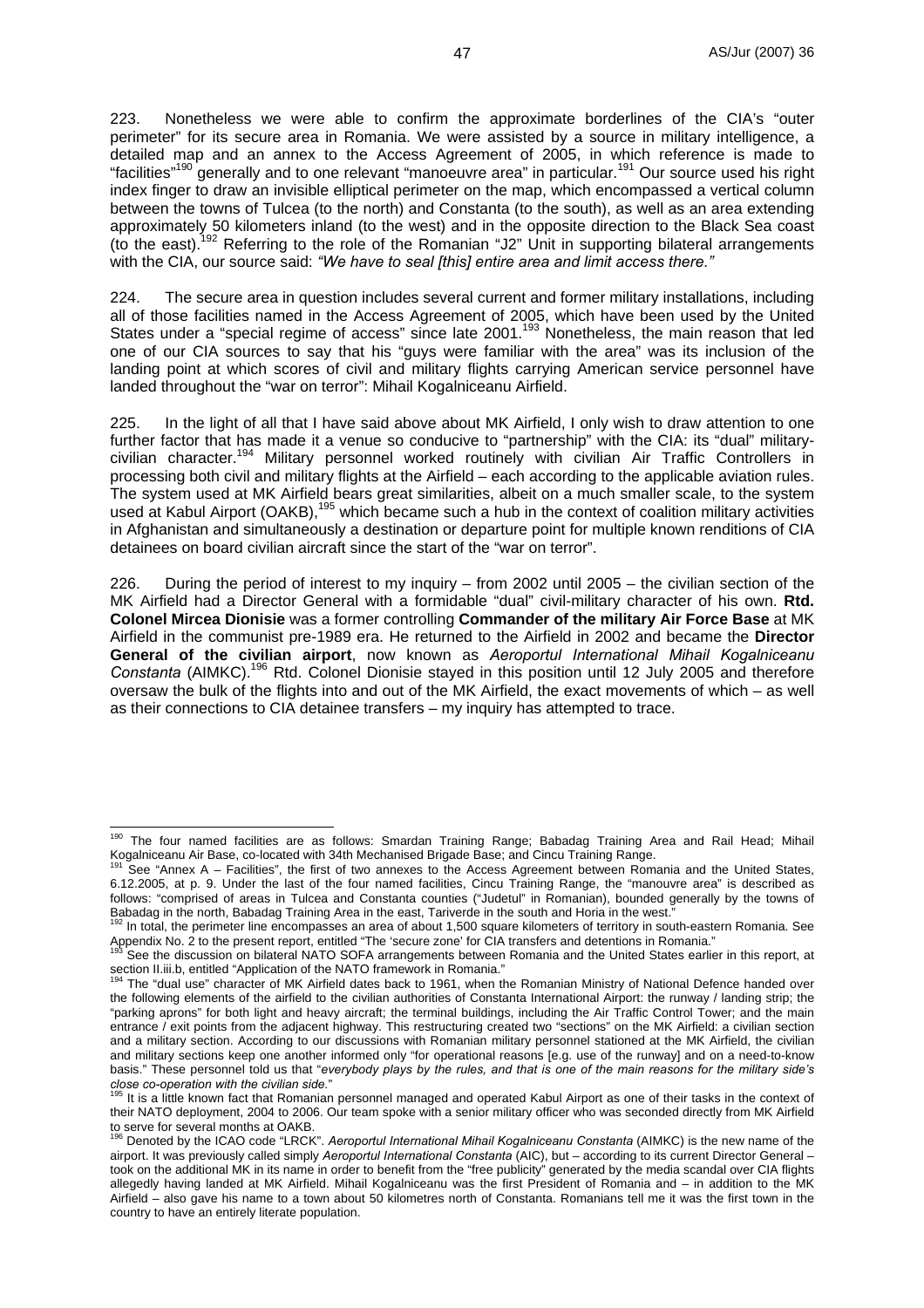## *b. Transfer of detainees into Romania: the cover-up persists*

227. Our efforts to obtain accurate actual flight records pertaining to the movements of aircraft associated with the CIA in Romania were characterised by obfuscation, inconsistency and genuine confusion. I must begin this assessment, however, by commending my colleagues and their assistant in the Romanian Delegation to PACE and, in particular, its Chairperson Gyorgy Frunda, for demonstrating exceptional good faith and professionalism, and for extending the very best of co-operation and assistance to my inquiry. It is unfortunate that the Romanian authorities more generally did not match the levels of thoroughness and transparency shown by this Delegation.

228. Specifically I hold three principal concerns with the approach of the Romanian authorities towards the repeated allegations of secret detentions in Romania, and towards my inquiry in particular. In summary, my concerns are: far-reaching and unexplained inconsistencies in Romanian flight and airport data; the responsive and defensive posturing of the national parliamentary inquiry, which stopped short of genuine inquisitiveness; and the insistence of Romania on a position of sweeping, categorical denial of all the allegations, in the process overlooking extensive evidence to the contrary from valuable and credible sources.

229. First I was confounded by the clear **inconsistencies in the flight data** provided to my inquiry from multiple different Romanian sources. In my analysis I have considered data submitted directly from the Romanian Civil Aeronautical Authority (RCAA),197 data provided by the Romanian Senate Committee,198 and data gathered independently by our team in the course of its investigations. I have compared the data from these Romanian sources with the records maintained by Eurocontrol, comprehensive aeronautical "data strings" generated by the international flight planning system, and my complete Marty Database. The disagreement between these sources is too fundamental and widespread<sup>199</sup> to be explained away by simple administrative glitches, or even by in-flight changes of destination by Pilots-in-Command, which were communicated to one authority but not to another. There presently exists **no truthful account of detainee transfer flights into Romania**, and the reason for this situation is that the Romanian authorities probably do not want the truth to come out.

 $\overline{a}$ 197 See, for example, *Information from the records of the Romanian Civil Aeronautic Authority (RCAA) and the Romanian Ministry of National Defence*, contained as Appendices to the letters sent to me by Gyorgy Frunda, Chairperson of the Romanian Delegation to PACE, dated 24.02.2006 and 7.04.2006.

The committee to which I refer is the "Senate Committee of Inquiry to investigate the allegations regarding the use of Romanian territory for CIA detention facilities or flights by CIA-chartered aircraft", established under Article 1 of Decision No. 29 of the Senate, Parliament of Romania, 21.12.2005 (hereinafter referred to as the "Senate Inquiry Committee"). The Chairperson of the Committee was Senator Norica Nicolai, supported by Vice-Chair George Cristian Maior and Secretary Ilie Petrescu. The Committee released its final report on 5.03.2007 (hereinafter "Senate Inquiry Committee Final Report, 5.03.2007" – page numbers refer to the original, Romanian version), a copy of which was submitted as an attachment to Senator Nicolai's letter to me dated 20.03.2007. My inquiry was also provided with copies of most of the annexes to the final report, including substantial information from airport authorities, handling service providers and the national Air Traffic Services Administration (ROMATSA). I am grateful to Senator Nicolai for facilitating access for my inquiry to important information in Romania.<br><sup>199</sup> In my letters to the Romanian authorities, I highlighted crucial inconsistencies in flight data relating to

host of CIA-linked aircraft in Romania, including N313P, N379P and N85VM. The documentation I received back from the Senate Inquiry Committee helps to establish certain landings, but is not authoritative enough to state categorically the exact paths flown by these aircraft, nor the full list of locations in Romania at which they did or did not land. I cannot, for example, content myself with "evidence" that aircraft changed their routes or destinations based on hand-written annotations on flight plans. In several cases I have "data strings" attesting to communications relating to these aircraft that do not correspond with the Senate Inquiry Committee's version of events.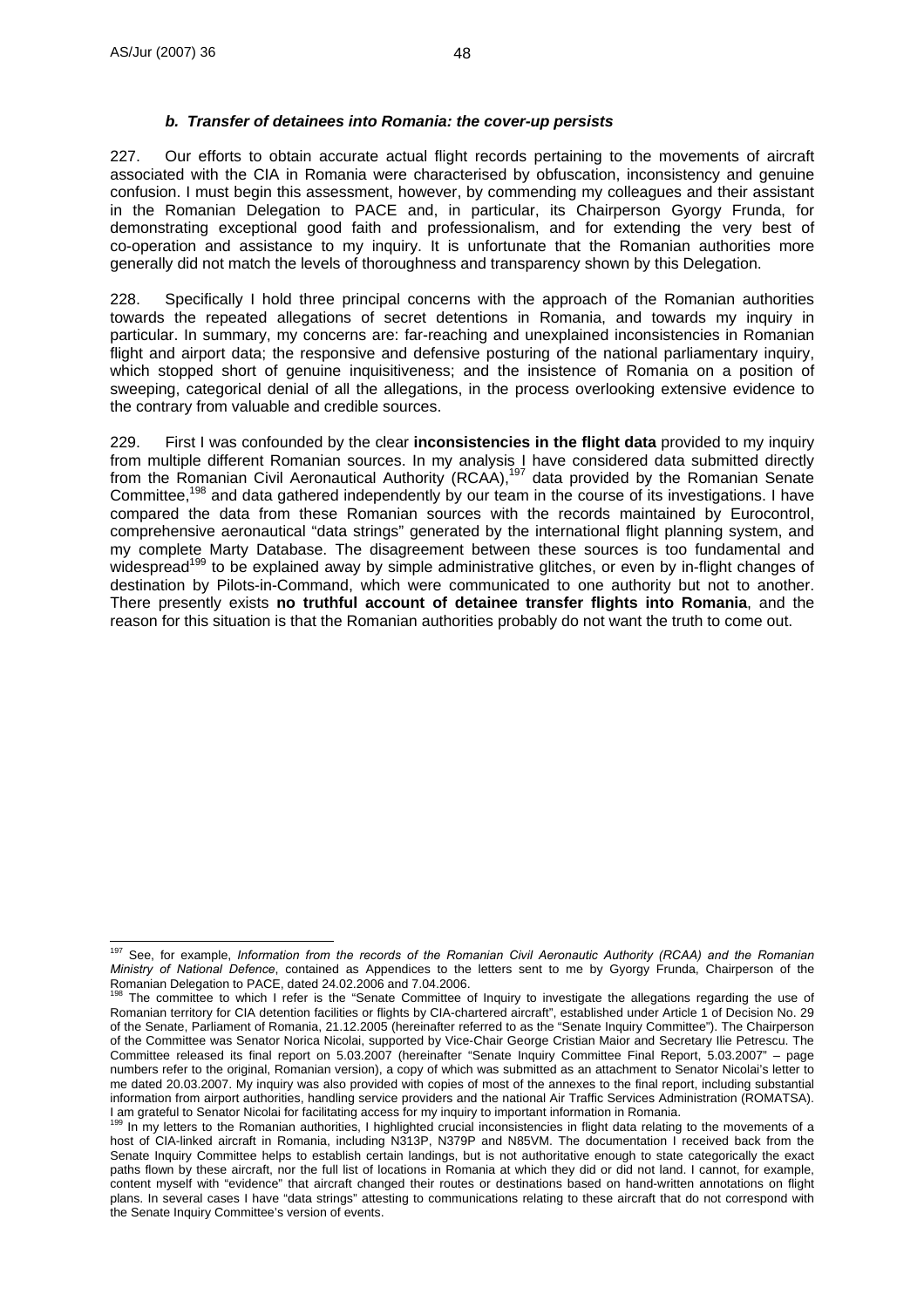230. I found it especially disappointing that the Senate Inquiry Committee chose to interpret its mandate in the rather restrictive terms of defending Romania against what it called "serious accusations against our country, based solely on 'indications', 'opinions', 'probabilities', 'extrapolations' [and] 'logical deductions'."<sup>200</sup> In particular, the Committee's conclusions are not framed as coherent findings based on objective fact-finding, but rather as "clear responses to the specific questions raised by Mr Dick Marty,"<sup>201</sup> referring to both my 2006 report and subsequent correspondence. Accordingly the categorical nature of the Committee's "General Conclusions,"<sup>202</sup> "Conclusions based on field investigations and site visits"<sup>203</sup> and "Final Conclusions"<sup>204</sup> cannot be sustained. The Committee's work can thus be seen as an exercise in denial and rebuttal, without impartial consideration of the evidence. Particularly in the light of the material and testimony I have received from sources in Romania, the Committee does not appear to have engaged in a credible and comprehensive inquiry.

231. The Romanian national delegation to PACE, in their carefully worded reply, ruled out the existence of unlawful CIA activity,  $205$  and appeared to offer prospects of constructive and transparent co-operation in the search for the truth. However the Romanian Government and Parliament have preferred to keep control of information by directing everything through the Senate Committee,<sup>206</sup> and ultimately reverted to their initial position of complete denial.<sup>207</sup>

<sup>&</sup>lt;sup>200</sup> See Senate Inquiry Committee Final Report, 5.03.2007, supra note 200, at Chapter 2, "References to Romania", page 5.

<sup>201</sup> See Senate Inquiry Committee Final Report, 5.03.2007, *supra* note 200; generally at Chapter 5, "Conclusions reached by the Committee based on its documentation and monitoring activities"; and specifically at pages 10,

By way of example, the first general conclusion states categorically: "Neither the Romanian Civil Aeronautic Authority nor any other institutions or structures of state with relevant competences in the field investigated by the Committee has any knowledge about civilian aircraft operated or chartered by the CIA or by any other company on behalf of the CIA, landing or flying over

national territory;" *Ibidem*, at page 10.<br><sup>203</sup> The Committee rules out embarkation or disembarkation of any passengers on the key flights listed in the Marty Report of 2006, and states that aircraft associated with the CIA landed only in Bucharest. With regard to MK Airfield, the Committee "concludes that there is no facility that could have been used for the purpose of detention, not even on an ad-hoc basis. Moreover, none of the flights considered suspicious by the Marty Inquiry, by NGOs or by the media has ever landed at this airport;" *Ibidem*, at page 11. Among other evidence, our team obtained records of actual flights into MK Airfield by aircraft associated with the CIA, which directly contradicts the Committee's claim.<br><sup>204</sup> Final Conclusion No. 5 states as follows: "On the question of whether certain Romanian institutions could have participated

knowingly or participated through omission or negligence in unlawful detainee transfer operations in Romanian airspace or at Romanian airports, the Committee's response is negative;" *Ibidem*, at page 14. It should be noted that other final conclusions are not so categorical, however, particularly with regard to whether secret detention facilities could have existed in locations other than the grounds or immediate vicinity of the named airports.

See *inter alia* "Answers of the Romanian Delegation to the Questionnaire on the Alleged Secret Detention Centres", appended to the letter from Gyorgy Frunda, Chairperson of the Romanian Delegation to PACE, to Dick Marty, 20.01.2006; pp. 5 to 6. The language of such submissions was carefully worded so as not to exclude the types of CIA operations I have described in this report: *"No Romanian authority has any knowledge or information about any aircraft illegally transporting prisoners. No Romanian authority has been, legally or illegally, involved in secret transportation of prisoners… The Romanian Government has never issued any authorisation for any transport of prisoners via Romania."* 206 In two written decisions, on 14 and 21.11.2006, the Romanian Senate rejected the requests of the Romanian Delegation to

PACE to respond to my correspondence directly, and instead assigned to the Senate Committee the sole authority for preparing Romania's official responses. These decisions were followed by a four-month period during which we received no<br>communications, ended only by Senator Nicolai's submission of the Final Report by letter dated 20.05.2007.

At the end of my inquiry, the official position of Romania has developed no further than the original denials it adopted at the beginning. See "Response of the Romanian Government on the investigation initiated by the Secretary General of the Council of Europe, in accordance with Article 52 ECHR", appended to the letter from Mihal-Razvan Ungureanu, Romanian Minister of Foreign Affairs, to Terry Davis, 15.02.2006; at page 4: *"… no public official or other person acting in an official capacity has*  been involved in any manner in the unacknowledged deprivation of liberty of any individual, or transport of any individual while *so deprived of their liberty… Official investigations have been conducted by several Government authorities [whose] results confirmed that no such activities took place on Romanian territory."*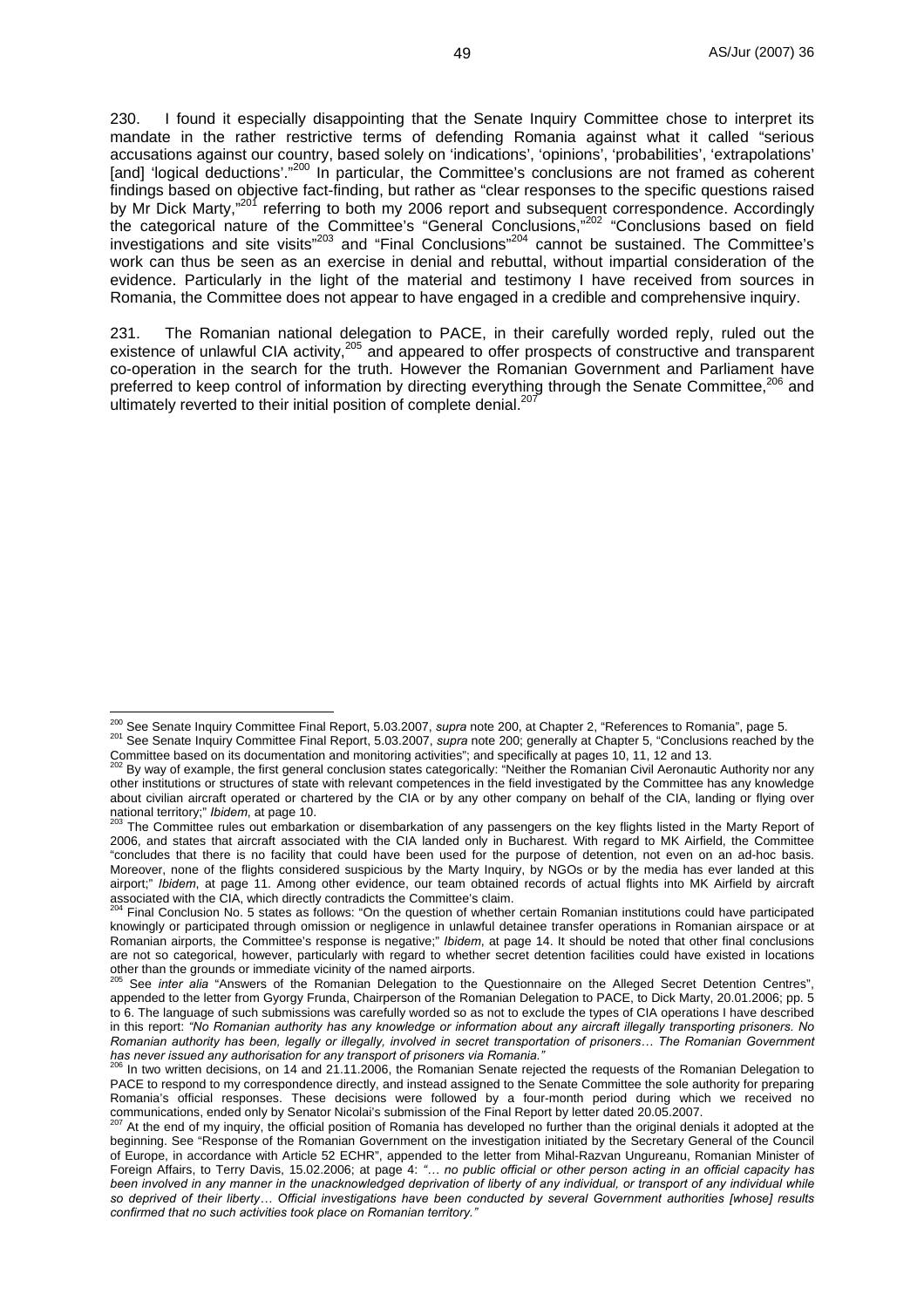$\overline{a}$ 

## *i. Re-humanising the people held in secret detention*

232. The policy of secret detentions and renditions pursued by the current US administration has created a dangerous precedent of dehumanisation. Many of the people caught up in the CIA's global spider's web<sup>208</sup> are rightly described as "ghost prisoners"<sup>209</sup> because they have been made invisible for many years.<sup>210</sup>

233. Meanwhile the US Government's descriptions of its captives in the "war on terror" can only serve to exacerbate this dehumanising effect. The Administration routinely speaks of "aliens", "deadly enemies" and "faceless terrorists," with the clear intention of dehumanising its detainees in the eyes of the American population. The NGO community, for its part, calls them "ghost prisoners".

234. By characterising the people held in secret detention as "different" from us – not as humans, but as ghosts, aliens or terrorists – the US Government tries to lead us into the trap of thinking they are not like us, they are not subjects of the law, therefore their human rights do not deserve protection.

235. President Bush has laid this trap on multiple occasions as a means of diverting attention from the abusive conditions in which certain detainees in US custody are being held.<sup>211</sup> Our team heard first-hand how distinctions are drawn in the mind of guards and interrogators: in an interview with one of our CIA sources who has extensive knowledge of detainee treatment, we asked whether a known form of detainee treatment should be considered as abusive. "*Here's my question,*" replied our source. "*Was the guy a terrorist? 'Cause if he's a terrorist then I figure he got what was coming to him. I've met a lot of them and one thing I know for sure is that they ain't human – they ain't like you and me*."

236. Yet what has struck me most often as I have examined the cases of scores of people held in secret detention – some of whom I have met – is precisely the opposite: these detainees' ordeals have affected me profoundly as I have always thought of them as fellow human beings. The worst criminals, even those who deserve the harshest punishment, must be given humane treatment and a fair trial. This, moreover, is what makes us a civilised society.

237. It is for these reasons that we must combat their being seen as "ghost prisoners" by repeatedly pointing out that persons detained in the course of counter-terrorist operations are and remain human beings whose human rights must be protected and who are entitled to humane treatment as laid down in the ECHR. In this section of my report I have set out expressly to place the emphasis on the human aspects of these people held in secret detention.

<sup>&</sup>lt;sup>208</sup> For the most comprehensive and authoritative known list of persons detained at one point by the United States, and whose fate and whereabouts remain unacknowledged, see the following report produced jointly by six leading human rights organisations: Amnesty International, Cageprisoners, Center for Constitutional Rights, Center for Human Rights and Global Justice at NYU School of Law, Human Rights Watch and REPRIEVE, "Off the Record – US Responsibility for Enforced<br>Disappearances in the "War on Terror"," 7 June 2007, available at Disappearances in the 'War on Terror'," 7 June 2007, available at

<sup>&</sup>lt;u>http://www.chrgj.org/docs/OffRecord/OFF\_THE\_RECORD\_FINAL.pdf</u>.<br><sup>209</sup> See, for example, various reports by Human Rights Watch: most recently "Ghost Prisoner – Two Years in Secret CIA Detention", HRW Volume 19, No. 1(G), February 2007, available at:

http://hrw.org/reports/2007/us0207/us0207webwcover.pdf; and earlier "List of 'Ghost Prisoners' possibly in CIA custody", 30<br>November 2005, available at http://hrw.org/english/docs/2005/11/30/usdom12109.htm.

November 2005, available at http://hrw.org/english/docs/2005/11/30/usdom12109.htm. 210 In its report entitled "USA / Yemen: Secret Detention in CIA 'Black Sites'", Amnesty International described how one detainee had been transformed from a person his father described as a "very gentle man, who is always laughing", to someone who sat through an encounter with "never even the ghost of a smile on his face". See AI Index: AMR 51/177/2005, 8 November 2005, available at http://web.amnesty.org/library/index/engamr511772005; at page 2.<br><sup>211</sup> The speech deliv

The speech delivered by President Bush on 06.09.2006 is a prime example of the type of rhetoric used to convince the audience that the people in US custody are inhuman and undeserving of empathy. The speech is strewn with references to "dangerous men", "terrorist enemies" and "those who kill Americans". Talking about Guantanamo Bay, President Bush states: "It's important for Americans and others across the world to understand the kind of people held". In his conclusion, President Bush states: "The adversaries are different… We're fighting for the cause of humanity, against those who seek to impose the darkness of tyranny and terror upon the entire world."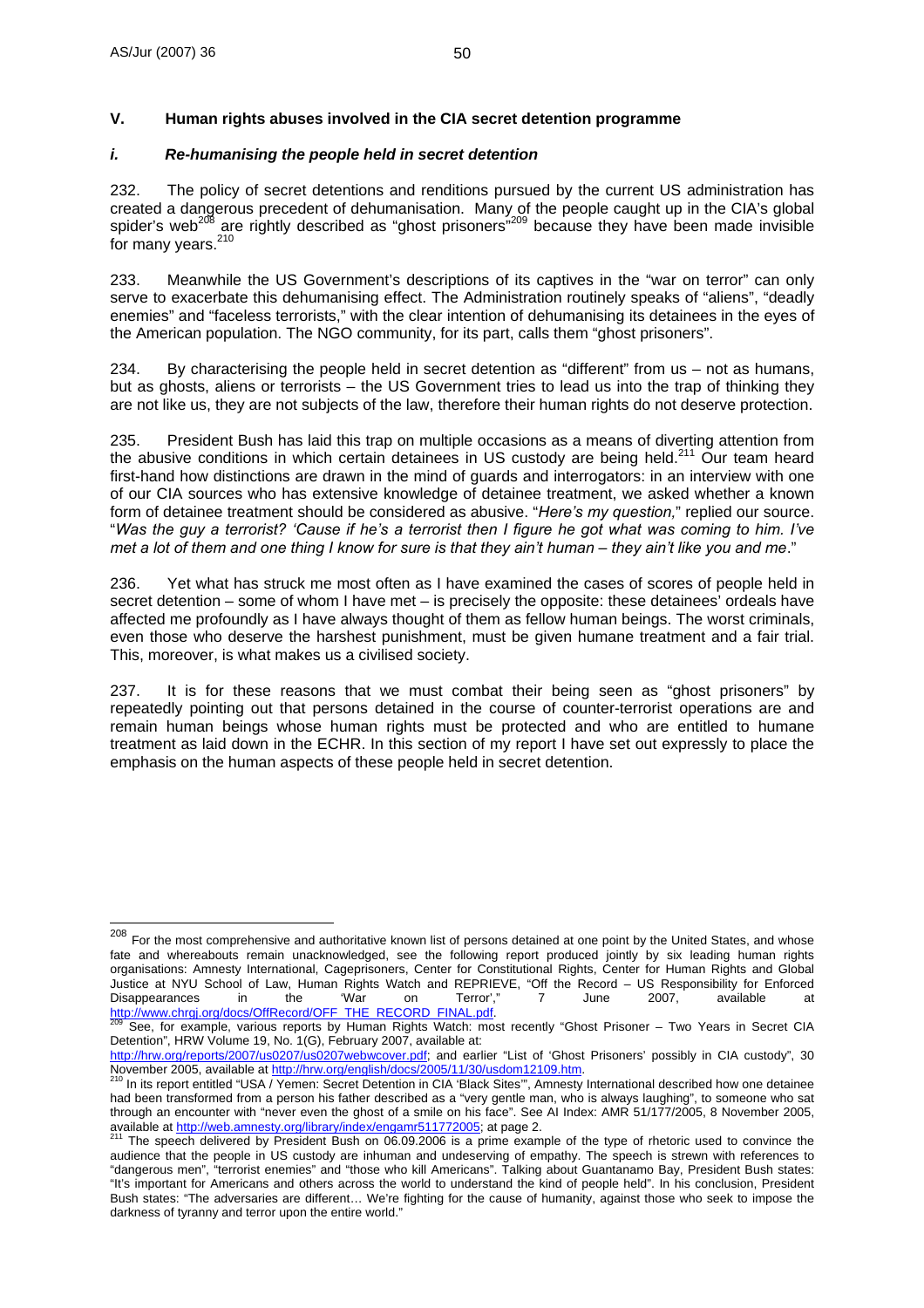#### *ii. Reconstructing the conditions in a CIA secret detention cell*

238. We must try to visualise the ordeal of secret detention in order to be able to appreciate fully the physical and psychological plight of its victims. For this purpose, I am attempting in this section to reconstruct as many aspects as possible of the conditions in a CIA secret detention cell.

239. A reconstruction of this nature is the first step towards regaining respect for fundamental human rights, because it forces us to ask ourselves the question: "what if the tables were turned?" This is the root of the Geneva Conventions and the military's traditional reluctance to mistreat prisoners of war.

240. In this context, the policy debate in the United States around detainee treatment has given rise to interesting contributions, many of which rightly assert that "*issues of detainee treatment raise profound questions of American values*".<sup>212</sup> In the US political sphere, the McCain Amendment<sup>213</sup> to the Detainee Treatment Act seems to offer us a threshold for the specific acts that we should and should not allow with regard to the detention, transfer and interrogation of foreign captives. This threshold can be summarised as follows:

If even one single American captive were to be held under these conditions or treated in this manner, and the American population would find it abhorrent or unacceptable, then America should not be practising the acts in question against detainees whom it holds from other countries.

241. The fact of being detained outside any judicial or ICRC control in an unknown location is already a form of torture, as Louise Arbour, UN High Commissioner for Human Rights has said. All the member states of the Council of Europe have a duty not to tolerate such treatment either on their territory or elsewhere.

242. In the following paragraphs I seek to convey the most intimate, always undeniably human experiences of being held and interrogated in such conditions. I have grouped these conditions under the following five thematic headings: confinement, isolation and insufficient provision; careful physical conditioning of detainee and cell; permanent surveillance; mondane routine becomes unforgettable memories; and exertion of physical and psychological stress.

243. The descriptive testimonies on which the text is based have been kept strictly anonymous – largely upon the request of those who provided them – in order to protect the sources from which they emanate. These sources are mostly former or current detainees, human rights advocates, or people who have worked in the establishment or operations of CIA secret prisons.

244. The persons who endured these ordeals have also been granted anonymity. The following conditions and characteristics applied to several persons in every case, not specifically to any one individual.

#### *iii. Confinement, isolation and insufficient provision*

245. Detainees were taken to their cells by *strong people who wore black outfits, masks that covered their whole faces, and dark visors over their eyes.* Clothes were *cut up and torn off;* many detainees were then kept naked for *several weeks*.

 $\overline{a}$ <sup>212</sup> See, most notably: Kenneth Anderson and Elisa Massimino, "The Cost of Confusion: Resolving Ambiguities in Detainee Treatment", part of the series entitled *Bridging the Foreign Policy Divide*, The Stanley Foundation, March 2007, available at http://www.stanleyfoundation.org/resources.cfm?ID=212; hereinafter "Anderson and Massimino, "Resolving Ambiguities in Detainee Treatment".

<sup>213</sup> The McCain Amendment, as it is popularly known, was the initiative of Republican Senator John McCain, who himself had been held captive during the Vietnam War. The Amendment passed before the United States Senate on 5 October 2005 (90 votes in favour, 9 against), but its force was weakened due to the use of a Presidential Signing Statement in which President Bush said that his "*constitutional authority*" as Commander in Chief took precedence in "*protecting the American people from further terrorist attacks.*"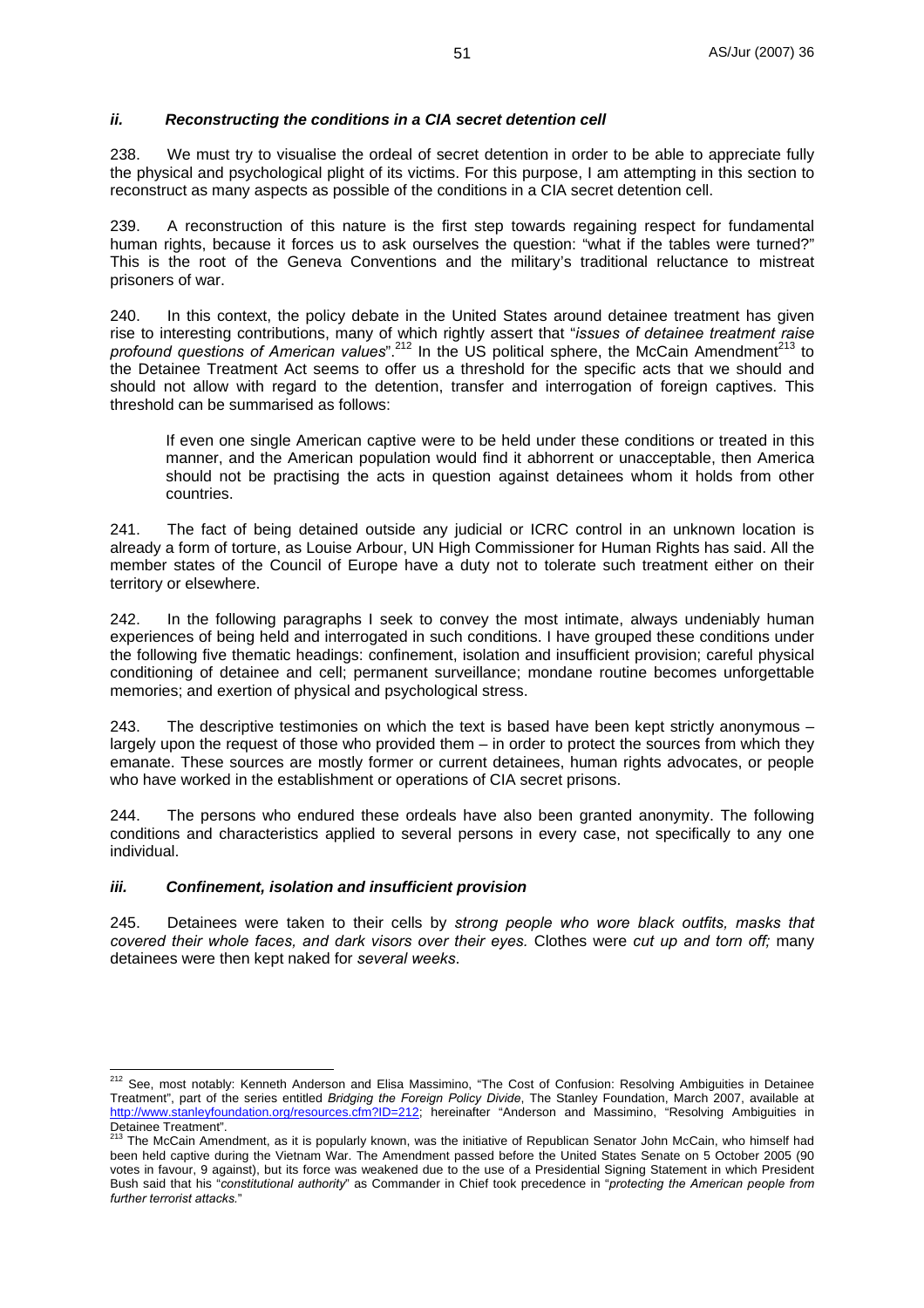246. Detainees were only a bucket to urinate into, a bowl from which to eat breakfast and dinner (delivered at intervals, in silence) and a blanket.

247. Detainees went through months of *solitary confinement and extreme sensory deprivation* in cramped cells, shackled and handcuffed at all times.

248. Detainees were given *old, black blankets* that were too small to lie upon at the same time as attempting to cover oneself.

249. Detainees received *unfamiliar food, like canned beef and rice*, many only ate in order to give some warmth against *cruel cold weather*.

250. Food was *raw*, *tasteless* and was often tipped out *carelessly on a shallow dish so part of it would waste*. Apart from a *thin foam mattress* to lie on or rest against, many cells had a bare floor and blank walls.

251. At one point in 2004, eight persons were being kept together in one CIA facility in Europe, but were administered according to *a strict regime of isolation*. Contact between them through sight or sound was *forbidden… and prevented* unless it was expressly decided to create *limited conditions where they could see or come into contact with one another because it would serve [the CIA's] intelligence-gathering objectives to allow it*.

252. A common feature for many detainees was the *four-month isolation regime*. During this period of over 120 days, absolutely no human contact was granted with anyone but masked, silent guards. *There's not meant to be anything to hold onto. No familiarity, no comfort, nobody to talk to, no way out. It's a long time to be all alone with your thoughts.*

#### *a. Careful physical conditioning of detainee and cell*

253. In the process of being transferred into secret detention, all detainees are *physically screened* in order to assess their health and conditioning, identify any injuries or scars they may bear, and *get a complete picture to compare them against once they are in detention*. These screenings, for which the subject is stripped naked, used a *body chart*, similar to the inventory diagrams provided by rent-a-car companies upon leasing a vehicle, on which specific marks are noted. In every case, the subject is videotaped or at least photographed naked before transfer.

254. The air in many cells emanated from a ventilation hole in the ceiling, which was often controlled to produce extremes of temperature: *sometimes so hot one would gasp for breath, sometimes freezing cold.*

255. Many detainees described *air conditioning for deliberate discomfort*.

256. Detainees were exposed at times to *over-heating in the cell*; at other times *drafts of freezing breeze*.

257. Detainees never experienced natural light or natural darkness, although most were *blindfolded many times so they could see nothing*.

## *b. Permanent surveillance*

258. Detainees speak hatefully about the *surveillance cameras*, positioned so that *in every inch of the cell they would be observed*.

259. Detainees were also listened to by interrogators, over *hidden microphones in the walls*.

260. Notwithstanding the presence of video cameras inside the cells, masked prison guards regularly *looked in and knocked on the door of the cell, demanding detainees to raise their hands to show that they are alive*.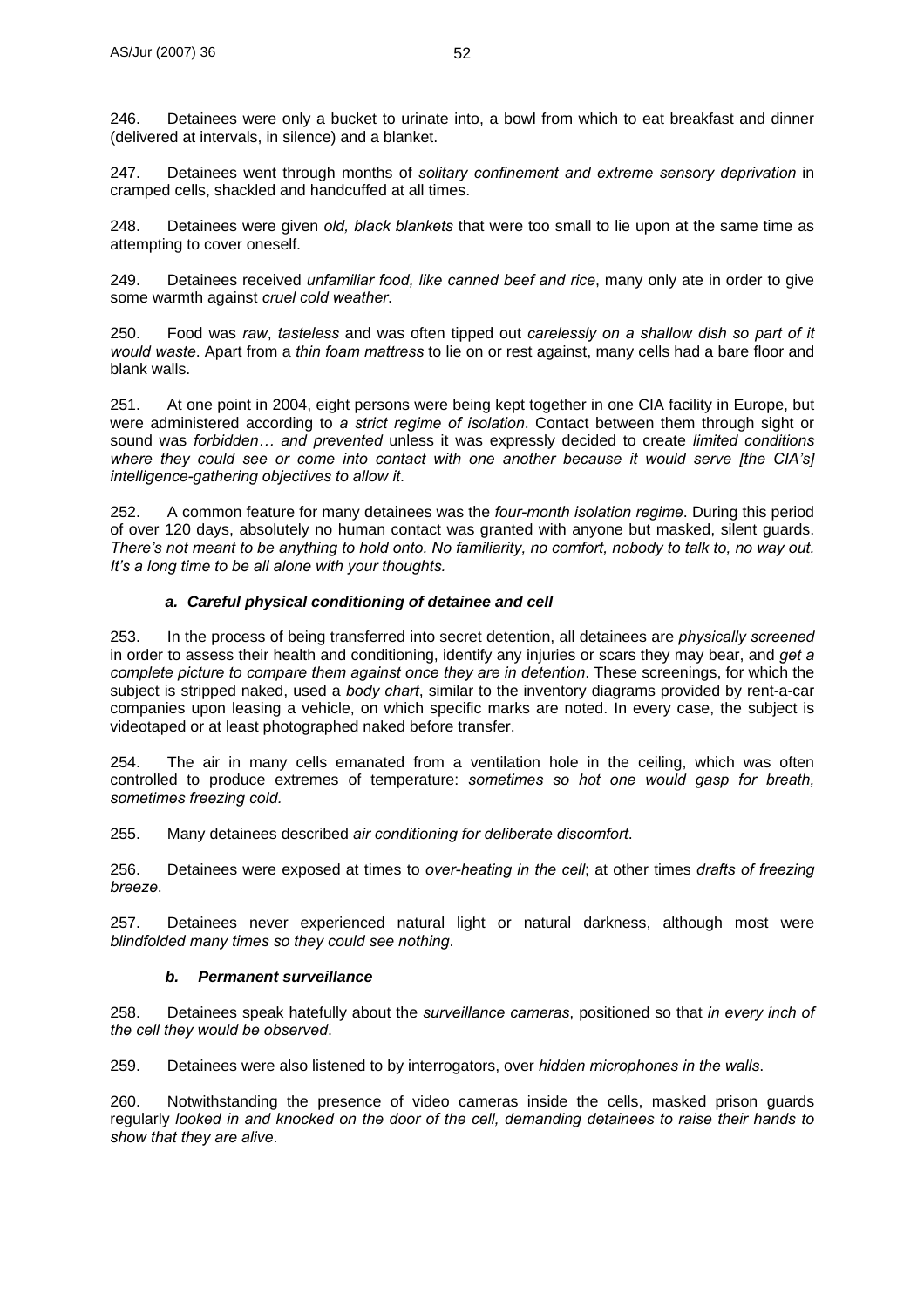#### *c. Mundane routines become unforgettable memories*

261. Breakfast was delivered in the morning, followed by lunch in the early afternoon. The morning food was typically *two or three triangles of cheese with no foil, two slices of tomato, some boiled potatoes, bread and olives*. The afternoon food was typically *boiled white rice with sliced luncheon meat*.

262. On some special occasions, including certain religious holidays, special foods including cooked meat with sauce, nuts and dates, fresh fruit and vegetables, or pieces of chocolate were delivered to the cells. There was even provision for treats *like unwrapped candy bars and dessert cakes*.

263. Special routines developed around the delivery of food. The light bulb, which was *always on*, would be briefly turned off; the food would be delivered; and then the light bulb would be turned back on again. There was a hatch in the door of the cell for delivery of food but it was *completely unpredictable whether the guards would use the hatch, or open the doors and bring the food in*.

264. Detainees had a bucket for a toilet, which was *about a foot deep and ten inches in diameter*.

265. At time the electricity supply went dead. The music stopped and the light went out. For a brief period one could heard *different voices shouting*, some more distant than others but all incoherent.

#### *d. Exertion of physical and psychological stress*

266. There was a *shackling ring* in the wall of the cell, about half a metre up off the floor. Detainees' hands and feet were clamped in *handcuffs and leg irons*. Bodies were regularly forced into *contorted shapes* and chained to this ring for long, painful periods.

267. Most persons in CIA custody attempted sooner or later to resist or protest their treatment and interrogation. Yet their efforts would largely be in vain. According to one source involved in CIA interrogation: "*you know they are starting to crack when they come back at you; when they get really vocal or they try to challenge your authority. So you hold out… you push them over the edge*".

268. The sound most commonly heard in cells was *a constant, low-level hum of white noise from loudspeakers*. Other recollections speak of an external *humming noise*, like aircraft, engines or a generator. The constant noise was punctuated by blasts of *loud Western music* – rock music, rap music and *thumping beats*, or *distorted verses from the Koran*, or *irritating noises – thunder, planes taking off, cackling laughter, the screams of women and children*.

269. Detainees were subjected to *relentless noise and disturbance* were deprived of the chance to sleep.

270. The *torture music* was turned on, or at least *made much louder*, as punishment for perceived infractions *like raising one's voice, calling out, or not waving quickly enough when guards demanded a response from you*.

271. The gradual escalation of *applied physical and psychological exertion*, combined in some cases with more *concentrated pressure periods* for the purposes of interrogation, is said to have caused many of those held by the CIA to develop enduring psychiatric and mental problems.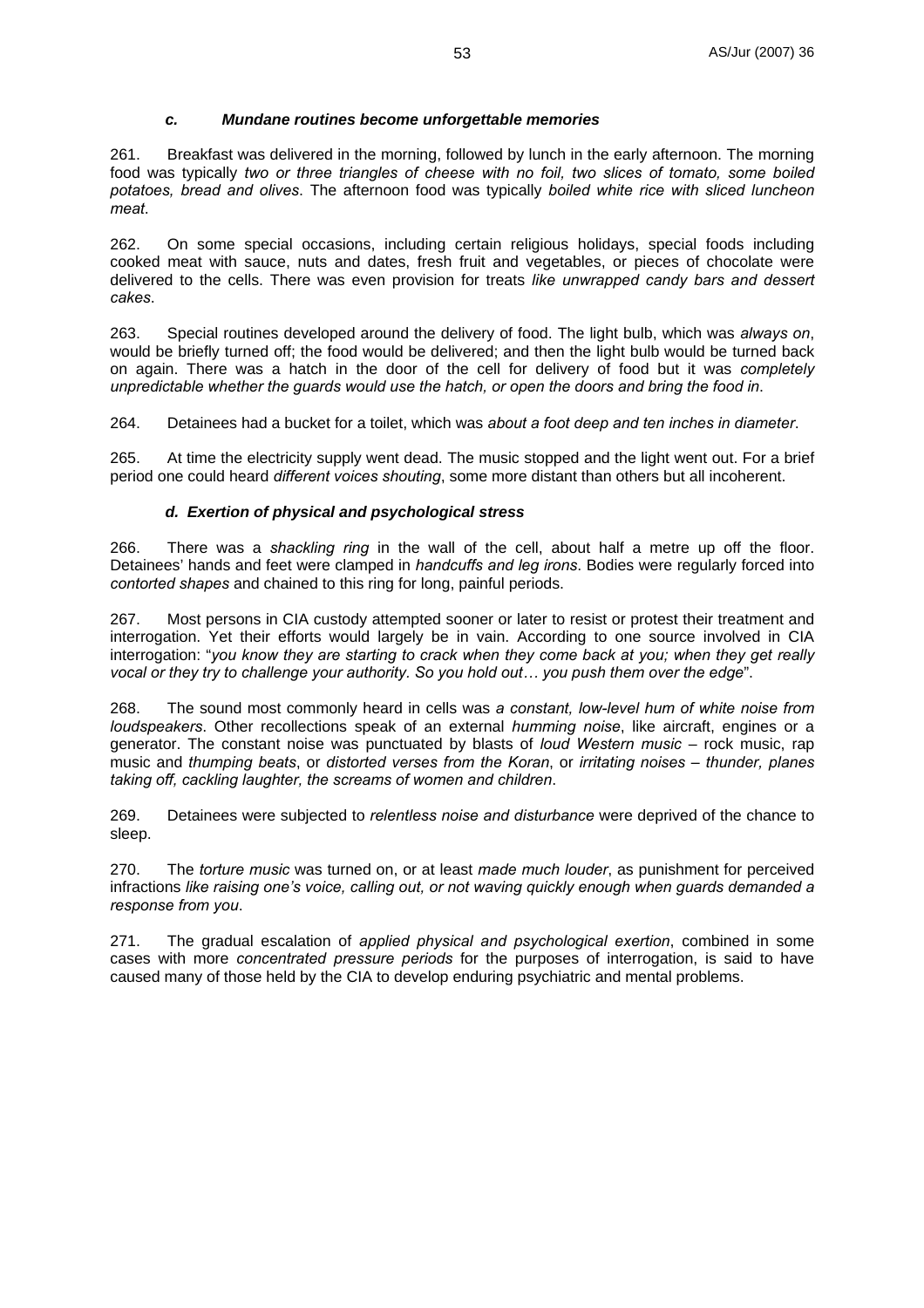### **VI. Secrecy and cover-up: how the United States and its European partners evade responsibility for CIA clandestine operations**

## *i. A case study of Khaled El-Masri*

272. The circumstances of the abduction of German citizen Khaled El-Masri are exposed in some detail in my first report of June  $2006^{214}$ . At that time it had not been possible to determine the exact circumstances of Mr El-Masri's return to Europe.

273. We believe we have now managed to retrace in detail Mr El-Masri's odyssey and to shed light on his return to Europe: if we, with neither the powers nor resources, were able to do so, why were the competent authorities unable to manage it? There is only one possible explanation: they are not interested in seeing the truth come out.

#### *a. Exposing El-Masri's secret "homeward rendition" to Europe*

274. In addition to reporting on the system of secret detentions in CoE member States, my inquiry also set out to shed light on one of the unsolved mysteries of the "global spider's web," captured by the following question: In the course of its covert operations, how does the CIA return home a detainee whom it concedes to have been an innocent victim of erroneous rendition and secret detention?

275. Our case study is that of the German citizen Khaled El-Masri, whose ordeal at the hands of the UBK<sup>215</sup> in "the former Yugoslav Republic of Macedonia" and the CIA in Afghanistan, from 1 January to 28 May 2004, I documented in comprehensive detail in my report last year.<sup>216</sup> We were able to prove the involvement of the CIA in Mr El-Masri's transfer to Afghanistan by linking the flight that carried him there – on the aircraft N313P, flying from Skopje ("the former Yugoslav Republic of Macedonia") to Baghdad (Iraq) to Kabul (Afghanistan) on 24 January 2004 – to another known CIA detainee transfer on the same plane two days earlier, thus establishing the first "rendition circuit."<sup>21</sup>

276. Upon Mr El-Masri's arrival in Afghanistan, he was taken to a CIA secret detention facility near Kabul and held in a "small, filthy, concrete cell"<sup>218</sup> for a period of over four months. During this period the CIA discovered that no charges could be brought against him and that his passport was genuine,<sup>219</sup> but inexplicably kept Mr El-Masri in his squalid, solitary confinement for several weeks thereafter.

277. Mr El-Masri told us about his eventual release on 28 May 2004 in as much detail as he was able to recollect,<sup>220</sup> but there were naturally some important unanswered questions in his account, precisely because the CIA did not want him to know what was happening to him. Mr El-Masri was blindfolded throughout his return flight to Europe, immediately bundled into the back of a van upon arrival and driven for several hours "up and down mountains, on paved and unpaved roads." The men who transported him in the van spoke a language he did not recognise. When his blindfold was eventually removed Mr El-Masri found himself in unfamiliar, mountainous terrain, in the dark,

<sup>&</sup>lt;sup>214</sup> Supra note 6, pp. 25-29.

<sup>214</sup> *Supra* note 6, pp. 25-29. 215 UBK stands for Uprava za Bezbednosti I Kontrarazuznavanje; it is the Security and Counter-Intelligence Service of the Former Yugoslav Republic of Macedonia.<br><sup>216</sup> See the Marty Report 2006, *supra* note 6, at pp. 25 to 32, §§ 92 to 132.

<sup>&</sup>lt;sup>217</sup> I used the phrase "rendition circuit" to describe consecutive detainee transfer operations by the same CIA-linked aircraft in quick succession. For more details, see the Marty Report 2006, *supra* note 6, at pages 18 to 19, §§ 52 to 55. Also see Appendix No. 1 to the same report, "Flight logs related to the Successive Rendition Operations of Binyam Mohamed and Khaled El-Masri

in January 2004."<br><sup>218</sup> For a full description of Khaled El-Masri's ordeal in his own words, see Declaration of Khaled El-Masri in support of Plaintiff's Opposition to the United States' Motion to Dismiss, in *El-Masri v. Tenet et al*, Eastern District Court of Virginia in Alexandria, 6.04.2006 (hereinafter "El-Masri statement to US Court in Alexandria, 06.04.2006"), available at<br>http://www.aclu.org/pdfs/safefree/elmasri\_decl\_exh.pdf.<br><sup>219</sup> Several power modio outlets house which is the think of the cou

Several news media outlets have published insider accounts of the process by which the CIA learned of their mistake but failed to act to rectify it. See, for example, NBC Investigative Unit, "CIA accused of detaining innocent man – If the Agency knew he was the wrong man, why was he held?" 21.04.2005. The article states: "In March [2004]… the CIA finally finished checking his passport and found it was not a fake... The CIA realised it had the wrong man, a genuine German citizen, in custody... Condoleezza Rice learned of the mistake and ordered El-Masri's immediate release… But that didn't end the case. About two weeks later, Rice learned El-Masri was still being held and ordered him released again. In late May [2004], he was finally freed."<br>"weeks later, Rice learned El-Masri was still being held and ordered him released again. In courageously recounted his experiences to us. We have also met extensively with his German lawyer, Manfred Gnjidic, and his American attorneys at the American Civil Liberties Union (ACLU) in New York. We are grateful to all of them for their commitment and assistance to our inquiry.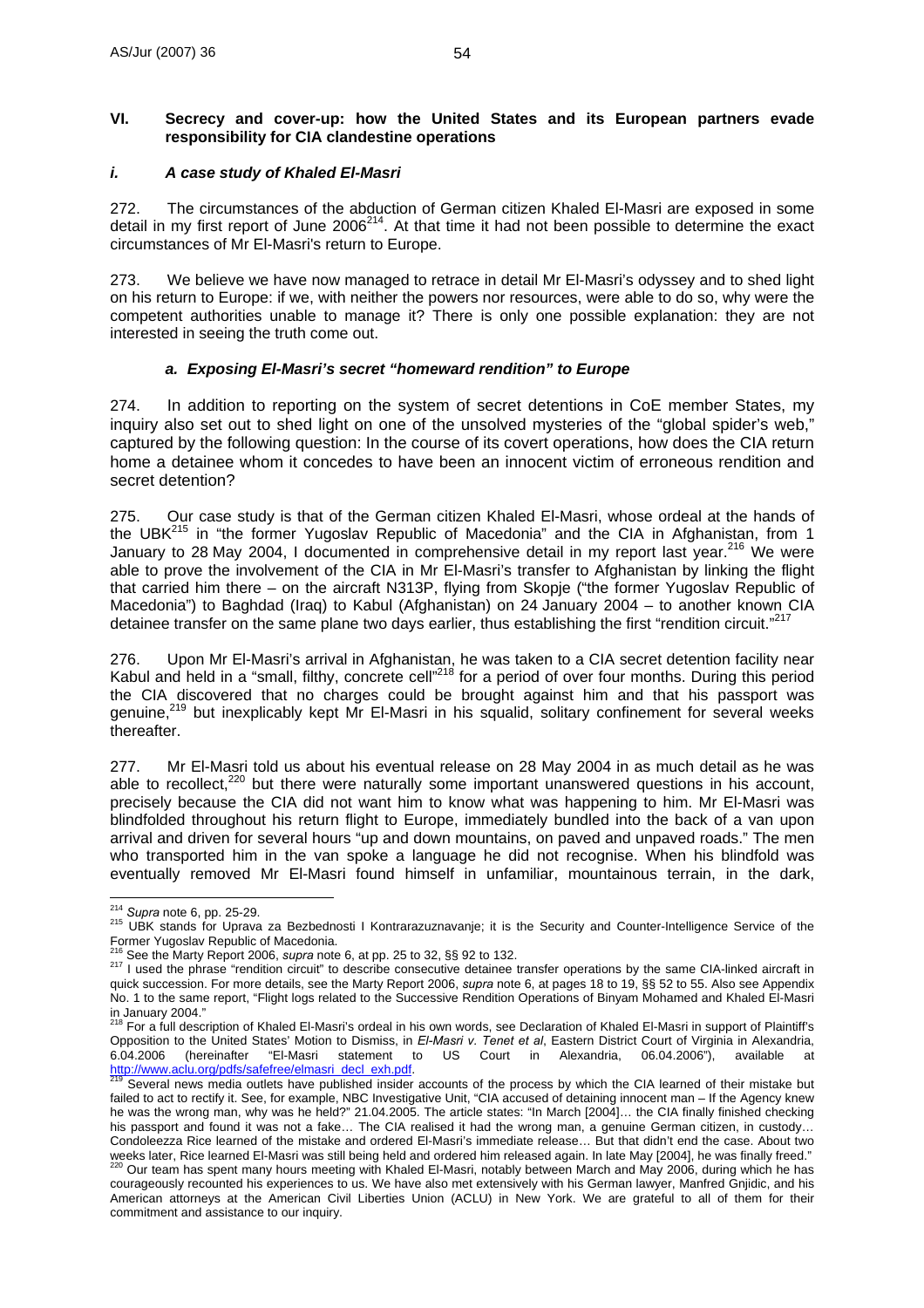instructed to walk along an isolated path without looking over his shoulder. He said he feared that he was "about to be shot in the back and left to die," with nobody having any idea of how he had got there.

278. In the ensuing three years, Mr El-Masri's case has been investigated and reported extensively, including by the *Untersuchungsausschuss* of the German Bundestag and by German prosecutors, both of which I shall address below. Yet a key piece of the jigsaw, namely the means by which Mr El-Masri was returned from Afghanistan to an unknown point in Europe<sup>221</sup>, has eluded which Mr El-Masri was returned from Afghanistan to an unknown point in Europe<sup>22</sup> investigators until now.

279. Today I think I am in a position to reconstruct the circumstances of Mr El-Masri's return from Afghanistan: he was flown out of Kabul on 28 May 2004 on board a CIA-chartered Gulfstream aircraft with the tail number **N982RK to a military airbase in Albania called Bezat-Kuçova Aerodrome**. 222 We have obtained primary data on this extraordinary homeward rendition from three separate sources and we are able to publish the relevant flight logs from the Marty Database as an appendix to this report.<sup>223</sup>

280. Our team was first alerted to an unusual "flight circuit" through European airspace on the date in question by a submission from the national aviation authorities of Bosnia and Herzegovina (BiH).<sup>224</sup> The submission cited three "diplomatic permissions for state aircraft," which it said had been issued in relation to "flight movements for the needs of CIA, USA." The most relevant of these permissions, of which I subsequently obtained a copy, $^{225}$  was described as follows:

"On the 26 May 2006 permission [was] issued to the company "RICHMON AVIATION" [sic] for traveller charter flight on the day of 28 May 2004. Line: Auki/Gwaunaru'u – Sarajevo – Prag. Aircraft type: Gulsstrim III, Registration N982RK, which is also its call sign."

281. Three elements of this permission caught our attention: the role of the charter company Richmor Aviation;<sup>226</sup> the outlandish notion that a Gulfstream III would fly to Sarajevo from the Solomon Islands airport of Auki/Gwaunaru'u;227 and the mention of 28 May 2004, which we knew as the date on which Khaled El-Masri was released. The first of these elements was the key to our locating the flight logs for the N982RK aircraft; the second was evidence of a smokescreen on the part of the CIA to cover up the aircraft's actual arrival from Bezat-Kuçova Aerodrome; and the third was the match we had been looking for to solve the mystery of the circumstances of Mr El-Masri's return to Europe.

 $\overline{a}$ See El-Masri statement to US Court in Alexandria, 06.04.2006, at p. 21. "Sam", a German-speaking official who accompanied Mr El-Masri on this flight, told him that he "would eventually land in a European country but that it would not be Germany itself."

The military airbase in question appears to have two variations on its name: the first is Bezat-Kuçova; the other is Berat-Kuçovë. The airbase is denoted by the ICAO code LAKV. It is situated in the south of Albania, between the towns of Vlorë and Korcë, about 40 miles (64 km) south of the capital Tirana. The airbase underwent a comprehensive renovation and upgrade between 2002 and 2004 in order to bring it into line with NATO standards, as part of Albania's NATO accession process.<br><sup>223</sup> See Appendix No. 3 to the present report, entitled "Flight logs related to the secret 'homeward r

May 2004."

<sup>224</sup> Submission No. 02-292.7-525-6/06, "Report on flight movements", prepared by Mr Dorde Ratkovic, Director General, Directorate for Civil Aviation in the BiH Ministry of Transport and Communications, Sarajevo, 17.05.2006; attached to the letter to me from Mr Elmir Jahic, Chairperson of the BiH Delegation to PACE, Sarajevo, 14.06.2006.<br><sup>225</sup> Permission No. 292.7-361/04 issued by Hasan Hedzepagic, Senior Advisor for Flight Authorisation, Directorate for Civil

Aviation in the BiH Ministry of Transport and Communications, Sarajevo, 26.05.2004, sent as a fax to "Richmon [sic] Aviation", USA; attached to the letter to me from Aljosa Campara, Secretary General of the BiH Delegation to PACE, "Report on flight movements – copies of permissions issued", Sarajevo, 8.01.2007.

<sup>226</sup> We were familiar with Richmor Aviation as the operator of the aircraft with the tail number N85VM, which was used in the CIA's rendition of the Egyptian cleric Abu Omar on 17.02.2003. See Appendix No. 4 to the Marty Report 2006, "Flight logs

related to the rendition of Abu Omar."<br><sup>227</sup> Quite apart from the fantastical route, the N982RK aircraft's maximum flight capacity of 6 hours 52 minutes, as listed in the "data strings" I have obtained, would make it impossible to complete this journey.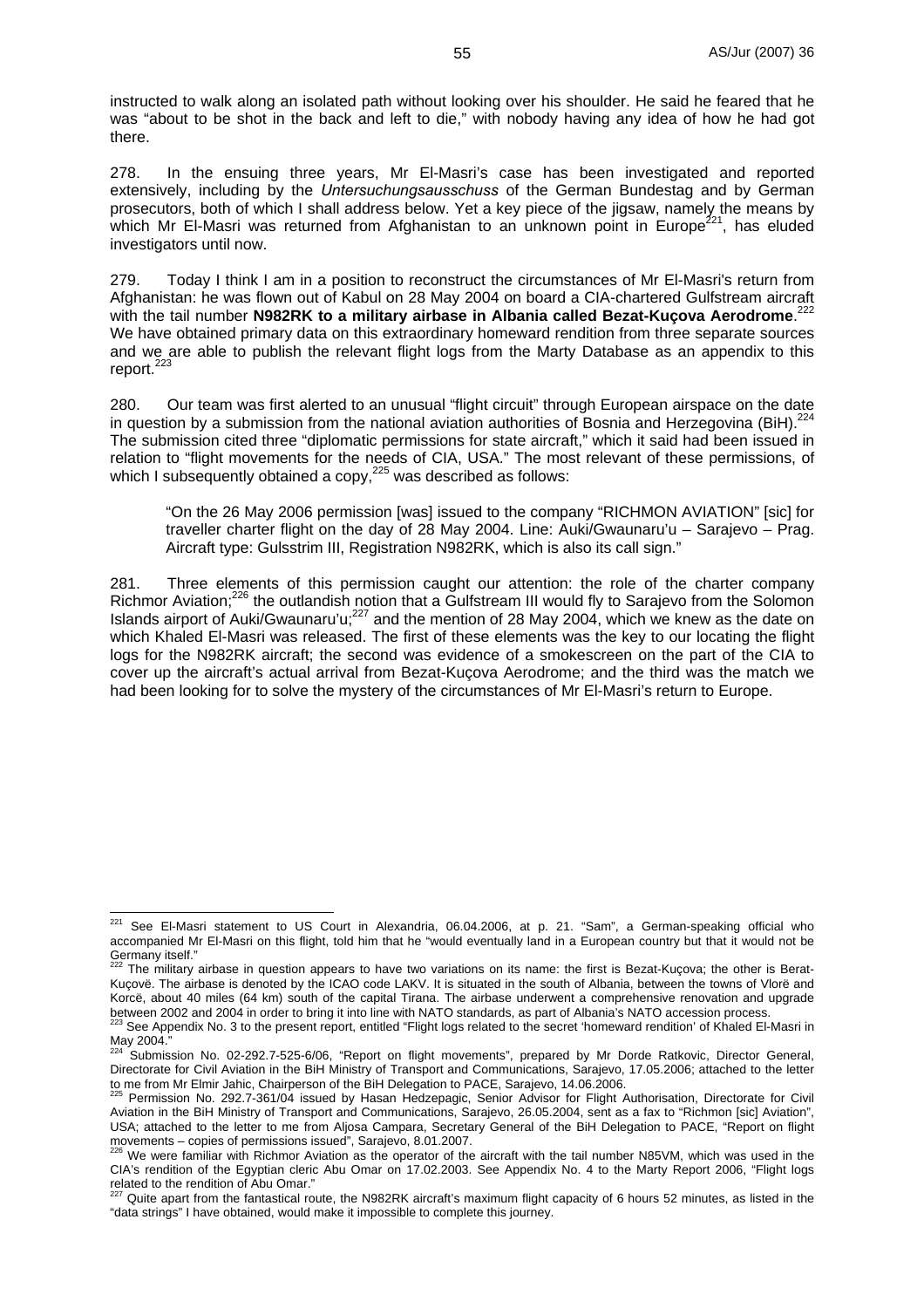282. We have since received confirmation from CIA insiders that Albania was indeed the country to which the Agency opted to send Mr El-Masri from Afghanistan. We were told by these American sources that originally the CIA had asked "the former Yugoslav Republic of Macedonia" whether it would accept a "reversal" of the January 2004 rendition, but that this approach was instantly rejected: *"You can imagine that was the last thing the Macedonians wanted! They had no reason to take the problem back."*

283. The CIA's second choice of Albania was favourable from a geographical point of view since it opened the option to drive Mr El-Masri to the Macedonian border immediately upon arrival and thus set him free in a state of disorientation that might diminish his credibility if he went public with his story. From a policy point of view, Albania has also proven to be a willing bilateral partner in providing the United States with a "dumping ground"228 for its unwanted detainees in the "war on terror." At least eight former inmates of Guantanamo Bay remain stranded in Albania<sup>229</sup> because their refugee status does not allow them to go home to their families.

284. At the end of his own ordeal, Mr El-Masri was not shot in the back but instead confronted by police guards at a checkpoint on what appeared to be the border between "the former Yugoslav Republic of Macedonia" and Albania. From there he was driven for about six hours to Tirana, Albania's capital city, and sent home to Germany on a commercial flight from Mother Theresa Airport to Frankfurt. He received a boarding card for this final flight and an Albanian exit stamp in his passport for 29 May 2004.

285. There have been other new developments concerning in particular the activities of the prosecutor's office in Munich, the proceedings in the German Bundestag's parliamentary committee of inquiry (*Untersuchungsausschuss/UA)*, Mr El-Masri's civil lawsuit against the CIA before US courts, and, last but not least, his personal situation.

286. The case against Mr El-Masri's kidnappers before the Munich prosecutor's office is still pending. Upon the initiative of the prosecutor, international arrest warrants were launched against 13 suspected CIA agents in January 2007.230 The Bavarian judicial authorities did not in any way interfere with the launch of these arrest warrants, but no progress has as yet been made in apprehending the persons concerned or even identifying them by their actual names.

287. In Germany – in contrast to Italy - it is not possible to try suspects *in absentia*. In reply to a formal request for judicial cooperation addressed to the Macedonian authorities in early 2006, the prosecutors were given only the "official version" of the events as already publicly stated by the .<br>authorities.<sup>231</sup>

288. Nor has any progress been made in identifying "Sam", the German-speaking agent who, it is claimed, accompanied Mr El-Masri home from Afghanistan<sup>232</sup>. It was revealed recently<sup>233</sup> that then Interior Minister Schily was personally present in Kabul at the time when "Sam" announced to Mr El-Masri that he would soon be repatriated. But the prosecutor sees no link between Mr Schily's presence and the allegations made by Mr El-Masri himself that "Sam" was in fact a German federal agent.

 $\overline{a}$ <sup>228</sup> The phrase "dumping ground" is used by the US lawyer of five Uighur Muslims from western China who were sent to Albania in May 2006 upon their release from Guantanamo Bay; see BBC News Online, "Albania takes Guantanamo Uighurs", available at http://news.bbc.co.uk/2/hi/americas/4979466.stm.

See, for example, BBC News, "Guantanamo refugee rues asylum deal," 18.05.2007, available at http://news.bbc.co.uk/2/hi/africa/6668167.stm. The nationalities of the eight men in Albania are listed as: an Algerian, an Egyptian, an Uzbek and the five Uighurs.

<sup>&</sup>lt;sup>230</sup> In its press release of 31.01.2007, the Prosecutor's Office acknowledged having received additional information from the Milan Prosecutor's Office and from the Council of Europe's Rapporteur. Dick Marty.

<sup>&</sup>lt;sup>231</sup> See Marty report 2006, *supra* note 6, p. 27, §§ 106-111.<br><sup>232</sup> See Marty report 2006, *supra* note 6, p. 26, §§ 99-100, p. 27, § 103, p. 32, § 130.<br><sup>232</sup> See n-tv. 23.11.2006.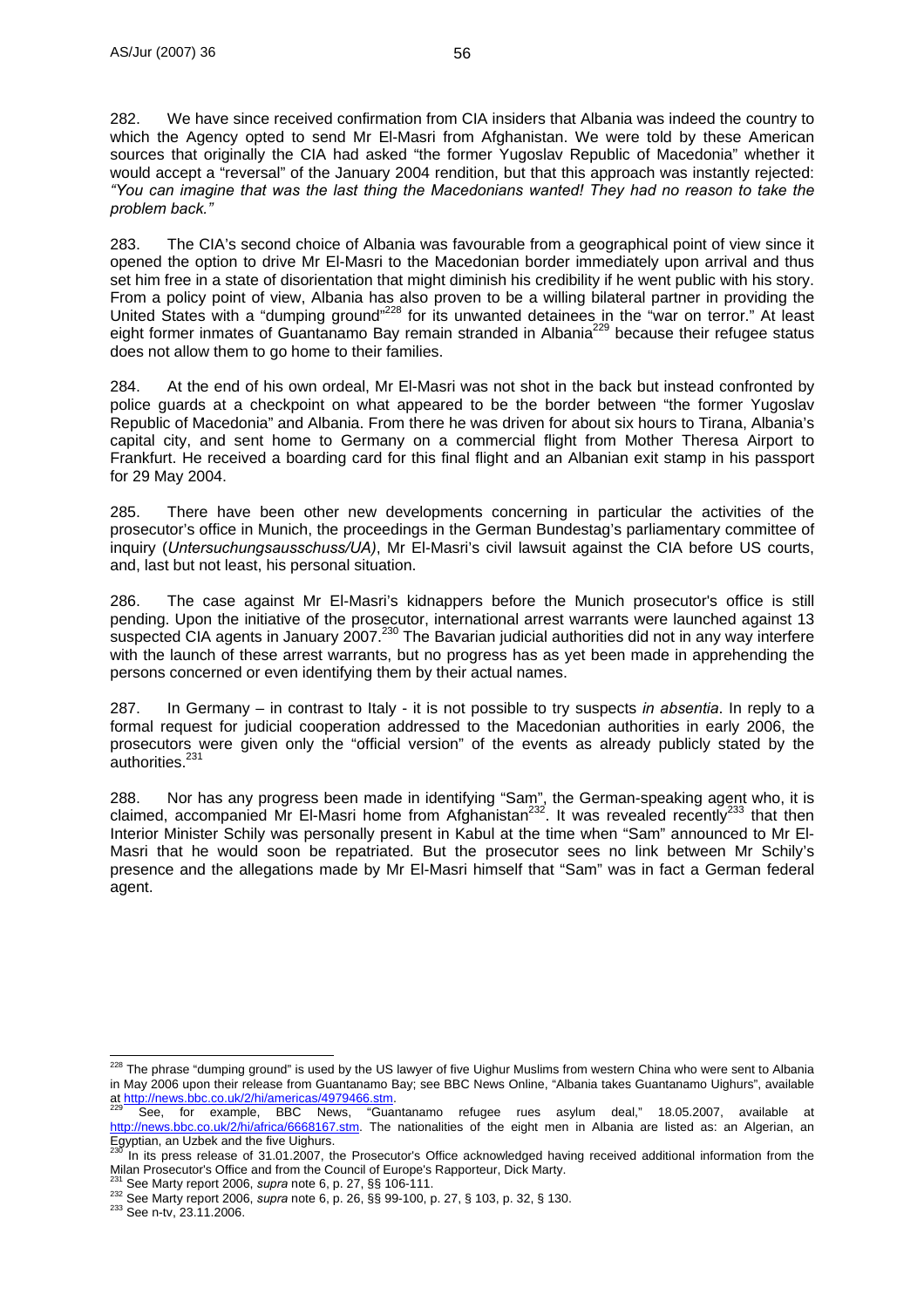289. It has been revealed that the telephones of Mr El-Masri's lawyer, Mr Gnjidic, were tapped from January until May 2006 on the instructions of the prosecutor's office. At the time, there were also long conversations between Mr Gnjidic and my collaborator as part of the mandate given to me by the Parliamentary Assembly. The prosecutor in charge<sup>234</sup> informed me that the reason for the wire-tap, which was court-approved as provided for by law<sup>235</sup>, was to document any possible attempts made by the suspected kidnappers to contact Mr Gnjidic with a view to offering Mr El-Masri a settlement. As no such contacts were made, however, the wire-tap was terminated. Mr Gnjidic, who had not been informed of this wire-tap in advance, appealed against the decision authorising the surveillance. Its extension beyond March was found unlawful on appeal, but the legality of the initial wire-tap was upheld. Mr Gnjidic then lodged a constitutional complaint (*Verfassungsbeschwerde*) against the authorisation of the initial wire-tap before the Federal Constitutional Court (*Bundesverfassungsgericht*). In submissions to this court,<sup>236</sup> the Federal Ministry of the Interior commented that if it found the wire-tap justified. On 17 May 2007, the Federal Constitutional Court held that the wire-tap had violated Mr Gnjidic's constitutionally protected right to privacy.

290. Whilst the Bundestag's parliamentary committee of inquiry (UA) has not yet completed its work, it is now undisputed in this body that Mr El-Masri's account of his ordeal is true<sup>237</sup>. This means that there is no longer any doubt that the Macedonian authorities' official version is inaccurate<sup>238</sup>. This confirms our belief that the latter consciously concealed the truth.

291. Disagreement between the representatives of the German Government and opposition parties in the Bundestag committee of inquiry continues to exist as to the extent to which different German authorities were involved or at least informed of Mr El-Masri's case, and when. The testimonies of a Telecom employee and a junior member of the German intelligence services – claiming that Macedonian officials informed the German embassy in Skopje of Mr El-Masri's detention before he was transported to Afghanistan - were not considered by the majority of the committee to be sufficiently conclusive to be able to hold the political leadership accountable<sup>239</sup>.

292. More generally, opposition members on the committee have voiced their frustration that the executive is limiting the possibility for the committee to elucidate the truth by invoking official secrecy, refusing access to key files or testimony on this ground. Information relating to the "core field of executive privilege" and information which must be kept secret in the higher interests of the state *(Staatswohl)* is not available to the UA even when meeting in camera. It is the executive itself which decides what information falls into this category, apparently without any parliamentary control; the current trend is to extend this concept of knowledge restricted to the executive, a move which has come in for much criticism from the members of the UA. The latter have recently decided to refer this matter to the Federal Constitutional Court<sup>240</sup>. Even classified information which does not fall into this category has to be dealt with in camera by the committee, which means that it cannot be publicised by the members of the UA; this too has been criticised by some members of the Bundestag<sup>24</sup>

293. Prosecutor Hofmann, who also testified before the UA, had transmitted the entire case file to the committee, including elements that were classified as secret. But during his public testimony, he was obliged to withhold his answers to certain questions relating to classified documents. His offer to discuss the classified material in a closed session was not taken up, although this procedure had been followed for other witnesses.

<sup>&</sup>lt;sup>234</sup> Mr Martin Hofmann, whom I met in December 2006 in Geneva. I should like to thank Mr Hofmann for his kind cooperation.

 $^{236}$  A prolongation of the wire-tap was subsequently refused by the competent judge.<br> $^{236}$  On file with the inquiry.<br> $^{236}$  On file with the inquiry.<br> $^{236}$  According to Max Stadler, Liberal member of the Bundestag *Kontollgremium (PKG)* who spoke with a member of our team on 25.05.2007, this is the opinion of all members, including those from the party currently in power.

<sup>&</sup>lt;sup>238</sup> Mr Stadler, *supra* note 239, indicates that this is also the view of the committee of inquiry, which does not however believe that its terms of reference allows it to record this officially.

The political leadership could only be held responsible for "organisational error" for failing to report back with the relevant information in good time.<br><sup>240</sup> Tagesthemen.de of 21.05.2007, citing Dr. Max Stadler (Liberal).

<sup>241</sup> Mr Stadler has alluded to "organised leaks" by members of government parties designed or at least objectively likely to mislead the public on the substance of the in camera discussions – one case in point was the private hearing of officers who had interrogated Mr Kurnaz in Guantanamo Bay and the matter of the American "offer", apparently refused by the German authorities, to allow Mr Kurnaz to be repatriated.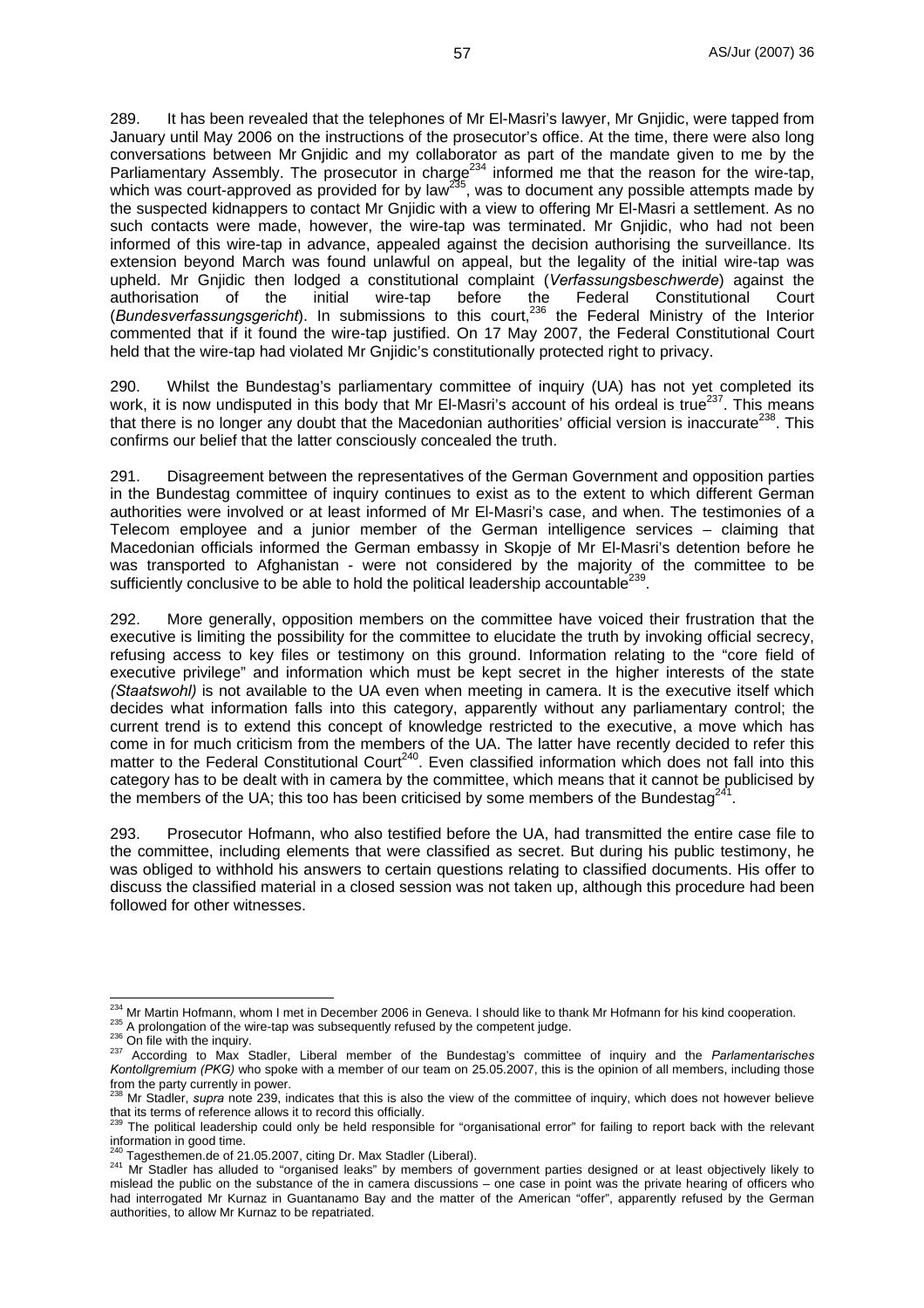294. As a result of the UA's work, the German government and government departments have been made more aware of human rights aspects and the rule of law<sup>242</sup>. The UA recently agreed to avail itself, for the first time, of the possibility provided for in the law governing committees of inquiry to appoint a "special investigator" with effect from the summer 2007 parliamentary recess, tasked on behalf of the UA with looking into the CIA rendition flights<sup>243</sup>.

295. Meanwhile Mr El-Masri's civil lawsuit in the United States against the CIA is entering its final phase: an appeal to the US Supreme Court, after the rejection of his case on grounds of state secrecy in the first instance, upheld by the court of appeal<sup>244</sup>, was announced by Mr Gnijdic on 30 May 2007.

296. Against this background, Mr El-Masri himself is still suffering severely from the psychological consequences of the ordeal he has gone through. He has been repeatedly victimised by personal attacks in the local media and has been unable to find employment in the last three years. In January 2007, he lashed out physically at a vocational training officer, who he felt had treated him unfairly. On 17 May 2007, he was arrested in Neu-Ulm as a suspect in a case of arson and placed in a psychiatric hospital<sup>245</sup>. This dramatic development in Mr El-Masri's personal situation merely confirms the repeated claims by his lawyer, Mr Gnjidic, that Mr El-Masri is in desperate need of immediate professional psycho-social post-traumatic care<sup>246</sup>. According to his current therapist<sup>247</sup>, the conflict between his post-traumatic care and the pressure arising from the various ongoing procedures to establish the truth simply adds to Mr El-Masri's problems.

297. It is therefore all the more regrettable that Mr El-Masri has not yet been given an official apology for the abuses he has suffered, despite the fact that Mr Schily has stated before the *Untersuchungsausschuss* that Mr El-Masri is innocent and that the Americans have long since offered their own apology to the German Government.

298. I have the following comments regarding these developments in the El-Masri case.

#### *b. The "legal vacuum": denial of accountability to El-Masri in Germany and in the United States*

299. In the present state of affairs, Mr El-Masri is unable to hold accountable those responsible for his ordeal both in Germany and in the United States. The core of the problem is the doctrine of state secrecy, which at present constitutes an absolute obstacle to the effective prosecution of Mr El-Masri's kidnappers in Germany, the full clarification of responsibilities in the *Untersuchungsausschuss* and Mr El-Masri's civil lawsuit against the CIA in the United States.

300. As Mr Gnjidic has said so aptly in his complaint against the wire-tap of his law office: whilst the domain of professional secrecy - the traditionally protected relationship between lawyers and doctors and their clients, journalists and their sources - is gradually shrinking, the realm of state secrecy is increasingly expanding. "Equality of arms" - part of the "fair trial" requirements under Article 6 ECHR - becomes a hollow phrase under these conditions<sup>248</sup>.

 $\overline{a}$ <sup>242</sup> Mr Stadler gave as an example an apparently similar case of a long-term German resident arrested in Pakistan who was able to return to Germany without the government raising the objections it did in the case of Mr Kurnaz; a second example is the approach adopted by the Bundestag's Legal Affairs Committee to a bill to facilitate information exchange between executive services in the fight against terrorism. The Committee insisted on including measures to prevent this being misused for rendition

purposes.<br><sup>243</sup> Mr Stadler insisted that this "special investigator" would not be replacing the Committee but would be preparing the way by carrying out preliminary investigations which would facilitate the UA's subsequent work.<br><sup>244</sup> No 06-1667 of 02.03.2007 (4<sup>th</sup> circuit).<br><sup>245</sup> He is suspected of having laid fire to a wholesale market in Neu-Ulm (cf. Spieg

the Chancellor's office of 11.05.2007 with a request to take this issue up as a matter of urgency (copy of both letters on file); since February 2006, Mr El-Masri has received limited therapy (70 hours) from the treatment centre for torture victims in Neu-Ulm, but this therapy was considered as insufficient both by Mr Gnjidic and by the therapist herself (cf. SPIEGEL-online 18.05.2007). Although Mr El-Masri had asked for treatment at the centre shortly after his return to Germany in 2004, it took until 2006 for Mr Gnjidic to obtain the required health insurance funding agreement to start this limited treatment.<br><sup>247</sup> Cf. Spiegel-online, 18.05.2007 (interview with Ms Gerlinde Dötsch).<br><sup>248</sup> Mr Gnjidic's graphic compariso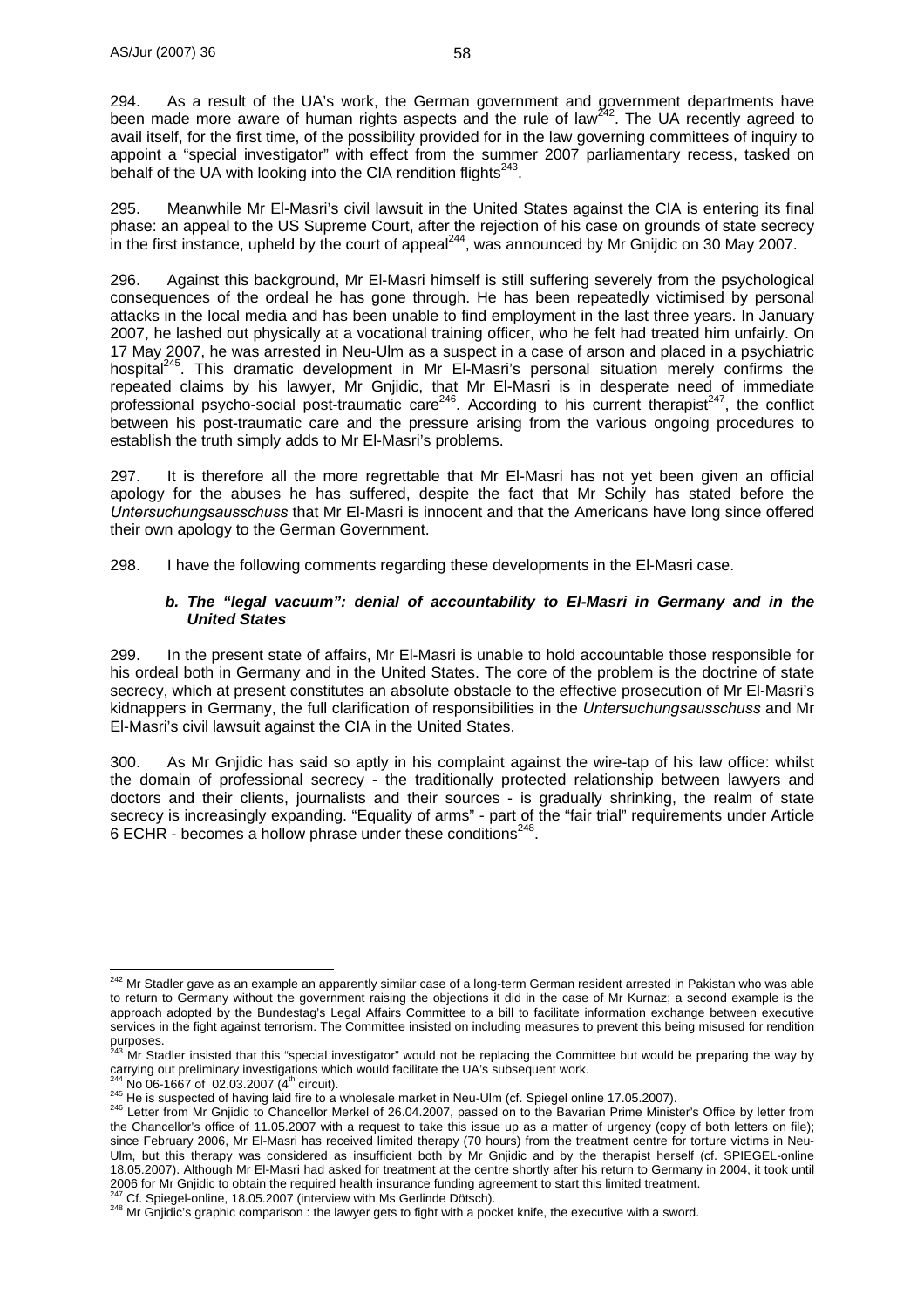301. The US Supreme Court, if it chooses to hear Mr El-Masri's case, and the German Federal Constitutional Court, following the appeal lodged by the minority representatives of the Bundestag's committee of inquiry, will have to take a position on the extent to which the executive is allowed to act in complete secrecy, without the possibility for either judicial or parliamentary scrutiny of its actions. Here, we have on the one hand lawyers and judges – in favour of judicial and/or parliamentary control, and on the other the executive, and in particular the intelligence agencies and other special services, claiming the freedom to act in secrecy on the pretext of the supposed higher interests of the state. Mr Gnjidic's constitutional complaint, in contrast, has led to a clearer definition of the realm of professional secrecy.

302. These are undeniably key issues for the defence of human rights and for the fight against terrorism. Short-circuiting the different mechanisms of judicial and parliamentary control does not make the fight against terrorism more effective. Rather, this vacuum can lead to arbitrary action and all sorts of dysfunctioning. While certain operational means must of course remain confidential, there is nothing to prevent making provision for transparent procedures for subsequent review. Continuing to invoke state secrecy years after the events is unacceptable in a democratic society.

303. Moreover, state secrecy cannot in any circumstances justify or conceal criminal acts and serious human rights violations. From the point of view of the rule of law, the ruling of the US Court of Appeal (4<sup>th</sup> circuit) in Mr El-Masri's case<sup>249</sup> is disappointing and regrettable: whilst the Court of Appeal acknowledges that it is for the courts to decide on the extent of state secrecy<sup>250</sup>, it takes a very restrictive stance as to the scope of judicial review, insisting on the court being obliged to accord the "utmost deference" to the responsibilities of the executive branch<sup>251</sup>. This "deference" goes so far that "in certain circumstances a court may conclude that an explanation by the Executive of why a question cannot be answered would itself create an unacceptable danger of injurious disclosure. […] In such a situation, a court is obliged to accept the executive branch's claim of privilege without further demand"<sup>252</sup>.

304. One may legitimately ask how such reasoning can be reconciled with the fundamental principles of the rule of law. The case law of the US Supreme Court cited in support of this wide interpretation of the state secrecy doctrine<sup>253</sup> dates back to the 19<sup>th</sup> century and the worst periods of the Cold War, when there was an almost blind trust in the infallibility and incorruptibility of its secret services. It is therefore to be hoped that the United States Supreme Court will use the opportunity of the El-Masri case to take a fresh approach to and modernise the "state secrets doctrine", to bring it into line with the principle of the separation of powers and the requirement for transparency in a genuinely democratic society.

305. In *Fitzgerald*254, another United States Court of Appeal rightly points out that *"[w]hen the state secrets privilege is validly asserted, the result is unfairness to individual litigants – through the loss of important evidence or dismissal of a case – in order to protect a greater public value.*" How can it be seriously argued that information establishing the responsibility of State officials in serious violations of human rights is of "a greater public value" deserving protection in a democratic society?

<sup>&</sup>lt;sup>249</sup> No. 06-1667 of 02.03.2007

<sup>&</sup>lt;sup>250</sup> Quoting the US Supreme Court in *Reynolds* (345 US at 9-10) "[j]udicial control over the evidence in a case cannot be abdicated to the caprice of executive officers"

<sup>&</sup>lt;sup>251</sup> Again quoting the US Supreme Court (*Nixon*, 418 US at 710)<br><sup>252</sup> Court of Appeal (*supra* note 246) p. 12, with references to the US Supreme Court's Reynolds judgment (345 US at 9).<br><sup>252</sup> Court of Appeal (*supra* no

States v. Nixon (418 US 683) to 1974; Chi & S. Air Lines, Inc., v. Waterman S.S.Corp., 333 US 103, 111 to 1972<br><sup>254</sup> 776 F.2d at 1238 n.3 (cited by the Court of Appeal in the El-Masri case, supra note 246, p. 23)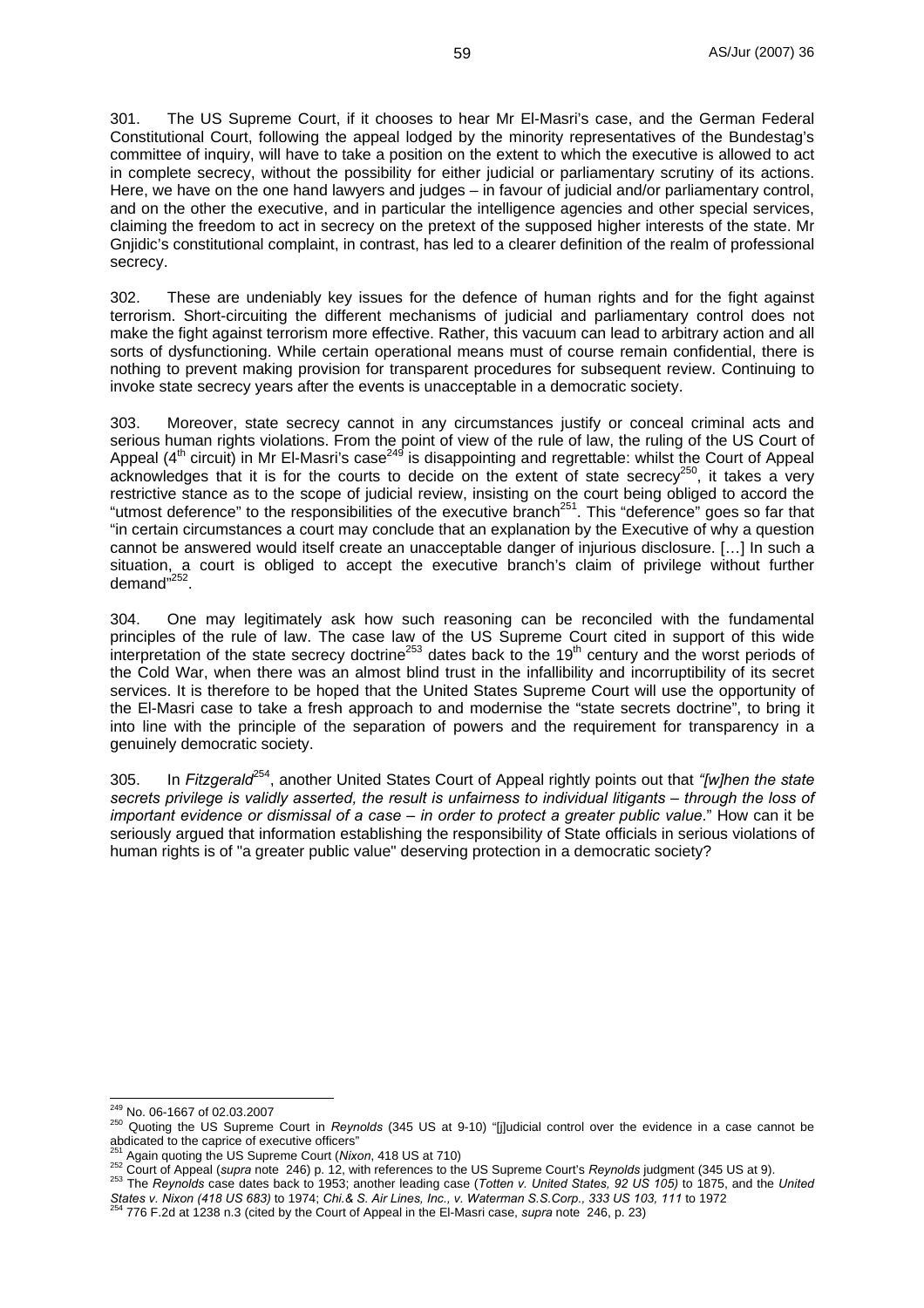306. The principle of judicial self-restraint is certainly a good thing, but this is truly corrupted when it results in a denial by the judicial system of its own role, leading to impunity for the perpetrators of serious human rights violations.

307. Judges, prosecutors and lawyers cannot *a priori* be considered national security risks, any more than other agents of States themselves. If necessary to safeguard legitimate state secrets that may well be intertwined with illegitimate ones, judicial personnel participating in proceedings involving state secrets can be subjected to a specific clearing or vetting procedure, as is done in a number of jurisdictions, and placed under an obligation to maintain the secrecy of the information they are given access to $^{255}$ 

308. In order to ensure accountability, information pertaining to serious human rights violations committed by agents of the executive should not, and need not be permitted to be shielded by the notion of state secrecy or national security.

309. What applies to courts must also apply to parliamentary committees of inquiry: the executive must not be allowed to thwart inquiries into its own possible wrongdoings by classifying relevant information.

### *c. The German parliamentary committee of inquiry and the work of the prosecutors in Munich*

## *- The Bundestag committee of inquiry*

310. The German parliamentary committee of inquiry responsible for establishing the facts in the El-Masri case is emblematic. Of course the *Bundestag*'s decision to conduct a serious inquiry into the case of Mr El-Masri and into possibly reprehensible activities by the German special services is welcome. It is, however, regrettable that most members of the committee have to date been content to receive documentation that has been rendered very incomplete by government censorship. The committee has also frequently been quick to accept the reasons given by witnesses for refusing to give evidence: on each occasion, "state secrecy" or the so-called doctrine of *exekutive Eigenverantwortung* (the domain of the executive's own responsibility, exempt from parliamentary scrutiny) has been accepted. It should also be made clear that the standing committee responsible for supervising the activities of the secret services (*Parlamentarisches Kontrollgremium (PKG))* has access to secret information<sup>256</sup>, and that the parliamentary committee of inquiry was granted access behind closed doors both to classified documents and to witness testimony on matters classified as secret. What is in dispute between majority and minority representatives is the extent to which parliamentarians can demand access to classified materials, and what use they can make of it in public if they consider that the matter in question requires their constituents to be informed. This matter needs clarification, generally and also for future reference. The parliamentary committee of inquiry is fulfilling its supervisory remit in the interest of parliament as a whole, and its work must not be primarily influenced by considerations of short-term political rivalry<sup>257</sup>. Any majority, in a democratic system, can become the minority at the next election, and should have an interest in protecting parliamentary scrutiny of executive action. I therefore welcome the decision of the opposition representatives on the parliamentary committee of inquiry to apply to the Federal Constitutional Court for a clearer definition of the scope of the doctrine of the executive's own responsibility (*exekutive Eigenverantwortung*) 258.

 $\overline{a}$  $^{255}$  In the same way as the procedure described by the 4<sup>th</sup> Circuit Court of Appeals (*supra* note 246, pp. 11-12 and 21-22) for the judicial review of the issue whether the information sought to be protected qualifies as privileged under the state secrets

doctrine.<br><sup>256</sup> On the other hand, this body has no power to summon witnesses. The government is under an obligation to "report" to the PKG, but there is no statutory obligation (subject to criminal penalty) like that which exists for witnesses summoned by a committee of inquiry, for the executive's representatives on the PKG to tell the truth.

As seems to be the case, according to Mr Stadler, within the German parliamentary committee of inquiry: while the representatives of government parties, especially the Christian Democrats who were in the opposition at the material time, take a very active and open attitude during the examination of witnesses, government discipline comes fully into play when the facts are being assessed, with the representatives of government parties never having voted for a motion to take evidence (Beweisantrag) tabled by minority representatives or having tabled such a motion themselves.

cf. tagesthemen.de of 21.05.2007, announcing the appeal to the Federal Constitutional Court.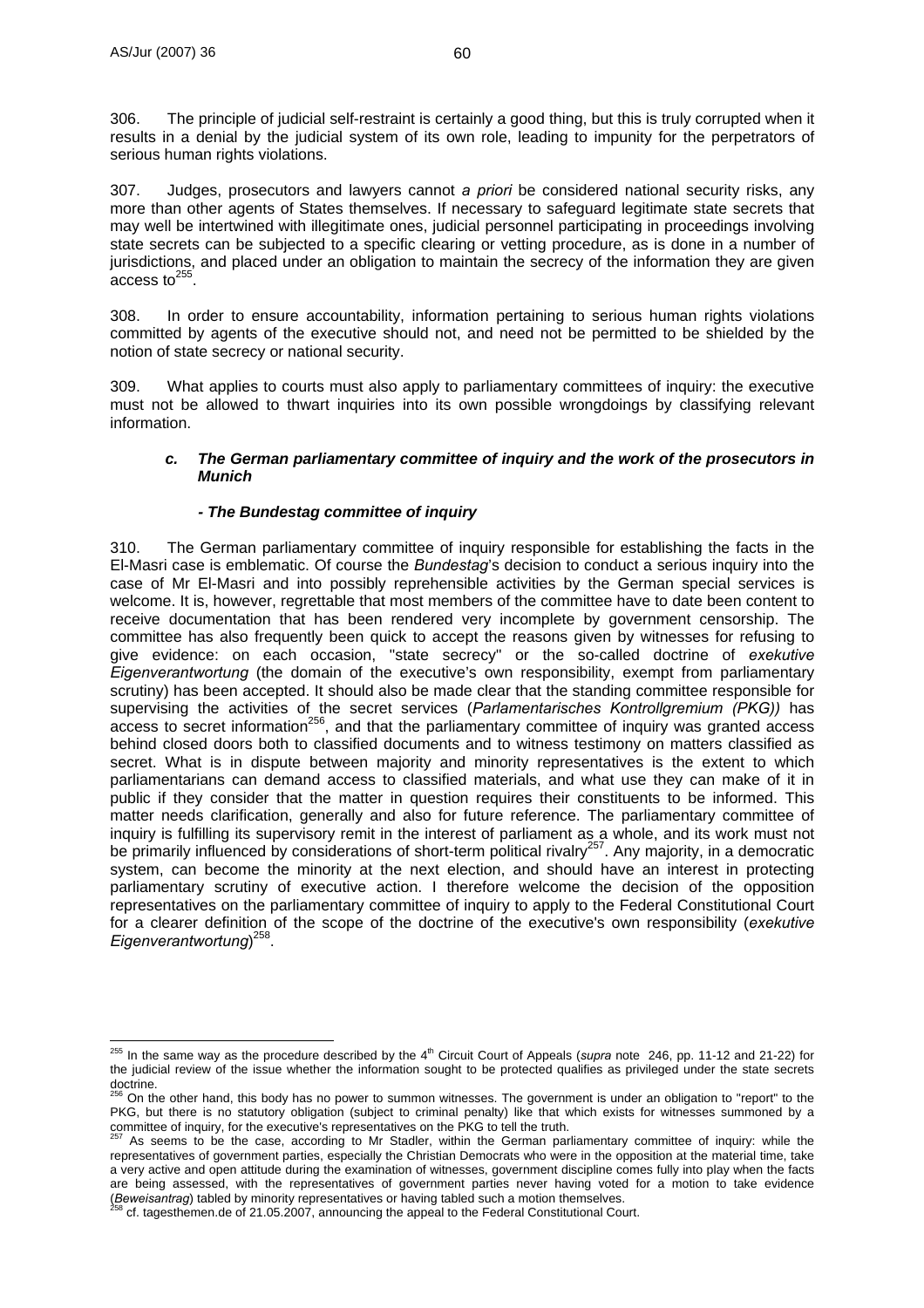311. My last remark about the parliamentary committee of inquiry concerns the reception of its work by public opinion. The committee's work revealed some very questionable aspects of certain decisions taken by the former Minister in charge of the coordination of the special services (now Minister for Foreign Affairs), in particular as regards the case of Mr Kurnaz; the latter could apparently have been released from Guantanamo by the United States much earlier, if only the German authorities had agreed to repatriate him<sup>259</sup>. Whilst some media outlets raised the question of whether the Minister concerned should remain a member of the Government, his popularity as measured by opinion polls did not suffer at all; it even grew. The cases of Mr El-Masri and Mr Kurnaz, whose responsibility was never established, and who suffered extreme hardships, spending months and years in unlawful detention without any excuse having been offered or compensation paid, gave rise to unpleasant comments in the tabloid press about these two men of Arab origin and of Muslim faith<sup>260</sup>. The apparent success of this media strategy may also be a symptom of latent islamophobia<sup>261</sup>, a worrying phenomenon which should cause concern to political leaders and to all who play an active role in civil society.

#### *- The Munich Prosecutor's office*

 $\overline{a}$ 

312. The prosecutors in Munich continue to encounter difficulties as a result of the refusal by the authorities in the United States and "the former Yugoslav Republic of Macedonia" to co-operate in the search for the truth. The assistance of these countries' authorities is vital in order to prove the facts and establish responsibilities. It has now been established that there is no truth whatsoever in the replies given by the Macedonian authorities. Another official request for assistance, containing very specific questions, would seem to be necessary.

#### *d. Deception and failure to account on the part of "the former Yugoslav Republic of Macedonia"*

313. A Macedonian parliamentary committee concluded on 18 May that the country's secret services "did not overstep their powers" in the case of Mr El-Masri.<sup>262</sup> Its Chairman, Mr Rahic, was quoted in the media as saying that "until El-Masri's account is proved and we are presented with strong evidence, we will believe the Interior Ministry". This seems a fairly rash thing to say, even allowing for the fact that this report had not been published when those words were spoken. However, the new facts now brought into the public domain should finally trigger action on the basis of the "readiness of this committee and the parliament of the Republic of Macedonia to fully investigate and solve this case", to which Mr Rahic reportedly referred.

314. The "official version" of Mr El-Masri's involuntary stay in "the former Yugoslav Republic of Macedonia" has definitely become utterly untenable, in the light of not only the work of the *Bundestag*'s committee of inquiry, but also the information that we believe we can provide about the arrangements for Mr El-Masri's secret return to Europe. It is now high time for those responsible for the deception - vis-à-vis the German *Bundestag*, the Munich prosecutors, the European Parliament and the Council of Europe - to offer their apologies to the unfortunate protagonist in this case and to divulge once and for all the whole truth. There is a feeling that responsibility for this refusal to tell the truth lies with the highest representatives of the State, who seem likely to have orchestrated the presentation of this official version<sup>263</sup>. For the sake of restoring the mutual trust indispensable for European co-operation in this sensitive field, I urge the Macedonian President and Parliament to show a willingness to co-operate in the search for the truth without further delay.

<sup>&</sup>lt;sup>259</sup> The Assembly's Rapporteur on Guantanamo, Kevin McNamara (United Kingdom/SOC), received on 28.02.2005 an official reply from the German Government regarding the case of Mr Kurnaz to a questionnaire sent to all member states as to whether the authorities knew of a national or permanent resident now held in Guantanamo and if so, what they were doing to secure the person's repatriation. The answer was laconic: The US authorities were not approached by the German authorities as Turkey is responsible for and able to grant diplomatic protection to Mr Kurnaz. In Resolution 1433 (2005) the Assembly appealed to all member states "*to enhance their diplomatic and consular efforts to protect the rights and ensure the release of any of their* 

<sup>&</sup>lt;sup>260</sup> See BILD.de, 22.05.2007 ("Warum lassen wir uns von so einem terrorisieren"); 05.02.2007 ("Ausgerechnet El-Masri"); 31.01.2007 ("*Wie wurde aus diesem Libanesen eigentlich ein Deutscher?*"). This campaign by BILD is criticised by Hans Leyendecker in the Süddeutsche Zeitung of 21.05.2005.

<sup>261</sup> Mr Stadler also said that he was disappointed by this lack of solidarity with victims perceived as "alien". Even inside the parliamentary committee of inquiry, some members remained hesitant until such time as the MPs personally heard moving<br>accounts of their appalling sufferings given by Mr El-Masri and Mr Kurnaz.

 $^{262}$  In a letter of 05.06.2007 the Head of the Macedonian Delegation, Mr Sambevski, transmitted this assessment to me officially.<br><sup>263</sup> See Marty report 2006, supra note 6, pp. 27-28 (§§ 106-111).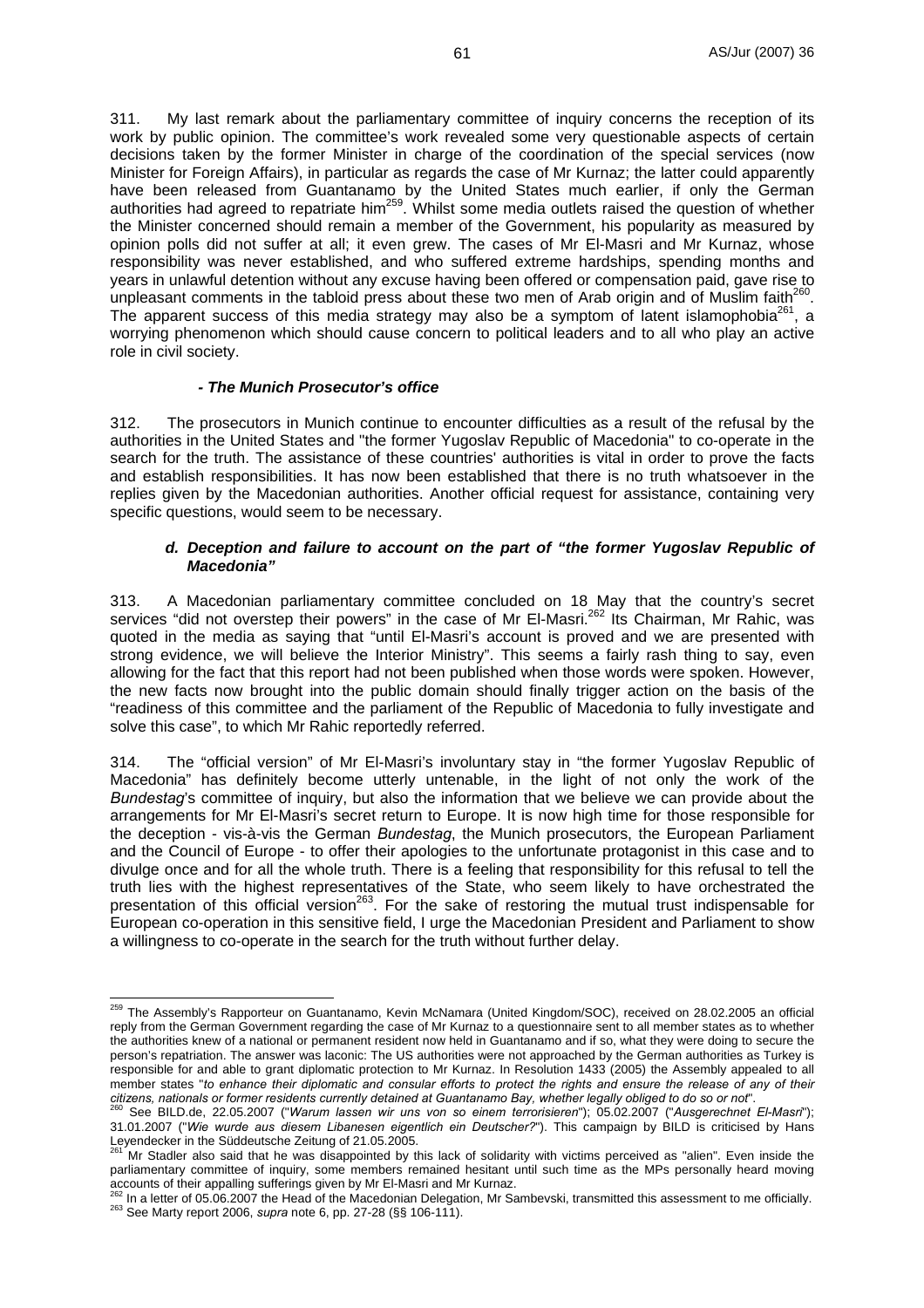315. The positive example of Bosnia and Herzegovina, which has fully acknowledged the facts relating to "its" case of rendition<sup>264</sup>, deserves to be re-emphasised here. Its authorities showed responsibility and sincerity, and should also be congratulated on their country's recent election by the UN General Assembly to membership of the United Nations Human Rights Council<sup>265</sup>.

### *ii. Complicity and accountability in other rendition cases*

#### *a. The role of the Italian authorities in the case of Abu Omar*

316. New developments in this case, described in some detail in the June 2006 report<sup>266</sup> include new arrest warrants delivered on 3 July 2006 against four more US citizens, including Jeffrey Castelli, the director of the Italian office of the CIA at the time of the abduction, which increased the number of arrest warrants against American agents to 26. In July 2006, two arrest warrants were also delivered against Italian agents working for SISMI, the military intelligence agency (Mr Pignero and Mr Mancini). By November 2006, the Milan Prosecutor's office had fulfilled all technical requirements for the transmission by the Italian Minister of Justice of the relevant extradition requests to the American authorities. But to date, the Minister has still not transmitted these requests. It may be helpful to point out that the treaty on judicial assistance between the United States and Italy explicitly provides for extradition even of their nationals.

317. In November 2006, Mr Pollari was removed from his post as director of SISMI "in the course of a reorganisation of the secret services"<sup>267</sup>.

318. In a letter smuggled out of his prison in Egypt (published by the *Chicago Tribune* and the *Corriere della Sera* on 7 January 2007), Abu Omar described in detail how he was abducted from Italy and the abominable tortures to which he was subjected in Egypt, which go well beyond the dehumanising methods used in the CIA's own secret prisons network<sup>2</sup>

319. In February 2007, 26 US citizens and seven Italians, including Mr Pollari, were formally indicted, the trial being due to begin on 8 June 2007.269 Mr Pollari, the only defendant who appeared during the preliminary hearing, has insisted that Italian intelligence played no role in the alleged abduction, and told the judge he was unable to defend himself properly because documents clarifying his position were not permitted in the proceedings because they contain state secrets<sup>270</sup>. In fact, the evidence collected by the prosecution is overwhelming: SISMI had been informed of the operation relating to Mr Omar, and Italian agents certainly did take part in the operation.

320. In February and March, the Italian Government asked the Constitutional Court to annul the committal for trial of the 33 defendants in the Abu Omar case, as the prosecution had exceeded its powers, using documents which were classified and tapping phone conversations of Italian intelligence agents in their pursuit of the suspects. The Constitutional Court declared both government applications admissible, but has not to date ruled on their merits<sup>271</sup>. Italian Prime Minister Romano Prodi declared $^{272}$  that important information relating to the co-operation between the CIA and the Italian military intelligence constituted a state secret, and that, on the Abu Omar case, he "was following Mr Berlusconi's line"<sup>273</sup>. Worse still, the previous government had not explicitly raised the issue of state secrecy, whereas the current Minister of Justice had not hesitated to apply to the Constitutional Court, taking the view that the judges in Milan had encroached on an area reserved for the executive.

<sup>&</sup>lt;sup>264</sup> See Marty report 2006, *supra* note 6, pp. 32-23 (§§ 133-149).

<sup>&</sup>lt;sup>265</sup> In place of Belarus, the candidature of which was strongly opposed by the Parliamentary Assembly's Legal Affairs Committee

in a public appeal adopted on  $14.05.2007$ .<br><sup>266</sup> See Marty report 2006, *supra* note \*\*\*, p. 37 (§ 162).

<sup>&</sup>lt;sup>267</sup> WWW.WSWS.Org, 29.01.2007<br>
<sup>267</sup> WWW.WSWS.Org, 29.01.2007<br>
<sup>268</sup> See my description of these methods, *supra* at section V.iii.<br>
<sup>269</sup> BBC NEWS/World/Europe/Italy orders CIA kidnapping trial ; Chicago Tribune online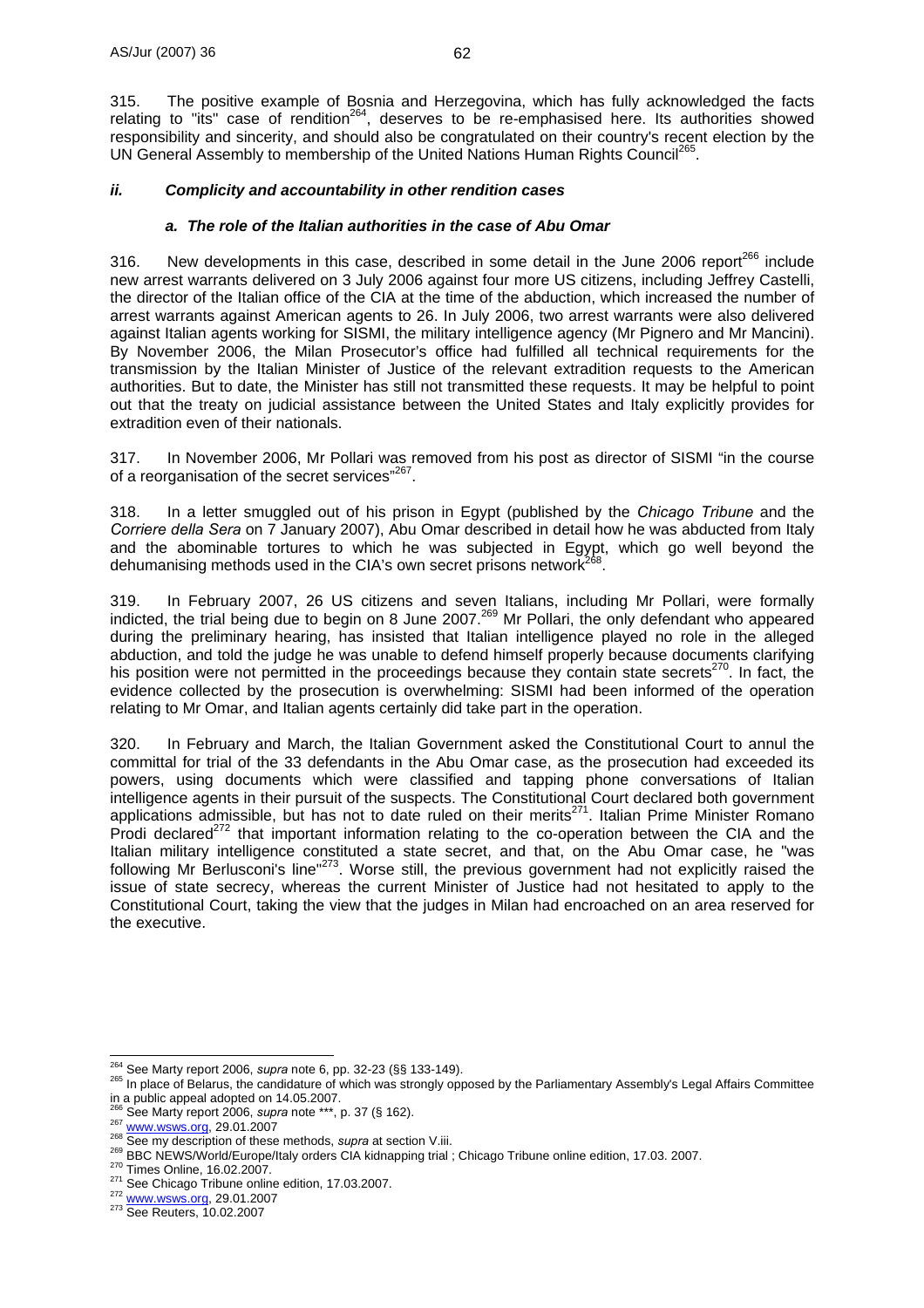321. But how can it be forgotten that a senior Italian official, General Pollari, head of military intelligence, lied unashamedly to the European Parliament? How is it possible to explain the deafening silence of the Berlusconi and Prodi governments in relation to the kidnapping of Abu Omar - who held refugee status - by an American commando operation, and to the sabotaging by this operation of a major anti-terrorist investigation being carried out by the Milan prosecution service?

322. In my previous report, I had already applauded the competence and high-quality work of Milan's judges and police. It is distressing to see now the kind of treatment to which judges of such merit as Armando Spataro and Ferdinando Pomarici are being subjected, prosecutors who have for years, not without great personal risk, been committed to combating terrorism, always effectively and with strict respect for the rule of law. The point has now been reached at which these judges stand accused of violating state secrecy!

323. In Italy, as in Germany, irrespective of the alternation in political power between parties, the same line has apparently been chosen, namely the preservation at any price of relations (and especially of interests) with the powerful ally, with "state secrecy" being invoked whenever an unpleasant truth might become public. This also enables conduct which is against the law to be covered up, and government offices to evade their responsibilities, and it is a very serious obstacle to the independence of the judicial system.

324. Our colleague Christos Pourgourides has demonstrated in his report adopted by the Assembly in April 2007 on "Fair trial issues in cases involving espionage and state secrecy"<sup>274</sup> how overly broad and unclear legislation on state secrecy has been abused to imprison and silence independent scientists, journalists and lawyers and "whistleblowers". This inquiry shows that overly broad and unclear concepts of state secrecy also stand in the way of accountability of the executive for blatant human rights violations. In the same way as Mr Pourgourides has rightfully argued that information that is already in the public domain cannot be a "state secret"275, we must strive for recognition that information on serious human rights abuses committed by executive authorities must not be kept under wraps as "state secrets" either. I can only wish my friend Armando Spataro success in his struggle for these principles in Italy.

## *b. The role of the Canadian authorities in the case of Maher Arar*

325. After the rather dark picture conveyed by the attitudes of several European governments, it is comforting to mention a positive example, that of Canada, which holds observer status with the Parliamentary Assembly of the Council of Europe.

326. The case of Maher Arar, the Canadian citizen abducted in New York and subjected to torture in a Syrian prison, must serve as an example to European states, showing that this kind of case may be understood in a more dignified way, more appropriate to a state governed by the rule of law.

327. A special commission of inquiry<sup>276</sup> conducted a separate inquiry into the facts and a detailed examination of the various political aspects, in order to establish the facts and to draw conclusions from the shortcomings evident in this case. The Report of the Events Relating to Maher Arar – Analysis and Recommendations (364 pages) was published in July 2006. The commission's official website provides ample information about the terms of reference of the inquiry, the role of the commissioner and counsel, and the commission's rules of procedure. The website also provides in great detail background documents of the factual inquiry (including transcripts of public hearings, and summaries of in camera hearings, reports from expert witnesses and the detailed "Fact Finder's Report"). Similar information is published as regards the examination of political aspects.

<sup>&</sup>lt;sup>274</sup> See Doc 11031. (available at http://www.coe.int)

<sup>275</sup> While this seems self-explanatory, it was called into question by the US Court of Appeal, *supra*, note 246, at p. 20, footnote

<sup>5.&</sup>lt;br><sup>276</sup> See <u>www.ararcommission.ca</u>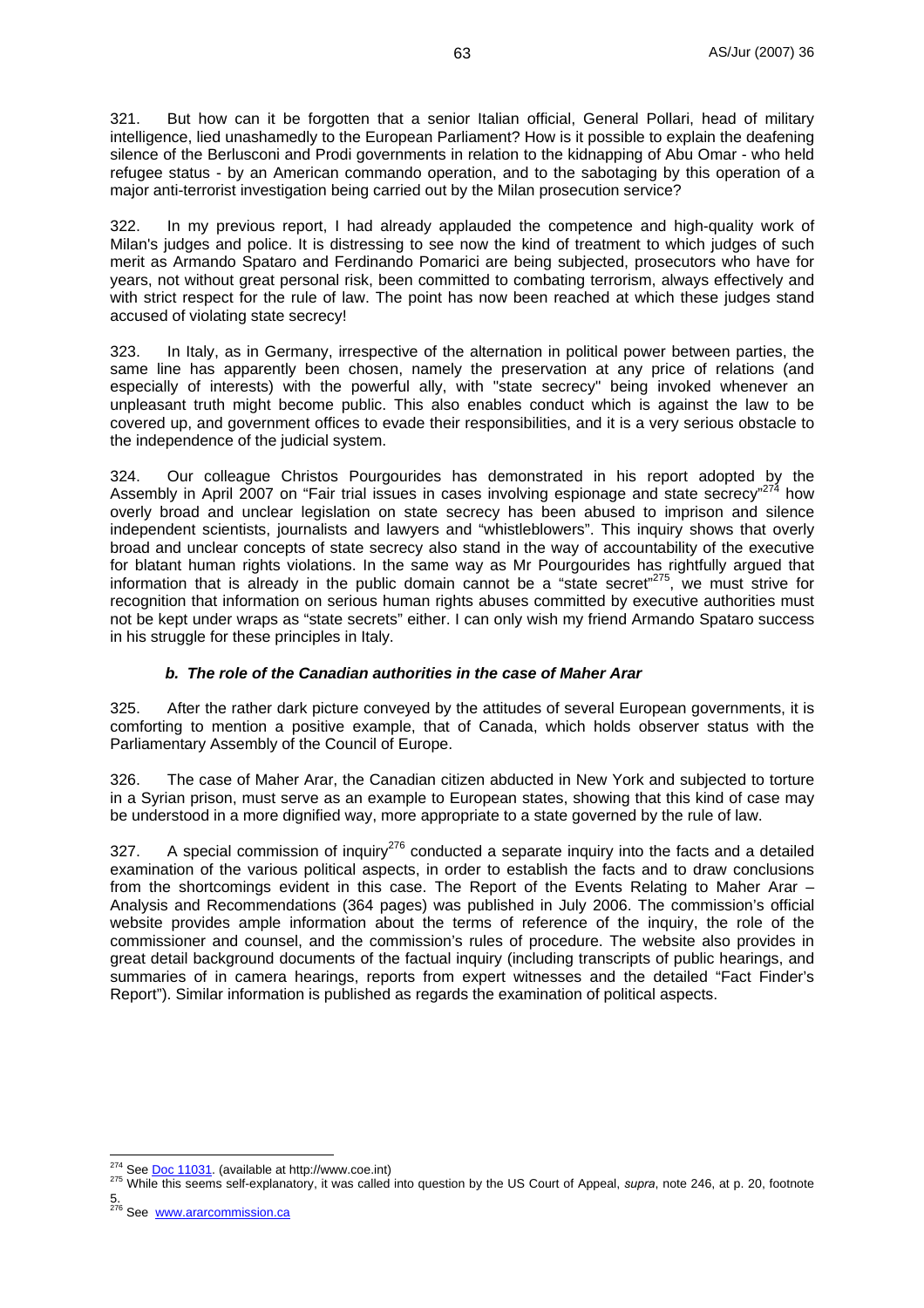328. In the framework of this report, I do not, unfortunately, have the resources to analyse and comment on this important work in any detail. This is very regrettable, but it is highly desirable to draw on the work done by the Canadian commission of inquiry in the process of the follow-up that must be given to the Assembly's recommendations by the Committee of Ministers, to ensure that similar abuses and mistakes never happen again in our member states.

329. Not surprisingly, a central issue for the commission on the case of Maher Arar was once again that of official secrecy and national security. But contrary to the situation in Europe and in the United States, Canada appears to have found a workable solution that safeguards both accountability and true national security interests. In simplified terms, the commissioner, an experienced judge, was given access to all the information required. Certain documents, which the government considered secret in the interest of national security, national defence or international relations, were examined in a procedure in which both parties were heard, and were not reproduced in the public version of the report (although attention was drawn to their absence). Thus it is not the government which is the sole arbiter of what should be regarded as a state secret. Such a procedure deserves the greatest attention in the preparation of the terms of reference for the new Council of Europe investigation mechanism which we propose to set up.

330. The Commissioner of the Inquiry, Justice Dennis O'Connor, stated that he was "*able to say categorically that there is no evidence to indicate that Mr Arar has committed any offence or that his*  activities constitute a threat to the security of Canada<sup>"277</sup> - thus unequivocally clearing Mr Arar's name. He was able to make this statement being "*satisfied that I have been able to examine all the Canadian information relevant to the mandate. [...] I received some of the evidence in closed, or in camera hearings and am unable to refer to some of the evidence heard in those hearings in the public version of this report. However, I am pleased to say that I am able to make public all of my conclusions and recommendations, including those based on in camera evidence.*" 278

331. I should like to conclude by citing Mr Arar himself<sup>279</sup>, who gave an excellent description of the role and function of the principle of accountability: "*This is because accountability is not about seeking revenge; it is about making our institutions better and a model for the rest of the world. Accountability goes to the heart of our democracy. It is a fundamental pillar that distinguishes our society from police states.*"

332. Explaining how he has been able to cope with the stress of surviving torture, the stress of not being able to find a job, the stress endured at the inquiry, he wrote: "*I draw my strength from my faith; from my loving, caring, strong wife; and from the support and generosity I have received from Canadians. I have rediscovered Canada through its people, people who made me feel proud of being Canadian.*"

333. These are impressive words coming from a man who was held for a year in the most abject conditions, including torture, in a prison run by the Syrian secret services, to which he had been handed over by the CIA, which had been able to rely on the co-operation of their Canadian counterparts, who had supplied completely baseless information about alleged links with El-Qaida. Mr Arar's ordeal continued after his return to Canada, which had been delayed by all kinds of setbacks, with leaks of information being organised with the intention of discrediting him and trying to justify the behaviour of the services responsible for his abduction.

334. Canada's attitude deserves to be highlighted, for the way in which the country's institutions coped with this serious and awkward case. Canadian society managed to resist some press attempts to condition its reaction, and unhesitatingly displayed solidarity with a man who had suffered such injustice<sup>280</sup>. Mr Arar also benefited from psychosocial assistance and received substantial  $\ldots$  compensation from the government for the damage suffered<sup>281</sup>. The Canadian public also expects the recommendations set out in the report to be implemented and those responsible to be brought to

<sup>&</sup>lt;sup>277</sup> Report, available at http://www.ararcommission.ca, hereinafter: Arar Commission Report, p. 9.

<sup>278</sup> Arar Commission Report, p. 10.<br>
279 See http://www.maherarar.ca - A Message from Maher Arar<br>
280 Canadian society does seem particularly sensitive, as the recent arguments about alleged ill-treatment meted out to two<br> Afghan detainees seem to show (see LeDevoir.com, file:///Users/dick/Desktop/Afghanistan%20-<br>%20Le%20Canada%20n'a%20pas%20vérifié%20les%20allégations%20de%20torture.webarchive)

In January 2007, Mr Arar received \$ Can 11.5 (about € 7.5 million) in compensation, and a formal public apology from the Canadian Prime Minister.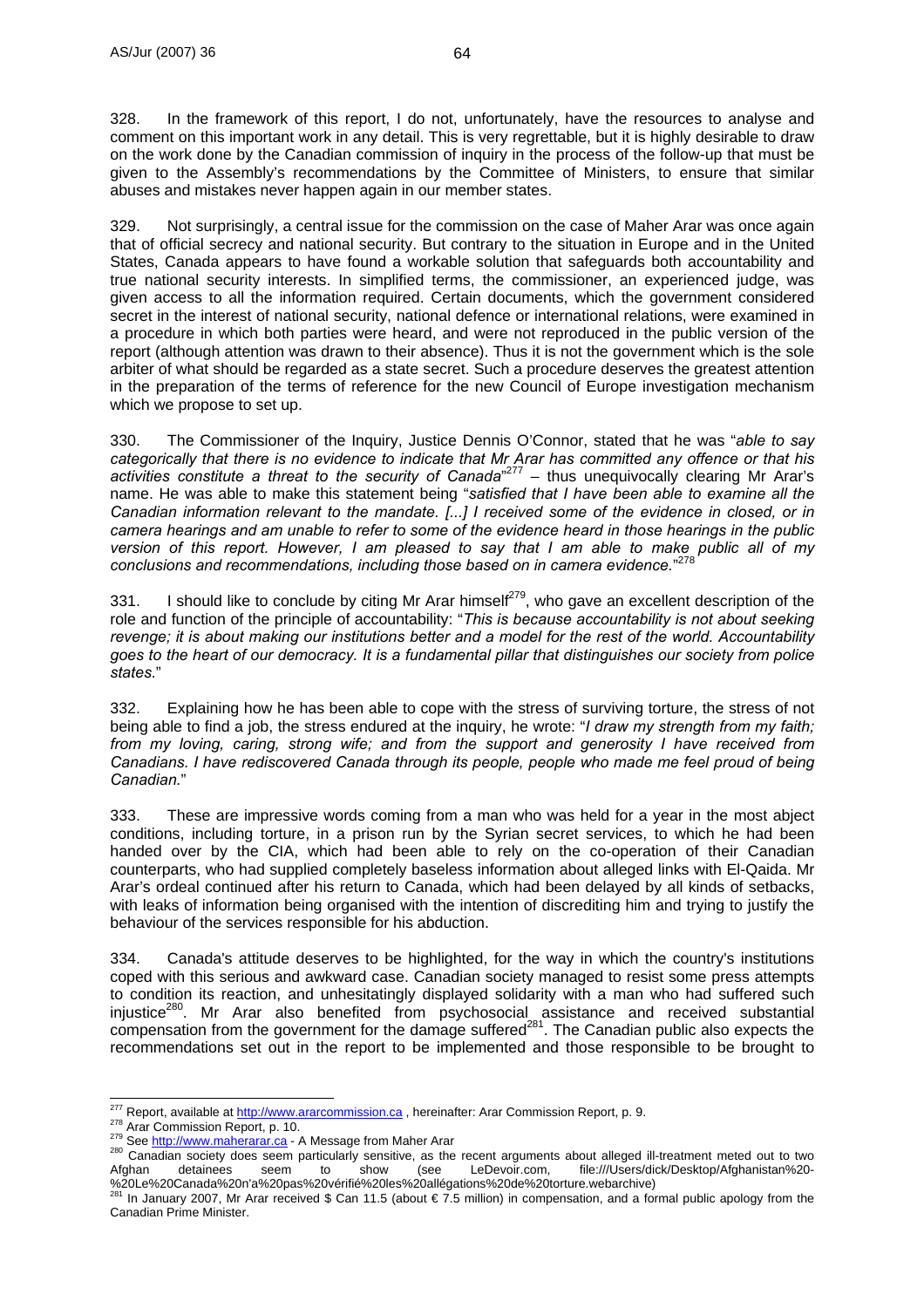account for their conduct<sup>282</sup>. There are striking differences in every respect between the way in which the Arar case was dealt with and the attitude taken to the El-Masri case. In particular, it should finally be pointed out that neither the United States nor Syria saw fit to co-operate with the Canadian commission of inquiry. Mr Arar's civil action against US authorities has run into the same difficulties due to the doctrine of state secrecy as that of Mr El-Masri.

#### *c. Proposal by the All Party Parliamentary Group on Extraordinary Rendition (APPG) to improve the UK's mechanisms dealing with rendition requests*

335. While the APPG did not achieve any progress regarding the specific cases of UK residents abducted in Gambia and finally taken to Guantanamo Bay<sup>283</sup>, its chair, Mr Andrew Tyrie, has recently submitted a proposal to the UK Government to improve the UK's mechanisms in this area, aimed at improving the protection of detainees transported through the UK, increasing transparency and defining responsibilities more clearly<sup>284</sup>. The APPG also expressed its support for the proposals made by the Secretary General of the Council of Europe following the opening of a procedure under Article 52 of the ECHR, and for the work of the Parliamentary Assembly, including the resolution and recommendation proposed with the report of June 2006. There is no possible doubt in group members' minds that "extraordinary renditions" have indeed taken place.

336. The House of Commons Intelligence and Security Committee, however, has yet to publish its report on extraordinary renditions $^{285}$ .

#### **VII. Secret detentions and renditions: the diminishing effect on respect for human rights worldwide**

#### *i. A collateral damage of the war on terror: diminishing respect for human rights*

337. The policy pursued by the current US Administration has undeniably been a contributory factor in tarnishing the image of the United States, a country regarded as a model of democracy and respect for individual freedoms. The huge wave of sympathy for the American people following the tragic events of 11 September rapidly gave way to incomprehension, irritation, and even overt hostility. The commission of unlawful acts - abductions, the exporting of torture to other countries even though they are regarded as "rogue states", the setting up of detention centres beyond any judicial supervision - has severely affected the moral authority of the United States. Worse still, the world's greatest power is becoming a negative role model for other countries, which feel that they may legitimately follow the same path and flout human rights. The systematic exporting of such activities outside American territory also constitutes a form of contempt for the rest of the world, and the reservation of such methods exclusively for non-Americans is an expression of an "apartheid" mentality in the legal sphere. This feeling is further reinforced by the US Administration's systematic refusal to place itself under the jurisdiction of an international court, although it is always ready to impose such jurisdiction on others<sup>286</sup>. This attitude merely fuels deplorable and damaging anti-Americanism, for it creates a movement of sympathy for Islamic fundamentalism, thereby giving a feeling of legitimacy to the criminal groups which resort to terror. The collateral damage caused by the "war on terrorism" being waged by the current US Administration is very serious. More serious, and more intolerable, however, is the attitude taken by many European governments, which have allowed when they have not directly co-operated in - a whole series of unlawful acts on their territory, acts which the US Administration itself refused to commit in its own country.

 $282$  cf. CBC news item of 29.01.2007

<sup>&</sup>lt;sup>283</sup> See Marty report 2006, *supra* note 6, page 46.<br><sup>284</sup> Letter of 18.05.2007 (on file).<br><sup>285</sup> The report must first be addressed to the Prime Minister, who shall decide about what can be made public.<br><sup>285</sup> The report m as at 01.01.2007, 104 States had acceded to the Rome Statute governing the ICC.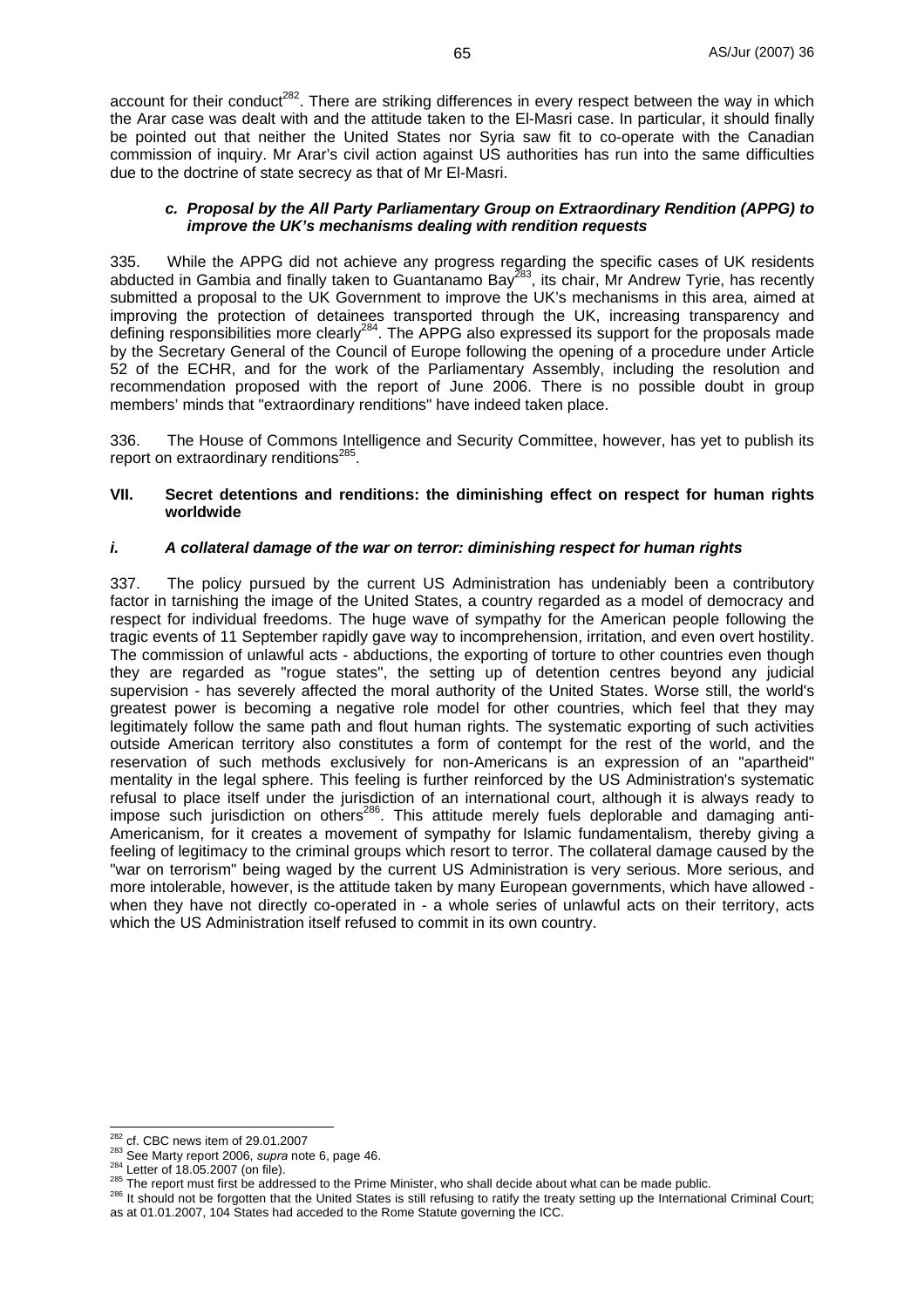### *ii. Continued secret detentions in the Chechen Republic and failure to cooperate with the CPT: unacceptable collateral damage to the values of the Council of Europe*

## *a. CPT 3rd Public Statement and detentions in the village of Tsentoroy*

338. The June 2006 report referred to serious allegations about enforced disappearances, and about the existence of secret detention centres and the systematic use of torture in Chechnya. Subsequently the CPT (European Committee for the Prevention of Torture) has issued new concrete conclusions about this region, in the third public declaration published recently.

339. Under Article 10(2) of the European Convention for the Prevention of Torture and Inhuman or Degrading Treatment or Punishment, the Committee may make, by a two-thirds majority, a public declaration after a Party to the Convention "*fails to cooperate or refuses to improve the situation in the light of the Committee's recommendations.*" According to the statement, "*the CPT remains deeply concerned*" by the fact that "[*r]esort to torture and other forms of ill-treatment by members of law enforcement agencies and security forces continues, as does the related practice of unlawful*  detentions<sup>"287</sup> and that investigations into these cases are largely ineffective.<sup>288</sup> This statement follows two previous public statements also concerning the Chechen Republic in July 2001 and July 2003, which illustrates the extreme gravity of the situation. Member states' duty to cooperate with the CPT and the follow-up to be given to the CPT's public statements by the Council of Europe generally deserve to be the subject of a separate report by the Committee on Legal Affairs and Human Rights.

340. In the framework of my mandate concerning allegations of secret detentions in Council of Europe member states, I invited the chair of the Russian delegation to PACE, Mr Konstantin Kosachev, to comment on the CPT's 3<sup>rd</sup> public statement and the allegations of secret detentions in the village of Tsentoroy. In his answer dated 15 May 2007, Mr Kosachev wrote the following:

"*According to the Ministry of the Interior of the Russian Federation, the delegation of the CE Committee for the Prevention of Torture (CPT) headed by Mr M. Palma visited the village of Tsentoroy (Kurchaloevskiy region of the Chechen Republic) and inspected all the premises they were interested in. They did not find either secret detention facilities there or any facts proving the rumours of their existence. No applications or complaints from residents were lodged to the law-enforcement bodies of the Chechen Republic about illegal detentions of people with their further stationing in the village of Tsentoroy (Kurchaloevskiy region of the Chechen Republic).* 

*The CPT report of November 2006 on the results of the two visits of the Committee said that there were illegal detention facilities in the village of Tsentoroy (Kurchaloevskiy region of the Chechen Republic). In response, the Ministry of the Interior of the Russian Federation carried out thorough additional inspections. The information brought to the notice of the European community and the Parliamentary Assembly of the Council of Europe was not confirmed.* 

*The FSB of the Russian Federation does not have any information about the existence of any secret detention centre in the village of Tsentoroy (Kurchaloevskiy region of the Chechen Republic).*"

341. Under the Anti-Torture Convention, the CPT is duty-bound to maintain the confidential character of its work, and can therefore not comment publicly on this reply. But the Russian authorities have failed to provide a specific response to the point that I highlighted in my own letter, namely that it transpires from an official reply given to the CPT by the Russian authorities, which the CPT made public in part (in the above-mentioned Public Statement<sup>289</sup>), that at least one secret detention facility  $$ i.e. a place of detention that was not declared as such vis-à-vis the CPT – has existed within the premises of the Chechen President's Security Service in the village of Tsentoroy290. I do not consider the above reply – a general denial - as a sufficient response to the specific issue I raised in my letter. The declaration in Mr Kosachev's letter that the CPT delegation visiting Tsentoroy did not find either

 $\overline{a}$ <sup>287</sup> CPT, *Public statement* concerning the Chechen Republic of the Russian Federation, made on 13.03.2007 and relating to a visit in November 2006 (available at http://www.coe.int

<sup>288</sup> *Ibid.* 289 In a letter of 20.03.2007 published on the website of the Russian Ministry of Foreign Affairs, the Ministry's Director of Humanitarian Cooperation and Human Rights complained to the CPT chair about the publication of certain elements of reply the Russian authorities consider as confidential.

I refer, in particular, to page 24 of document CPT/Inf (2007)17.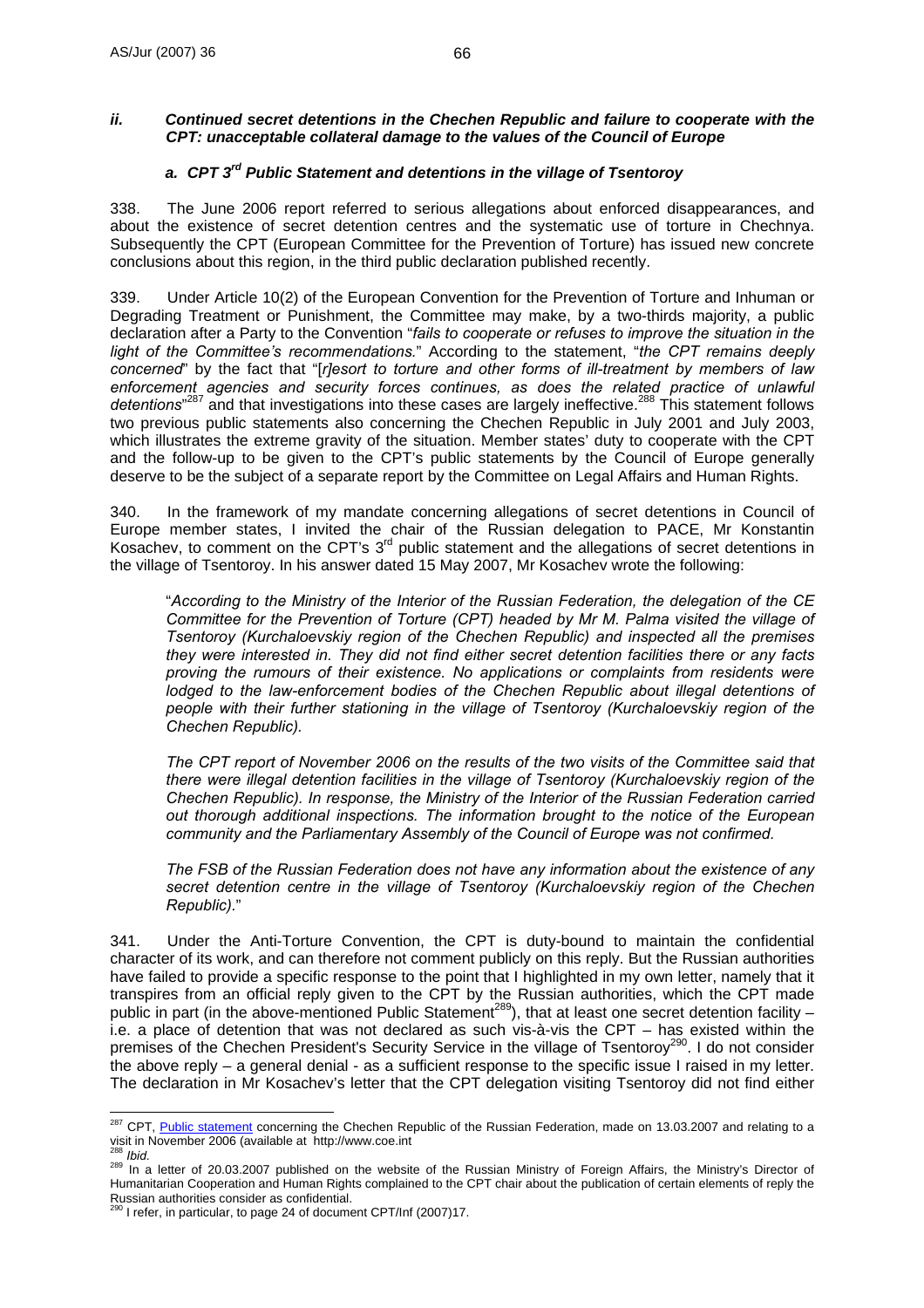secret detention facilities there or any facts proving the rumours of their existence and that no applications or complaints regarding unlawful detentions in this locality were received by local law enforcement authorities is clearly contradicted by the CPT's own public findings:

"*In the course of the 2006 visits, the CPT's delegation again spoke with a number of persons who gave detailed and credible accounts of being unlawfully held – on occasion for prolonged periods – in places in the Chechen Republic. Frequent reference was made to facilities located in the village of Tsentoroy in the Kurchaloy district […] . In certain cases, formal complaints had been lodged with the prosecution services relating to unlawful detention and ill-treatment at Tsentoroy. […] The CPT's delegation gained access to Tsentoroy on 2 May 2006 […]. The layout of the compound and, more specifically, the location and internal features of the secure rooms and adjacent ante-room, corresponded closely to descriptions which the delegation had received from persons who alleged that they had been held there (and subjected to various forms of ill-treatment).*"

#### *b. Alleged secret detentions in Grozny*

 $\overline{a}$ 

342. Another allegedly illegal prison in the Chechen Republic – located in Grozny, the capital of the Chechen Republic – is under discussion before the Sub-Committee on Human Rights. Prompted by a publication of the Russian human rights group "Memorial"<sup>291</sup> alleging the destruction of evidence concerning acts of torture and enforced disappearance by the destruction of a former school building, which had until recently housed a notorious detention centre of the Ministry of the Interior of the Chechen Republic, the Sub-Committee asked the Russian Prosecutor General's Office for explanations. The building was razed to the ground within hours of "Memorial" going public with its findings of damning inscriptions on the walls of cells and other evidence collected on the premises, which "Memorial" documented on video to the extent possible. The explanations given to the Sub-Committee in the Prosecutor General's reply of 11 September 2006 were not considered satisfactory by the Sub-Committee. Its additional questions of 12 October 2006 were answered on 21 May 2007. I prefer not to comment on these replies now, as they are yet be discussed by the Sub-Committee<sup>22</sup>

343. Whilst I am not in a position to draw any final conclusions from the as yet incomplete information presented above, regarding the razed detention centre in Grozny, there no longer seems to be any doubt, in the light of the CPT's public statement, that persons had been detained secretly in Tsentoroy<sup>293</sup>. I also cannot help noticing the general lack of transparency permeating detentions in the North Caucasus characterised by thousands of disappearances that are still not elucidated, especially in cases where there are indications that one or the other of the State institutions responsible for law enforcement was involved. In several recent decisions, the European Court of Human Rights has condemned the Russian Federation for failing seriously and effectively to investigate such cases  $294$ .

<sup>&</sup>lt;sup>291</sup> Human Rights Center Memorial, May 2006 (on file, English version provided by International Helsinki Federation, Vienna, on 14.06.2006, complete with transcription of wall inscriptions, and photographs taken by Memorial); see also "Unofficial Places of Detention in the Chechen Republic", International Helsinki Federation, Vienna, 15.05.2006 (addressed to me shortly before the publication of the June 2006 Interim Report) http://www.inf-hr.org/viewbinary/viewdocument.php?download=1&doc\_id=6810<br><sup>292</sup> The topic was last on the Sub-Committee's agenda on 18.04.2007; on the same day, the Russian deleg

Sub-Committee's Chair that no reply had yet been received from the Prosecutor General's Office. The Sub-Committee therefore postponed consideration of this matter "for one last time". A reply was received by the Sub-Committee's chair on 21.05.2007.<br><sup>293</sup> cf. Public Statement, paras. 28 and 29 (supra note 289 and p. 24 of document CPT/Inf (2007)

reply by the Russian authorities: "*In the course of the investigation it was established that on the night of 7 November 2004, "D", a member of an armed group (gang), was detained in the Khasavyurt district of the Republic of Dagestan by officers from the ChR President's Security Service and taken to the Security Service base in Tsentoroy. On 8 November 2004 he was transferred to Gudermes ROVD.*" (emphasis added)

<sup>&</sup>lt;sup>4</sup>Akhmadova and Sadulayeva v. Russia (10.05.2005), Application No 40464/02; Bazorkina v. Russia (27.07.2006), Application No 69481/01; Baysayeva v. Russia (05.04.2007)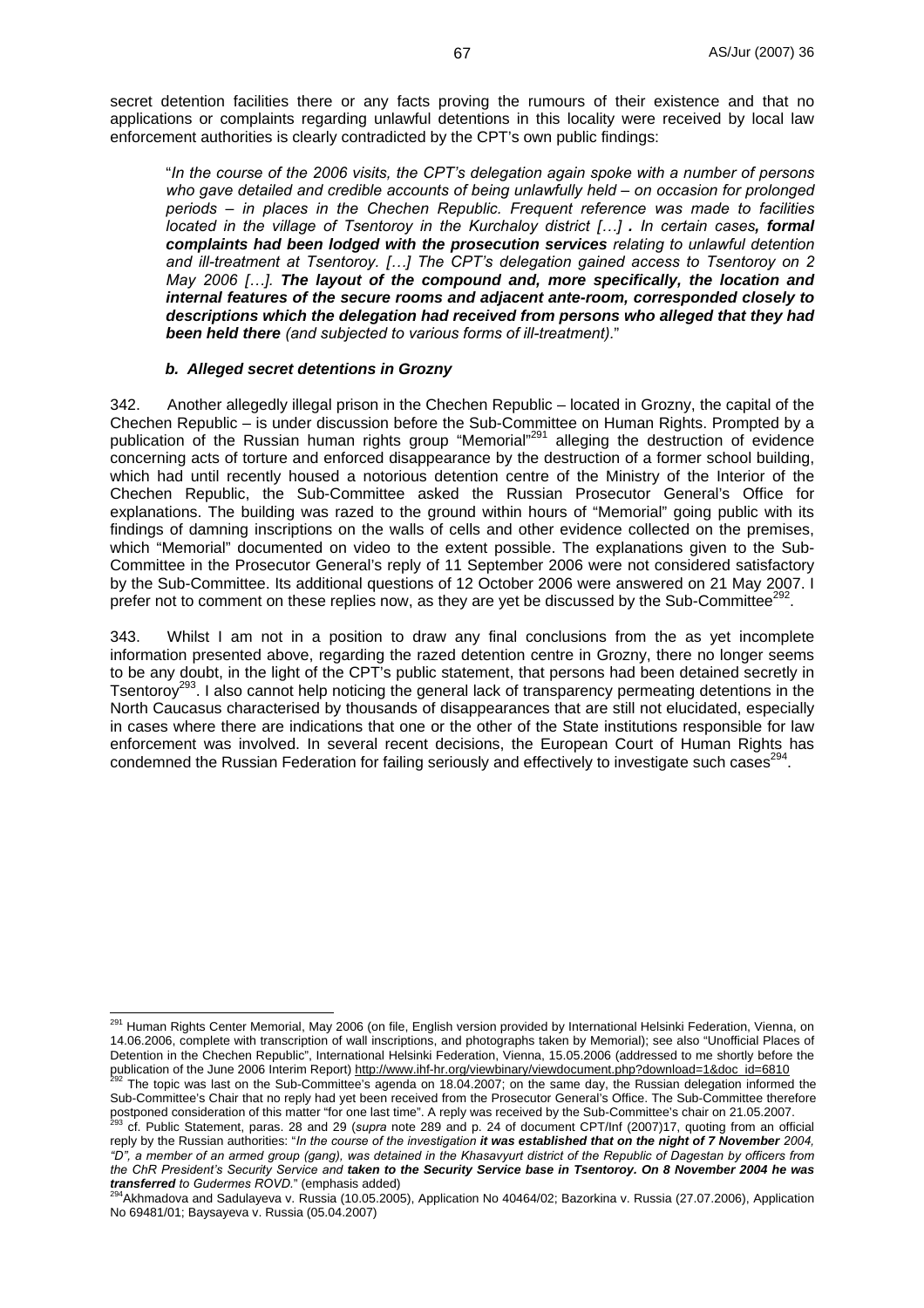344. As a confidence-building measure, I propose that the Assembly invites the Russian Federation to fully publish the CPT's reports and to work closely with this body to stamp out the practice of secret detentions from its territory, including the North Caucasus.

#### **VIII. Need for consensus solutions to the HVD dilemma whilst ensuring respect for human rights**

345. The typical response from members of the Bush Administration when confronted with reports on the impact of United States' policies in the context of the "war on terror" is two-fold. First, they will state that the criticisms are overstated and counter-productive;<sup>295</sup> second, they will complain that the authors of such reports make little effort to propose viable solutions to what they see as an intractable dilemma: how do we target, capture, detain and "bring to justice" the people we suspect of being "high-value" terrorists? John Bellinger tends to pose a simple question to his European counterparts:

## *"I guess I ask you, what is the solution to this problem?"<sup>296</sup>*

346. In view of the importance and the complexity of terrorism, it seems indispensable to attempt to form an international consensus on its precise nature and scope, as well as on the means to fight against it. Since the US Government continually re-emphasises that its "war on terror" is for the good of citizens of the wider free world, and Europeans in particular, then it is imperative that we agree upon the principles and legal standards that govern it.<sup>297</sup>

347. We must further ensure that we do not allow our collective vision and judgment to be clouded on issues such as detainee treatment, which I have addressed here through the lens of interrogation techniques.

348. As I conclude this inquiry, my overwhelming conviction is that clearer and fairer terms of engagement can only result from our finding consensus on how to react. It is also indispensable to take into account political considerations which foster terrorism and the means of modifying them.

## *i. Towards consensus definitions of phrases used in the "war on terror"*

349. I believe that three definitions in particular are in urgent need of clarification. The first of these is the notion of a "war" against international terrorists. The policy of the Bush Administration **characterises "war" in unfeasibly broad terms**. It is easy to see why the metaphor of "war" plays a formidable political role in rallying American support for US foreign policy, but it also serves to weaken and destabilise the essential framework upon which the "laws of war" are based.

350. In the context of my inquiry, I have analysed US "programmes" that President Bush has placed squarely under his "war on terror" metaphor: primarily the "High-Value Detainee" or HVD programme, and the "rendition" programme. Yet these activities rarely resemble war as we know it in the classic military sense. Accordingly I agree with the following assessment of two prominent American commentators:

*"Insofar as counterterrorism policy requires all of the tools of government, most of these tools*  will not in fact be the tools of war in the actual meaning of armed conflict. Instead they will *involve surveillance, interdiction of terrorist financing, intelligence gathering, diplomacy and other methods. Thus the language of global war is necessarily metaphorical."<sup>298</sup>*

 $\overline{a}$ <sup>295</sup> See John Bellinger, Chief Legal Advisor to the US Secretary of State, and Dan Fried, Assistant Secretary of State, Bureau of European and Eurasian Affairs; *Joint Brieifing to European Delegation during the visit of the TDIP Temporary Committee of the European Parliament to Washington, DC*, 11.05.2006 (hereinafter "Bellinger, *Briefing to European Delegation*, or Fried, *Briefing to European Delegation*"). Assistant Secretary of State Fried told the delegation: "The undisciplined public discussion, unbalanced by unintelligent conclusions from responsible people such as yourselves can have an unintended consequence of making it more difficult to work effectively to the benefit of your Governments and your societies as

<sup>&</sup>lt;sup>296</sup> Bellinger, *Briefing to European Delegation, Ibidem*.<br><sup>297</sup> I do not intend, in this brief section, to repeat my comparative analysis of "Legal Perspectives" in the US and the Council of Europe contained in my report last year, as I feel that it remains just as pertinent today: see the Marty Report 2006, *supra* note 6, at section 10, pp. 54 -59, §§ 265-279.

<sup>298</sup> See Anderson and Massimino, "Resolving Ambiguities in Detainee Treatment", *supra* note 214, at p. 3. The authors also state, at p. 14: "The counterterrorism policies of any new [US] administration or new Congress … must start from the view that counterterrorism operates across a wide range of activities. At one end is law enforcement … at the other end is war … The real action against terrorists themselves takes place in a zone between those two extremes."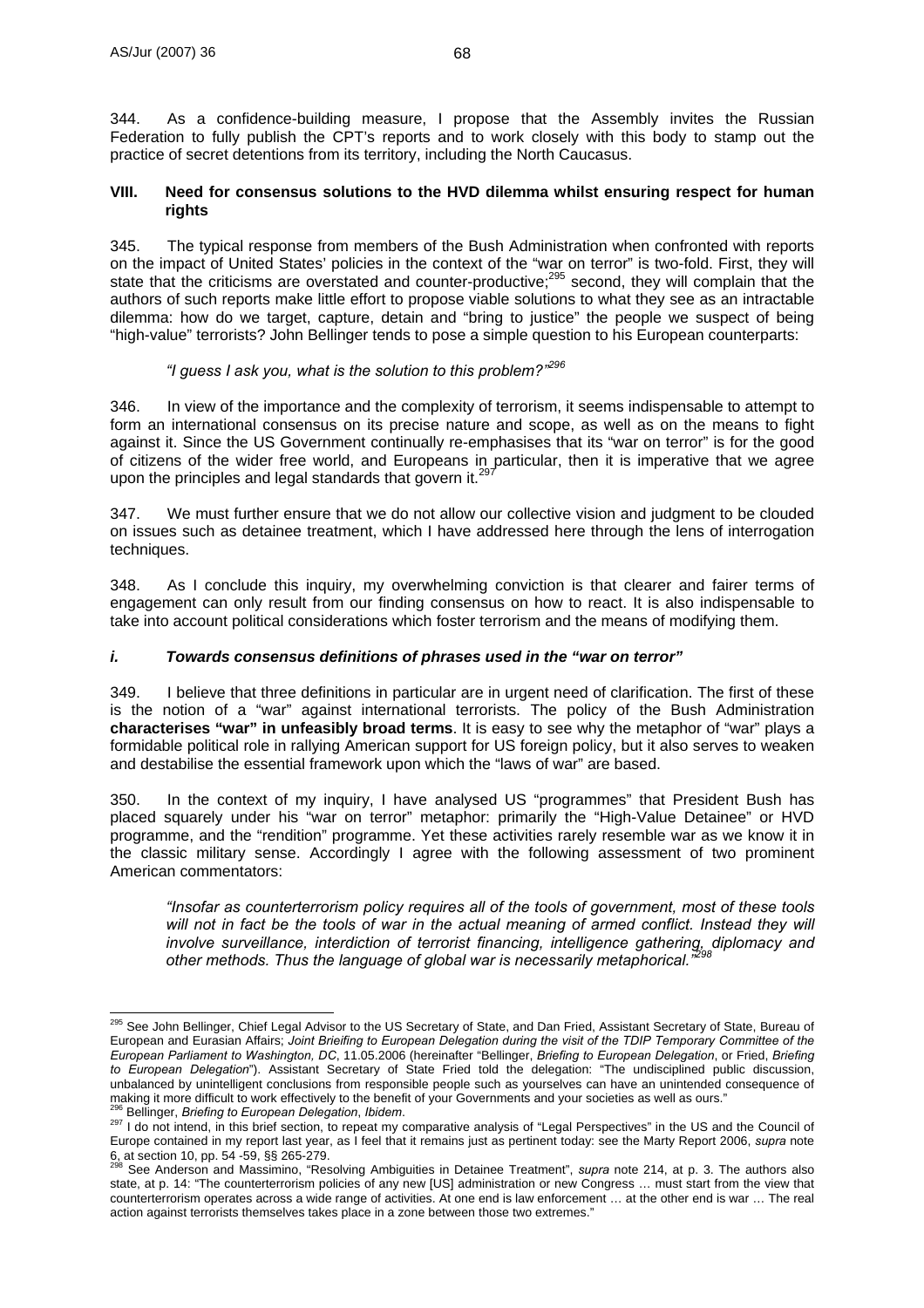351. The second ill-conceived expression is that of the "enemy," the present definition of which is an affront to international human rights and, in particular, to our notions of equality before the law. From as early as President Bush's Military Order of 13 November 2001,<sup>299</sup> to as recently as the Military Commissions Act of 2006,<sup>300</sup> notions of "otherness" - particularly foreign nationality **have been at the heart of United States policy on detaining terrorist suspects**.

352. I firmly believe that the same basic human rights standards should be applied equally regardless of whether a detainee is American or non-American, whether ally or adversary, whether of the highest or lowest "value", whether targeted by the CIA, the DoD or the FBI, and whether held on the territory of the United States or overseas. By acting otherwise in its practice and its legislation, the US Government has instituted a form of **legal apartheid**, where human rights and legal protections are applied to detainees in lesser or greater measure on an entirely discriminatory basis.

353. Nowhere has this legal apartheid been more apparent than in the subject matter of this report – the CIA's covert programme to hold foreign "enemy" HVDs in secret detention overseas, including on the territory of Council of Europe member states. It is high time that we end this untenable discrimination – and with it we must banish forever the Bush Administration mindset that effectively says "if it is illegal for us to use such a practice at home or on our own citizens, let us export or outsource it so we will not be held to account for it."

354. The third definition we must clarify is that of the "combatant". The strategic choice of the Bush Administration to persist with the "war on terror" metaphor has ultimately had the effect of "conferring on suspected terrorists the elevated status of combatants" $301$  – when in reality they ought to be dealt with in the same manner as other members of international criminal networks, such as arms traders, drugs smugglers or human traffickers. I believe that giving such status to members of Al Qaeda has served to galvanise its leadership and reinforce its self-perception as a revolutionary "people's army." Khalid Sheikh Mohamed and other HVDs have capitalised on their status to send "political" messages during their CSRT hearings at Guantanamo Bay.<sup>302</sup> I also agree with the US Army's own assessment that "insurgents" given a sense of legitimacy will surely harden as adversaries, not least in their effective resistance to interrogation.<sup>303</sup>

 $\overline{a}$ 

<sup>&</sup>lt;sup>299</sup> See Office of the Press Secretary, The White House, "President Issues Military Order: Detention, Treatment and Trial of Certain Non-Citizens in the War Against Terrorism", 13.11.2001, full text available at:<br>http://www.whitehouse.gov/news/releases/2001/11/print/20011113-27.html.

See Military Commissions Act of 2006, http://www.loc.gov/rr/frd/Military\_Law/MC\_Act-2006.html. The Act makes explicit distinctions between US citizens and non-citizens, or "aliens", as grounds for affording lesser legal protections (including denial of habeus corpus rights) to the latter category.

See Human Rights First, "Testimony of Elisa Massimino before the US House of Representatives, Committee on Armed Services", 29.03.2007, available at http://www.humanrightsfirst.org/. HRF made a compelling case to Congress to review several of the problematic definitions I have discussed here: "How we treat our terrorist suspects – including how we try them – speaks volumes about who we are as a nation, and our confidence in the institutions and values that set us apart. The distinction between the United States and its terrorist enemies has narrowed over the course of this conflict."<br><sup>302</sup> I refer here to the Combatant Status Review Tribunal (CSRT) hearings in which KSM and other detainees am

fourteen HVDs at Guantanamo Bay appeared earlier this year, available at:

http://www.defenselink.mil/home/features/Detainee\_Affairs/. See, for example, Department of Defense, "Unclassified Verbatim Transcript of CSRT Hearing for ISN 10024" [known to be Khalid Sheikh Mohamed], 10.03.2007. KSM declared himself a "combatant" with the phrase: "For sure, I am an American enemy." He also attempted to position himself as a "revolutionary" by stating: "we [AI Qaeda] consider we and George Washington doing same thing."

In this regard, see US Department of Defense, Army Field Manual on Interrogation, FM3-24/MCWP3-33.5, December 2006, at pages 1 to 23. Under the section entitled "Counterinsurgency", the Manual states: "It is easier to separate an insurgency from its resources and let it die than to kill every insurgent [because] dynamic insurgencies can replace losses quickly. Skilful counterinsurgents must thus cut off the sources of that recuperative power." One such source is said to be the status afforded to an insurgent by his enemy.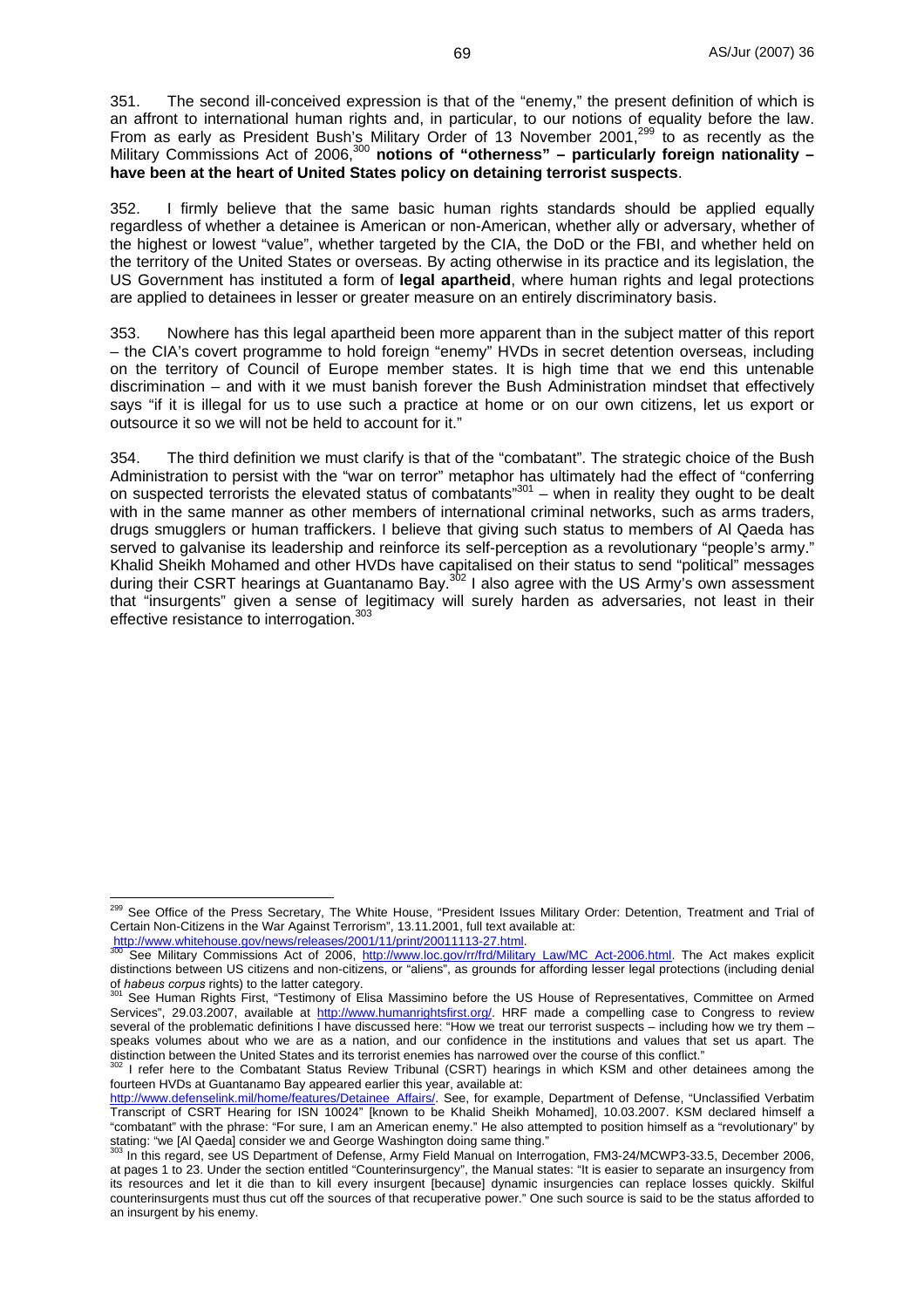355. It has now been widely agreed in America and internationally that the "enhanced interrogation techniques"304 used on the CIA's "high-value" detainees in secret detention overstepped the mark in terms of what is legal, moral and effective. Two very recent commentaries in this area – one by a UN Special Rapporteur<sup>305</sup> and one by an expert group of American "intelligence scientists"<sup>306</sup> – provide arguments in favour of review and strict regulation of interrogation techniques.

356. The UN Rapporteur, Martin Scheinin, has re-emphasised that many of interrogation techniques in which "the CIA has indeed been involved, and continues to be involved", in his assessment "involve conduct that amounts to a breach of the non-derogable right to be free from torture and any form of cruel, inhuman or degrading treatment."<sup>307</sup>

357. The American study, by the Intelligence Science Board, focuses on practical considerations, essentially considering whether or not interrogation techniques like those used by the CIA are effective in gathering accurate intelligence. In its entirety, the report concludes that many post-9/11 techniques are "outmoded, amateurish and unreliable;"308 in its detail, the report offers plausible explanations as to how interrogations have so frequently spiralled into abuse:

*"Too often, interrogators intensely and aggressively pursue their operational agenda without sufficiently acknowledging that the source, too, has an agenda … Disregarding the source's interests can lead to unexpected and seemingly inexplicable areas of disagreement and even outright defiance … As this war [on global terrorism] has continued, evidence of the employment of coercive methods by US interrogators has appeared with alarming frequency."309*

358. In my opinion, the very option to make use of coercive techniques based on physical and psychological pain or duress is a poisoned chalice in the hands of a CIA interrogator. Such is the national security imperative to gather tangible, actionable intelligence – not to mention the sense of outrage at the 11 September attacks for which the HVDs are being blamed, which often mutates into an irrational desire for vengeance – CIA interrogators have resorted and will continue to resort to whatever extremes of coercive treatment they are told is permissible.

 $\overline{a}$  $304$  Six of these "enhanced interrogation techniques" were described in an ABC News report in November 2005, summarised as follows: "water boarding" (induced fear of drowning on a detainee strapped to a board); "cold cell" (naked at 50 degrees Fahrenheit, repeatedly doused with cold water); "long-time standing" (shackled in a stress position for up to 40 hours, causing extreme pain and sleep deprivation); "attention slap" (open-handed strike across the face); "belly slap" (hard, open-handed strike to the stomach); and "attention grab" (taking hold of the detainee's shirt, shaking forcefully). See Brian Ross and Richard Esposito, "CIA's Harsh Interrogation Techniques Described – Sources Say Agency's Tactics lead to Questionable Confessions, Sometimes to Death", ABC News, 18.11.2005, available at:<br>http://abcnews.go.com/WNT/Investigation/story?id=1322866.

See Martin Scheinin, UN Special Rapporteur on the Promotion and Protection of Human Rights and Fundamental Freedoms while Countering Terrorism, "Press Conference discussing Preliminary Findings on Visit to United States," 16-25.05.2007<br>(hereinafter "Scheinin, 'Preliminary Findings on Visit to US").

See US National Defence Intelligence College, Intelligence Science Board, *Educing Information – Interrogation: Science and* Art (Foundations for the Future), Phase I Report, Washington, DC, completed December 2006 – released 29.05.2007<br>(hereinafter "Intelligence Science Board, *Educing Information*").

<sup>&</sup>lt;sup>307</sup> See Scheinin, "Preliminary Findings on Visit to US," *supra* note 307.<br><sup>308</sup> For a review of the full report and several background interviews with its authors, see Scott Shane and Mark Mazzetti, "Interrogation Methods are Criticised", in *The New York Times*, 30.05.2007, available at:

http://www.nytimes.com/2007/05/30/washington/30interrogate.html?bl=&\_r=1&ei=5087%0A&en=dc81cce01b99827c&ex=11807 <u>56800&adxnnl=1&oref=slogin&adxnnlx=1180692698-m6KgJwvypPYbDzvaqwOvCA</u><br><sup>309</sup> See Steve Kleinman, "Barriers to Success: Critical Challenges in Developing a New Educing Information Paradigm," excerpts

taken from pp. 254, 255 and 265, in *Intelligence Science Board*, "Educing Information", *supra* note 308, at pp. 235-266.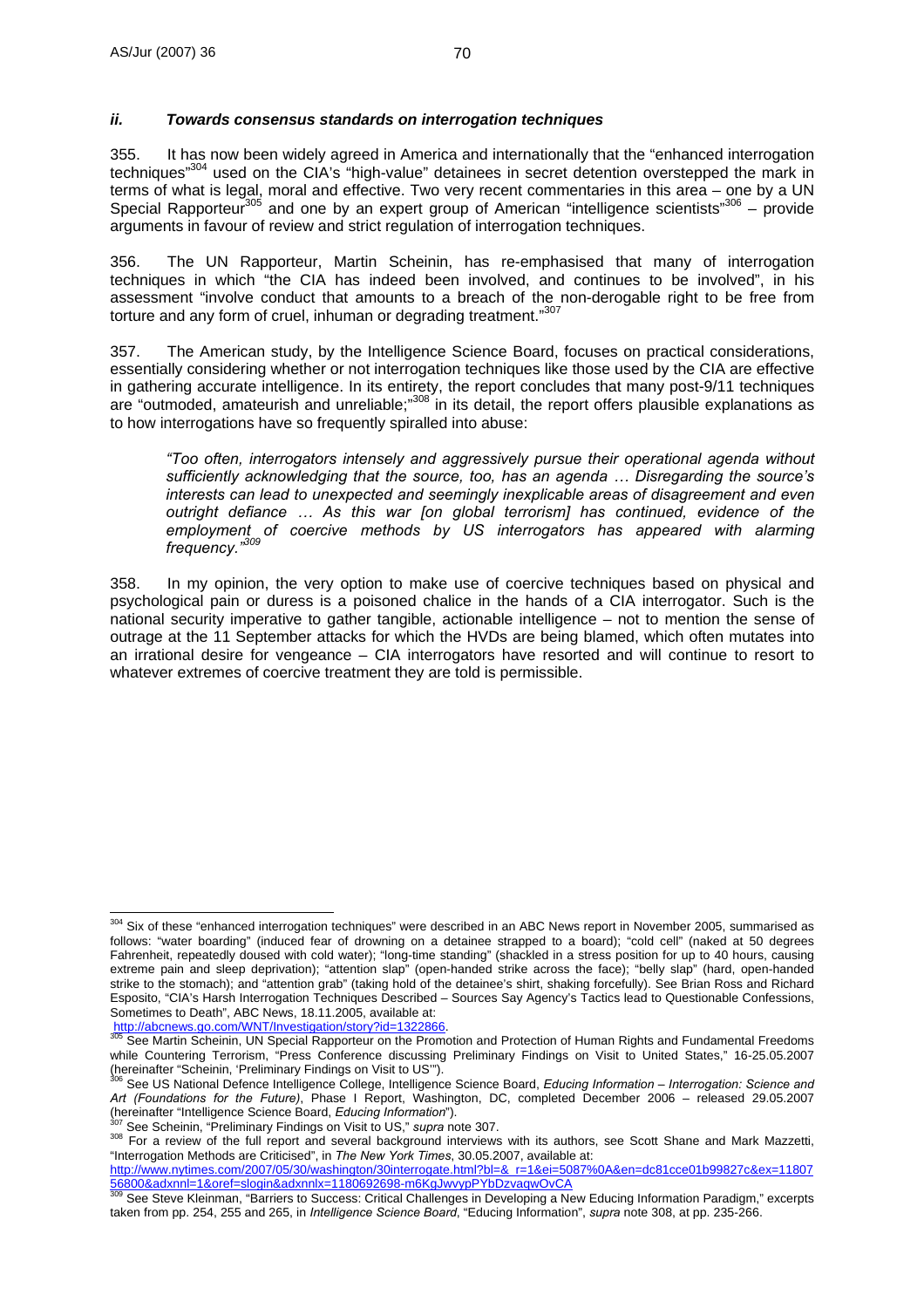359. I support unambiguous, transparent and strictly enforced rules on CIA detainee interrogation. The Executive Order that President Bush "shall issue" imminently<sup>310</sup> should be published in full and should expressly outlaw not only the abhorrent practice of "water boarding," but also techniques like slapping, stress positions, sleep deprivation and extremes of temperature. I note that even the Army Field Manual of September 2006 leaves open the possibility that such techniques are not prohibited, so that manual does not strike me as an appropriately robust set of minimum standards. When the long-awaited rules for the CIA are finally issued, they must set higher, clearer thresholds that maintain the integrity of these important interrogations.

#### *iii. Perceptions of the HVD programme and its likely reactivation*

360. At the time of his 6 September 2006 speech, President Bush lauded the HVD programme as a policy that "*has been, and remains, one of the most vital tools in our war against the terrorists*". In the experience of our team during this inquiry, the President's view is largely shared among those officers who had knowledge of the programme. With only very few exceptions, the majority of our sources in the CIA and the wider intelligence community have described the HVD programme as a success, or in one case "*about as good as it could have turned out*".

361. The following is an excerpt from our interview with a senior US intelligence source:

"I think you have to understand that the programme we ran through 2005, into 2006 to handle the HVDs was both needs-oriented and results-oriented. We needed to show that we could capture those responsible for 9/11, break down key Al-Qaeda cells at their source, and keep the threat of terror attacks as far away from the American people as possible. We needed to work with our most trusted allies to avoid leaks that would endanger national security – ours or theirs. The results speak for themselves.

And if you look at our situation now, the needs are different from the immediate post-9/11 period. Bringing those 14 HVDs to Guantanamo – the Zubaydahs and the KSMs – was like drawing a line under that programme in the way it had been operating, as a lot of guys weren't happy going on with it. Sure, there'll be something else to replace it, but we don't know what that looks like yet."

362. Our sources have stated categorically to us that from the perspective of the CIA officials who operated it, the specific aspects of the "High-Value Detainee" programme on which this report concentrates – including the European "black sites" – belong to a chapter of the post-9/11 story that is essentially closed.

363. At first sight, this analysis appears valid. The 14 HVDs whom our sources agreed to discuss with us (at least on a limited basis) have been transferred to and are all now held at Guantanamo Bay. They have received visits from representatives of the International Committee of the Red Cross (ICRC), which indicates that their fundamental rights as detainees have at last been regularised, at least as far as this particular aspect is concerned. They are no longer regarded as having high "live" intelligence value for the CIA or the US Government,<sup>311</sup> and so they were subject to Combatant Status Review Tribunal (CSRT) proceedings in early 2006 to rubber-stamp their status as "unlawful enemy combatants". Ultimately, these HVDs will be among the first detainees to be charged with specific offences in individual military commissions processes.

 $\overline{a}$ 

<sup>&</sup>lt;sup>310</sup> According to the Military Commissions Act 2006, at  $\S$  6(a)(3)(A) and (B), the President "shall issue" an Executive Order containing authoritative interpretations of the "meaning and application of the Geneva Conventions" that would then apply to interrogations carried out by the CIA. Recent news reports have stated that a lengthy deliberative process involving lawyers in the State Department, the White House, Directorate of National Intelligence and the Department of Defense would most likely lead to this Executive Order being published before the summer of 2007; see, for example, Mark Mazzetti, "CIA Awaits Rules on Terrorism Interrogations," in *The New York Times*, 25.03.2007, available at:

http://www.nytimes.com/2007/03/25/washington/25interrogate.html?ex=1332475200&en=c7c0814347030512&ei=5088&partner  $=$ rssnyt&emc=rss

<sup>311</sup> See Remarks by President Bush, 06.09.2006, *supra* note 3: "*We have largely completed our questioning of the men – and to start the process for bringing them to trial, we must bring them into the open". One of our sources also conceded that having held these detainees for several years in incommunicado detention, it would be "disingenuous" to say that they are still 'live intelligence assets'"*.